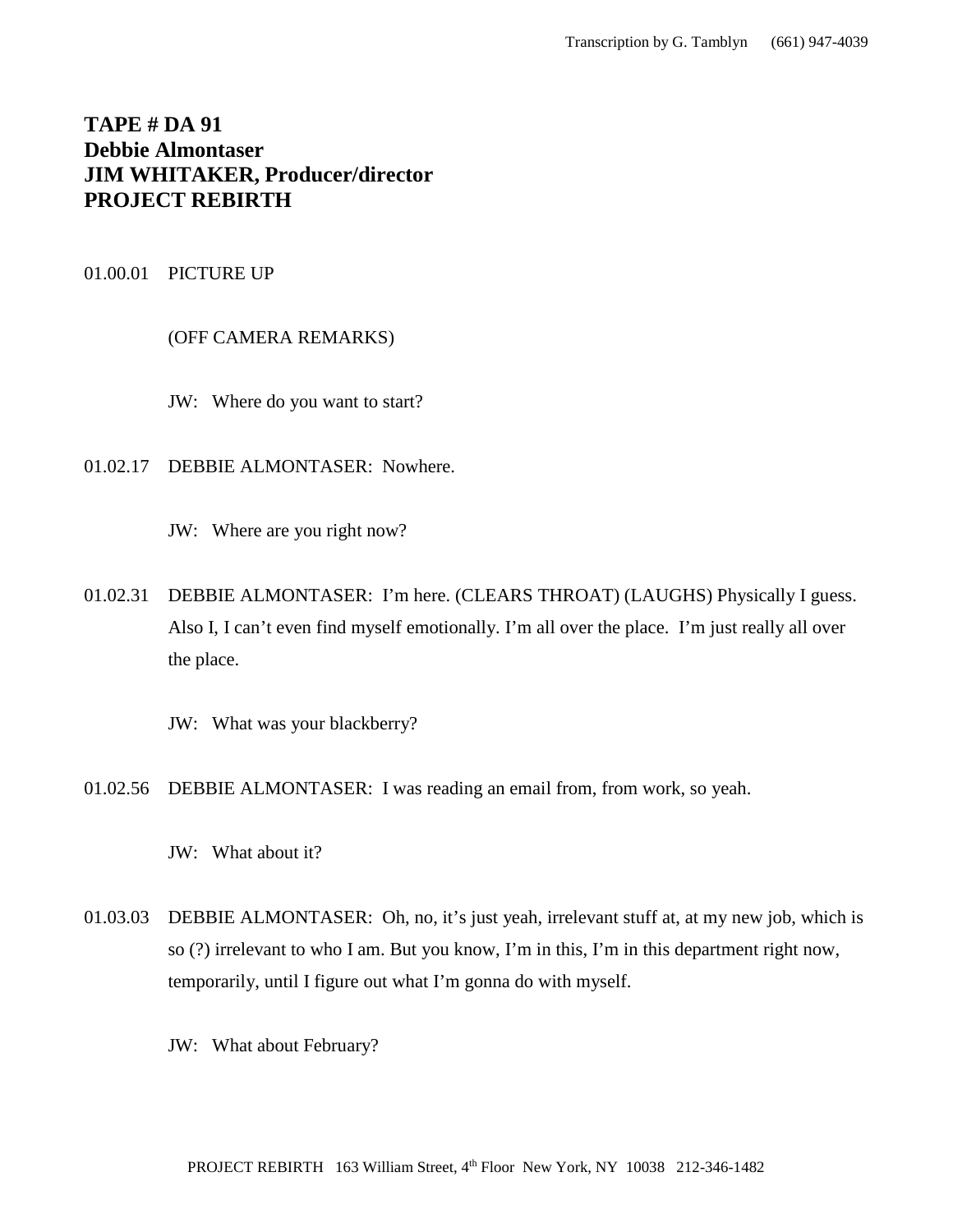01.03.31 DEBBIE ALMONTASER: The school. (CLEARS THROAT) Yeah, and the school got approved. We got approved February  $12<sup>th</sup>$ . Yeah, well, before February  $12<sup>th</sup>$ , we're under the radar. Nobody  $(\sim JW \sim)$  knew about us  $(\sim JW \sim)$ 

JW: What's the washing machine emotion that's happening now?

- 01.03.52 DEBBIE ALMONTASER: Gosh, it's so, it's so huge, (?). Jim it's so huge. It's like you know, I don't even know. It's like depending on what day it is, you know, it's a different emotion, or what time it is, it's a different emotion. There are times that I'm happy that the school is open, which I'm very happy that it's happened. There are times that I'm very angry that I'm not a part of it. There are times that I feel a sense of betrayal.
- 01.04.26 There are times that I just feel like the whole world is just so unfair. And then there are times that I just feel like what did I get myself into, why am I in all of this? There are times that I just don't want to be around anybody. Just want to drop off the face of the earth. So (PAUSE). It's hard. It's hard trying to, you know, get myself back (CLEARS THROAT) into, into the groove, and into what I was doing.
- 01.05.01 I just, I can't even process everything that I've gone through. I just can't. (PAUSE) It's, it's just been such a long, a long journey. And one that's been very, very difficult, and one I felt, at that time felt that people were there supporting me, and watching my back and, and helping me.
- 01.05.31 But then, at the slightest (?) you know, at the drop of a hat, everything just changes. You know? I realize that I'm in all of this by myself. You know, (CLEARS THROAT) that I endured so much pain. (PAUSE) Just all of the, you know, the backlash and the discrimination that I was facing and just, I kept putting it off, and saying I have to keep focused, I have to stay driven.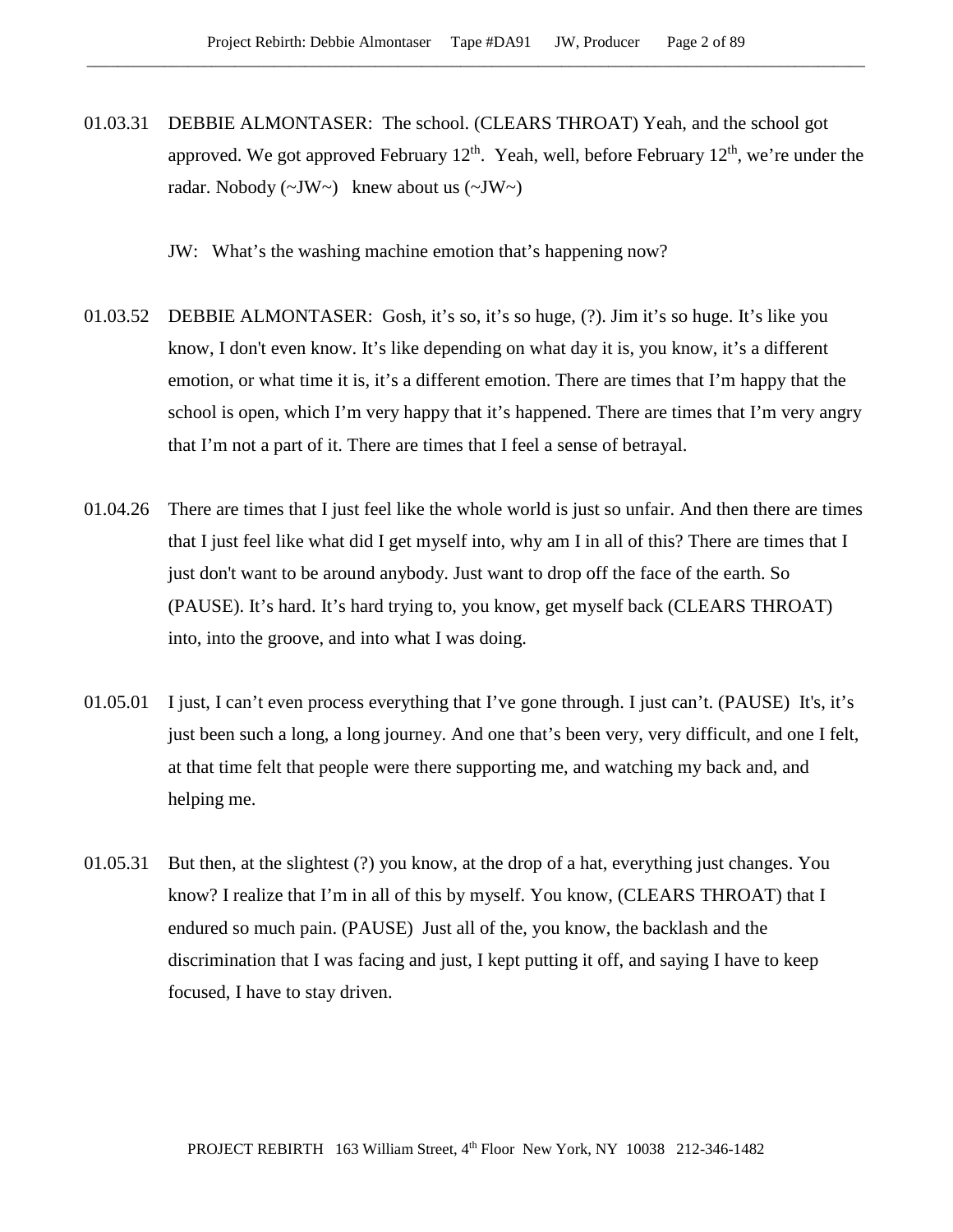- 01.06.05 And I was, but the people around me were not. And that's the sense of betrayal that I feel. (CLEARS THROAT) I'm really, really angry at them. Very angry, and I just (CLEARS THROAT) I don't even know how to (?) deal with it.
- 01.06.28 You know, I can't. it's just so huge, you know, and getting caught up in the politics and other people's politics and being the victim for everybody else's politics.

JW: Who are the people?

- 01.06.53 DEBBIE ALMONTASER: People at the Department of Education. People at New Visions, the mayor himself. You know, I feel that I, I've been so much in this city and I've proven myself over and over. And I just went right out the window, and the New York Post word was taken over mine. You know, and not even getting the chance to explain what happened. And, and to defend myself.
- 01.07.28 But to be forced into handling the situation the way they felt was most appropriate, and in the long run it was not to the best of my interests. It worked against me. And the issue that the, the (?) difficult thing about it is that they kept telling me this is the only way to diffuse this situation. This is the only way to diffuse it is issuing an apology. And I'm like, but issuing an apology is stating that I am guilty of what the Post is saying about me.
- 01.08.03 I'm not, they did not use all of my words. They misquoted me, they misrepresented me. They left out a lot of important information that would have made my interview balanced. And they just didn't want to hear. They didn't want to hear the, the whole, you know, process of, of rebutting it, because they were terrified of the Post. So a lot of my anger has to do with how this administration bases their decisions on what the Post says and does.
- 01.08.40 It's the Post running the city, not this administration, because they use the Post as the barometer of how to go next in city politics, so I'm really angry at that.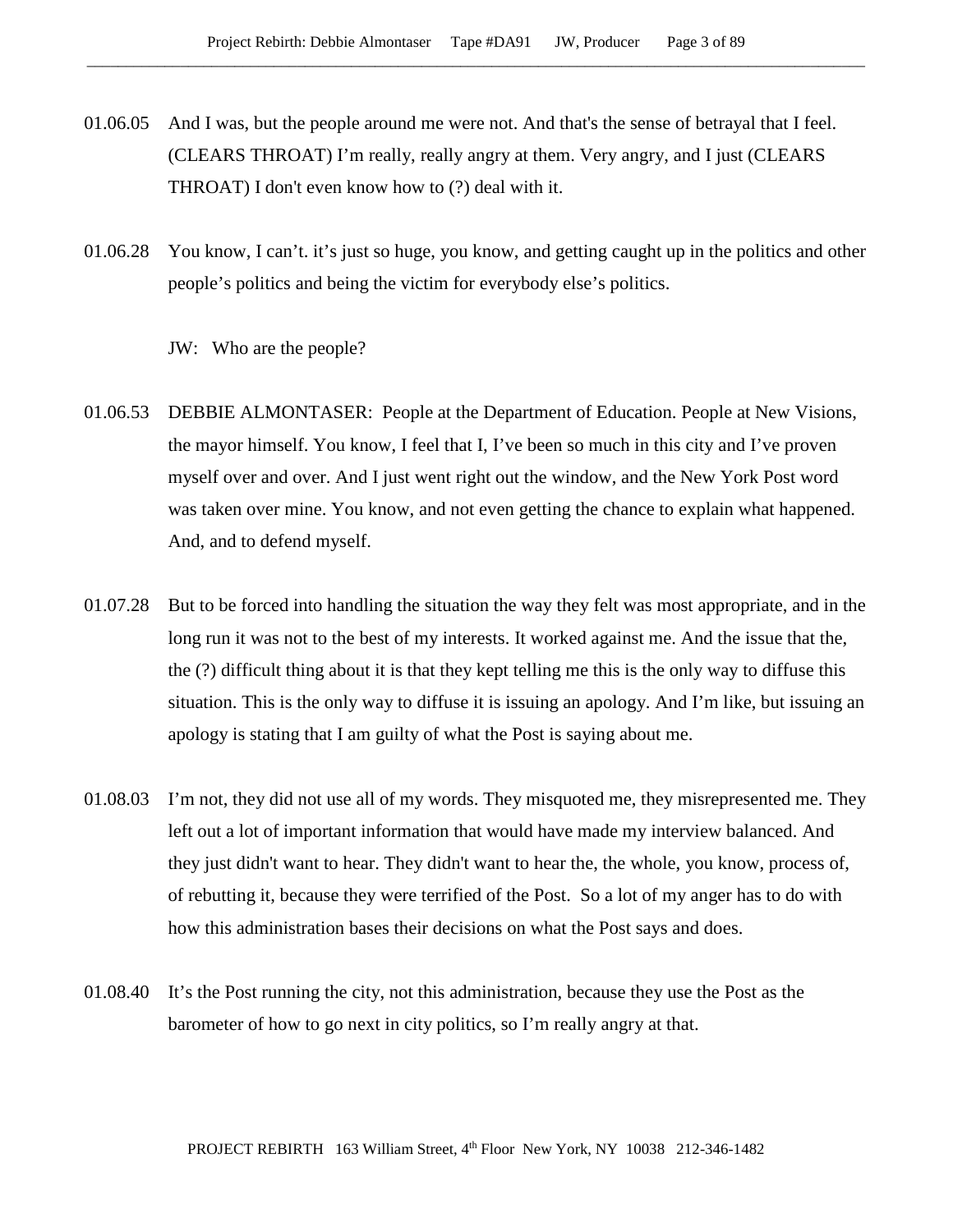- 01.08.58 Angry and just how everything just all happened, you know, and escalated and they really did nothing to de-escalate it. You know? It, they didn't allow other newspapers to cover this, all the coverage was happening on the New York Post, which every day was even more horrific and more horrific. And then Randi Weingarten jumping into the arena.
- 01.09.29 And just making matters even worse. And at that point, that's when I realized that the DOE was sort of against the wall. With their backs against the wall of like we don't know how we're gonna be able to go forward.

### (OFF CAMERA REMARKS)

JW: Last year during our interview, at the time you were upset because you had frustrations about moving forward? Do you remember back then?

- 01.10.20 DEBBIE ALMONTASER: I know (LAUGHS) this is the system is, has just abused me so much, right? (LAUGHS) And I'm still in this stupid system. That's why I said to you, I have to find myself, 'cos I just can't, I can't deal anymore with this institutional racism. So last year, when we talked, I told you about the place I was. There was sabotage, the director that I was working with sabotaged my opportunity to get another job. And then rather than just dismissing it, I forwarded my termination letter to the head of the department, who actually is a Repson Fellow.
- 01.11.04 So I have that, that alum, alumni connection, and I faxed over the letter to her, and I said did you know about this? You're cc'd on it. I'm curious to know, you know, are you, is this something that you are in favor of? So Michelle Cahill called me back and she said absolutely not, I can't believe this has happened.
- 01.11.28 Sit tight, we're gonna make sure you have a job. (LAUGHS) So. IN the weeks later, she made sure that I got a job. And I had the choice of either going to the Bronx, or working for the same director (LAUGHS). And I chose the same director to avoid going to the Bronx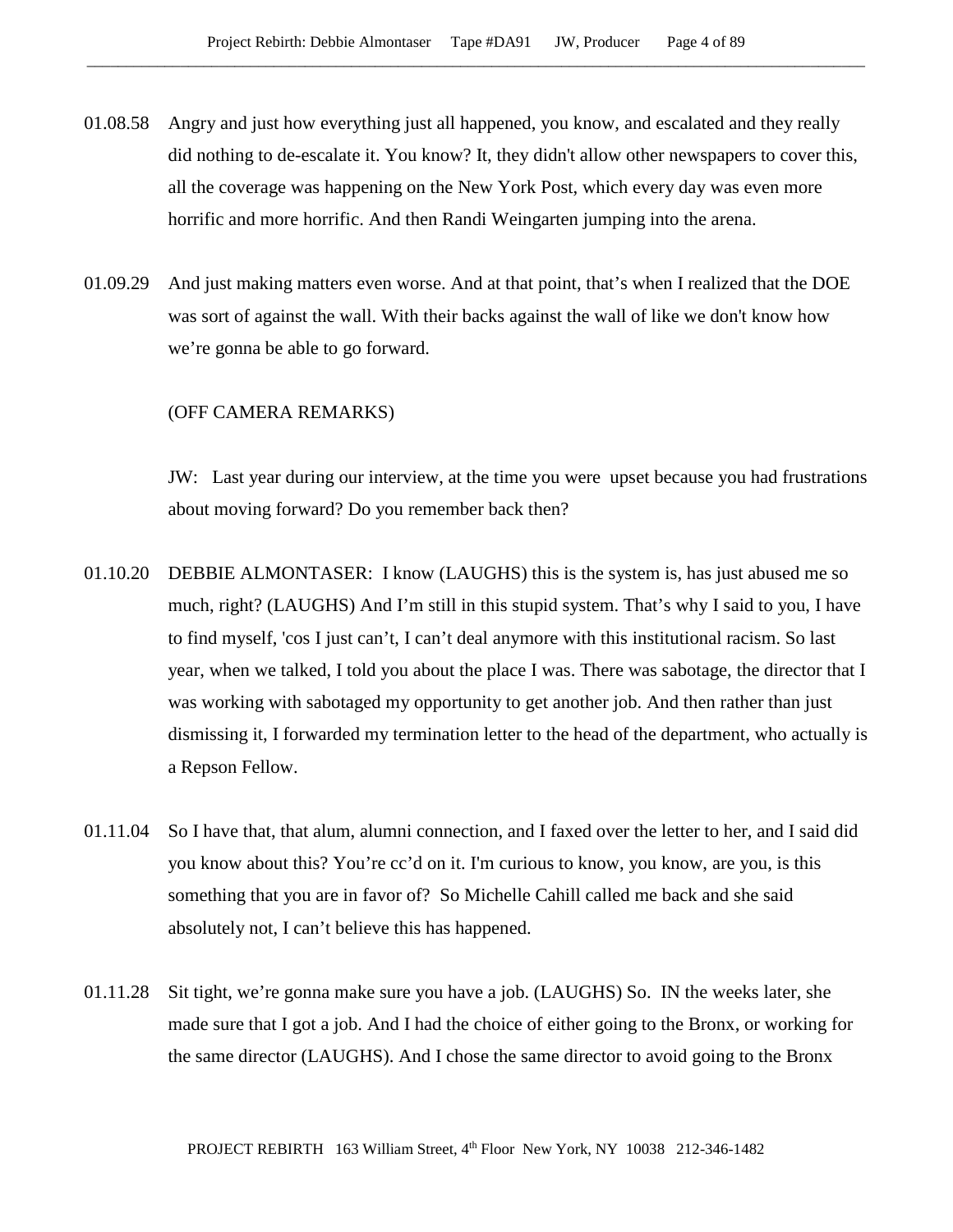(LAUGHS). And but it was poetic justice, because I, I got a job and, whether she liked it or not, and I was a constant reminder for her every day (LAUGHS).

- 01.12.00 And so it was fine. I did my work. Left at the time that I needed to. And I was working on the school project. So from 8 to 4, I was doing my job at the DOE, and then from 4 to the wee hours of the night, working on the school project. And galvanizing a diverse team of people, educators, community members, parents, and high school students who became the design team for the school project.
- 01.12.33 And we worked really, really hard and diligently to write the executive summary which was submitted in October, and then the final proposal which was submitted in December, and then we went in for interview. And we went for the interviews, I think December  $13<sup>th</sup>$ . It was quite a, an amazing experience, where the 11 of us went in front of a panel of people from the DOE and New Visions and a couple of other non-profit educational organizations.
- 01.13.09 And we, you know, we gave a solid argument as to why the school should be approved. And  $(\sim JW \sim)$

JW: Was there resistance at that time?

- 01.13.23 DEBBIE ALMONTASER: There's been (LAUGHS) resistance all the way through. (CLEARS THROAT) On January  $5<sup>th</sup>$ , New Visions called me in, with the Arab American Family Support Center, who's my lead partner, and at that point, they had some very important information to share with me. And the Support Center. So we went in, they gave us overall feedback about the (?) you know, interview (CLEARS THROAT). Said everything went well.
- 01.14.00 There was one issue and that was that there was not a strong answer in dealing with the English language learners. And that answer came from (CLEARS THROAT) one of my team members who I had identified for her a very important role, which was to be my second in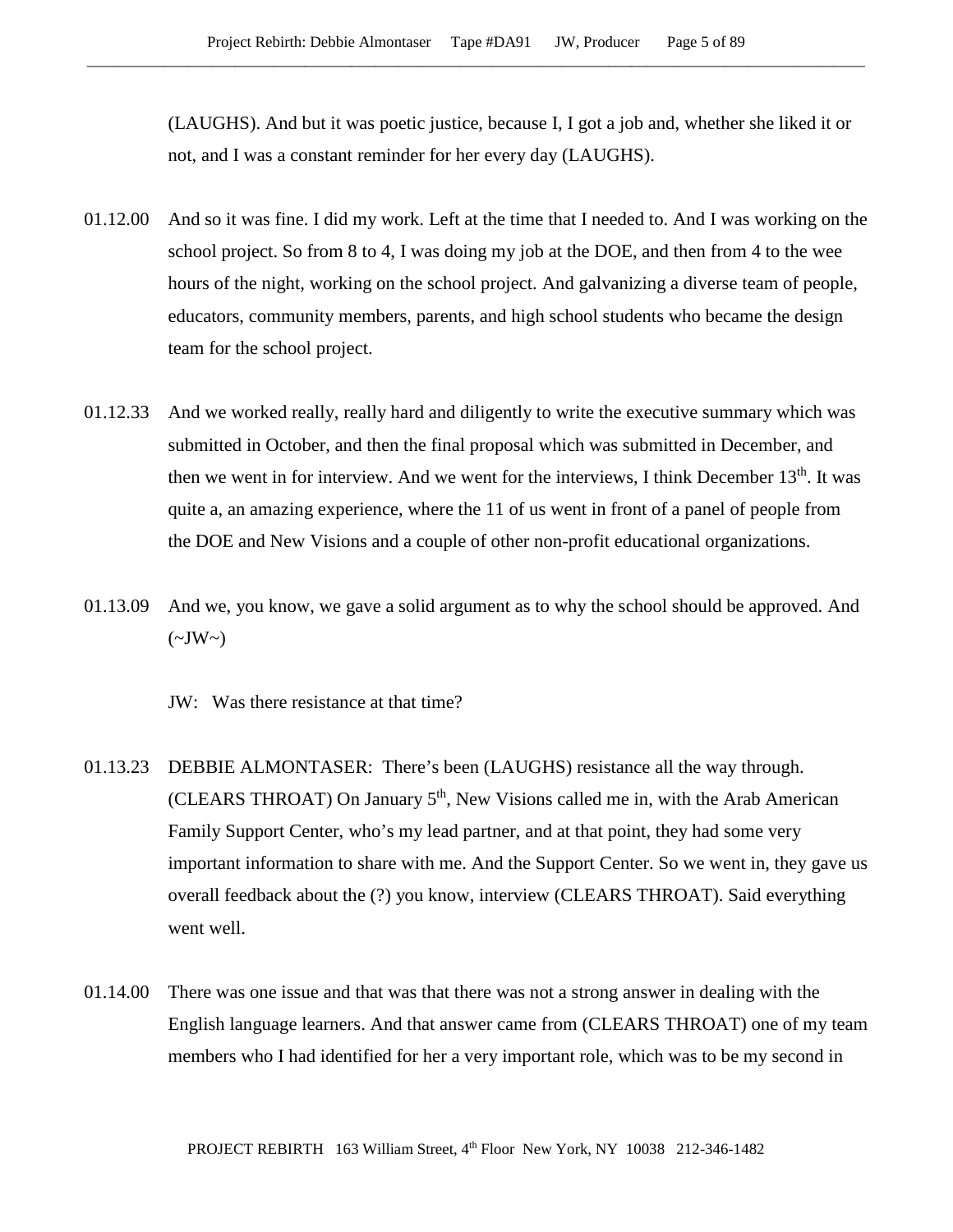command, and eventually become the assistant principal had we continued. So they raised it in that way, and they said well right now, there is one stipulation.

- 01.14.34 You know, that is, is, you know, there, and the ball is in your court and you decide how you want to deal with it. You know, you have to think about it, and your options are two, that you do what is requested, or you simply walk away from this and give the whole entire school project up.
- 01.15.00 So of course, they played with me a guessing game to guess what I thought it was. I said I have no idea, and nor do I want to guess. Just tell me what it is. And it was basically if we wanted the school to be approved, we had to let go of Karen, who is a part of my team, who played a very, very vital and important role as a part of my team.
- 01.15.25 She was the second you know, the, the closest person to me who was able, you know, I would start a sentence, she would finish it, vice versa. And we were just really, really you know, we knew what we wanted to set out and do. And basically they did not feel that she was the appropriate match. Considered her to be a liability. And, and didn't feel that she would you know, help in you know, starting a small new school.
- 01.16.01 And basically the whole rap that they used was that you know, her interpersonal skills, you know, were not up to par. That for new teachers in a new small school setting, would not be beneficial, and that she has a hard time getting along with people. And what have you. So at that point, I felt like they dropped a bomb on me, because I was like I can't believe this is happening.
- 01.16.35 And basically New Visions said to me, well, we need an answer from you. We need to know what your thoughts are on this. And my lead partner, the Arab-American Family Support Center, like well, the school has to go on. And I said well, wait. We need to discuss this. I'm not just gonna eliminate somebody from my team because people have this misconception or this opinion of this person.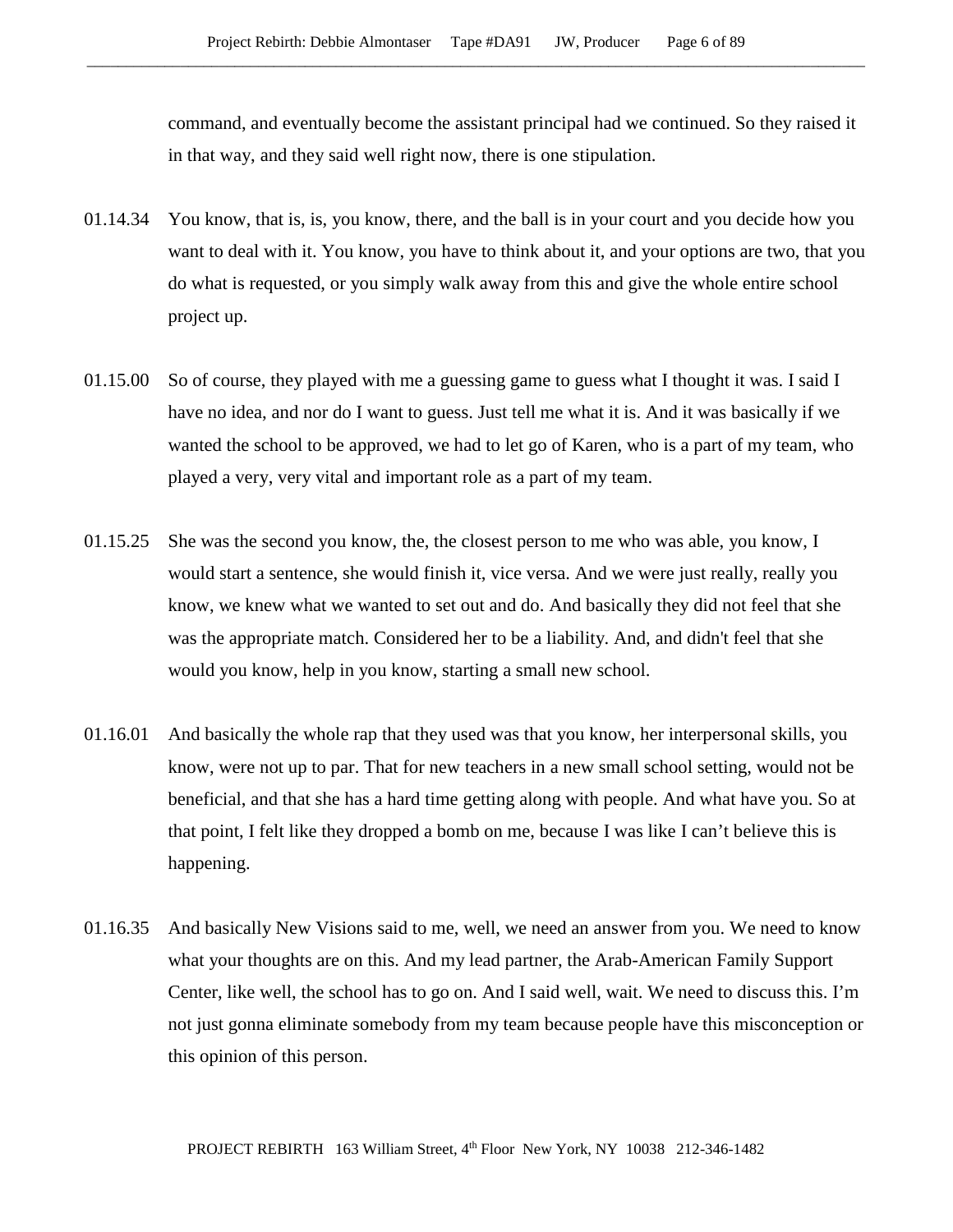- 01.17.02 So people at New Visions then took out a stack of, of articles or documentation that the DOE had given them, that she did not get along with this person and that person. I was very appalled. Because the people that they named I knew were not friends of Karen. Who've always (?) been gunning for her and did not want to see her succeed, or be happy.
- 01.17.30 And her coming to work at the school would have meant a pay cut and also a demotion. In positions. She was gonna go to the school on a teacher's salary. And to just because she wanted to be a part of a, a school community where she could just create something from scratch and be a part of such a school. So at that point, you know, it was a very difficult decision for me, and I said, look.
- 01.18.04 This school is bigger than anybody here. The school has to happen, and if it meant that I step down, I'll step down to make sure that the school opens. Because this is we're talking about history. We're talking about an entire community looking forward to this. And therefore, if this is the only thing holding the approval of this school, then I will.
- 01.18.30 I'll speak to Karen, and I know that she wants the best for the school and I know how important it is for her to see it open. So we have to move forward. So I left that day New Visions. She knew, Karen knew that I was going to meet with them. Initially I wanted to take her with me, but they told me not to. And it was the most difficult weekend of my life. Just trying to think of a way to break the news to her.
- 01.19.03 And that day, I, I actually cried so much that I lost my voice. That day. And then I spent the whole weekend just sick from just, just trying to replay how I'm going to tell her. This. And at that point, she called on that Saturday, this was, it was a Friday that I met with them.
- 01.19.28 She called Saturday and she heard, she realized I couldn't speak to her. So I told her to meet me. Naige told her to meet me on, on Sunday, you know, for, for brunch, and for us to meet face to face. So I, I met with her. I didn't meet with her, she called me, I was actually up in the Pocono's. And she called me, and I was on the bus. My voice was somewhat back. And she said ok, well, you couldn't talk to me the other day.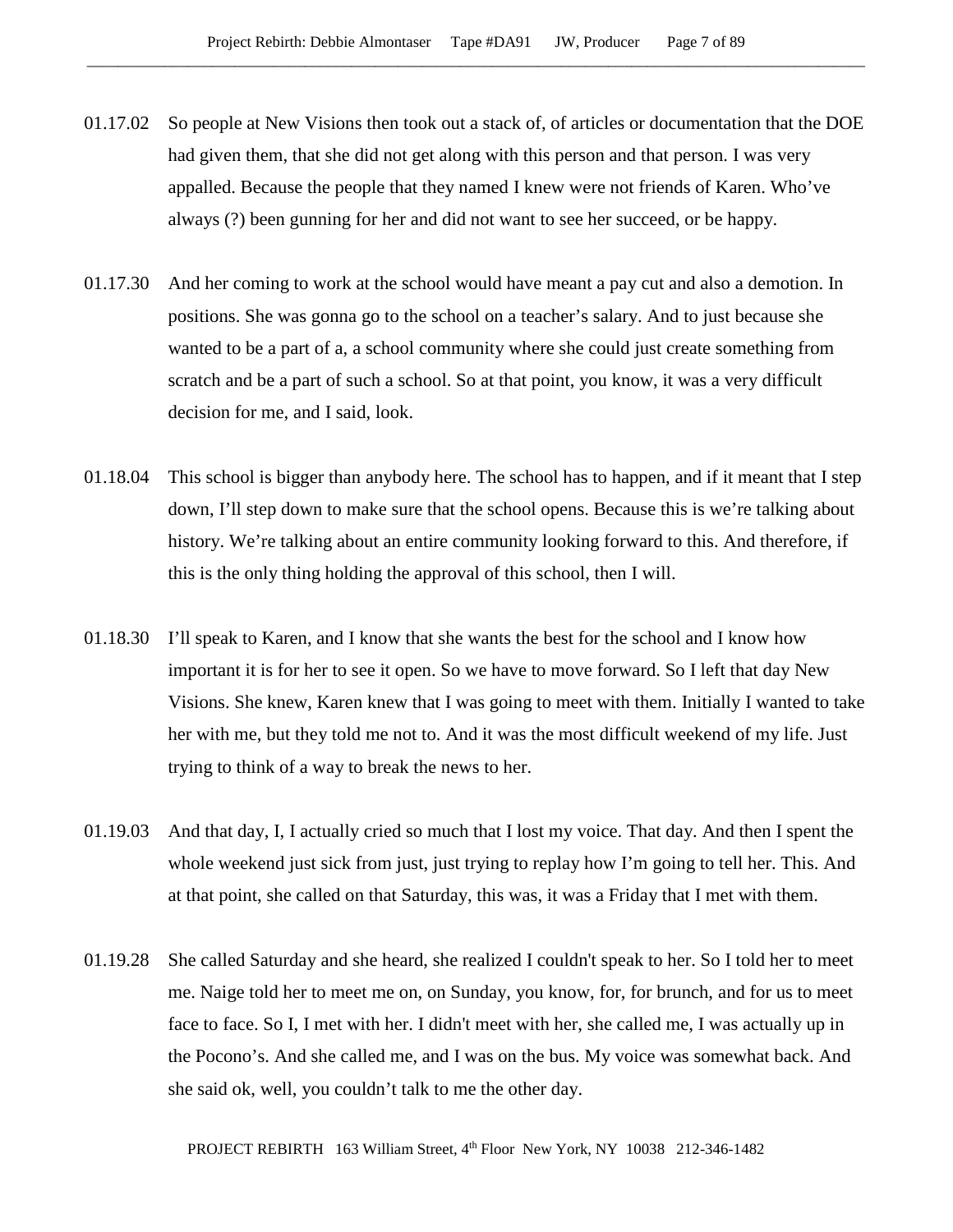- 01.20.03 You sound better today. Just tell me, I can't (?) really, it's best when I come and see you in person. And she said, well, what did they say about the interview? So I briefly gave her some of the information. And then I kept telling her, I'll tell you when I come, when I see you face to face. And she said, there is something far more bigger, Debbie that you're not, you're not sharing with me.
- 01.20.31 And I said to her, Karen, I really can't talk to you on the phone right now. And she said yes, there is something. And it's me, isn't it? And at that point, I couldn't talk to her any more. I was crying, and she said I knew it. I knew it, that they see me as a threat. They don't want me to be with you, you know, you know, this is Ok. You know, it's far more bigger, you know, the school has to happen. History has to be made.
- 01.21.00 I don't want you to cry, please don't cry any more. I'll see you when you get here and we'll talk. But it was hard. It was really, really hard. To, to just tell her that. And the hard thing about it was that I was starting to do, you know, what you see happening in institutions and corporations, of people cutting people out and do you know what I mean? Like just, just treating people like, like garbage.
- 01.21.36 And it hurt me to have to do that. Because I know her, I respect her, she is brilliant. But yet, people don't see in her what I saw in her. And won't give her the chance to see what I've seen in her, and how much she cares and how much she offers. But I could not advocate for her.
- 01.21.58 And I could not do anything to keep her. And  $(\sim JW)$

JW: Would you do it differently now?

01.22.06 DEBBIE ALMONTASER: Would I do it differently now? (LAUGHS) Had I, you know, had I said no, I'm not gonna take her off the team, they wouldn't have approved the school.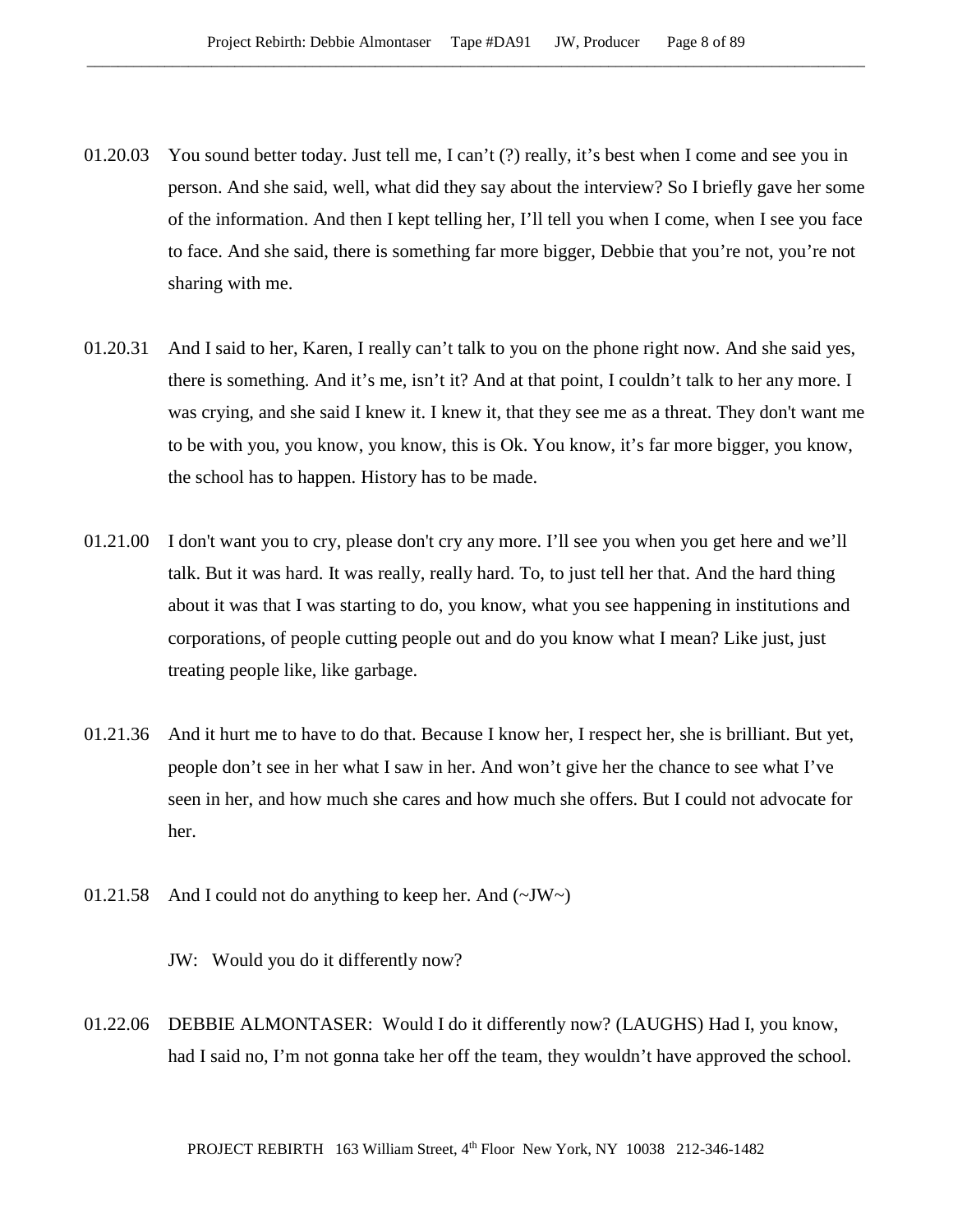JW: Was it a quid pro quo?

01.22.20 DEBBIE ALMONTASER: Yeah, yeah. And I just love how they put things in the language, you know? A stipulation. You know, there is a stipulation, you know? So that was basically it and at that point, I basically said, well  $(\sim JW \sim)$ 

JW: You were reflecting on corporate treatment of people?

- 01.23.02 DEBBIE ALMONTASER: I just don't like, I don't like eliminating people. I don't like, you know, having to play these power trip games. You know? And, you know, all, the judgments that are being made about people. You know, this one shouldn't be here because they're just not, they don't fit the mold, or you know, this is just it, it's just, it was so hard to deal with it.
- 01.23.30 And then the way that people at New Visions dealt with it, you know, they didn't even treat her with, with any respect or decency upon this decision. (CLEARS THROAT) One of the coaches came and had dinner with the two of us, because Karen, wanted to hear from another perspective the feedback on the interview. And this person is very humane and very decent (CLEARS THROAT) and very caring.
- 01.24.02 She sees, she sees people as people. She doesn't see them as another number. But really cares and helps people who go through the process. And after my resignation, she called me. Right, the day she found out and she emailed me just with sincere (CLEARS THROAT) concern. And just wanting to be there for me if I needed it.
- 01.24.28 And, but everybody else at New Visions did not email me, did not call me. It's just really amazing to see the dynamics. (CLEARS THROAT) of how people are so institutionalized. That they really detach themselves from the people. And are just focused on that job and getting it done, no matter what they have to do to achieve whatever it is. And I just find it really, really disgusting.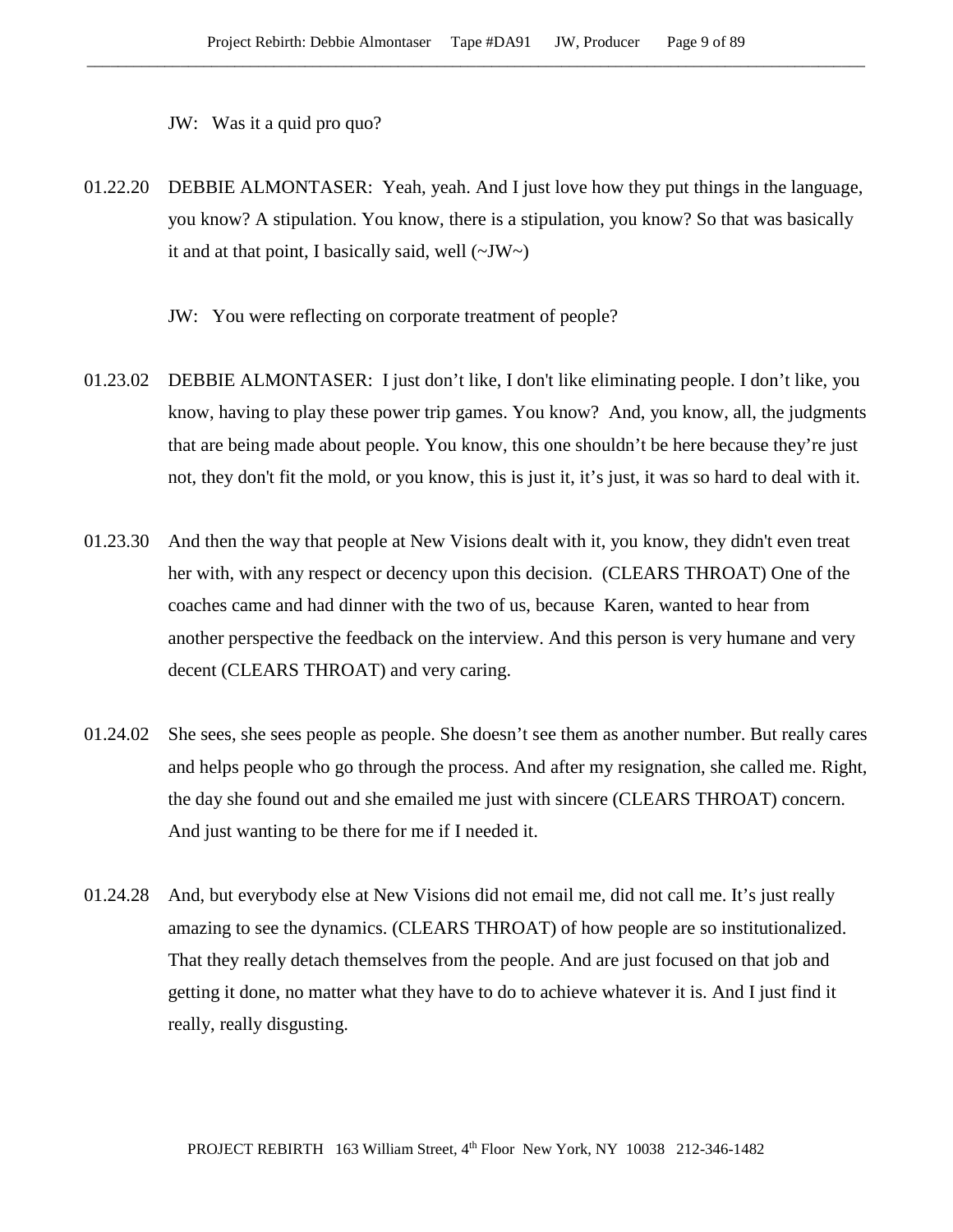JW: I do, too. I deal with it all the time, like right now. Dealing with contracts, creating agendas and then people's lives get torn apart?

#### (OFF CAMERA REMARKS)

- 01.26.05 DEBBIE ALMONTASER: I don't know. I hate it, I really hate it, Jim. I hate it because I just, I find people always get the raw end of the deal, you know? And, and it's just because of, you know, people don't see them for who they are, and, and I just, you know, as much as I tried to advocate to keep Karen, I was not able to.
- 01.26.30 The one thing that I put on the table was Ok, well, if she's not able to come join us this year, maybe down the line in two or three years? And the answer I got was absolutely not. (LAUGHS) so. At that point I said, ok, no problem. Had I continued at the school and the administration changed, I would have brought her back.
- 01.26.57 But I'm no longer there to bring her or bring me back (LAUGHS). So, so Karen was the first, actually Karen was the second loss. Earlier, when we were doing the proposal writing, I was basically informed by New Visions to, you know, check everybody that I was bringing on the team, you know, references and speak to them, find out more about them.
- 01.27.29 Majority of the people I knew very well. There was one person who was an assistant principal, and she was having problems at her school. And after asking people and finding out what these issues were, in her school, the issues there were that there were some Jewish teachers who were calling her anti-Semitic. She is African-American and Muslim.
- 01.27.57 And she was also being bashed by the UFT and what have you. And at that point I was like Ok. I really cannot take any chance. If she's already been in the papers, already has this reputation to have her on the team. And she was someone I had to let go. But I was able to find a way to do it that was dignified and respectful without making her feel like she was thrown off the team.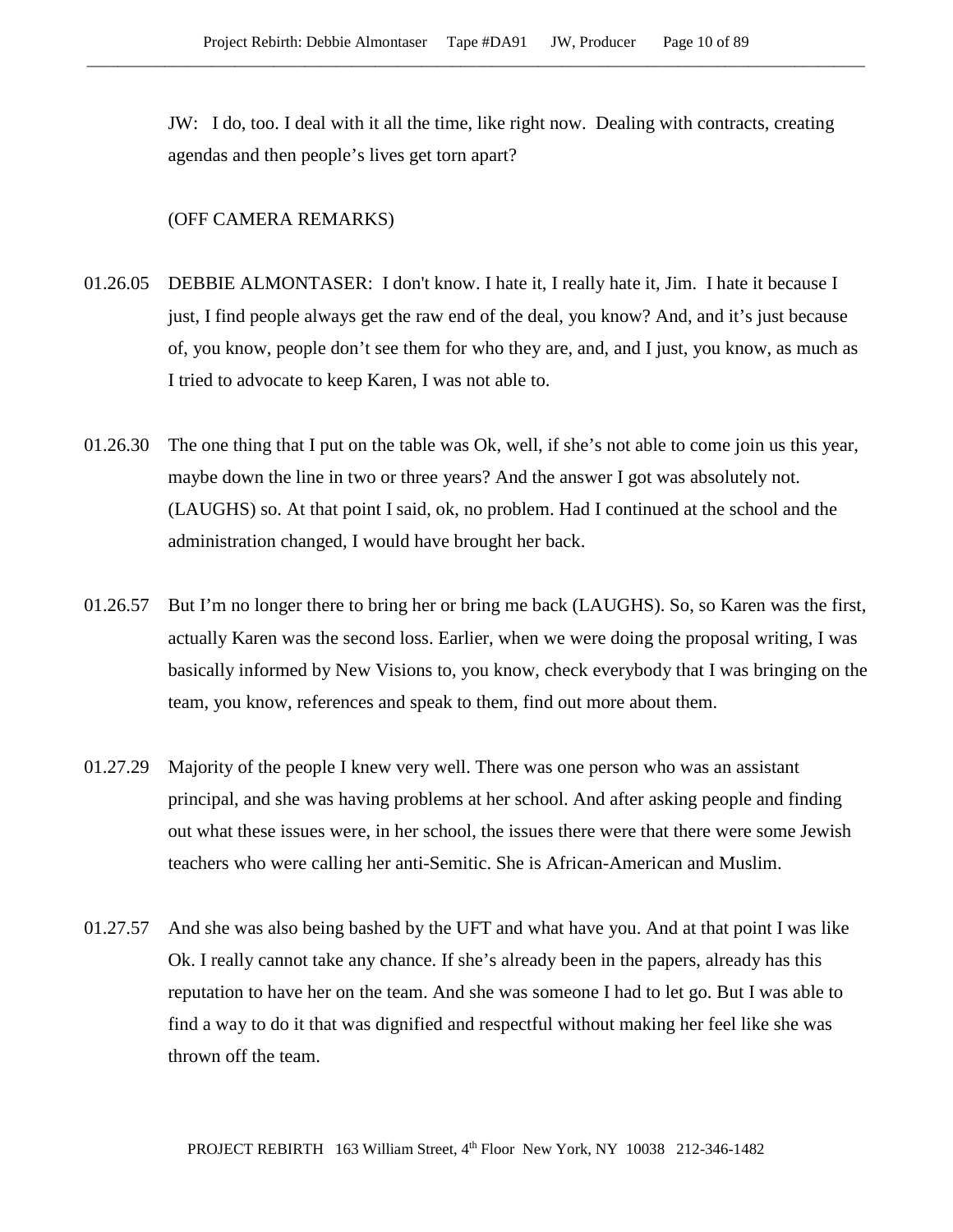- 01.28.29 But basically just telling her she had a lot on her plate. And she was ill at that point, and I said to her, I don't want her to, you know, to have one more thing on her plate. In addition to being an assistant principal, to trying to get her national certification. And then you know, dealing with personal family problems. That the best thing would be for her to be as an advisor from afar.
- 01.28.56 And whatever information or resources that she may have, to call me or email me, and you know, if she is (CLEARS THROAT) willing and able to actually look at some of the writing and give us feedback, and she was absolutely grateful. You know, for that opportunity. She almost felt like I, you know, got her off the hook? But so it worked to both of our advantages. And so, in that sense, I felt good about that, but I still didn't feel good about it because she was not guilty of anything.
- 01.29.33 But it was just this reputation that she developed based on, you know, the media campaign smear that was on her, you know, in her school? And by the UFT. But I just could not afford, you know, any, any surprises as we were moving forward. And so that was the first person.
- 01.29.59 And then Karen, and then the third person who was on the team from the very beginning was this Caribbean American woman who was really awesome, smart, learned to speak Arabic, lived in the Middle East for a year. Was working for an organization translating, you know, documents from Arabic to English. Really, really, really smart. And we hired her to be the school coordinator, site coordinator.
- 01.30.33 And I worked really, really well with her. She knew my leadership style, knew it well. But she was seen as a threat by the Arab-American Family Support Center. And the relationship that we had. And they pretty much wanted her to be their employee and tell her what to do.
- 01.30.57 They didn't want to share the, you know, they didn't want to share the responsibility of her being there for the school. And us both, me and them, supervising her because the money's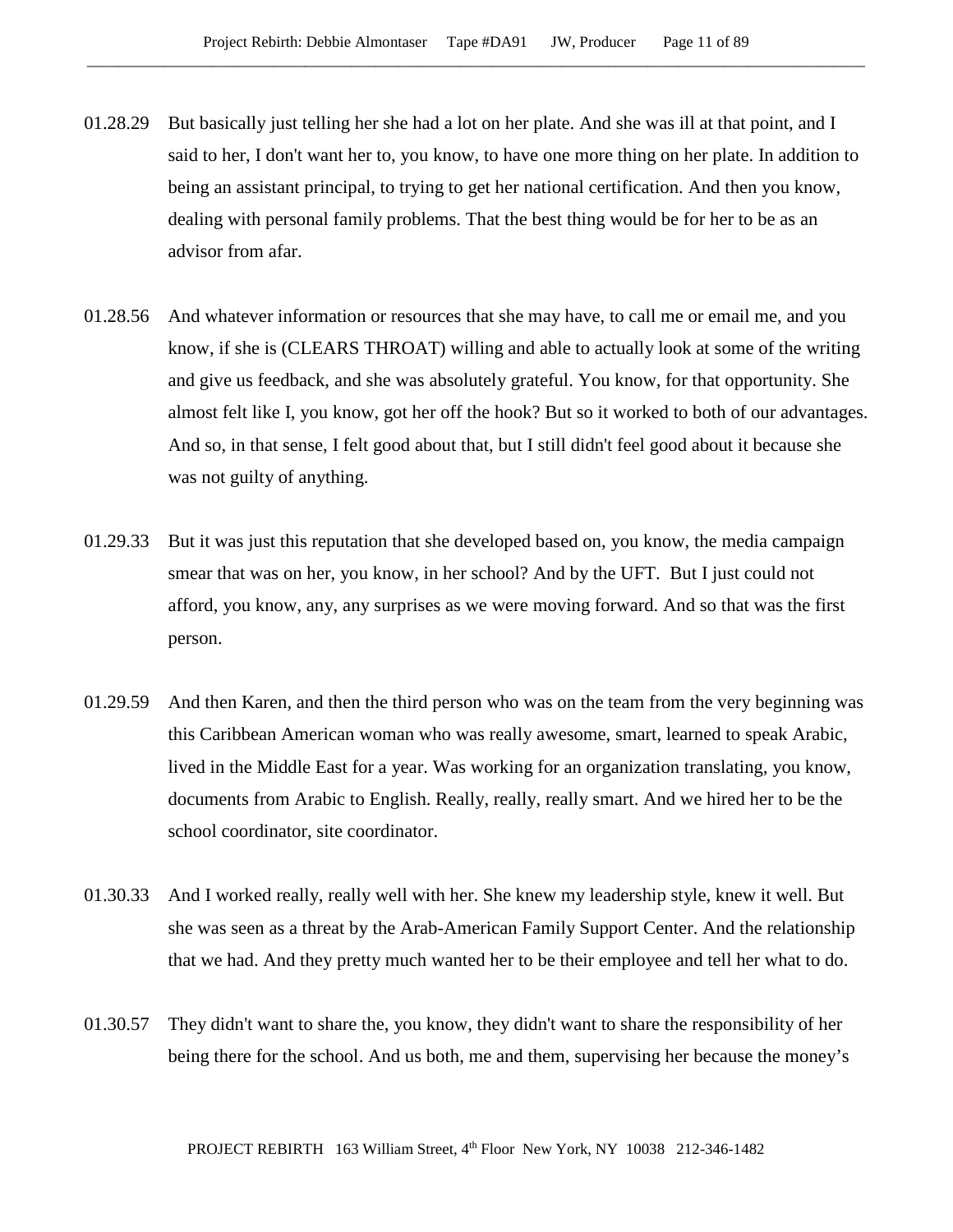coming from the Gates Foundation for her to do this job. So there were struggles back and forth. At that point, there was serious, this was sometime in May.

- 01.31.27 There was you know, things were getting really crazy. The New York Sun did a horrific you know, week of slamming the school as well as slamming me. They allowed Daniel Pipes to write a couple of op-ed pieces, columns, the first one was saying why the school was a bad idea. And what's gonna, what it's gonna develop. And then the second was basically you know, you know, just highlighting me as this radical Islamic fundamentalist (LAUGHS) who was going to be you know, training terrorists.
- 01.32.08 So it, it was just really horrific. Absolutely horrific.
	- JW: How did you take the first wave of articles?
- 01.32.20 DEBBIE ALMONTASER: Well, shortly after the school was approved, the blogs came up. And the blogs are owned by Daniel Pipes. So he has Pipeline news. They were digging up stuff about me. They were basically through the internet Googling me and finding out I was at this event, I was at that event, I did this, I'm (?) associated with this person, that organization, etcetera. And they also were taking quotes of, quotes that I was quoted in newspapers, and taking them out of context.
- 01.33.00 So there were, the, they basically portrayed me as a 9-11 denier. That I (?) denied that 9-11 happened. That I'm a, a terrorist sympathizer. I mean, a whole, whole lot of crazy stuff. So everything that was on the blogs started to appear in the New York Sun. And rather than rebutting it or getting people to write and, and sort of like counter it, the Department of Education or New Visions, they didn't do anything.
- 01.33.40 And at that point I was like Ok, if this is the strategy that they don't think we need to do anything. But yet, they were quick to say to me, you should, you know, if there are people in the Jewish and, and Christian community, clergy who could testify to your work and who you are, they should be, you know, encourage them to speak.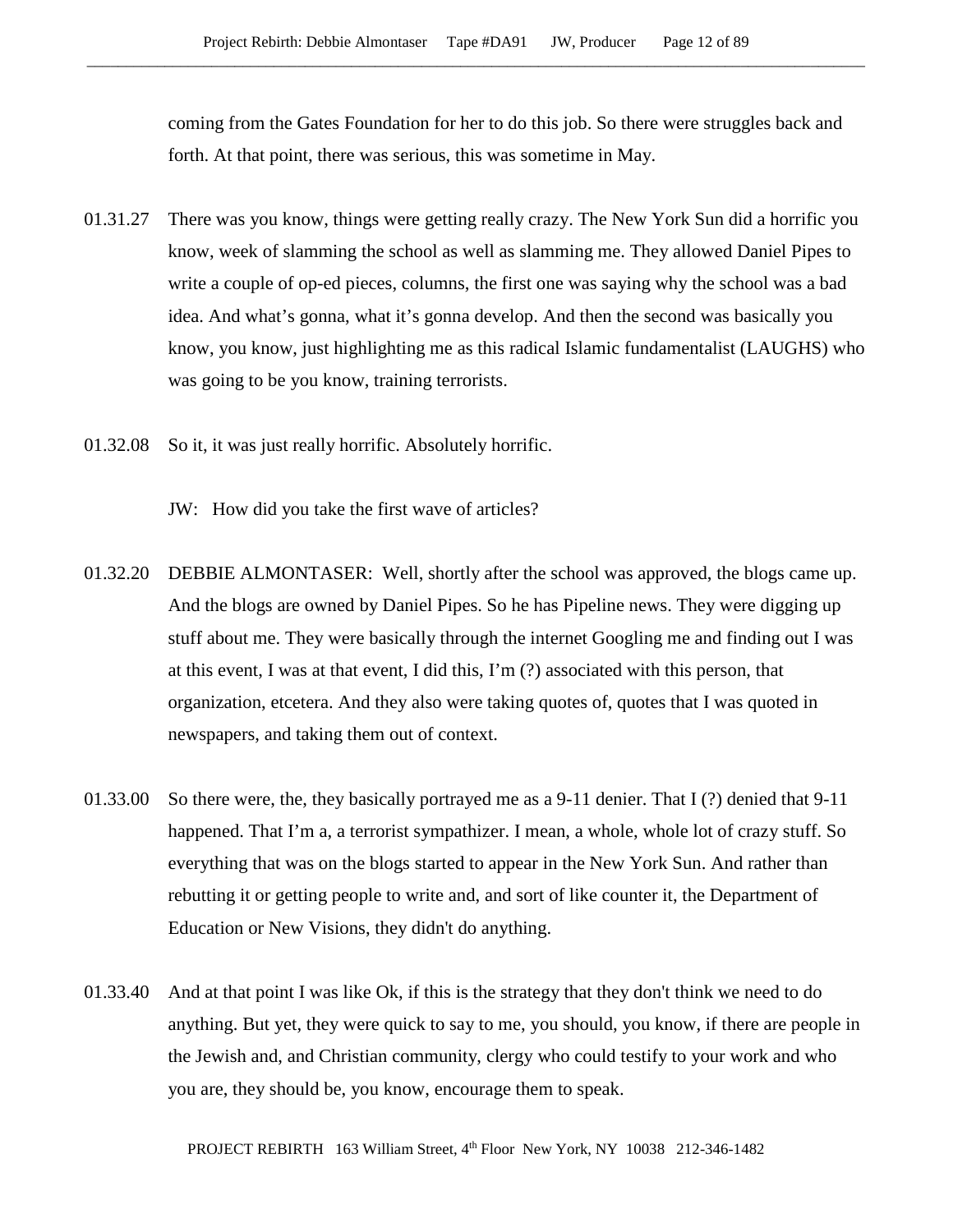- 01.34.00 And at that point, we had done a media strategy where we talked about doing a national advisory council and a local advisory council. And I quickly formed the advisory, the local advisory council. And I invited local clergy and community members who I've worked with and who really could testify to my work and who I am as an individual.
- 01.34.30 And they were writing letters to, to the New York (?) Sun. in defense of the school and in defense of me.
	- JW: Were they published?
- 01.34.40 DEBBIE ALMONTASER: Yeah, they were published. Yeah. And not all. Some were. And but what they ended up doing was putting them up on you know, the comments on line. So people could pull those up.
	- JW: How were you feeling?
- 01.34.57 DEBBIE ALMONTASER: How was I feeling? I was absolutely appalled that Daniel Pipes and, and the likes of him can actually sit there and create, you know, this crazy stuff. I mean, for them to say that I'm in disbelief that 9-11 occurred, and that Arabs and Muslims were involved, and for them to take a quote which I was quoted in a newspaper (CLEARS THROAT) you know, and not completing the entire quote, just taking the first part, and just putting it out there, and portraying as if I didn't believe that it was Arabs and Muslims.
- 01.35.39 It was just really downright dirty and, and, and wrong. The whole issue of the work that I was doing after 9-11, they've never discussed that. They never, ever mentioned that I have a son who served at (LAUGHS) Ground Zero. None of that kind of stuff appeared. It, it was just really taking things and distorting it.
	- JW: Did you feel helpless?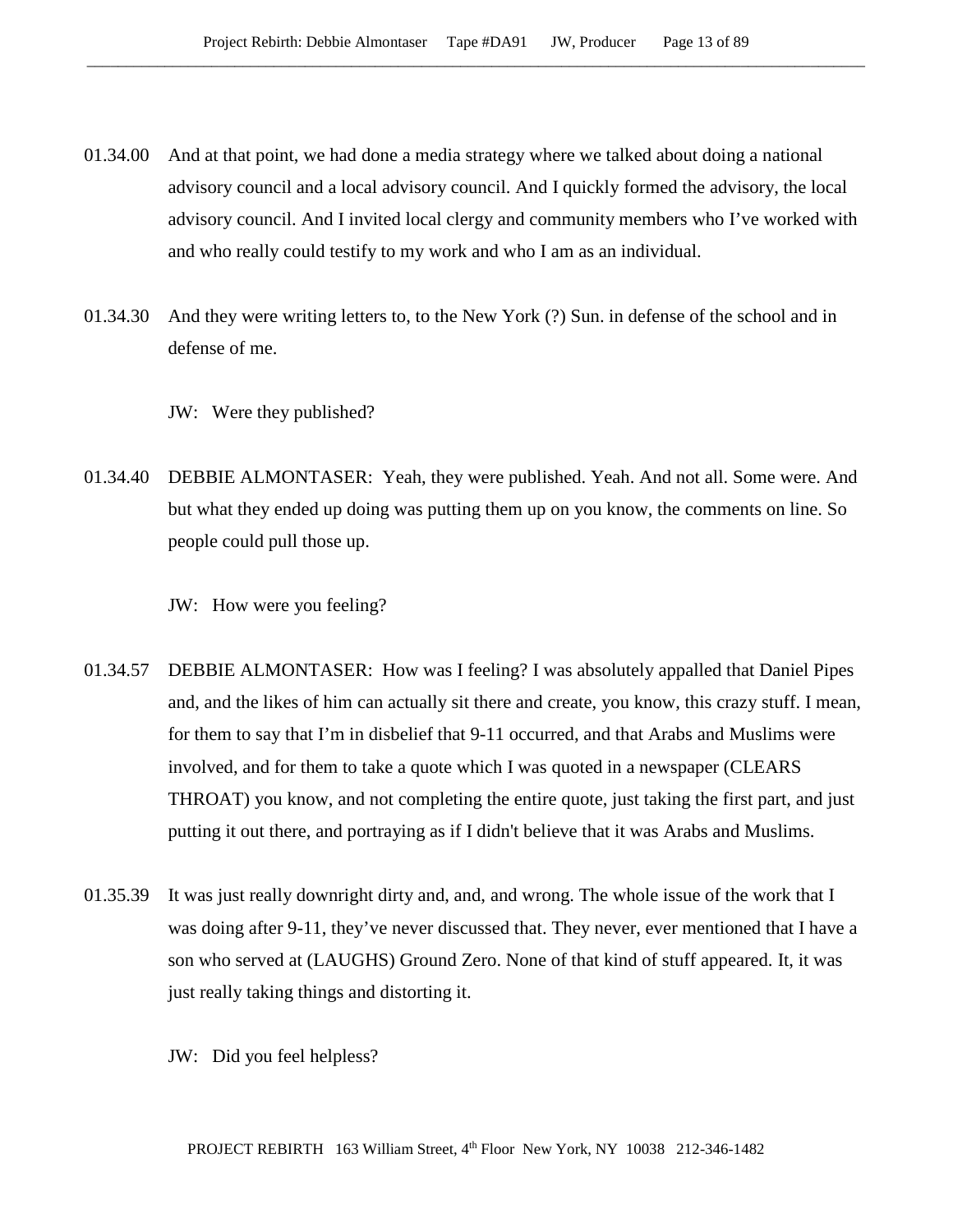DEBBIE ALMONTASER: I was very angry. I was very angry (~JW~)

JW: How can you describe what you had to do to survive as a person, building armor around your feelings?

- 01.36.56 DEBBIE ALMONTASER: Well, I have to tell you, I was, I was angry. I was nervous. I mean, I knew that there was gonna be opposition to the concept of the school. But I was not prepared to see the entire campaign against me as an individual. Like I, I was just not prepared to see that people were gonna be so you know, so, so downright dirty in their politics to go after me.
- 01.37.27 That part really shocked me, and that part scared me, and that part, you know, made me really, really frightened, and, and nervous at times. Where you know, I, you know, had to be concerned about public events that I was going to, or you know what have you. And, I mean, one particular incident that happened, the wake that the New York Sun was slamming me, I had actually been invited by the Brooklyn DA's office to do a presentation for 30 judges on better understanding the Muslim community in New York City, to better serve their judicial needs.
- 01.38.14 And I did not want to do the event. But they begged me to do it because they felt that I really knew and understood the community and could shed a great deal of light to them. So in my conversations I said, well, is this a closed event? They said, yeah, it's just our judges. Well, we get to the event, 30 judges are there (LAUGHS).
- 01.38.39 Other folks from the Brooklyn DA's office are there. And we do our presentations, there are a couple of other people, and of course, before doing my presentation I made a disclaimer that I was not there as a DOE employee or as a principal of the school, but I am, you know, a community leader who's here to help and assist them, better understand the Muslim community, etcetera. I made my presentation. (~JW~)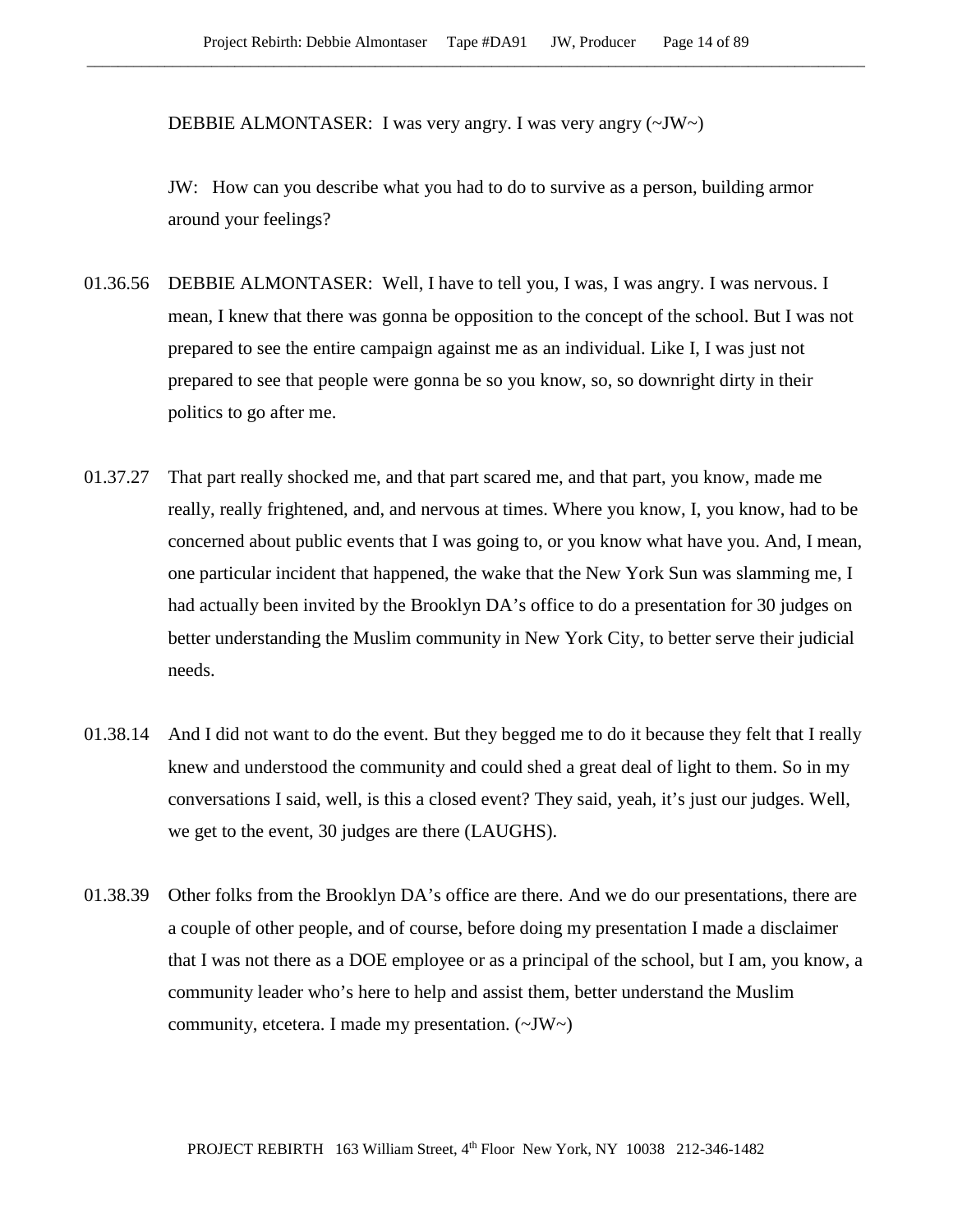- 01.39.05 Completed the presentation, we were taking questions and answers. And they all disassembled, and there was somebody who was sitting there but I had not paid close attention to her. She was taking notes on a small notepad. (LAUGHS) And then it dawned on me later that she was a reporter, because everybody left and she was still speaking to the other two speakers and the organizers. And I said who is this person?
- 01.39.35 And one of the people turned around, she's a reporter. I was like a reporter? (LAUGHS) I said which paper? And someone said the New York Sun. I flipped out. Flipped out. And I was like nobody informed me that there was gonna be media here. I feel that my rights as an you know, citizen have been infringed on here. I should have been informed, this should have been announced.
- 01.40.00 Had I known, I would not have done my presentation. I feel very disrespected. I flipped out, it was ugly. The organizers then calmed me down, and they're like ok, just don't make a scene right now because you don't want her to report this (LAUGHS). So I calmed down, and when I say I flipped out, I didn't like yeah. I was (?) it showed that I was upset. But I was not, you know, irate.
- 01.40.29 So basically I (?) you know, we talked to her, the judge, had a judge talk to her, and she said she apologized to me up and down. And she said, you know, I really did not know. She said usually these events are open to the media. But I was not informed that we were gonna have media here, and I know that you asked and we told you there weren't any. There was a miscommunication in my office. I was furious. So basically what I ended up telling the reporter was that she made sure that she included my disclaimer.
- 01.41.04 And that you know, she stick to what happened, nothing gets distorted. Of course, you know, she wasn't gonna guarantee me that because she still has an editor who is after me anyway. What ended up happening the next day, makes the headline, and of course, who do they highlight? Me (LAUGHS).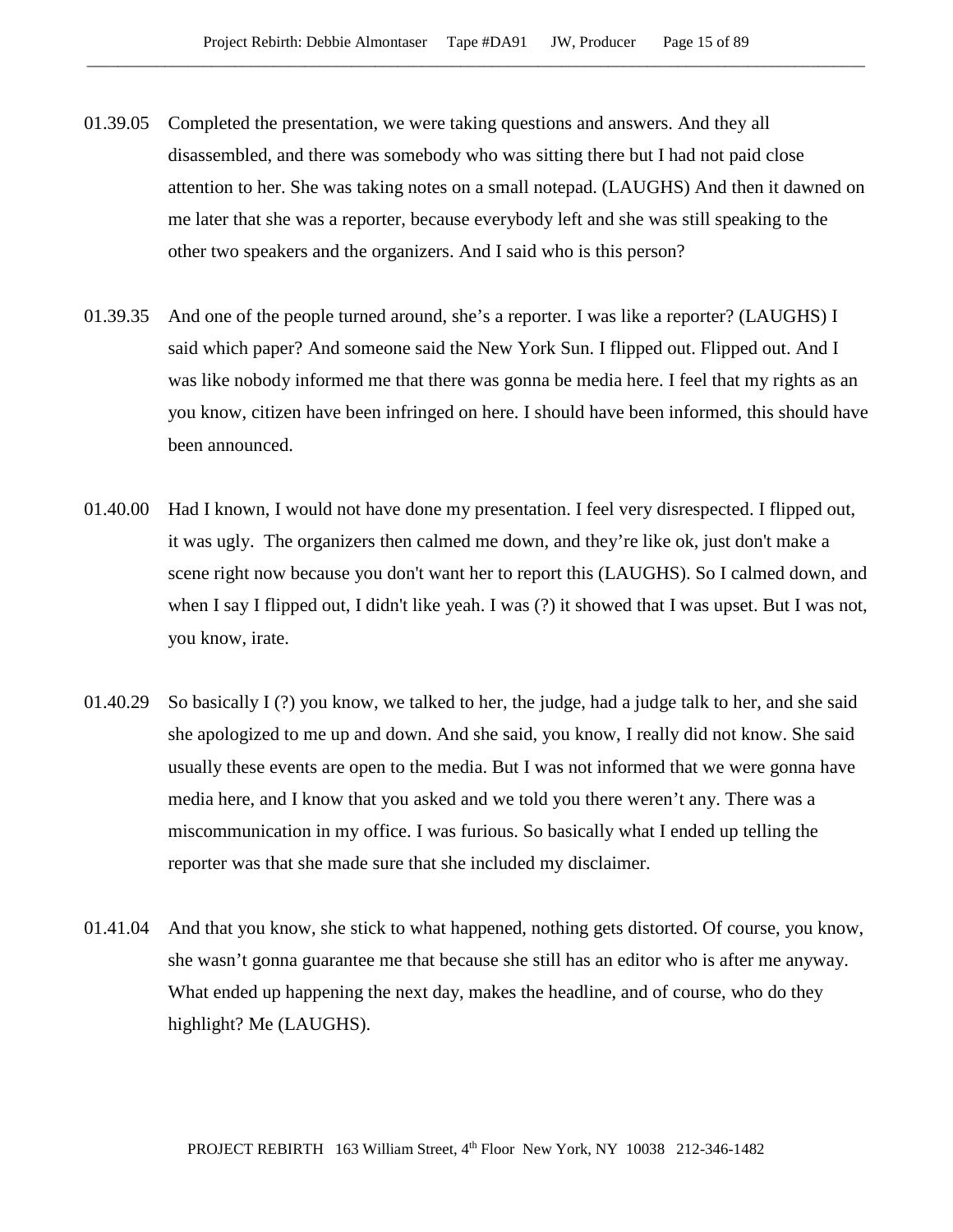- 01.41.29 And they're like you know, Debbie Almontaser, Muslim-American leader who is also the principal of the Kahlil Gibran International Academy (LAUGHS). And I told her, I told the reporter, I said look, there were two other, you know, panelists you know, feel free to quote them, you don't need to quote me. And she says ok, well, I'll, I'll see. What do they quote me saying? That Muslims in New York City distrust the (?) judicial system.
- 01.42.03 But did not write everything that I said. And basically what I said was they (?) do not trust it because the countries that they come from have given them this impression. And therefore, they need to educated about the US judicial system to know that the system is there to serve them. Of course, that wasn't all written there.
- 01.42.29 Again, the splicing. So that made headlines. I told the DOE that I was at this event, New Visions was sort of not happy, and basically you know, I was given this, you know, lecture of like, you know, you are living the life of a politician now, everything that you say and do, you know, you have to be mindful of where you go. Who you're with, and I was like this is absolutely crazy.
- 01.42.57 Why can't I be just like the 1400 other principals in the city? You know, this cannot be my, my life, 24-07, you know, I need that time to be an individual, to be a wife, to be a mother, to be a friend, to be you know, just an individual who has citizen you know, the rights of other citizens. So (CLEARS THROAT) anyway, at that point I was like I can't go anywhere without any media anywhere (LAUGHS).
- 01.43.30 So I was pretty much ultra sensitive to where I was going. I stopped going to community events. Just to avoid being seen by the media. And just really immersing myself in doing what I needed to do. So at that time, I was very, (?) I was really angry and upset. And Daniel Pipes then took it from the New York Sun to Fox news.
- 01.43.59 So there were a couple of times that he was on Fox. And what the DOE did at that time was they got equal air time, and rebutted things on TV. On Fox News. But in terms of the New York Sun, they did nothing. New Visions did nothing (LAUGHS). And then my lead partner,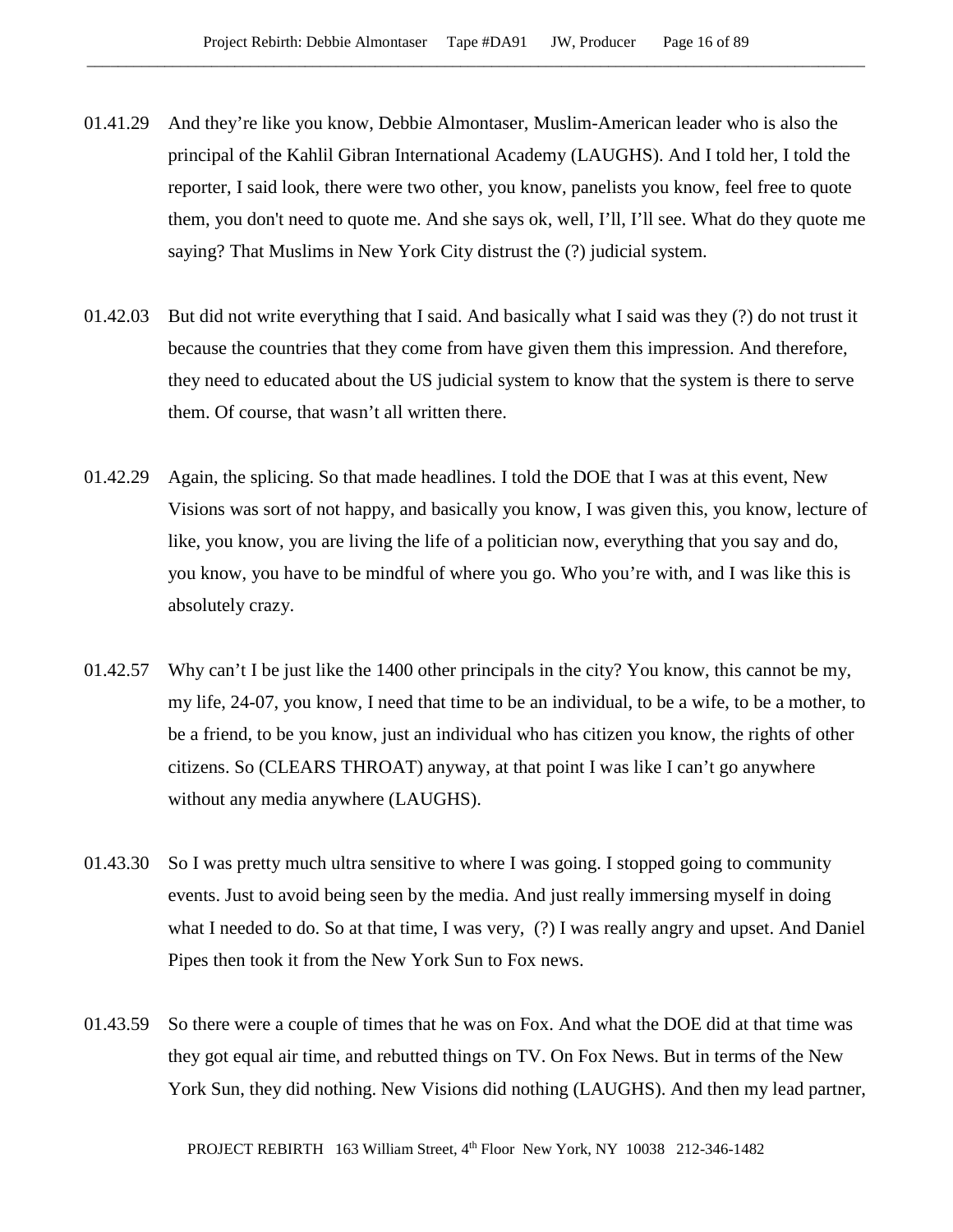the Arab-American Families Support Center did nothing. And it was really the rabbis and reverends of different, you know, churches who are writing in and, and basically defending me and defending the school.

01.44.35 You know, and this stuff continued. I mean, it continued for months. There were stuff in the daily news that were written horrifically about the school. And then I was interviewed by the Associated Press, the Daily News, a couple of others - not too many, because I really wanted to stay focused and I avoided speaking to the media as much as possible, to do the work that I needed to do in starting the school.

JW: How was the interview with the Associated Press?

- 01.45.03 DEBBIE ALMONTASER: It was great, it was, it was, and you know, it was, it was taped. So it went off really well. And it was carried all over the country, world. And then the Daily News invited me to do an op-ed piece, explaining what the school is about. And, and that went really well. That was in May. And then from that point, you know, June was pretty tough because the bloggers were blogging.
- 01.45.34 And you know, there were a couple of papers that were carrying it. But I would say that June and, and July were quiet. I got a lot of work done. A lot of work done. I was able to hire the teachers. You know, do a lot of the nuts and bolts in terms of hiring furniture, books, supplies, materials. Develop the curriculum.
- 01.45.59 Do everything you possibly could imagine that needed to get done for the school to open.

JW: Were there protests?

DEBBIE ALMONTASER: Protests, against the school?

JW: Yeah?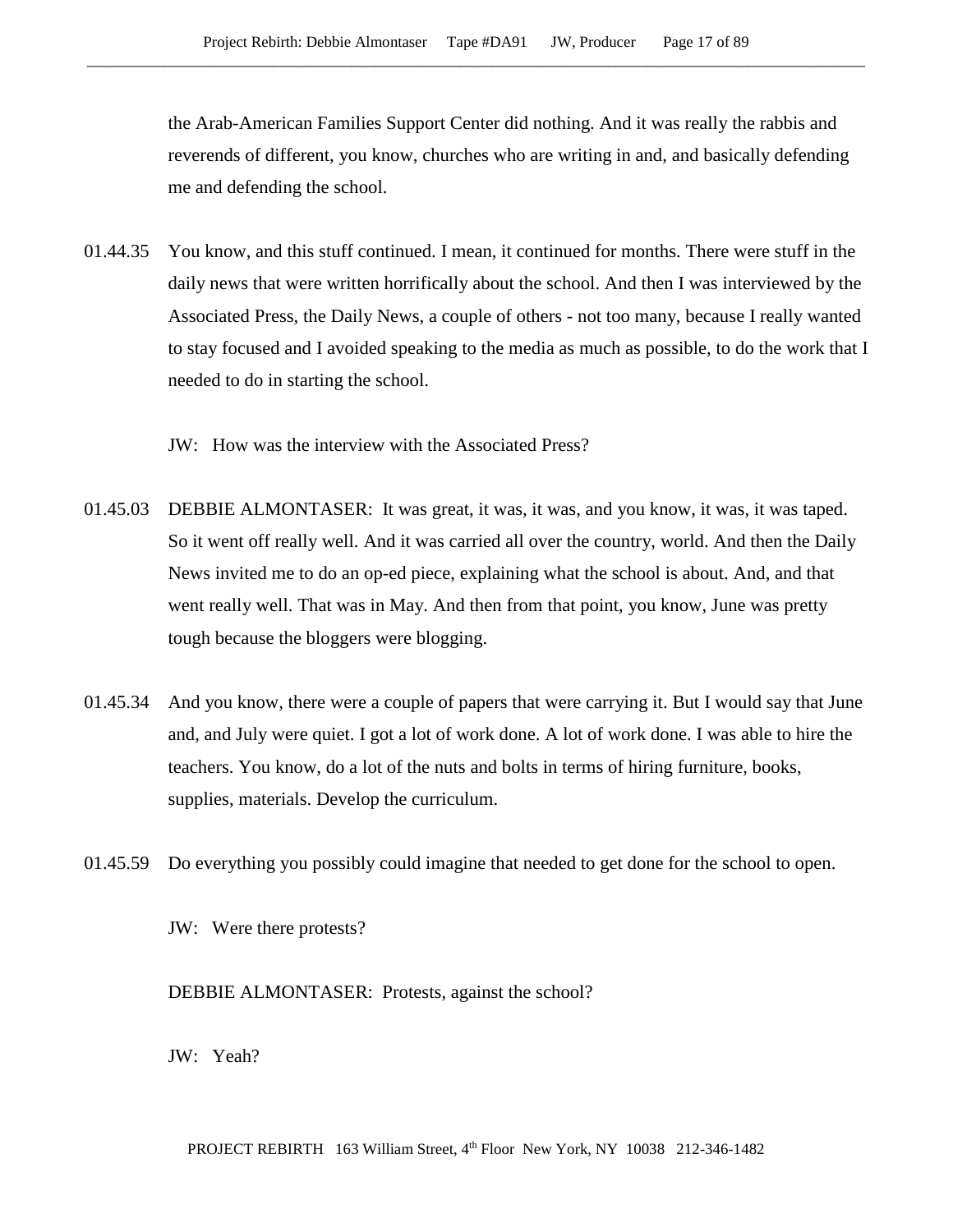01.46.15 DEBBIE ALMONTASER: No, not physical as of then, no.

JW: There weren't?

01.46.25 DEBBIE ALMONTASER: Yes, protests (LAUGHS). Yes, protests about the site-ing, where we were gonna be sited, yes.

JW: What about that?

- 01.46.36 DEBBIE ALMONTASER: That was pretty scary. That was pretty scary. Our first site was supposed to be PS282, a school in Park Slope. And we met with the principal of the school and several individuals from her building before the, the it was made public, and the questions that I was asked, and the way that they were looking at me. And the way that they were talking to me was just really, really horrifying.
- 01.47.05 Questions that were hold to me were so, when are your holidays? And my question, my response was, the same time as all New York City public school holidays (LAUGHS). Will you need to, will you need to have the cafeteria modified for dietary, for kosher, hallal dietary needs?
- 01.47.32 And we're like no. You know, if we had kids who eat kosher or hallal, we will work with the families to prepare their food at home. You know, there are over 100,000 Muslim kids in the New York City public school system. I don't think anybody's changed their cafeterias, modified their cafeterias (LAUGHS). Will you be teaching religion? No. And I mean, and then the question was, the final one which I just felt really resentful about, so, how are you gonna (?) treat 9-11?
- 01.48.12 And I was like, what do you mean treat 9-11? Well, we have families who were lost during 9-11, and people are really sensitive, you know, what, what are you as a principal gonna be doing with your staff and your students?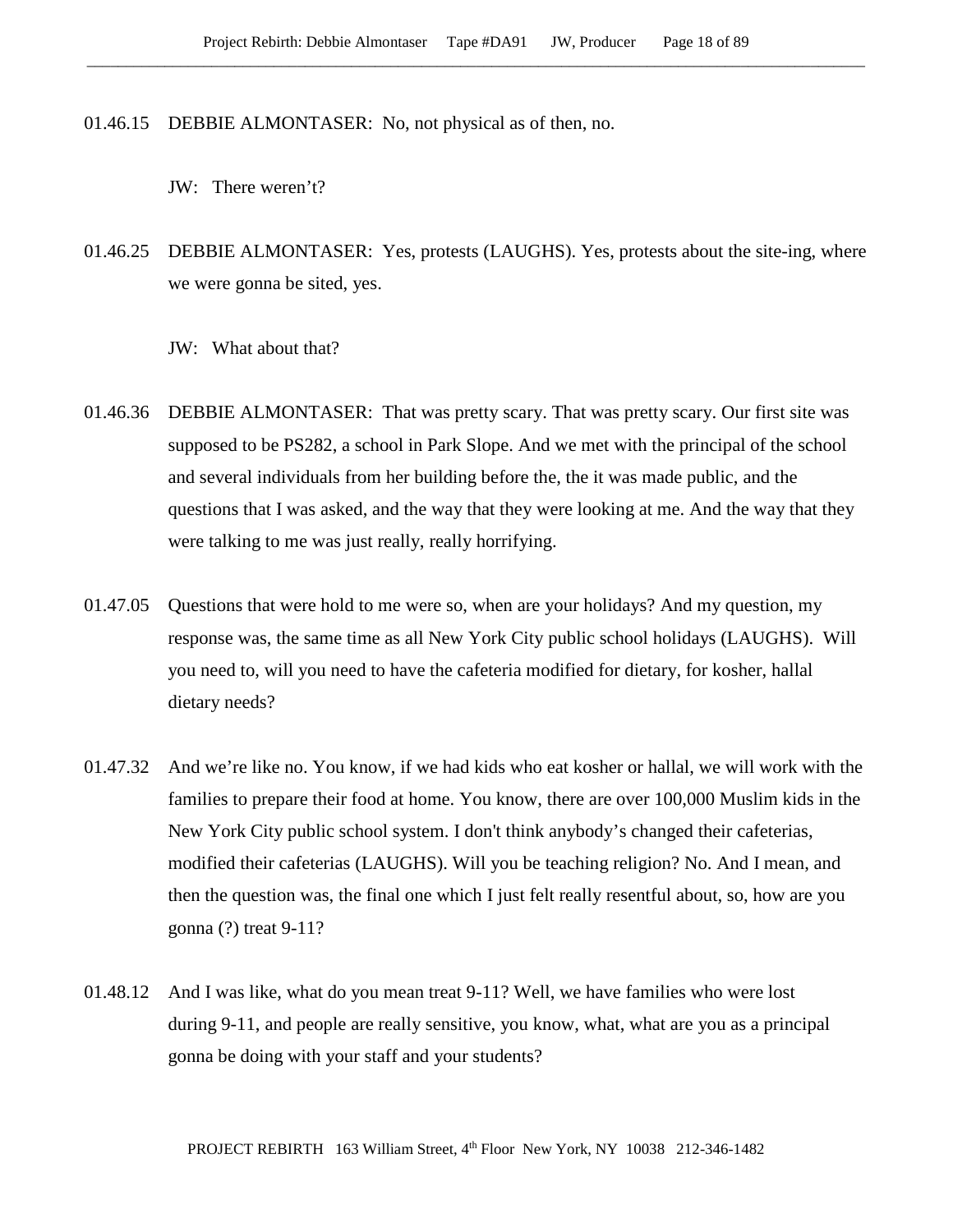- 01.48.27 I said, well, we'll be doing, observing, you know, a time of observance, like all other schools. And if there are kids and teachers who feel that they want to do some kind of project, they can. But we're, you know, depending on interest. You know, it's a time that, you know, a lot of people, innocent people were killed. And they should be you know, respected. And I was like, why would such a question be asked of me?
- 01.49.00 Totally appalled by it. And then, finally, you know, there just you know, they finally said, look, we're afraid. You know, this school may be a hotbed, this school may be dangerous. We don't know if you come to our building, how people will treat us. What if you're, if you become a threat to the whole entire school building? And no matter how much I reassured them and New Visions reassured them, they were already like set in their mind, skill that, you know, we're, we're this really foreign entity.
- 01.49.38 So they launched a huge campaign to make sure that we didn't get into the building. After the school was announced (~JW~)

(OFF CAMERA REMARKS)

01.49.52 END OF TAPE # DA91

# **TAPE # DA 92 Debbie Almontaser JIM WHITAKER, Producer/director PROJECT REBIRTH**

02.00.00 PICTURE UP

# (OFF CAMERA REMARKS)

JW: You were there at the protest?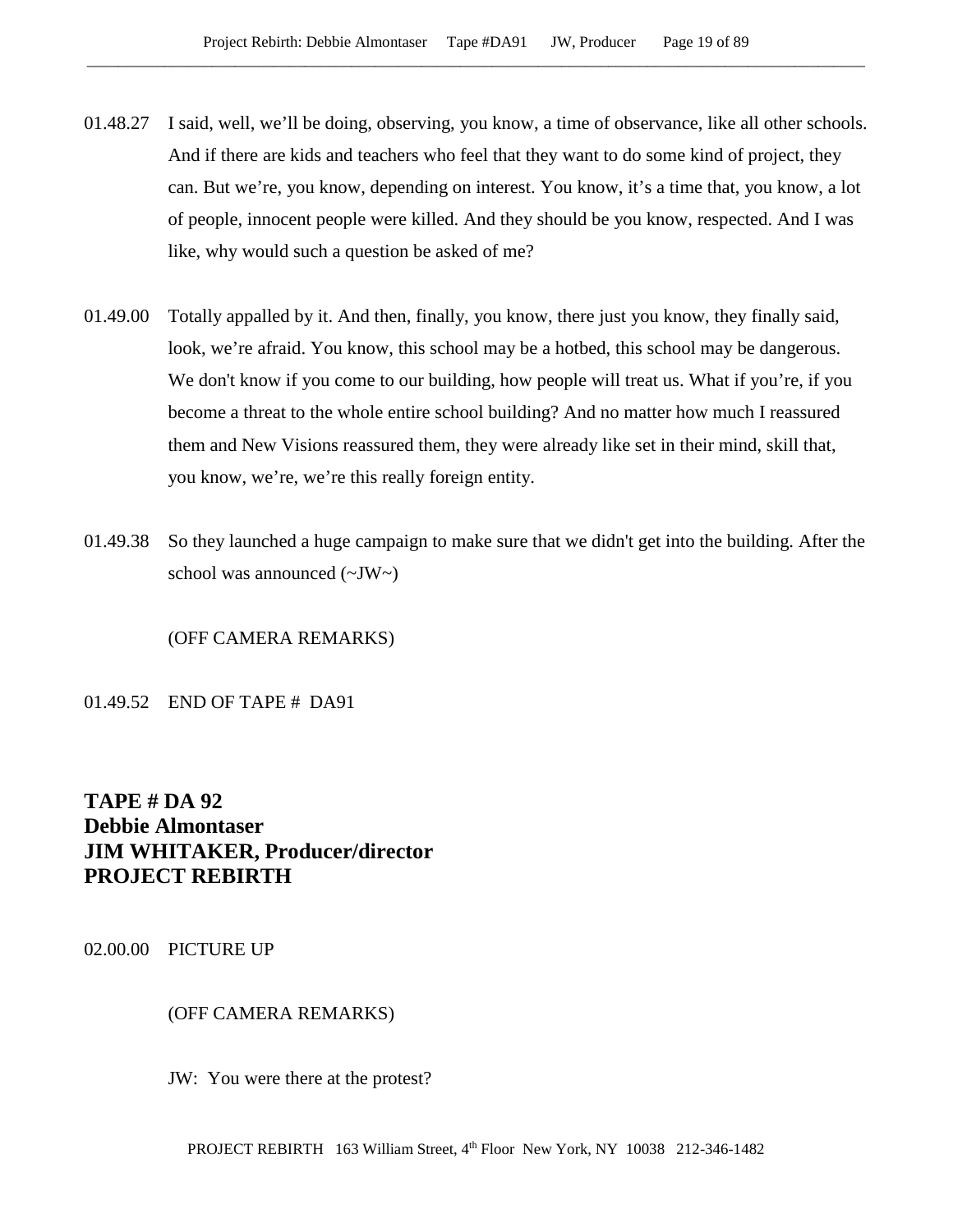- 02.00.38 DEBBIE ALMONTASER: No. What happened was the school was announced. And then we were invited to come to a community meeting, to meet the, the PTA and the families. And we were asked to come at 6:30. However, the principal made sure to assemble her school community, and we got there, and there were like over 500 people.
- 02.01.03 It was standing room. We walked into a very, very hostile environment. It was people from the Department of Education, myself, the partner, the Arab-American Family Support Center person that was hired, Candice, was there with me. And New Visions. And they were pretty hostile.
- 02.01.28 They did not want a school to come into the building. They did not want to share the space. And they were also greatly, greatly concerned about the school being a security issue. And of course, at this meeting, you know, people wanted to know what the school was. Gave them, you know, I met with the teachers, and the staff earlier that day. They were pretty hostile, too, and were asking me ridiculous questions. You know.
- 02.02.00 The same as the principal, do you have different holidays? Are you gonna be teaching religion, like the same old (LAUGHS) crazy questions, and answer all those questions and offered some of the resources that we were gonna be bringing to the building. And it made no difference. And then when we met with the families, it was still, it was, it was pretty, pretty heightened. People were (~JW~) really ugly.

JW: What was the worst in your mindset?

02.02.32 DEBBIE ALMONTASER: The, the worst moment was well, number one, they didn't have anywhere for us to sit. We were standing for two hours, against the, the stage. So it was pretty painful. It was hot. There was no water. I was nearly about ready to, to pass out from the, the heat and, and dehydration. And parents were coming up to the microphone and complaining.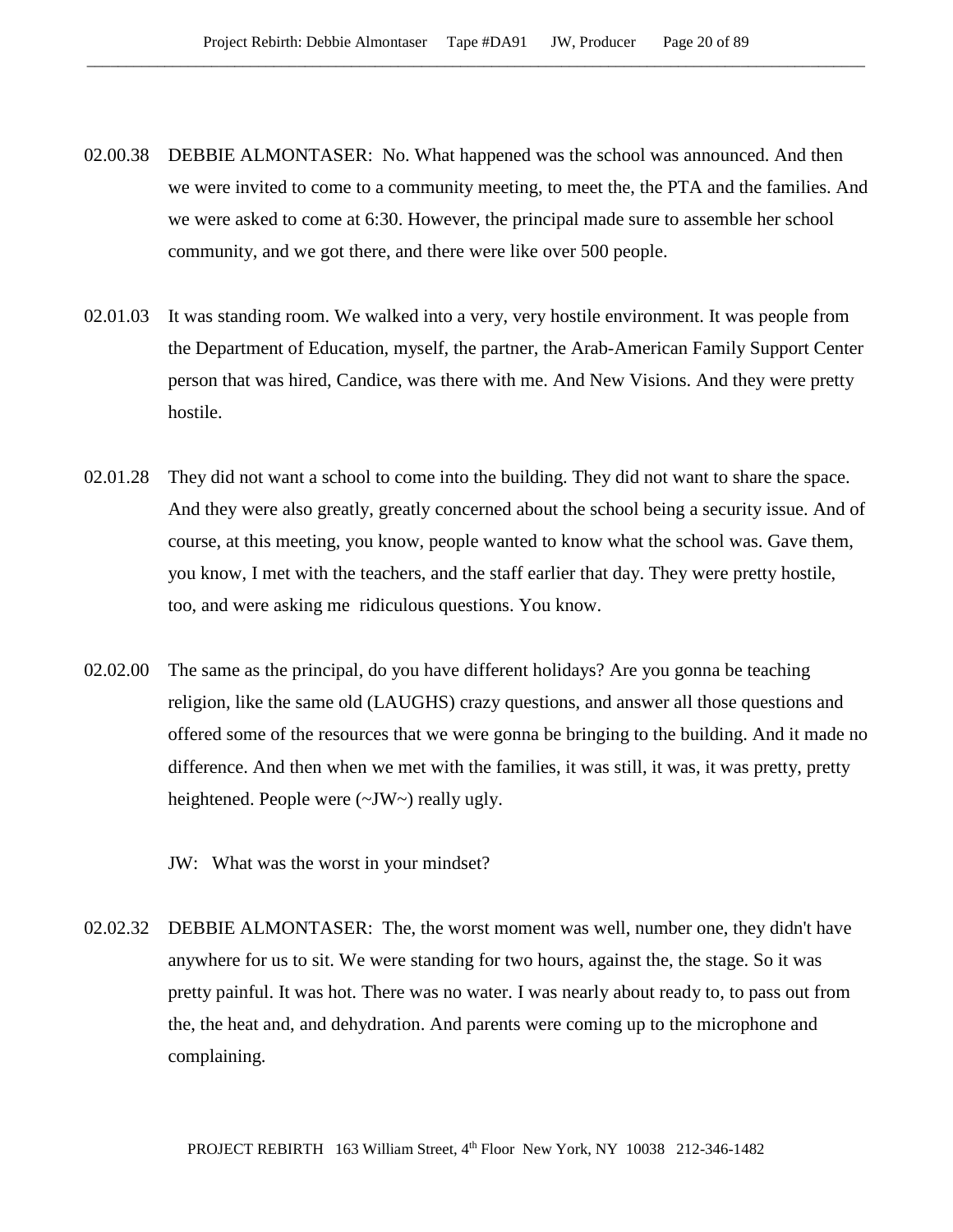- 02.03.00 And then one parent says, well, can we just hear about what this school is? So at that point the DOE and New Visions said, ok, Debbie, why don't you give the mission and vision of the school? Gave the mission and vision of the school, and I purposefully left out that we were gonna be teaching Arabic as the second language towards the end. And when I said we, we will be providing Arabic as the second language, there was like this uproar in the audience, like Arabic?
- 02.03.31 You know, or this huge like noise. And somebody yells from the back and says we don't need Arabic in this neighborhood. We don't need Arabic. If any language that we should be teaching our kids is Spanish. And then somebody yells from the other end, that's the language of the enemy. Why would we want to know what our enemy says? You know, their language or their culture. And I was like this is really crazy. So then  $(\sim JW)$ 
	- JW: What do you think that's about?
- 02.03.58 DEBBIE ALMONTASER: Fear. And just you know, just mere, you know, racism. I mean, what's, what's wrong with speaking Arabic? What's wrong with learning about Arab culture? And it was just really, really astonishing to just hear people think out loud. People came up to the mike and said, well, you know, we don't really think that this is an appropriate school. You know, who's to say that the kids are not gonna be indoctrinated.
- 02.04.31 You know, and we don't want this to be a school where all students walking around are gonna be in burkas. (~JW~)

JW: Indoctrinated?

02.04.40 DEBBIE ALMONTASER: Indoctrinated meaning that we're gonna, you know, we're gonna end up making every student believe in one ideology, and it might be you know, this radical Islamic ideology that's going to, you know, create hate mongers towards America.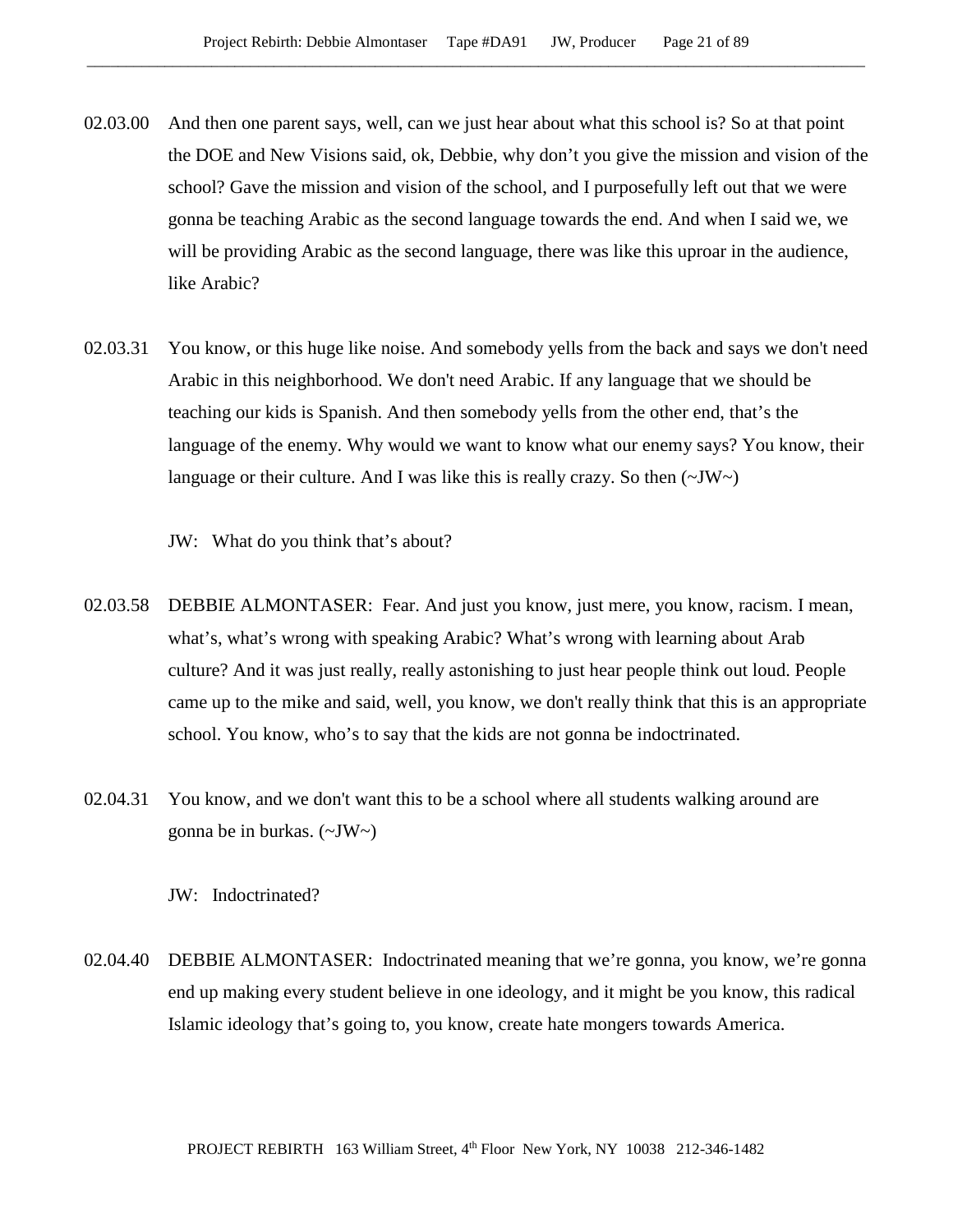02.05.01 So that was pretty wild, pretty wild. And the questions kept coming, and then finally the, the PTA president said, well, we no longer want to hear anything. I mean, they basically said we're not giving up the space, and we need to continue this conversation. And the DOE did not handle the meeting well.

JW: On the spot they said that?

DEBBIE ALMONTASER: Yes.

JW: What did you say?

02.05.31 DEBBIE ALMONTASER: Well, I couldn't say anything because I was with the DOE officials and New Visions, and at that point, they're like we've heard all we needed to hear. And you know, we just want you to know that we're organizing to make sure that this school does not come into our space. And you can now pick up your stuff and leave because we're gonna use the rest of the meeting time to strategize on how we're going to mobilize against the school coming here.

JW: The DOE was against you?

02.06.10 DEBBIE ALMONTASER: No, no, it wasn't the DOE who said this  $(\sim JW)$ . This is the parents of the school, 282.  $(\sim JW \sim)$ 

JW: And the DOE said what?

- 02.06.19 DEBBIE ALMONTASER: Nothing. (~JW~) They said we, (~JW~) one of the things that, that was weak on, on the Department of Education was they were not able to give the amount of rooms that were gonna be allocated.
- 02.06.33 What that was gonna look like, for how long. So they were unclear with their answers. And basically what they said was, well, we're gonna have to reconvene this and when we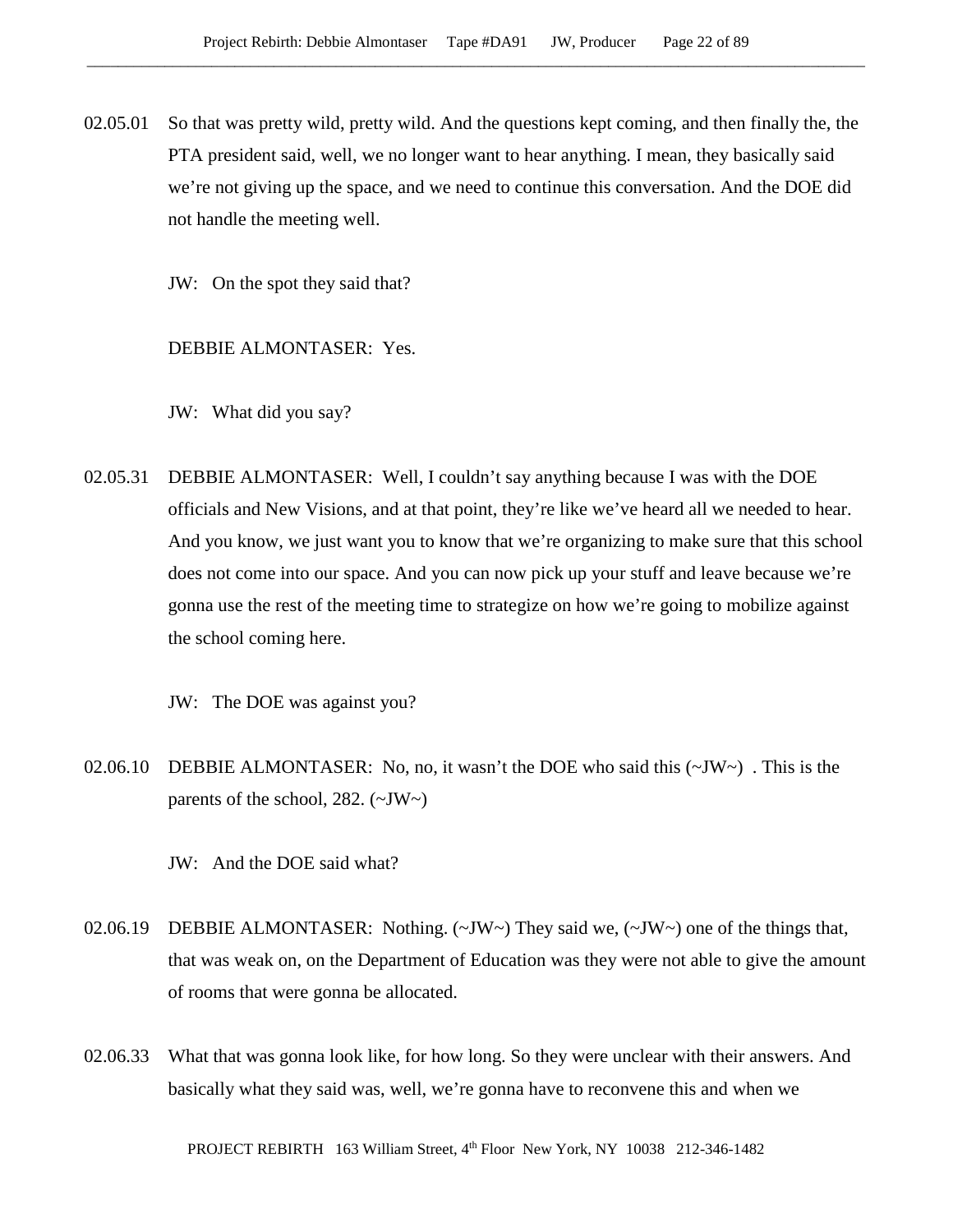reconvene this, we will give you the specifics. So at that point, the parents said, well, then there's really no further, no further reason for us to have a conversation.

- 02.06.59 We'd like you to leave, and we're gonna use the rest of the time to strategize as to how we're going to mobilize against the school coming here.  $(\sim JW)$  And we all left (LAUGHS). We all walked out.
	- JW: How was the conversation afterwards?
- 02.07.19 DEBBIE ALMONTASER: Oh, lord. It was interesting. Well, I mean, it could have went better. But it wasn't handled poorly on the Department of Education side. The person who went was not very well prepared in knowing all the answers.
- 02.07.33 There was somebody there who knew the answers, but that person was lower-rank. And this person didn't work (?) you know collectively with that person to say ok, what, what did you guys figure out? You know, what was the allocation of space? That wasn't done. And that person wasn't given the chance to talk.

JW: Did you know you were done at that point?

- 02.07.56 DEBBIE ALMONTASER: With this meeting?  $(\sim JW \sim)$  Oh, no, it, it dragged on, it dragged on for weeks. After that meeting, we walked out and there were parents who came over and some were supportive in saying I think your school idea is really great, but I just want you to know that we just don't want you here. Not because of your school theme or what your school's setting out to do. But we just don't want to lose our space. Which is respectable and you know, which I, I totally find as a valid issue and really respect it.
- 02.08.28 And then there are people who came up to me, there was one white couple who came up to me, asked me to give them my name and my contact information. I purposefully did not give out my cards. So I just wrote my name and I wrote my DOE email address. And the woman says thank you. And she said I just want you to know if your school comes, (CLEARS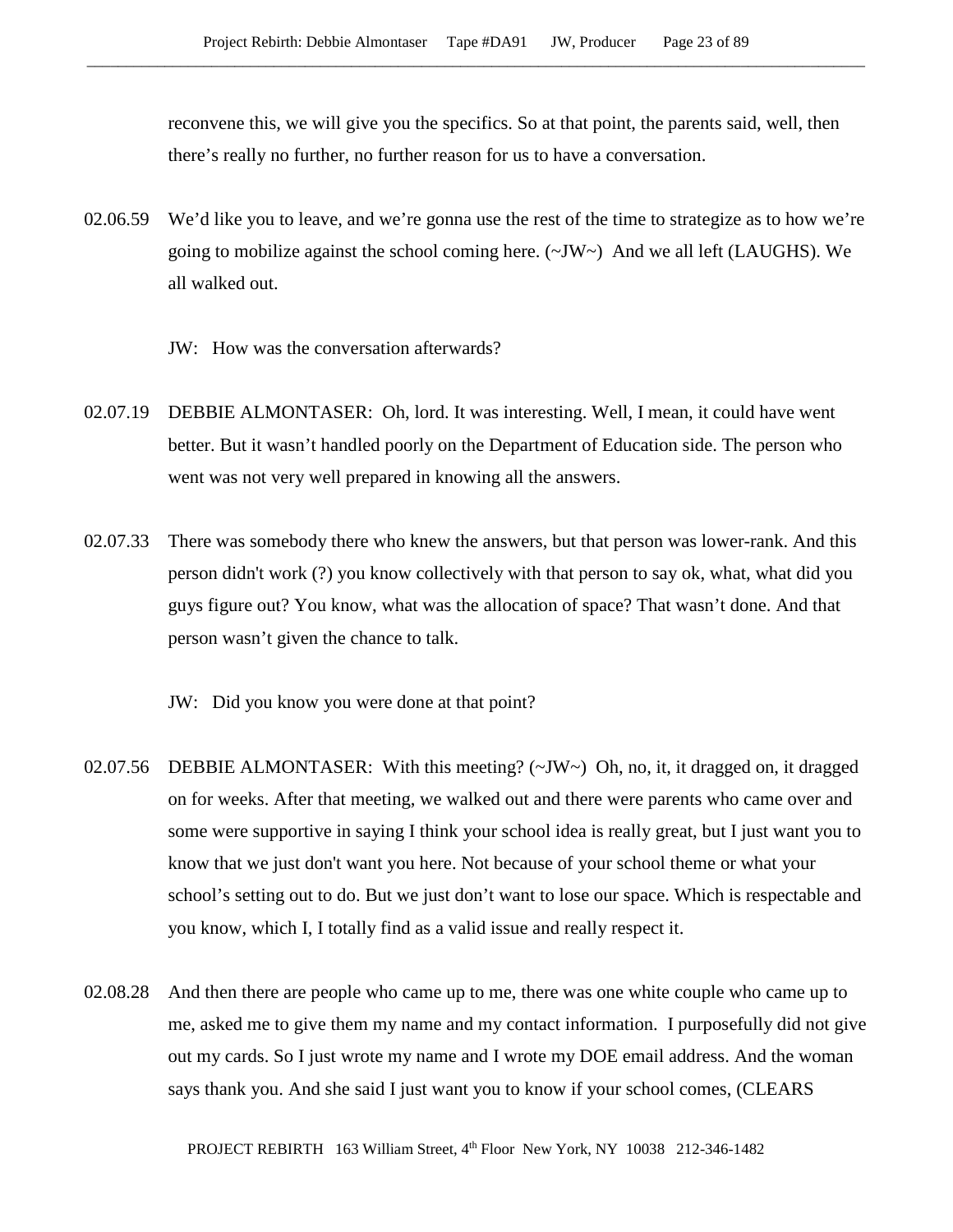THROAT) if your school is approved to come here, I'm gonna pull my child out in a second, because I refuse to have my child in the same building with a radical school.

- 02.09.00 And I looked at her with a smile and said, ma'am that's your provocative, you know, you, if that's what you want to do, you are more than welcome to it, you know? And. It was pretty scary (LAUGHS) to hear somebody who looked so sweet say that to me. And yeah, and then there were other people who were like, you know, school's a great idea. We'll be happy to help you find another space, but we don't want you in our backyard.
- 02.09.34 So we left that meeting, and the people who took my name down, oh, there was actually one guy in the audience who was really, really scary. He was like this (?) you know, over my dead body. If it means I have to start cutting heads off, it was really scary. And he wanted my contact information. I told him I did not have a card, nor did I want to give him anything (LAUGHS) at that point.
- 02.10.01 He just sounded too violent for me. And we ended up leaving. The next day, the chancellor's office was bombarded by emails from some of these parents, and what did they send? They sent all the blogs to the chancellor, about me. And about the school.
- 02.10.29 And then the press office was notified and then the press office notified me and at that point I was like ok. So. Why are we concerned about the blogs? You know, are you guys sort of like believing them or, and they're like no, no, no. But this is now the level it's going. It's like well, this is nothing new, you know, that everything on the blogs are not true. Everything that you know, Daniel Pipes is spewing about me and the school are not true.
- 02.10.58 But it was pretty, it was really, really disappointing to see the level that people were going to, to try to you know, incriminate the school, as well as me. And to prove a point to the, you know, the chancellor that the school has no business being a school, period. And that they were to gullible, you know, to believe what they were reading on these blogs. Really gullible. So, so you know, as the months progressed, another site was, was found.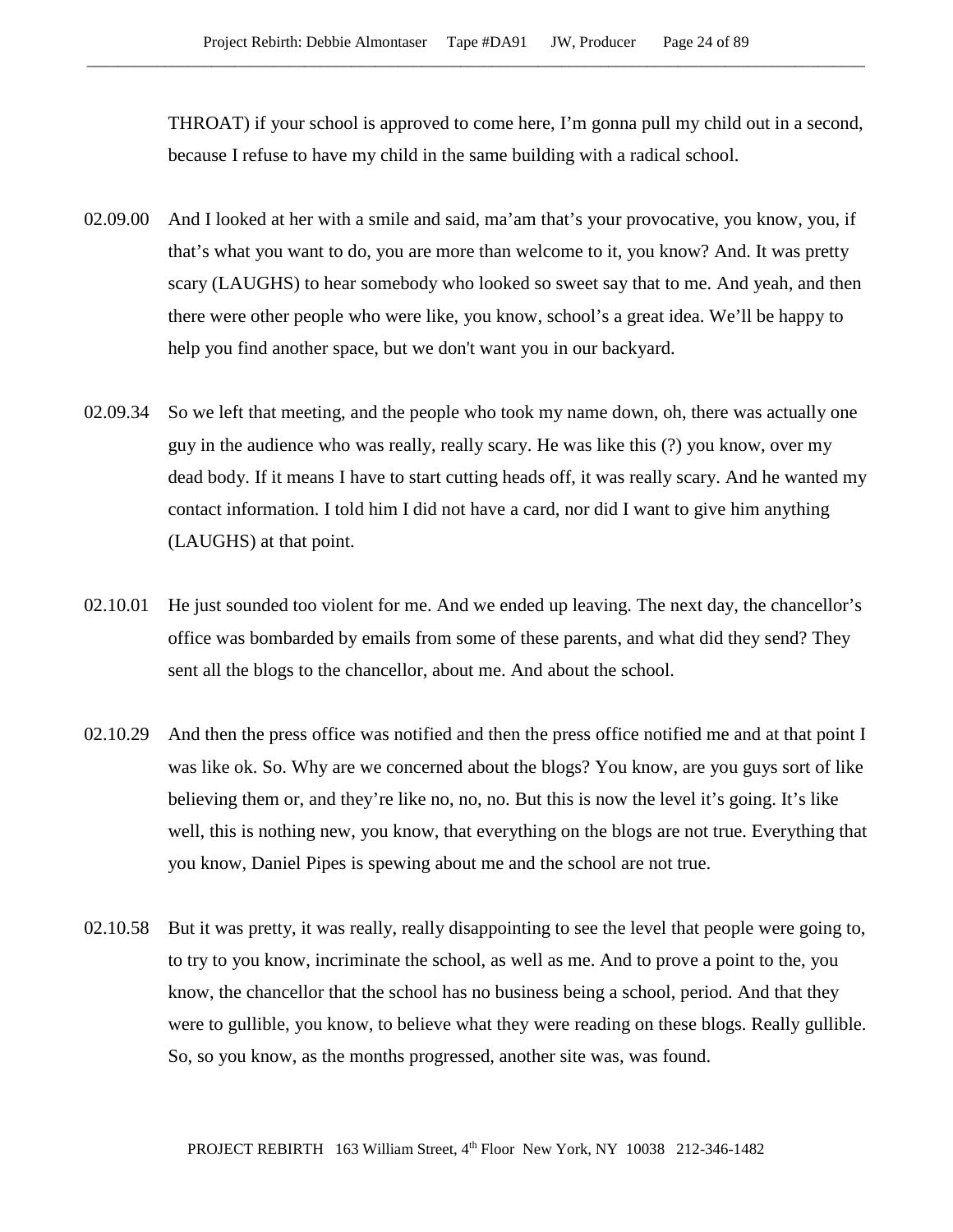- 02.11.34 But in between that time, the blogs kept getting worse. Daniel Pipes and his thugs found out about the Council on American–Islamic Relations, giving me a, an award for my outstanding community outreach and activism. And so they had a major issue with that (CLEARS THROAT) because they are portraying the council on American-Islamic relations as a, you know, terrorist front in support of Hammas and Hezbollah.
- 02.12.09 And what have you. So at that point, that was news-generating, and everybody wanted to learn more about it. So the New York Sun insisted that they do an interview with me, and that they wanted to do a profile on me. And had we not agreed to do it, they were gonna use some of the things that Daniel Pipes was putting up on his blog.
- 02.12.34 So the DOE basically just like they did with the Post said to me, it'd be to your best interest, it's better that you represent yourself, rather than having others represent you in telling their side of the story. Yada-yada. Did a 45 minute interview with the New York Post. I mean, sorry, with the New York Sun. And asked me a lot of questions about the school.
- 02.12.59 About my professional background, my community organizing interfaith work, etcetera. And got a really good understanding of what the school is about (CLEARS THROAT). They spent a week doing this piece. And they asked to speak to other people, they spoke to people in the Jewish community and the Christian community and the Muslim community and just trying really, really hard to dig for something, and they found nothing.
- 02.13.29 Eventually the editor of the New York Sun said to the reporter doing the piece, go back and ask these three questions. She has to answer these three questions. And so they were you know, pursuing me for 24 hours, begging me to answer the following questions, and I called up the DOE and I said do you know what these questions are? They're like we have no idea. Absolutely no idea. And we talked about, you know, in the interview about this organization, Council on American-Islamic Relations.
- 02.14.07 The president of the organization sits on the commission for Human Rights. He was appointed by the mayor himself - prominent lawyer, legitimate organization, you know,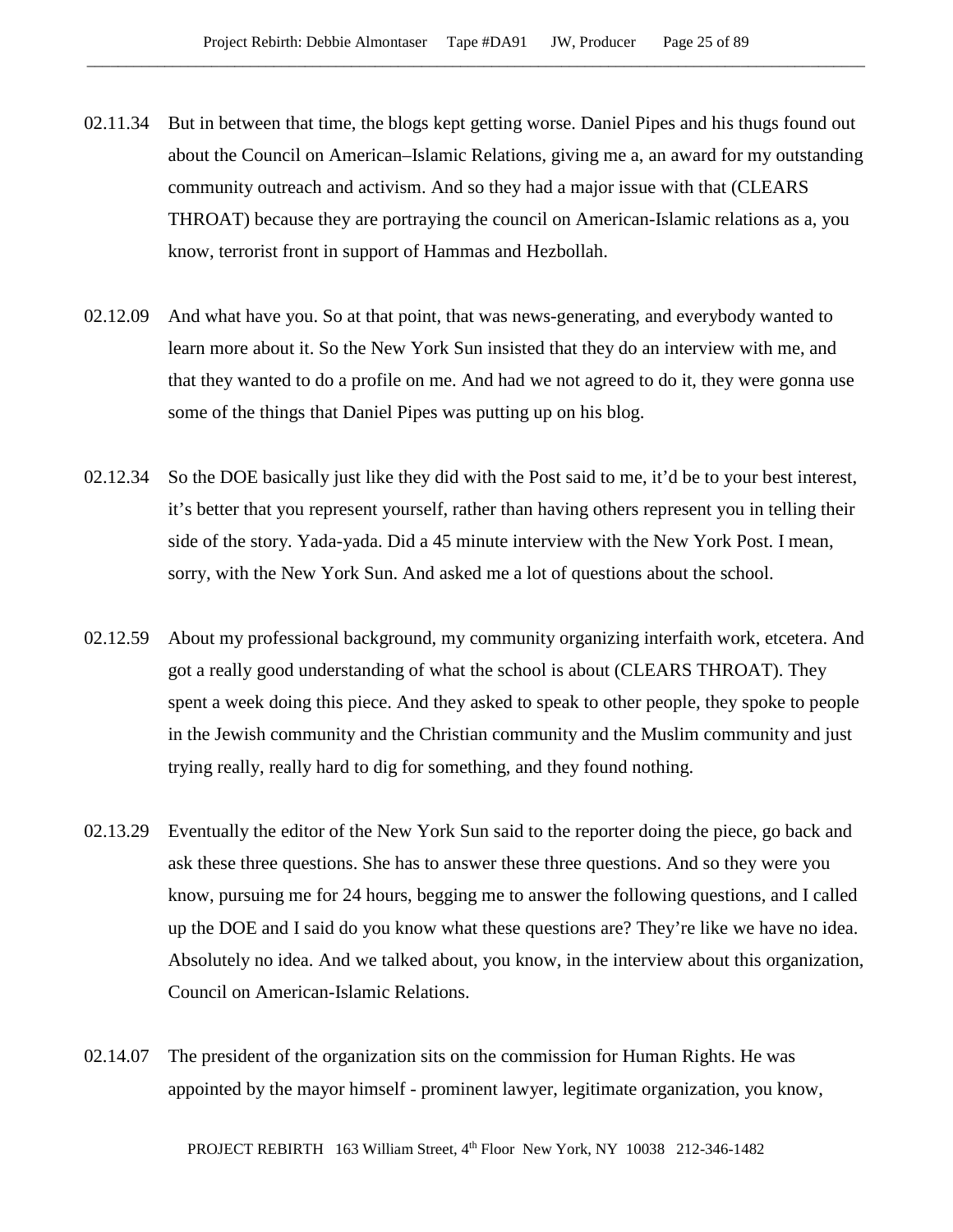providing people with civil rights, you know, services. It's one of 30 chapters across the country who are basically defending the rights of Muslims all over the country.

02.14.29 But continues to be vilified because of the fact that it's fighting for the civil rights of others, of this community. So the DOE says we have no idea. Do you have any ideas? It's like no, I have no idea. What can they possibly want to ask? They're like well, we'll do a group interview. You know, if you want to come by, we'll do it on the phone and we'll see what they have to ask. So we get the reporter  $(\sim JW)$ 

INTERVIEWER : What were you feeling at that point in time?

- 02.15.03 DEBBIE ALMONTASER: At that point in time, I was just like going crazy, like what can they (?) what now can they possibly ask? And I'm racking my brains, did I do something, did I go somewhere, was I, you know, anything. And the only thing that I thought of was maybe they found out that I was, I volunteered on, on what's her name (STOPS) McKinney. (STOPS) the congresswoman in Georgia.
- 02.15.36 Oh, my gosh, I'm blanking on her name. Cynthia McKinney. I volunteered in her campaign to get her back in Congress (LAUGHS). In 2004. The summer of 2004, and I'm like oh, maybe they found out about that. And I told the DOE and they're like Ok, but what's so big about that?
- 02.16.00 I was like well, not too many people like her because she sits on the International Human Rights Commission in congress. She's the, the head of it. And people feel that she's very outspoken about certain countries' abuse of power and abuse of civil, you know, and human rights.

JW: You mean the US?

02.16.23 DEBBIE ALMONTASER: No. (~JW~) out, you know, foreign (~JW~) she was on the foreign, foreign human rights council.  $(\sim JW \sim)$  So people within the (?) you know, in the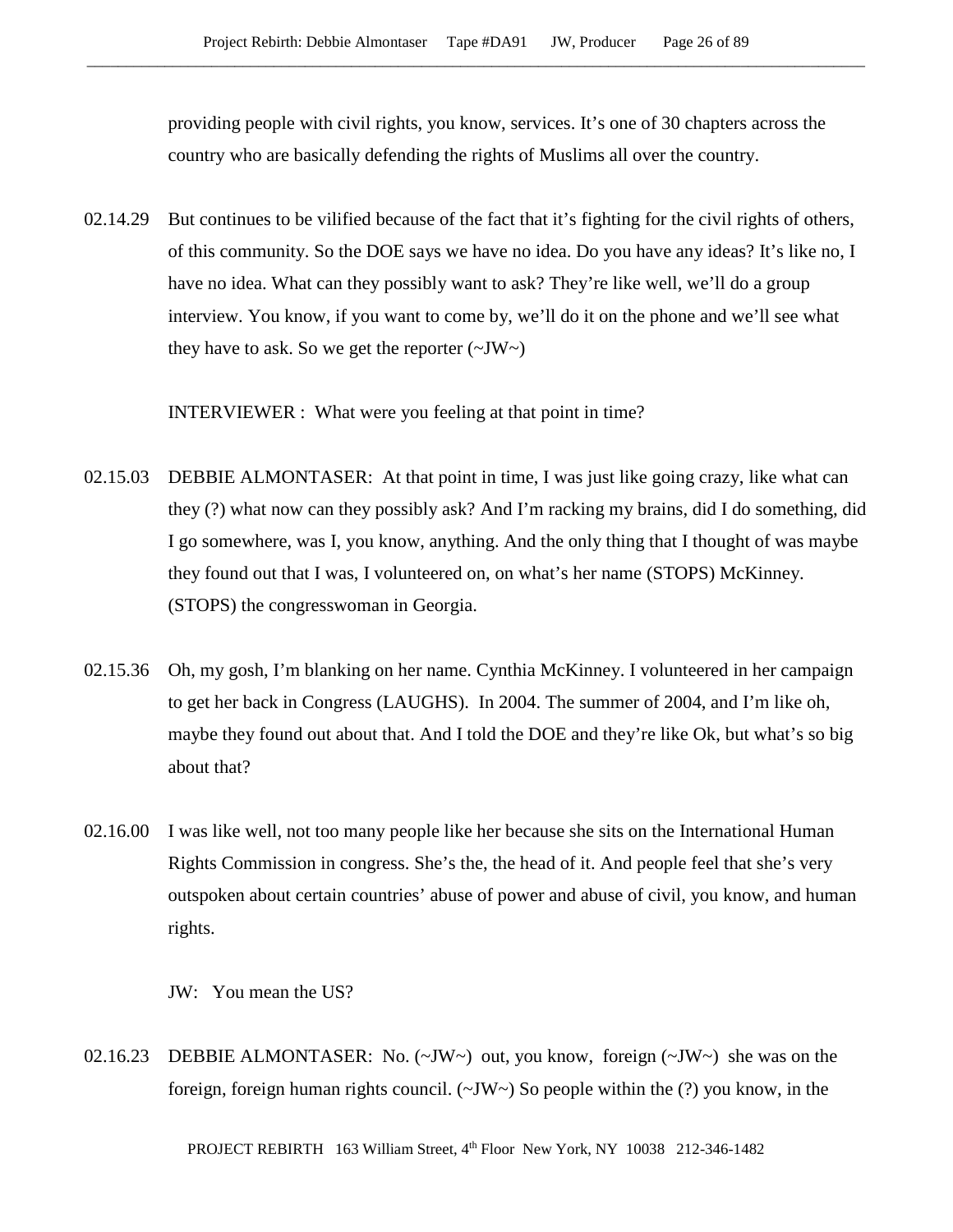conservative right wing Jewish community see her as a threat to Israel. Because she speaks about these kind of abuses. And I was like maybe they found that out. And now they're linking me to Cynthia McKinney (LAUGHS). So the DOE, the press off ice at that point, they're like yeah, but that's not a newsmaker. People always volunteer on campaigns and you know, we don't, we don't think that's an issue.

- 02.17.02 And I was like ok, well, I don't know what else, then. You know, I can't imagine what they want to ask. So anyway, we get them on the phone, but I, it was nerve-wracking. I was like why are they doing this to me? Why don't they just give this up and just leave me the hell alone? Why is this happening to me, why not happening to everybody else? Why can't I just be normal like everybody else who's opening a school?
- 02.17.29 We get on the phone with the reporter, and first thing she does is she apologizes for all the calls and in insisting to talk to us and she also made it very clear that the questions were not hers and that they were given by the editor. And she really, really apologizes in advance. And the DOE tried to get the questions from her, but she wouldn't give it to them. So we sit there and the first question that I was asked was who do you think was responsible for 9-11?
- 02.18.04 I was totally blown away. And at that point I said to her, is this a question that you would ask of the 1400 other principals across the city? And she said no. I said, well, do you think this is, is it fair for you to ask me this question as a principal of a New York City public school?
- 02.18.28 Her response was no. The second question was what are your thoughts and feelings about (?) Hezbollah and Hammas? They are identified as terrorist organizations in the Middle East by the US Government and the world. What are your thoughts about them? And I gave her the same response, would you ask these questions of the 1400 other principals? Her response was no.
- 02.19.00 And my response was, well, then do you think it's fair for me to answer them? Of course, she said no. And then the last and final question was about this organization, CAIR, the Council on American-Islamic relations. She said, well, you know, from when we last talked to you,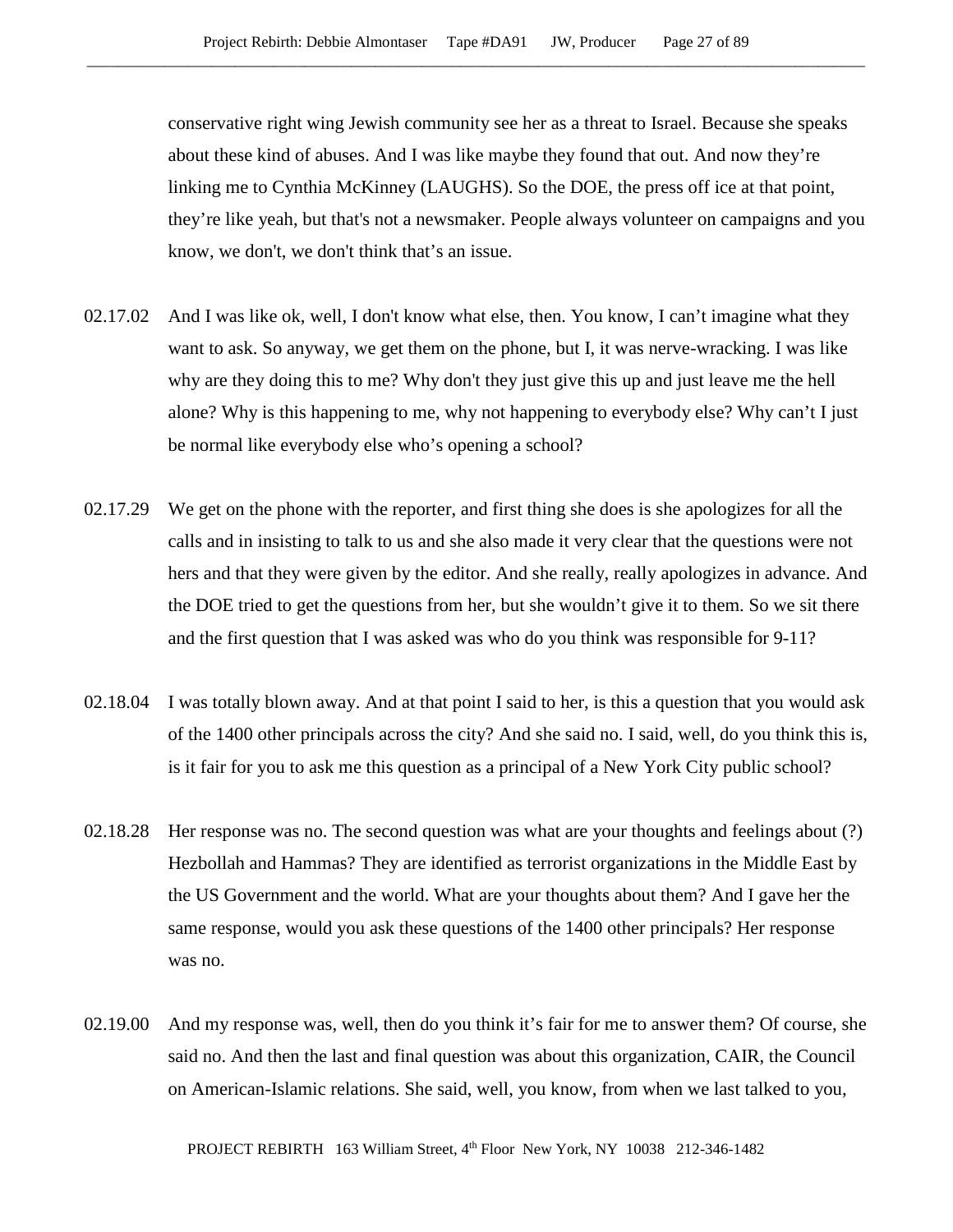we found out that these, that this organization supposedly after 9-11, there were documents that were found that this organization wrote letters of support of Hezbollah and Hammas.

- 02.19.31 How do you feel now about receiving an award from this organization? And at that point, I said to her, you know, we discussed this yesterday, you know, as the Department of Education has said to you, as well as I've said to you, this is a legitimate organization, it's a chapter here in New York. That is well-respected and recognized. And you know, I'm not a member. I'm not associated
- 02.19.59 I was given an award, and that's it. You know, and you know, this organization is legitimate and, and well-respected. And I don't feel like I need to, you know, engage in this conversation (?) you know, these political ideological conversations. And at that point she thanked me, we hung up the phone with her. The article was supposed to come out on Monday. This was Friday. The article was supposed to come out on Monday.
- 02.20.29 Paid fifty cents for the New York Sun, found out it wasn't in there. Called the DOE. They emailed the, the, the reporter. She emails back and says the, the editor decided to scrap the piece. (LAUGHS) So after 45 minute interview, after giving them a slew of people to talk to, and, and then doing their own personal you know, research trying to figure out, or find something crazy about me, they found nothing, and that's what they ended up doing.
- 02.21.05 So Alisha Cologne., who's one of their commentators continued to write. They continued to let Daniel Pipes write. And it was just pretty ugly, pretty ugly. You know, very despicable. And they had my picture posted on their website, from the moment the school was announced. All the way to the day of my resignation.
- 02.21.30 Like a couple of days after my resignation, I looked to see if it was there anymore, and they took it down. So it was pretty disgusting to, if you go on their main webpage, that you find my picture there.
	- JW: Was there another protest that happened?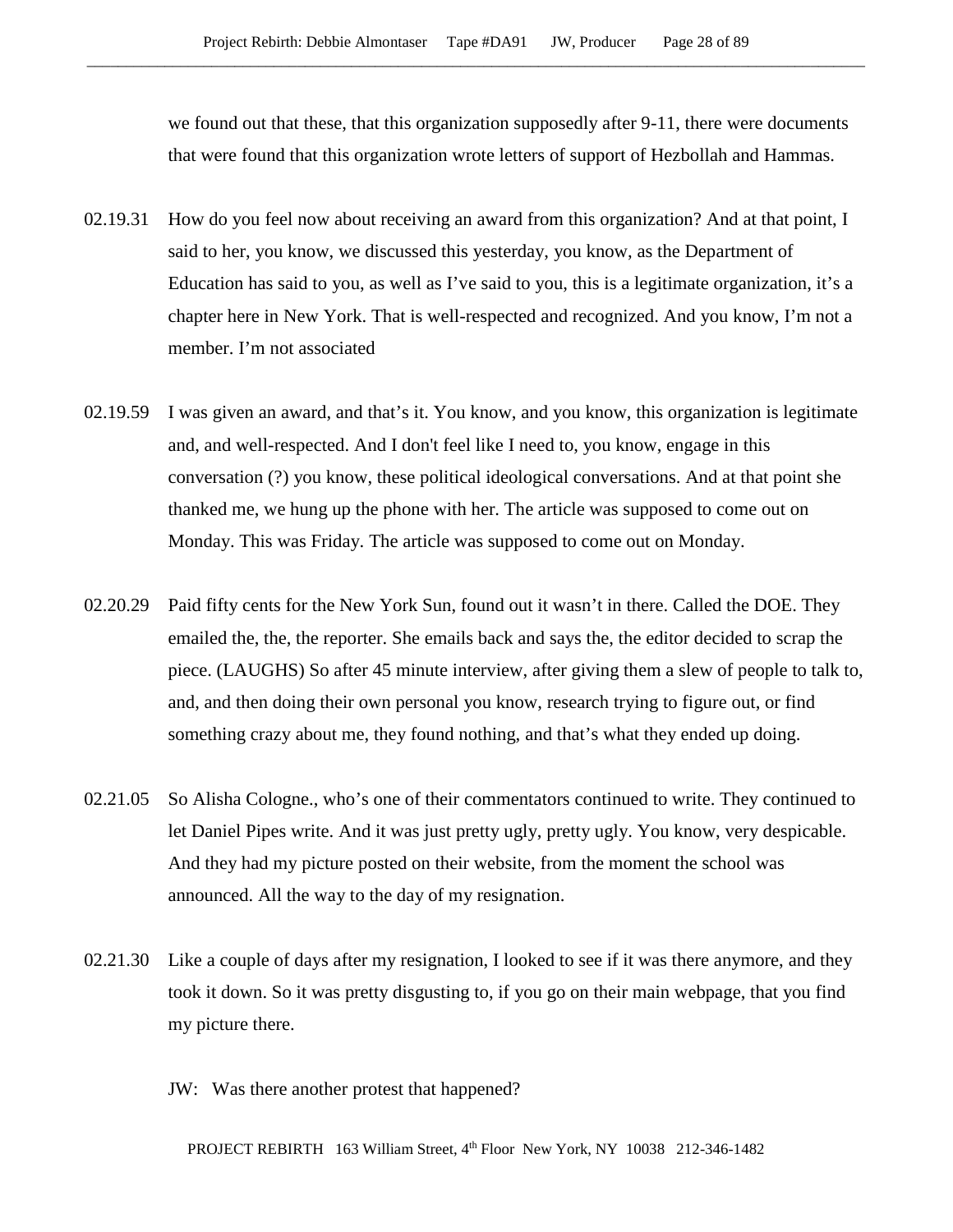- 02.21.49 DEBBIE ALMONTASER: Yes. The second protest was with the second school. And the (?) second school that was identified, the chancellor's office, the chancellor and the deputy mayor got involved.
- 02.22.04 They met with the school principals and they asked them to kindly work, you know, collectively to ensure that the school is welcomed. And recognized by the families, and that you know, we get what we need to do to make sure that we open. And at that time, there was discussion about the school not opening, before that, the school not opening in 2007, but opening in 2008.
- 02.22.35 And there was a back and forth in the paper. And then the chancellor and I had a conversation, and he told me that his gut feeling was to open in 2007. Because if we dragged it to 2008 that this controversy will continue and that it will just be really water torture. And I agreed with him. And assured him that I can hire the teachers, do the student recruitment, even though that we were late in the game.
- 02.23.03 And we did. I, I did everything that I needed to. So we met with the, the principals and their PTA presidents. They were receptive. But then when we went to meet with the school community, both communities, the Brooklyn High School and the middle school parents, it was quite interesting. It was packed auditorium.
- 02.23.30 There were people from all over, even community members who attended. And they were somewhat receptive, but then there was some opposition. And so the conversation was very well-framed. The PTA president from the middle school handled the meeting really well. The deputy mayor, Dennis Walcott, was there to answer any questions and offer support to the school.
- 02.24.00 So it's pretty, it was pretty well, you know, well-run. There were some crazies in the auditorium, who there was one woman who basically got up when it was time for the question and answer who asked, she said, I want to talk to that woman, that girl over there,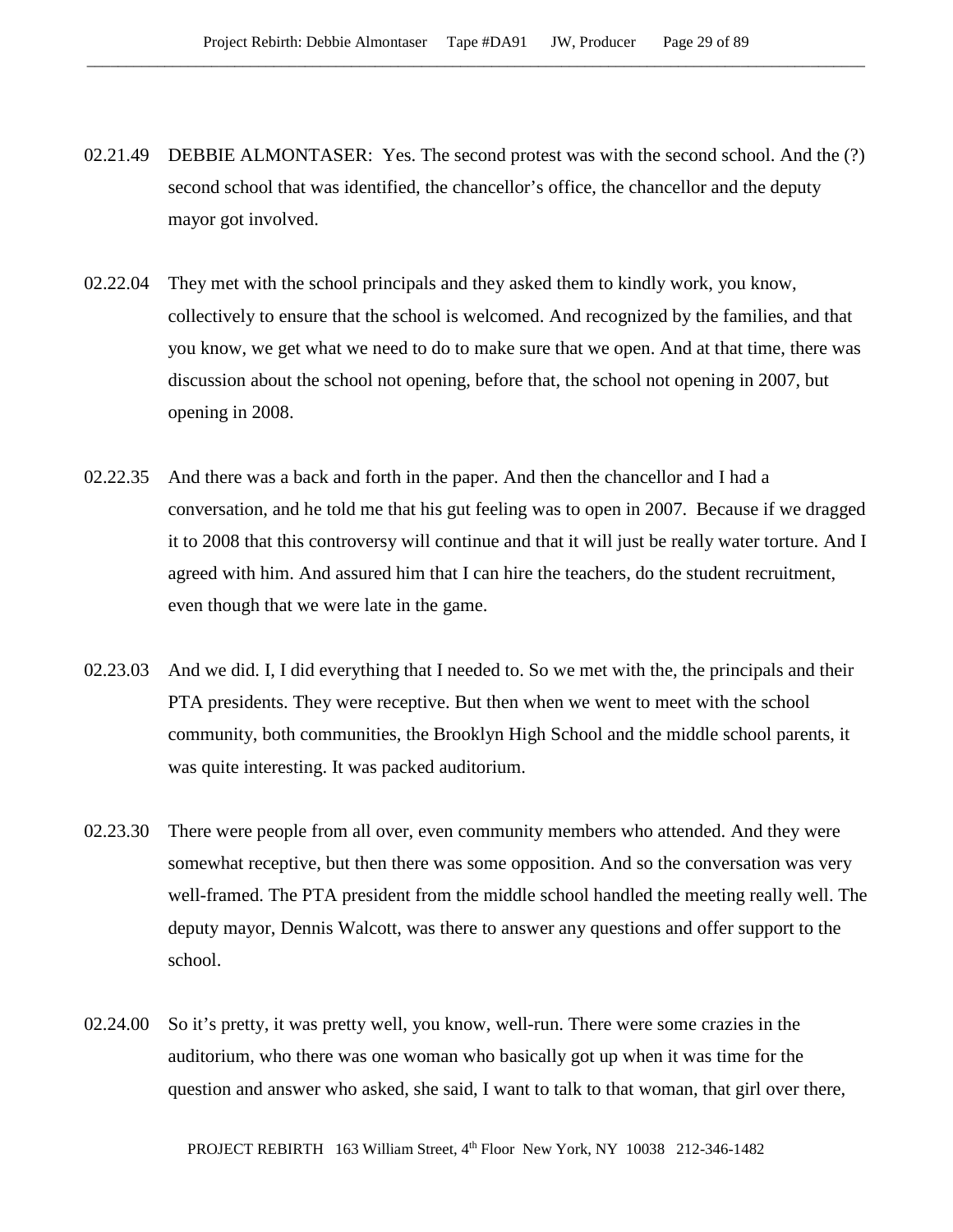that woman with that thing on her head. And I was like ok, I guess I'm the only one here with something on my head (LAUGHS).

- 02.24.28 Turn around and I looked at her, she's like, you know, the woman that's wearing the burka. And so I got up and I was like it's not a burka, it's a hijab. And I said how, what, how can I, what questions do you have? So her question was, I want to know if you're gonna be teaching Sheri Allah, this is the United States. And you know, we cherish and value our constitution dada dada. And I want to know if you're gonna be teaching Sheri Allah. So I responded to her, and I said we are like any New York City public school. We will be teaching reading, writing, math and social studies, and Arabic as a second language as it is one of the most sought-after languages in the country.
- 02.25.12 That will be preparing students for international careers in diplomacy. What have you. So at that point, she's like yeah, but I want to know. I said no, we are not teaching it. This is a public school.
- 02.25.27 Then somebody gets up and starts yelling, this is America, we don't need to learn Arabic. Our kids need to be learning English before they learn anything else, they can't even read and write in English. So at that point, the attacks started on the school. And we don't need the school, this and that. The deputy mayor jumped in, and he basically said this is absolutely unacceptable of people to stand here and, you know, you know, to just continue you know, with this disrespect and this intolerance.
- 02.26.03 We are not here to discuss the approval of the school. The school has been approved, the school is going forward, and what we're here to discuss is site-ing and space. We are committed to the school, like all the other schools. This is no different than any other dual language school, and we're doing to do right by it, just like we have for other schools. And that was it. Went back and sat down.
- 02.26.29 There were some other questions that were answered. I was asked to give a presentation about the school. I explained in the beginning the mission and vision of the school, and then I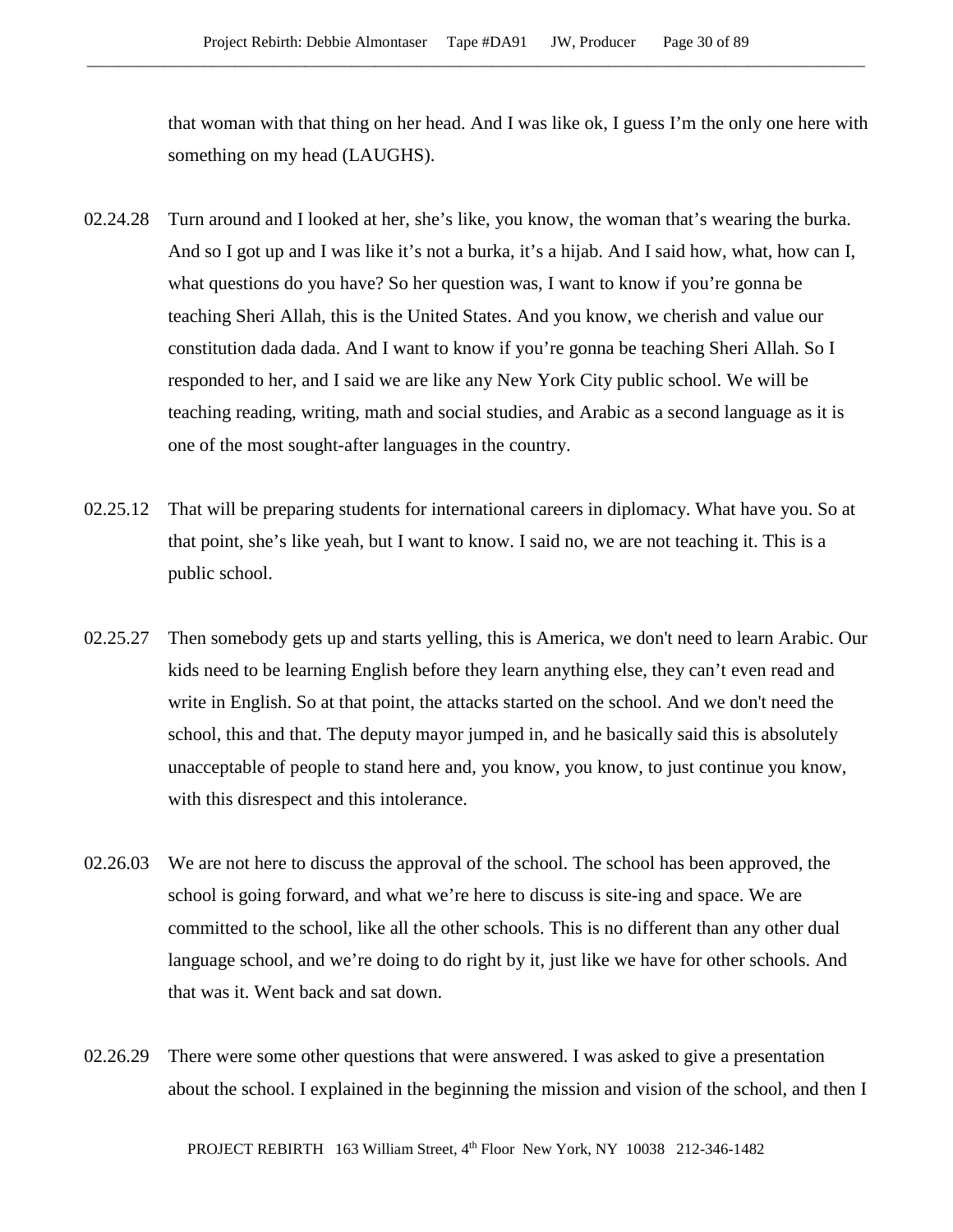also read a, an email that I got from a soldier who served in Iraq, who was absolutely thrilled to hear about the school and the importance of the school. And the relevance of it in this day and age. And where our country is you know, concerning the war and preparation of our soldiers, etcetera.

- 02.27.07 And the email he shared with me, that only two percent of soldiers that are sent to Iraq speak Arabic, and he said it's quite frightening for people to go there, even though that he was fluent in Arabic, he was still, he still went through a great deal of culture shock, because the program that he went through to learn Arabic did not prepare him culturally to understand the people and the issues of that part of the world.
- 02.27.38 And that this school would be doing such a great service for our country. So I read his email and people were very, very moved by the email. And at that point, I said this is why the school is important. It's twofold, it's building bridges of understanding, and it's also preparing our students and our workforce for the 21<sup>st</sup> century.
- 02.28.03 People applauded and then I sat down. The questions and answers, and then the crazy stuff began. Which this crazy woman. (CLEARS THROAT) so (~JW~)

JW: Which one?

02.28.16 DEBBIE ALMONTASER: The one who said, yeah, are you gonna teach (?) which  $(\sim JW \sim)$ 

- 02.28.22 DEBBIE ALMONTASER: It's, it's Islamic law. Islamic law that was used 1400 years ago, which really does not much apply to this day and age (LAUGHS). Is you know, in some places being used, but it's just so versatile it doesn't make sense. So.
	- JW: That was when?

JW: What is that?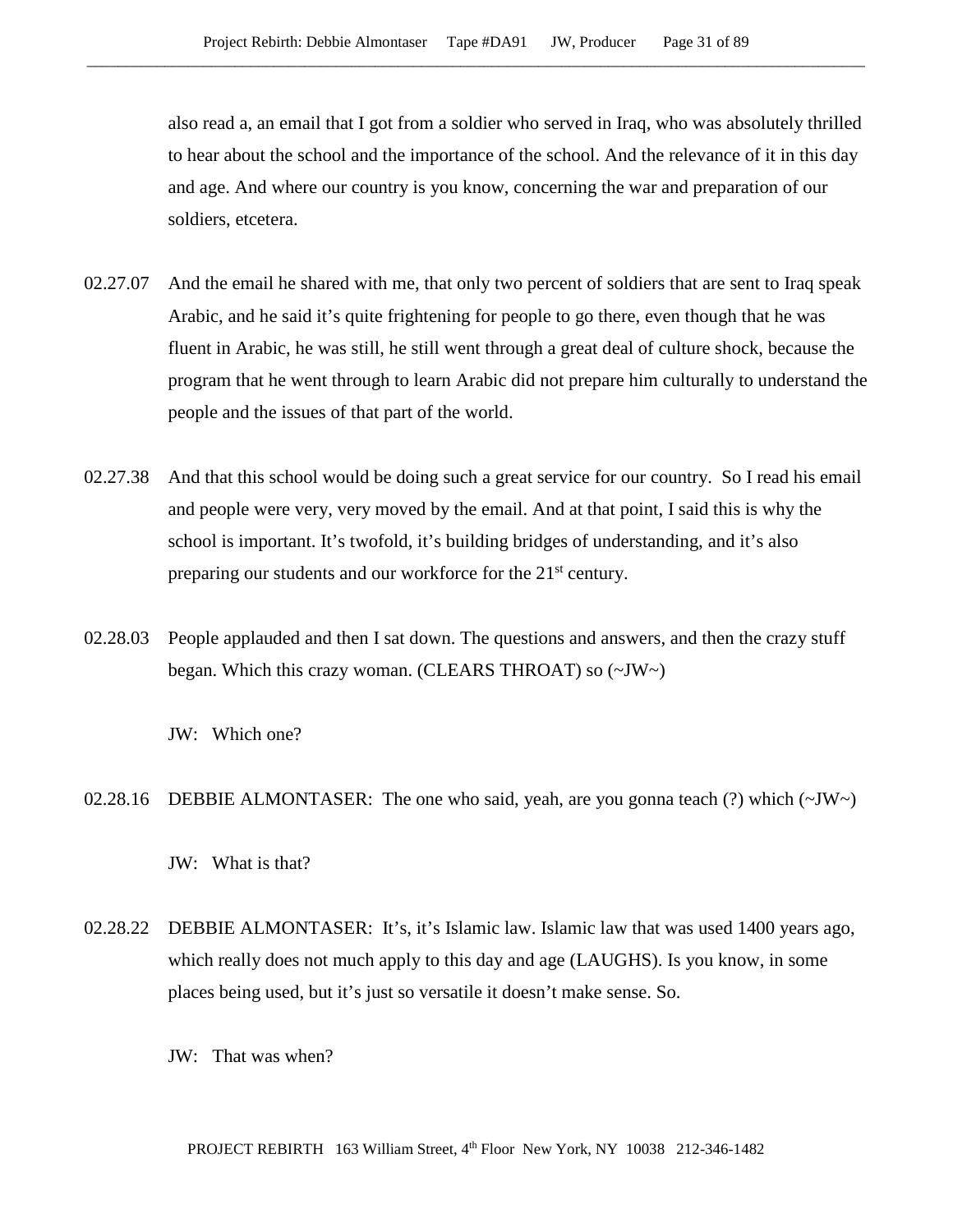DEBBIE ALMONTASER: That was in May.

JW: What about June and July?

02.28.51 DEBBIE ALMONTASER: Relatively quiet  $(\sim JW \sim)$  we finally got into, well  $(\sim JW \sim)$  we got into the space  $(\sim JW \sim)$ 

JW: Did the mayor and his staff vow support for you?

- 02.29.18 DEBBIE ALMONTASER: Yes, they did, for the site and they, they committed a great deal of resources and manpower to make sure that the site was available. So after we went to the second building, we were supposed to be on the fourth floor.
- 02.29.33 Which all it required was painting and installing air conditioners, that's all. The parents of the middle school protested us being on the fourth floor and insisted that we be moved somewhere else. So what ended up happening was they kept negotiating back and forth, the DOE gave in, said ok, we'll let you have the fourth floor. We'll put the school on the first floor, we'll convert a cafeteria into a classroom, we'll convert the library space into a classroom.
- 02.30.04 And we will have the school at that part of the building. Everybody was happy. So when I went to look at the space, it's this huge cafeteria that was supposed to be turned into classrooms, one classroom, or two at that point, but that I said it would be too small for classrooms. Small office space. You know, what have you.
- 02.30.28 So at that point, they needed to get partitions, furniture. They took care of all of that. They said to me, do not worry about that, because of the fact that every, you've gone through all of this trouble, we will accommodate you by getting everything. You just tell us what you want and we'll get it for you. So at that point, when I was in this cafeteria, I was like there isn't even a place to hang a chalkboard. What are we gonna do here? And they're like don't worry,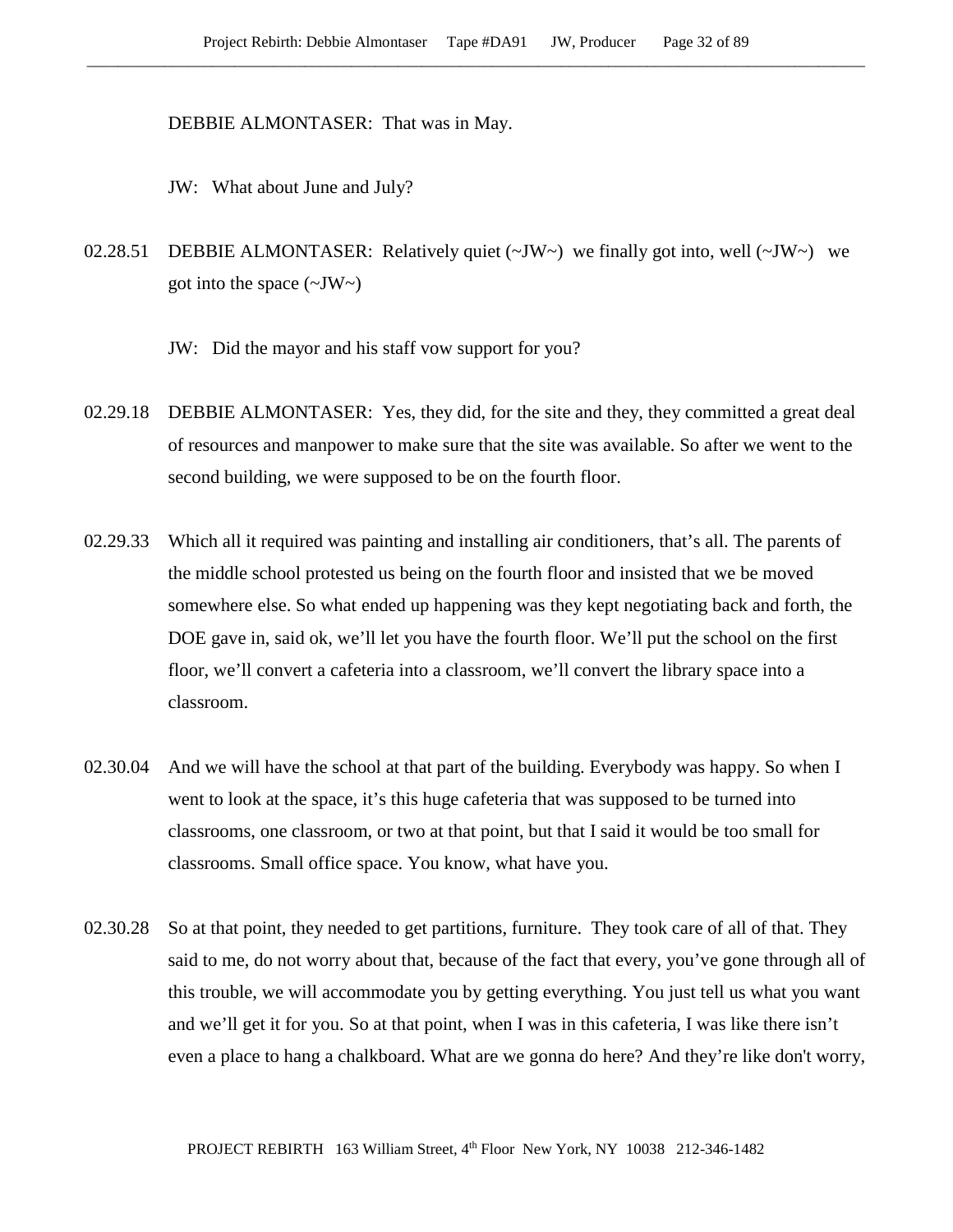we'll get you smart boards. I was like there's not even a place to hang, you know, bulletin boards for students' work.

- 02.31.00 Don't worry, we'll get you bulletin boards. So basically I made a wish list for them of all the things that we needed to make it conducive, where parents could feel like wow, this is a really great school that I've, you know, sent my child to. So that was being taken care of by them. I gave them what I wanted, how many things I wanted, and they were paying for it. So they were invested in that aspect of, like, we know that this is going to be a school in the media and the public eye, and in the media.
- 02.31.34 So we want to show that we are sticking behind this decision, and that we're gonna support the school 100%. So in that sense, that support was there, and I felt it. The only support that I was missing, and which I kept saying over and over, both to the DOE and to the New Visions, was public relations support.

JW: Why didn't they give you a media support person?

- 02.32.02 DEBBIE ALMONTASER: They didn't. (~JW~) It was, from the moment the school was announced, I said to them, we need to have somebody who will promote the school in a positive light. We need somebody who will counter anything that is developed or put out there. We can't count on the press office for the Department of Education to worry about KaGI and, and worry about the 1400 other schools that they're dealing with. And I was always, I was getting yes'ed to death about this. And also just saying to them, I can't, you know, I don't want to have to deal with media issues.
- 02.32.40 And that was something that I was constantly being bombarded with was every time the Department of Education press office could not answer a question, they'd pick up the, the phone and call me. We have this reporter who's asking XY and Z, not sure of the answer, how would you answer it?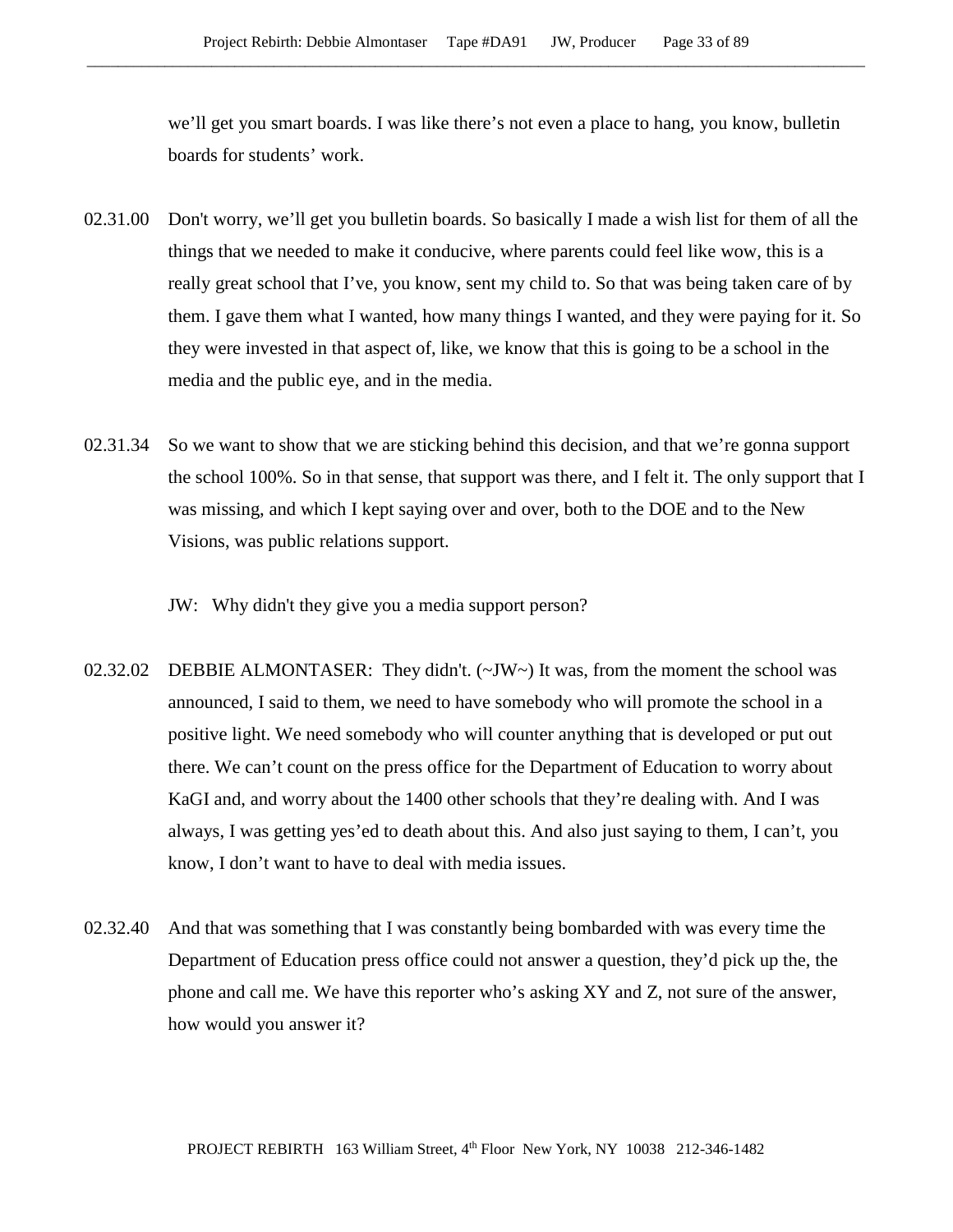- 02.33.01 So. Had to deal with all that. And that was like continuous. It, it was exhausting, even though that there was so much that we put together, and I put together for them fact sheets and, and what have you, to try to help them, there were times that (?) they were being asked things that just, we never thought about. So that in itself was draining to have to do that. In addition to all of that, I was also issued some FOILs, the Freedom of Information Law acts, which were also pretty frustrating.
- 02.33.38 I had received the first one in May, where the Brooklyn paper requested all of my email correspondences with the Department of Education regarding sie-ting. They wanted us to give them all of the emails between me and the Department of Education.
- 02.33.59 And they also wanted the school curriculum. And when I got this from the legal office, I mean, that was like the first time that I broke down and started crying. Like I was like are they out of their minds, that they want this information? What, you know, what constitutes that they can have this information? How dare they ask for this kind of information? And (?) you know, the thing that, that terrified me about this question was sitting in front of a computer (LAUGHS) and digging up all these emails about site-ing which, you know, is very daunting and time-consuming.
- 02.34.35 And at that point saying to myself, I can't spend my time doing this. I need to focus on opening my school. And so at that point, I was actually at a, a DOE meeting for the school. And what I did was when I was crying, one of the coaches saw me and she felt bad and she was like what is it, can I help?
- 02.34.57 And I told her, and she's like this is absolutely crazy. So at that point, the office of new schools  $(\sim JW)$ 
	- JW: What's at the root of that?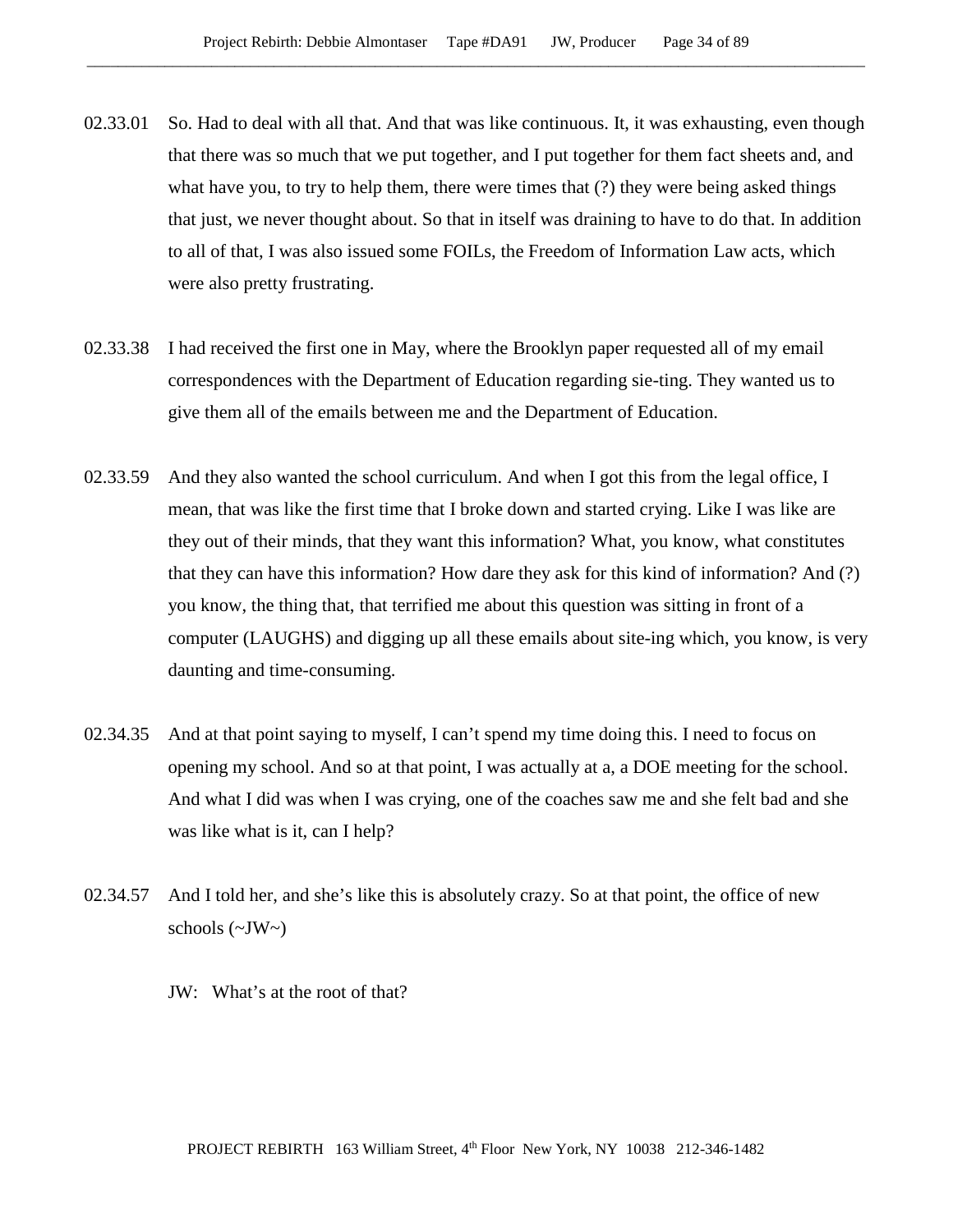- 02.35.08 DEBBIE ALMONTASER: What was I crying about? I, I was feeling harassed. Like why must you have every email that I've been corresponding with the Department of Education? What is all of this about? So I felt harassed. I felt like I was being given a hard time.
- 02.35.28 And I felt like this, this paper in particular was not in favor of the school and was also trying to, to find ways to sabotage. And, and I just at that point also felt very overwhelmed. Like I can't sit in front of a computer and get you all of these emails and then also worry about opening my school. So that was, that was a frustration. So at that point, the Department of Education, the office of New Schools basically said ok, don't worry. We'll take care of this.
- 02.35.59 So they took the load off of me in terms of the FOIL. So there are about 5 or 6 FOILS that were issued for curriculum, for the student roster, who are the students coming to this school  $(\sim JW \sim)$

JW: This is the government of the US asking?

- 02.36.16 DEBBIE ALMONTASER: No, this is (~JW~) residents of the United States requesting of a government agency information.
- 02.36.27 So the Brooklyn paper was one that requested the school's curriculum and requested all of my email correspondence with the DOE regarding sitie-ng. Then there was one issued by a professor who works with Daniel Pipes who wanted the curriculum. Then another one was issued, which he wanted, the same person, the roster of the students, and the list of personnel being hired, the teachers.
- 02.37.00 And so it just continued. And that's when the Stop the Madrassa coalition formed. Which is a group of people who are a part of all of these different (?) neoconservative right-wing organizations that are anti-immigrant, anti-Arab, anti-Muslim. And they continued to issue more of those. And the DOE kept, you know, basically saying, the curriculum is not done. The curriculum was done in July.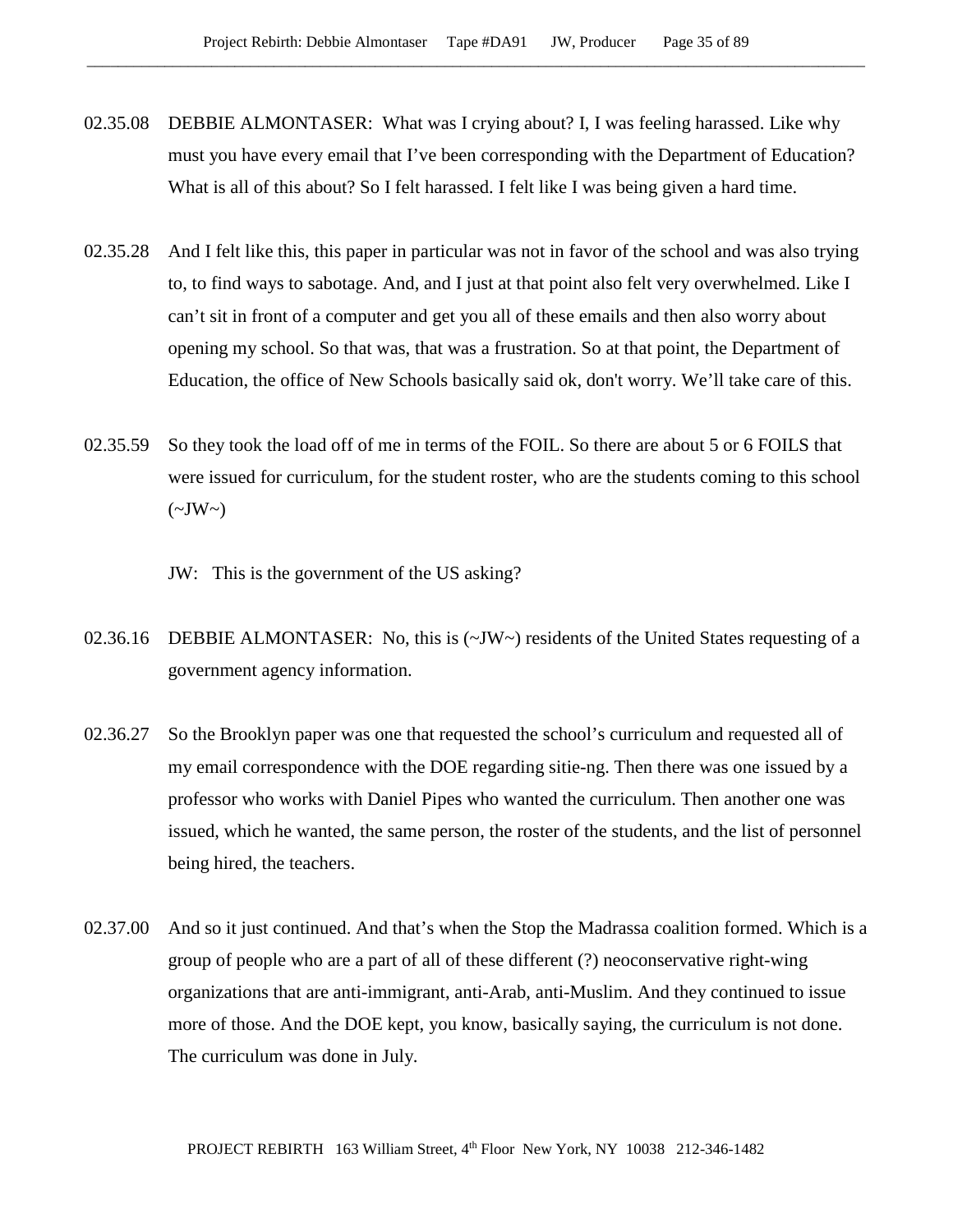- 02.37.31 And it wasn't finalized until you know, right before I left. And they didn't feel the legal office didn't feel like we had to, you know, give them every piece of information. So we gave them a curriculum map, they weren't happy with it, which outlined what we were gonna do throughout the course of the year. Couldn't release the student information because that's confidential.
- 02.38.00 And we couldn't release the, the staffing, because at that time, people were not officially on payroll. They were gonna get on payroll as of September 1<sup>st</sup>. So all of this harassment was just really, really exhausting. Like every time that there was a FOIL, I was copied on it, so that way I knew about it. But from the FOIL that I got back in May, which basically alerted me to you know, them asking for my emails, at that point I was very cautious to put anything in an email.
- 02.38.34 So whatever communications that I needed to do, I pretty much did a lot of it on the phone. Because I was like I just, it's just too much, you know? Having to deal with all of this, you know, freedom of information stuff. So all of that was taking a toll on me, it was exhausting.
- 02.39.01 But I was driven, you know, driven to really stay focused. And to complete the curriculum, the scheduling and everything that I needed to for the opening of the school. And  $(\sim JW)$ 
	- JW: How is your family doing?
- 02.39.19 DEBBIE ALMONTASER: Naige, I, I've made him go through so much. I feel so bad for this man. I always get involved in something (LAUGHS). This for him has been very, very trying.
- 02.39.33 Absolutely trying for him, first to see all the negative stuff being written about me. And just being very angry and upset about it. But really, at that time, you know, with the New York Sun, with the Daniel Pipes blogs, it didn't bother him as much. Or when you know, Fox news was doing their stuff; the stuff that (?) bothered him the most was actually the New York Post, you know? Slander and, and stuff that took place, that led to my resignation.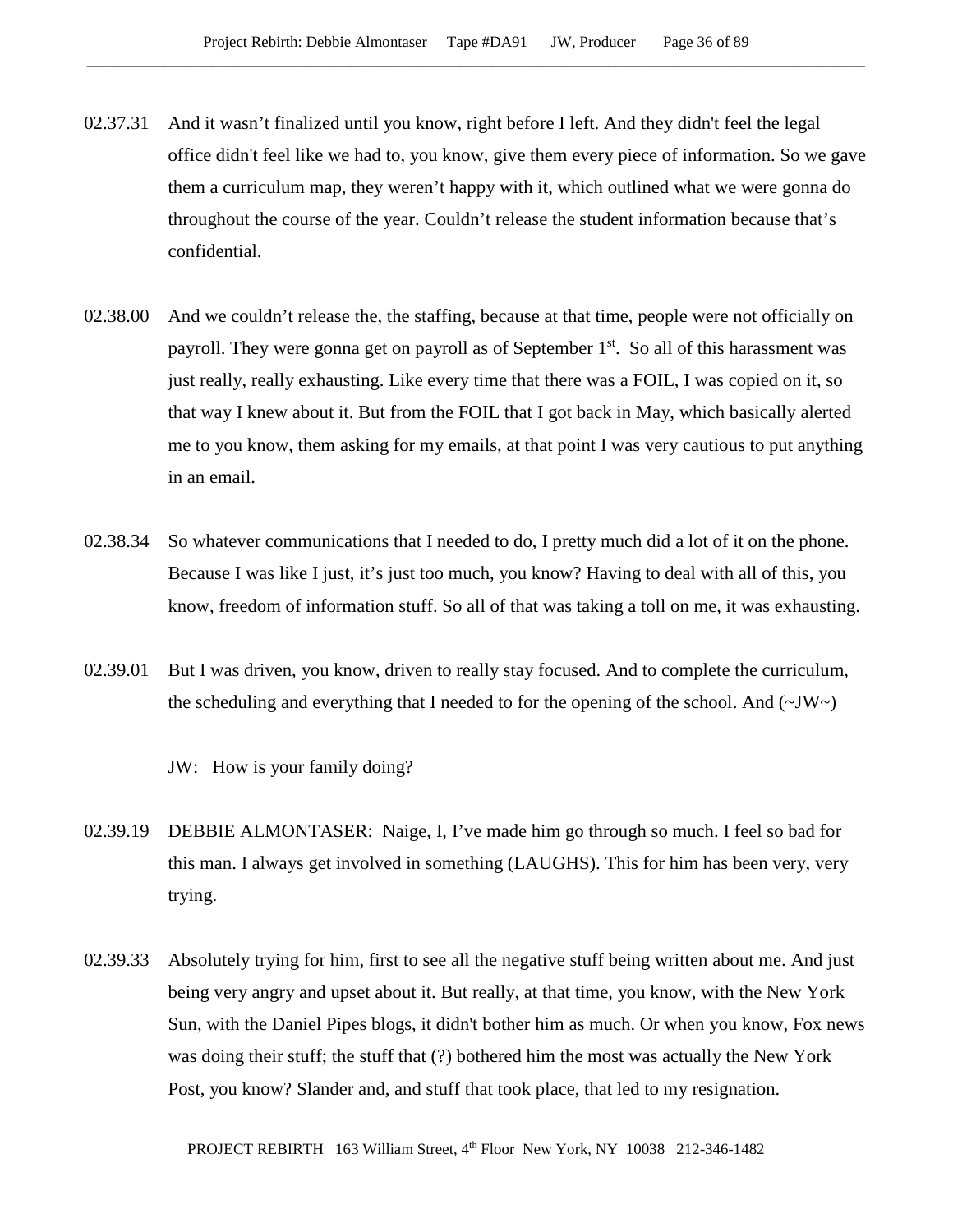- 02.40.07 You know, where he was confronted about it. By it, actually, at work. You know, people knowing him and knowing me, and you know, and even my children also being like you know, swept into it. And so it was hard. It was really, really hard, you know? And then for him to know what really happened but not being able to say well, this is what happened, because of the fact that the DOE is like you can't talk about it right now, you can't talk about it right now.
- 02.40.39 So it's been hard, it's been really, really hard. And I think him seeing me not doing ok with it has taken a toll on him, you know? Physically. Emotionally. And he's just, he's really very disappointed in the system.
- 02.40.58 Disappointed in the coward, you know, in, in the, the way that the administration, this administration handled it- rather than standing up, you know, to this racism and bigotry, how they just basically you know, were cowardice in the way they handled situation. (STOPS)

JW: What happened in August?

## (OFF CAMERA REMARKS)

- 02.41.38 DEBBIE ALMONTASER: So everything was doing great. This group, Stop the Coalition, Stop the Madrassa Coalition was refurbishing everything that Daniel Pipes put together on his blogs. And what's scary, Jim, is that there were people, they were actually mobilizing people.
- 02.42.03 They were, they actually had people (LAUGHS) attending community events, come, coming to events that they knew I was going to be at. So there was the Children of Abraham Peace Walk, which I was one of the co-founders, and this year it was the, the  $4<sup>th</sup>$  annual. And I did not have the capacity to organize it as well as work on the school project.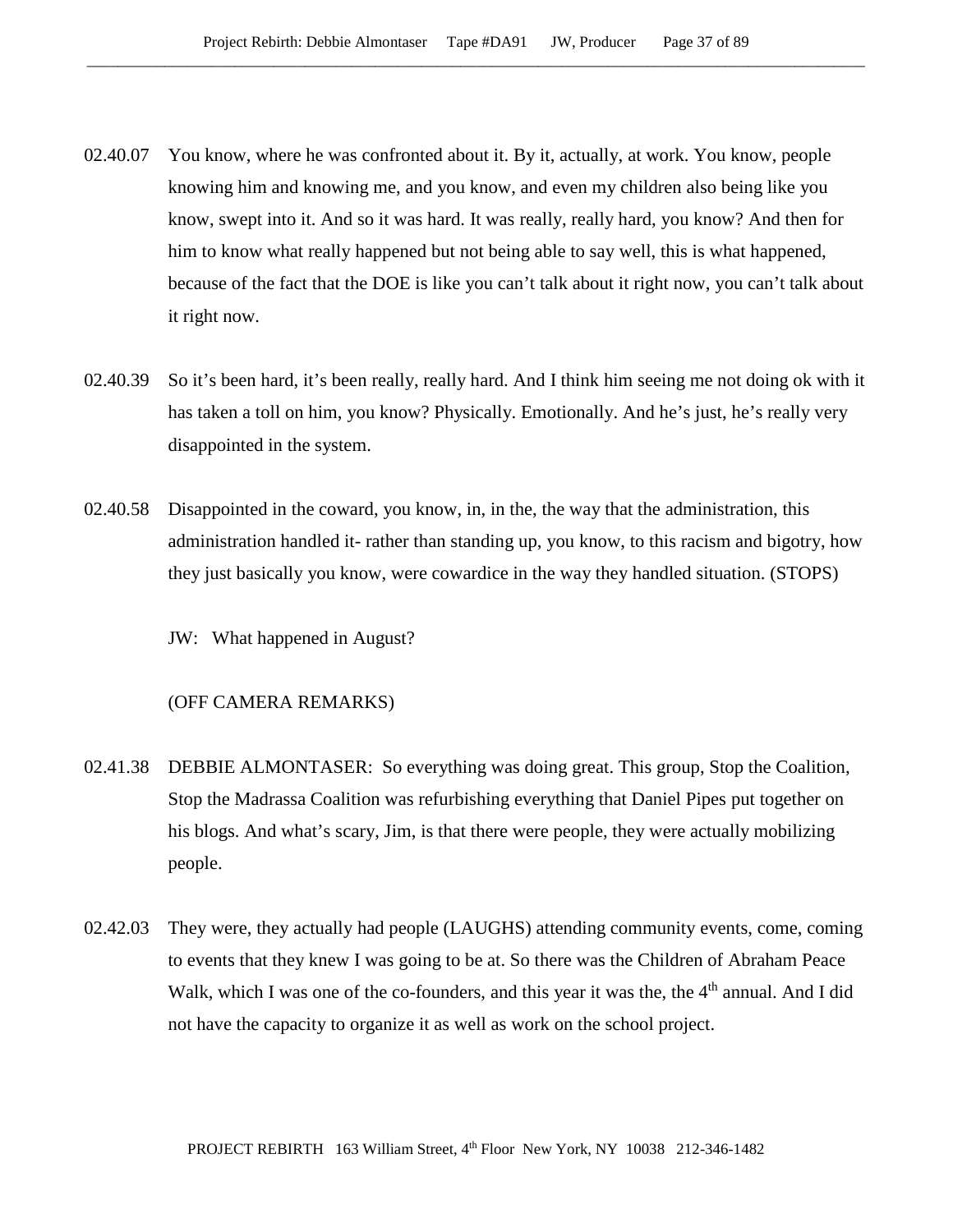- 02.42.30 But people from the community who were a part of it last year were like Ok, we're gonna do it but we want you to make sure that you come to it, 'cos you have to be there. Said of course, get to the event, and people who were part of the organizing, they're like oh, this person's here. They want to talk to you, that person wants to talk to you. They're really, really eager to talk to you about the school. So when these people found out that I was there, they were asking me the stuff that they had, that that was posted upon the websites.
- 02.43.04 You know, is it true that you don't believe that Arabs and Muslims are responsible for 9-11? Are you going to be teaching Sheri Allah? You know, all of the crazy stuff. And these people were so abnormal, do you know what I mean? Like really weird. Weird. And I engaged them in conversation, allayed their fears. You know, that whole thing about is it true that you don't believe that it was Arabs and Muslims.
- 02.43.03 I had to explain to them where that came from, and how whoever posted it up on these blogs failed to complete my statement. And even though that I was having these conversations with these people, I thought they were listening, but they weren't really listening. They already had their minds set as to what they wanted to believe. So they're about 4, 4 people at this event.
- 02.43.59 And one of the women gave me her card, and she's a chaplain for one of the precincts, police precincts in New York, in Brooklyn. And she basically speaks to cadets, and you know, officers before they go on roll call. And was, you know, proclaiming to me how it's her duty to secure this country, and to you know, inform and educate the officers of what's lurking out there.
- 02.44.32 And to make sure that there's, you know, that they address every suspicious behavior. And in our conversation about the school, she wanted to know what were we gonna be teaching, is the US constitution gonna be taught? Yes, it is. Why do you ask? They're like, because we're afraid that there are people amongst us who are trying to abolish it and teach their own culture, and their own religion.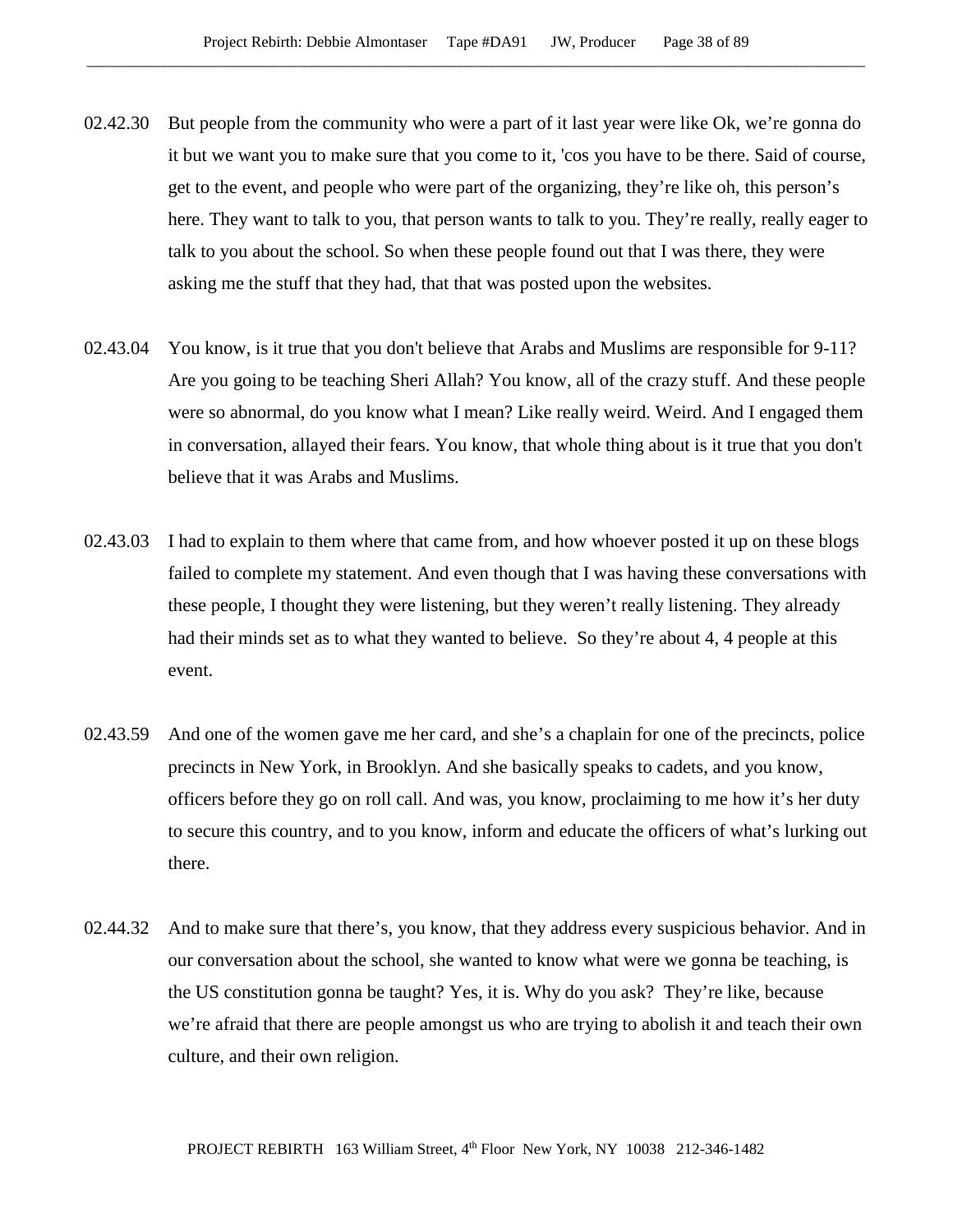- 02.44.57 And this really crazy stuff. And I kept reassuring her, you know and she would say to me, well, in San Diego this is what's happening. We're afraid this is gonna happen at your school. And I'm like no, it's not gonna happen at our school. This is a public school. This is not a charter school or a parochial school. This is a public school that's governed by the department of Education. So you know, as much as I was able to share with these people, these people were still driven.
- 02.45.30 They in their research about me, found out about the Arab Heritage inauguration and the July you know, weeklong events celebrating Arab heritage. They literally attended every event that was posted on the website. Number one, looking for me, because people told me that there were people that attended asking if I was attending (LAUGHS).
- 02.45.57 And number two, because they were hoping to find something or crazy or what have you. And the day that they went to the park festival (?) Prospect Park, they went around with cameras and they were taking pictures. And they found the booth that was selling these stupid tee shirts (LAUGHS). They took a picture of the tee shirt, which says intifada NYC on it.
- 02.46.29 And a, at the bottom of it it says OWAM dot org, which is the organization that produced the tee shirt. Went home, did their research, found out that OWAM shares the same space as the organization which I sit on the board in Park Slope, SABA, the Association of Yemeni Americans. And they put together a press release that they put out to every single news station in New York City and nationally.
- 02.47.01 For coverage. And all of the media outlets called the Department of Education inquiring about it, and the DOE said, look, you know, we have principals who sit on the boards of many organizations. And it means nothing. You know, this is a tenuous connection. You know, she sits on the board, this organization uses the, the space for a youth program.
- 02.47.28 It has nothing to do with the school, it has nothing to do with her. They all dropped it, except the New York Post. They insisted that they wanted to do a story on it. And they spent Friday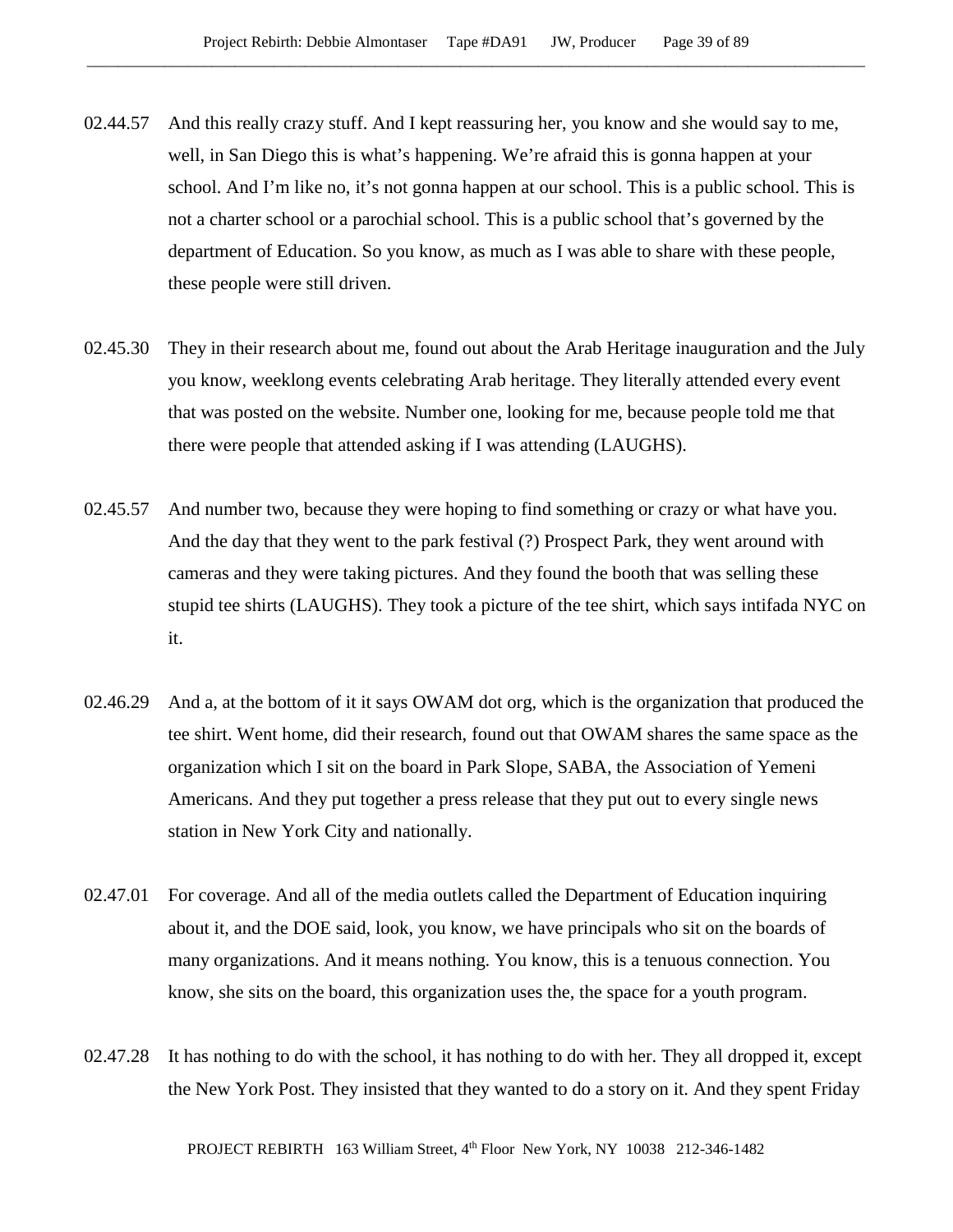calling, they spent Saturday calling, and Sunday, calling all my home numbers, calling my cell phone. Bombarding the DOE with calls, insisting that they you know, talk to me.

02.47.59 And in all of this, I kept saying to the DOE, I'm not interested. You know that we've all agreed that we weren't gonna speak to the media. And the same argument that I got before was, well, they're going to go by this press release and what's stated, and it's probably best for you to talk for yourself. Than to have, you know, this group you know, make the headlines.  $(\sim JW \sim)$ 

(OFF CAMERA REMARKS)

02.48.29 END OF TAPE # DA92

# **TAPE # DA 93 Debbie Almontaser JIM WHITAKER, Producer/director PROJECT REBIRTH**

03.00.00 PICTURE UP

# (OFF CAMERA REMARKS)

JW: We left off with the tee shirts?

03.00.29 DEBBIE ALMONTASER: So the New York Post insisted because they had been after me for months for an interview, and I refused to do it. When the, when I shared the email about the US soldier, they basically said to me, well we don't believe it's true. How do we know that that email was true that you shared at this public event?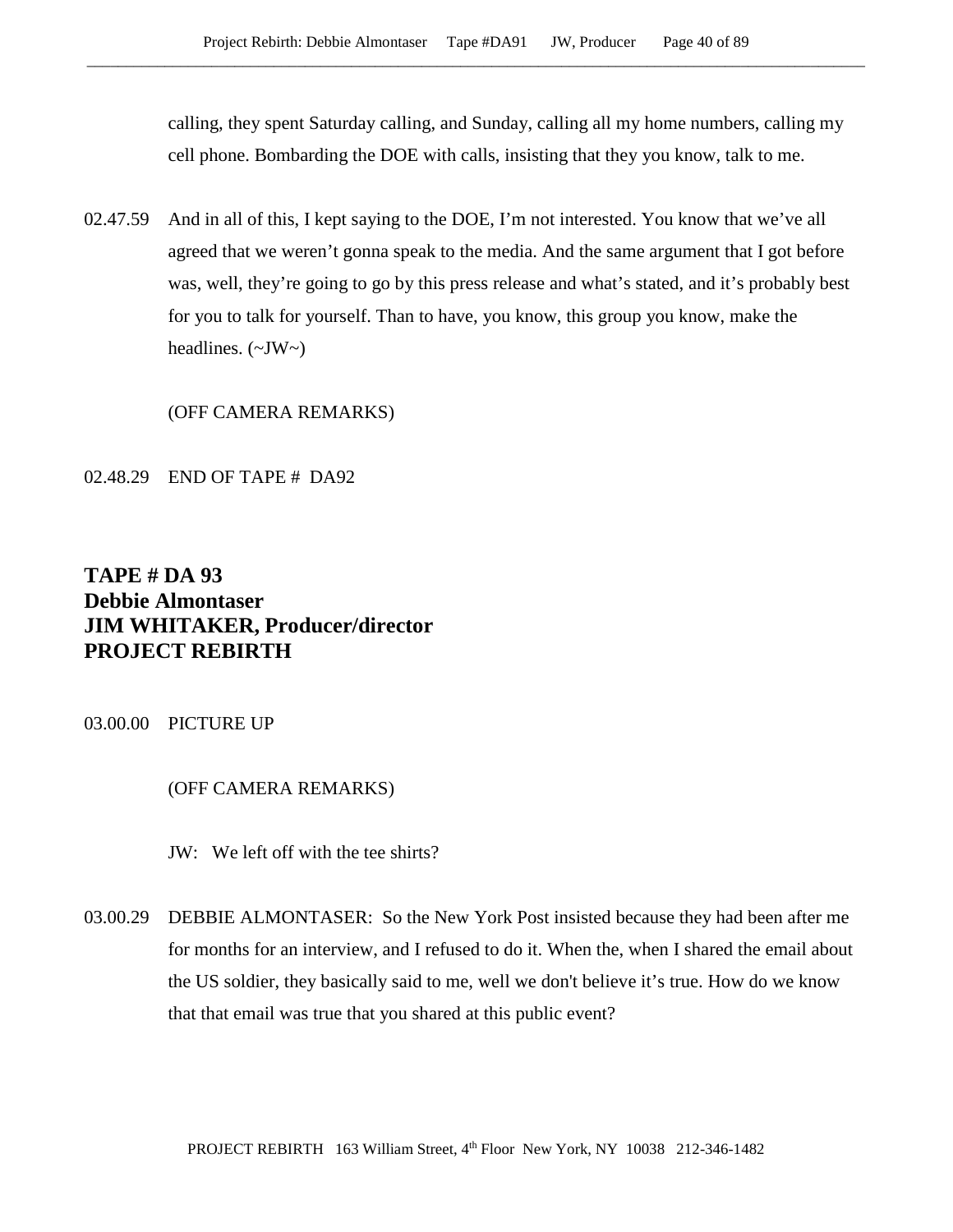- 03.00.57 For all we know, you could have been making it up. They wanted to talk to me whether to find out if it was true or not, and I told the DOE, I'm not talking to them. And if they want to see the email, then we can certainly get the, the soldier to, you know, allow them to see it. So I emailed the soldier and I asked him. He said sure, you could share it. But just don't reveal the information about my family so you know, you could share the email.
- 03.01.32 My introductory email to you. We forwarded it to the Post, and they let it go. There, then they wanted to do a story about me and the soldier. And at that point, I basically said there's really no story about me and this soldier. We haven't met. We haven't talked. He just emailed me, you know, just basically extending his support of the school and saying how wonderful it is, and if they wan to do a story, they could speak to the soldier.
- 03.02.00 So let the soldier know, he said sure, let me get clearance, and then we can certainly, if I get clearance from the military, I'll do it. He got clearance, they interviewed him, then they wanted me to comment, and I refused. So they did the piece solely on him, but then in the paper, what they wrote was you know, Almontaser chose to use this email as a PR tool. It was, I didn't you know, that was not my intent.
- 03.02.33 But you know. It's the Post. So because of the fact that I kept saying no, I'm not speaking to them, no I'm not speaking to them, they were really gutting out for me. And at that point, the DOE press office was like, look, it's (?) to your best interests, but the decision is yours. You know, they want to ask you questions about the school, they're gonna ask you about this organization.
- 03.03.08 And basically you could just tell them that, you know, there's no, no relationship to the school or you. It's an organization using the space. And that's it. And you know, this tee shirt has nothing to do with you or with the school. This is you know, and you don't dictate what this organization should or should not do.
- 03.03.33 Etcetera. And that was to the extent of preparation and discussion that I had with the DOE regarding the tee shirts. There was never any discussion of if they ask you about the tee shirt,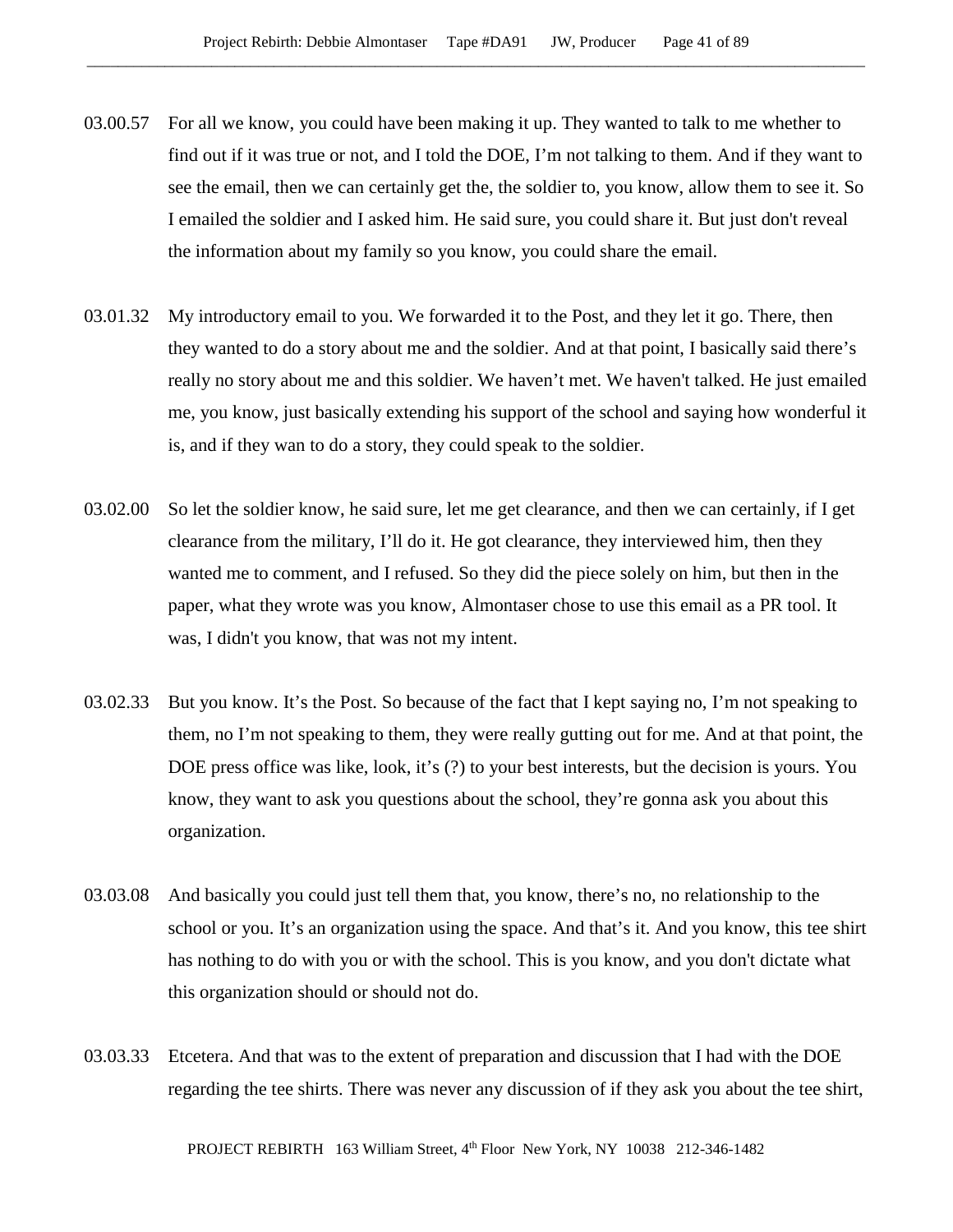you have to condemn it. Or, if they ask you about the word, you have to condemn it, because it wasn't about the tee shirt. It was all about this organization and this tenuous connection. That's what they led us to believe.

- 03.04.04 So at that point, I said to the DOE, even before the Sunday that we talked to them I said look, if they don't let up and you feel that this is something that is really important for us to do, then I don't have a problem issuing a statement. We can formulate a statement and forward it to them. I get an email from the DOE, saying ok, we think we're gonna go with the statement idea.
- 03.04.32 You know, but here are the questions that were sent in advance to us from the reporter. I review all six questions, and not one of them had anything (LAUGHS) to do with the tee shirt. The first question was about the organization affiliation. That's all it was. And then all the rest were about the school. Curriculum. Some of the projects that we are gonna initiate at the school.
- 03.05.04 And that was it. So I spoke to one of the people at the press office, and she said, you know, it's down to the line. He has to submit a story at 5 in order for it to be run. It's already now 4 o'clock. We're trying to see how we're gonna you know, figure this out. If you can answer the questions and get them back to us right away.
- 03.05.31 The other press person was speaking to the reporter and he's like no, I have my deadline I need to do it right now, blahblahblah. Carrying on. That person calls me and he says to me, look. You know, it's down to the line. We really don't have time to do the press statement. The, the statement, but what I do want to tell you is that he's not the sharpest knife in the shed (LAUGHS). He basically is going to ask you about your affiliation with this organization.
- 03.06.02 You have no affiliation, yes you sit on the board like other principals do. You are not dictating to this organization and you know, in good faith effort, the organization you sit on allowed this organization to use the (?) you know the space for their youth program. And if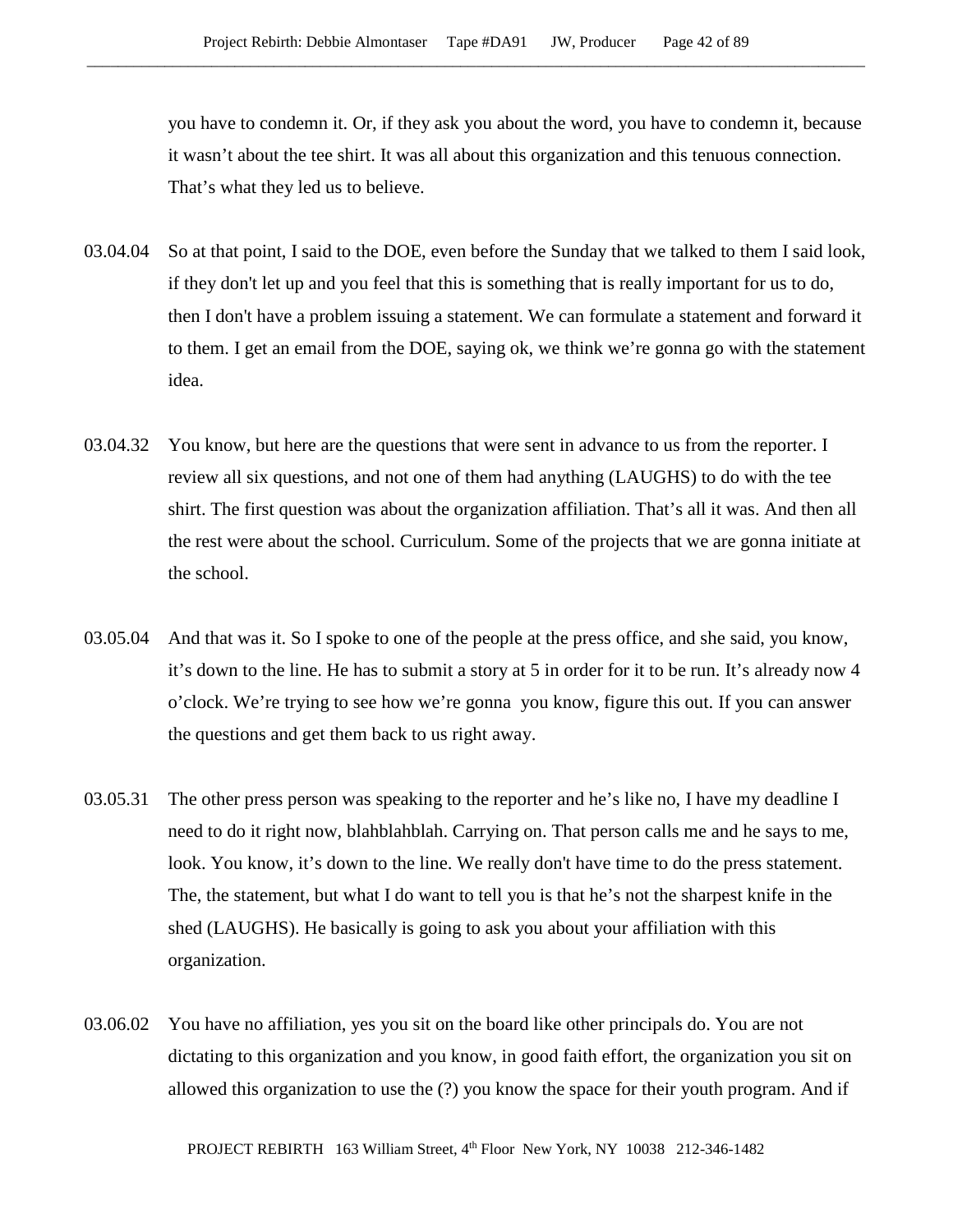he says what are you gonna do with this organization or you know, what if they do something like this again, he said, don't go into any hypothetical's with him, just steer away from that, and keep you know, keep yourself, continue to emphasize over and over your personal beliefs of non-violence.

03.06.41 And you know, social justice, and you know, promoting building bridges of understanding, etcetera. So at that point, basically the whole notion of doing the statement was no longer on the table. And he said don't worry, you'll have this person on the phone with you from our office.  $(\sim JW)$ 

JW: Was it ever possible the story would be negative without any comment?

- 03.07.14 DEBBIE ALMONTASER: Yes. Yes. They were concerned that the press release that was put out by the people from Stop the Madrassa coalition was going to be what was put up. And it was pretty ugly, pretty, pretty ugly.
- 03.07.30 So they felt that it was better for me to share my personal views on violence. And rather than for the Post to use what was put in this press release. So that was the whole reasoning behind it. And I just love how they say, you know, we really think you should do it, but the decision is yours. Always you know, to get themselves out of it. So at that point, I hung up with the gentleman.
- 03.08.03 We got on the phone, all three of us were on cell phones. I believe the reporter was on a cell phone. It probably was like 4:30, 4:45 I can't remember the time. And I started off by saying to the reporter, you know, I've really refrained from speaking to the media. I have a lot of important work to do. You know, starting up a school, etcetera.
- 03.08.28 However, you know, we're here on the phone with you and I just want you to know that our time is limited because I really have a lot of stuff that I need to get done, and my only tine, personal time, is the weekend for me to rest. He says ok, no problem. I won't, I won't take long with you. He says, well, you know what we're calling about. And you know, we sent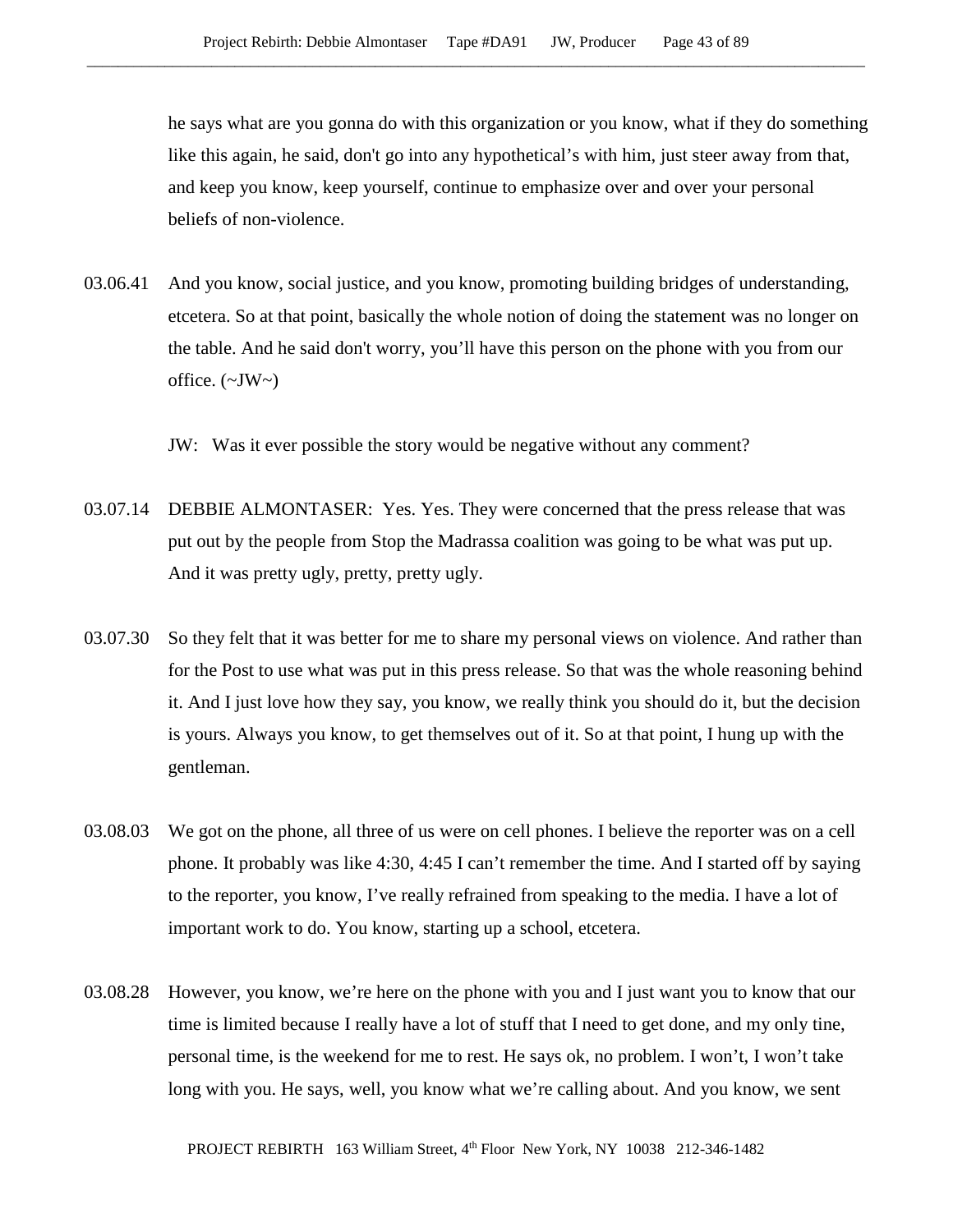you questions in advance, but you know, we really just want to you know, basically get to know the school better, and then also, you know, know more about your affiliation with this organization.

- 03.09.06 So at that point, you know, we delved into the questions about the school. They were quick and easy answers. I had answered them prior. And then he basically says, well, you know, that's all good and what have you, but you know, now we, you know, the really the crust (?) your relationship with this organization.
- 03.09.32 You know, this organization that's actually producing these tee shirts. That are basically you know, not too, you know, not too well favored or you know for a tee shirt, etcetera. I said ok. I like many other principals in New York City, sit on the boards of organizations.
- 03.09.59 This organization is separate entity in itself. It's you know, an organization that receives foundation funding to provide youth programming. And I would never, nor would the organization ever affiliate itself with an individual or an organization that would condone, you know, any violence in any shape, way or form. So that is something that you need to know. My life's work has been X Y and Z.
- 03.10.28 I've been doing this for over 2 decades, helping building bridges of understanding. All of my training at Columbia here and there, you know, this is foreign to who I am. I would never affiliate myself with any organization or individual that would condone any violence. He says well, you know, our issue right now is, is these tee shirts. You know? I said, well, you should have spoken to the, this organization.
- 03.10.59 He says well, we've been calling and they haven't been returning our calls, and therefore, we feel that, you know you should be responding, since you're responsible for this organization being in your space. I said I'm not responsible for anybody. These tee shirts, this organization has nothing to do with the school. These tee shirts have nothing to do with the school. Or me. And therefore, I really don't see you know, any, you know, any reason for us to have this conversation.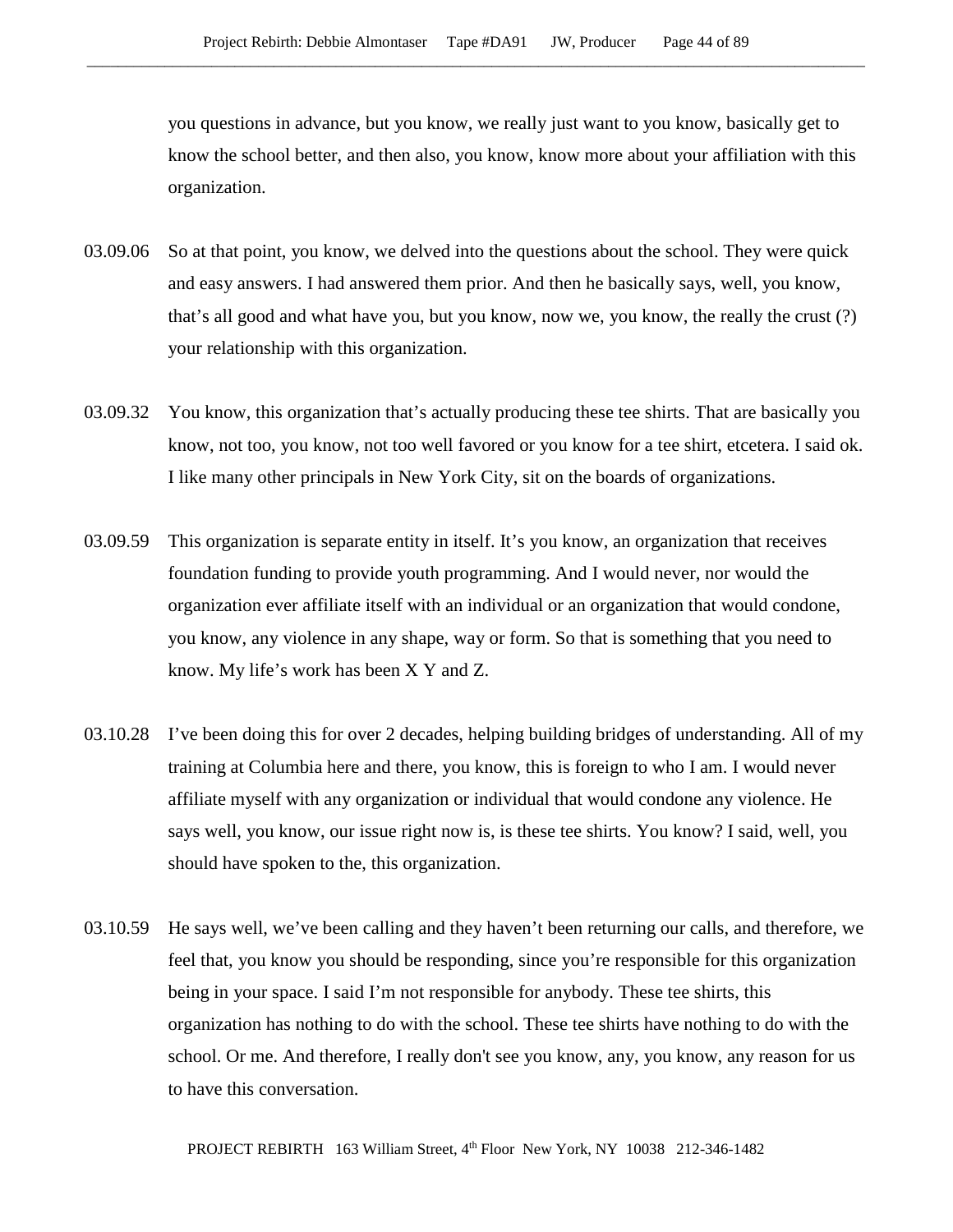- 03.11.30 And he says, well, you know, it is important for you to, to speak on this issue because you know, you're allowing this organization you know, to be at your space. I said look. This is a youth organization providing youth empowerment for students. Young women, to deal with female oppression and, you know, female minority issues, nothing less, nothing more. I don't believe that they are in any shape, way or form wanting to incite any type of violence in New York City.
- 03.12.03 So then he asks me the question of well, what does the word, you know, being that you're a school of language, what does the word intifada mean in Arabic? And I gave him the definition. And I said to him, if you look up the word in the dictionary, it means shake off. I said however, this word you know, means different things for different people.
- 03.12.27 And due to the violence in the Palestinian-Israeli conflict, where thousands of people you know, have been killed, this is not an appropriate word to have, because it has this you know, connotation. He left all of that out. He took (LAUGHS) the word how I defined it in Arabic, and that's all he put there, and then the first line that he put in was Principal downplays the definition of intifada.
- 03.12.58 But doesn't include, and then he writes that I said I understand and probably I may have said it when he was arguing, and I said yes, I understand that, but I also told him prior to that that you know, this word has different meanings for different people. And what it meant for different people. So anyway, at that point, he kept asking me the same stupid questions over and over, and at that point I said to him, I said look.
- 03.13.30 I've already answered this question. There's really no reason for you and I to talk. This shirt has, this tee shirt organization has nothing to do with the school. And therefore, I really don't think there's anything else to talk about. If you have any other questions about the school, I'll be happy to answer them. Otherwise, I think this interview is over. So he asked me one more question about the school. We hung up. The person from the press office calls me back right after we hung up and says to me, good job, Debbie.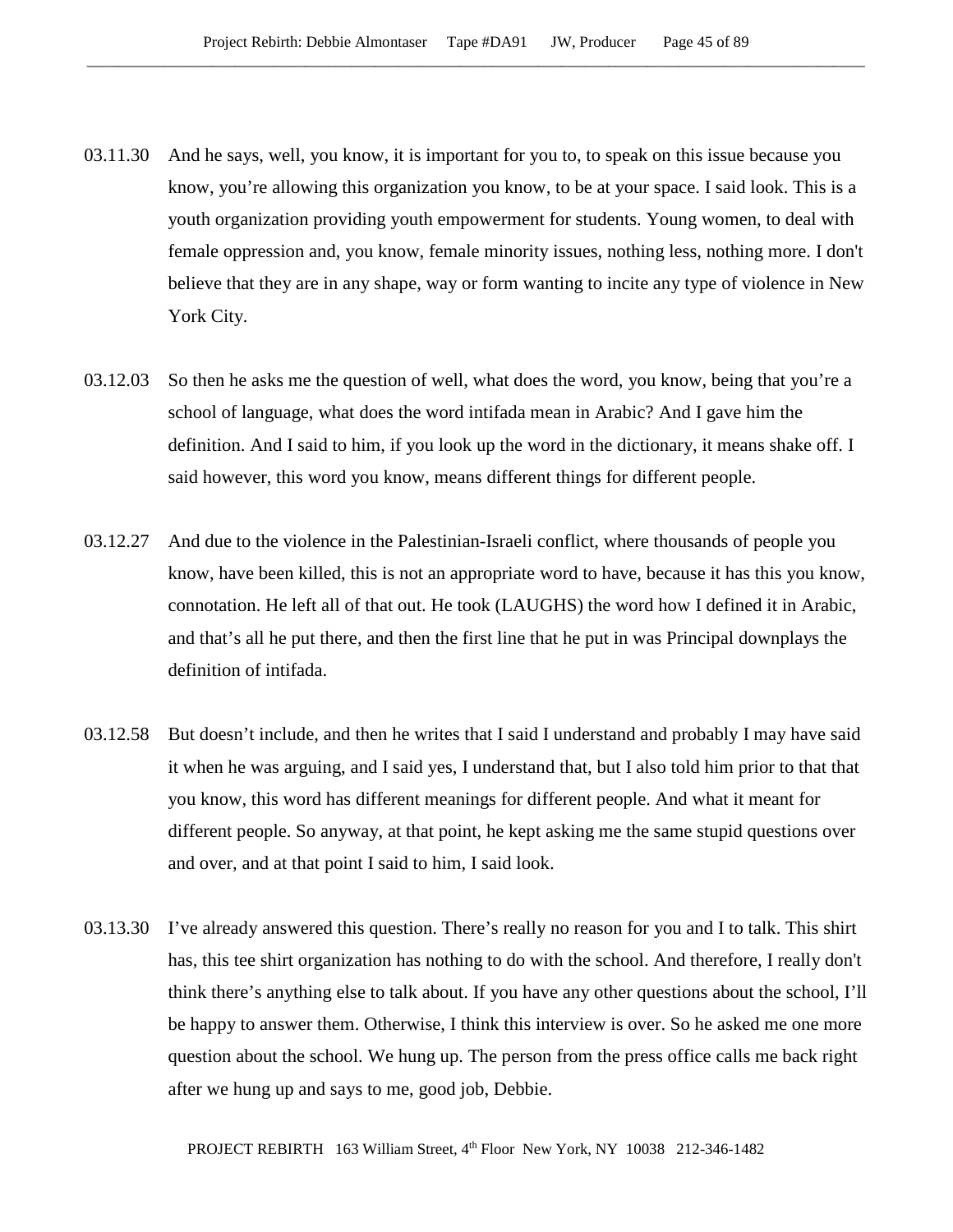- 03.14.00 I think it went well. The next day, the article comes out, it was absolutely horrific. Absolutely horrific. The caption, the, the tile was Principal Revolting. So I was like oh, my god. Read through it. And the part that just really blew me away was how he basically painted me downplaying the historical you know, meaning of this word.
- 03.14.40 By just including, or by just printing the definition of the word and not including everything else I said. And portraying it as if I was defending the tee shirt and defending this organization.
- 03.14.5 When I did not defend the tee shirt (LAUGHS) I did not defend the organization. What I did defend was the young women that are attending this (?) organization, who are New York City youth from all over the city, who are underserved, you know, exploited young women who are looking for ways to express themselves through media and arts.
- 03.15.30 That's what I defended. Because what he was implicating was vilifying them as you know, potential terrorists in New York City. So just seeing that headline and then reading what he wrote, I was absolutely flabbergasted by it. I get a call from New Visions, and I, they left me a message saying the president, you know, I'm really disappointed in your comments.
- 03.16.02 Meanwhile, that Friday evening, I forwarded him the email, saying I need your help. Please see this and please get the Post to get off my back. He didn't respond to me, he didn't call me over the weekend. He emails me at 11:15 Sunday night after the interview had already been done. At that point, the press office calls me and says  $(\sim JW)$

JW: What was that?

#### (OFF CAMERA REMARKS)

03.16.43 DEBBIE ALMONTASER: They, I get a call from the press office and at that point  $(\sim JW)$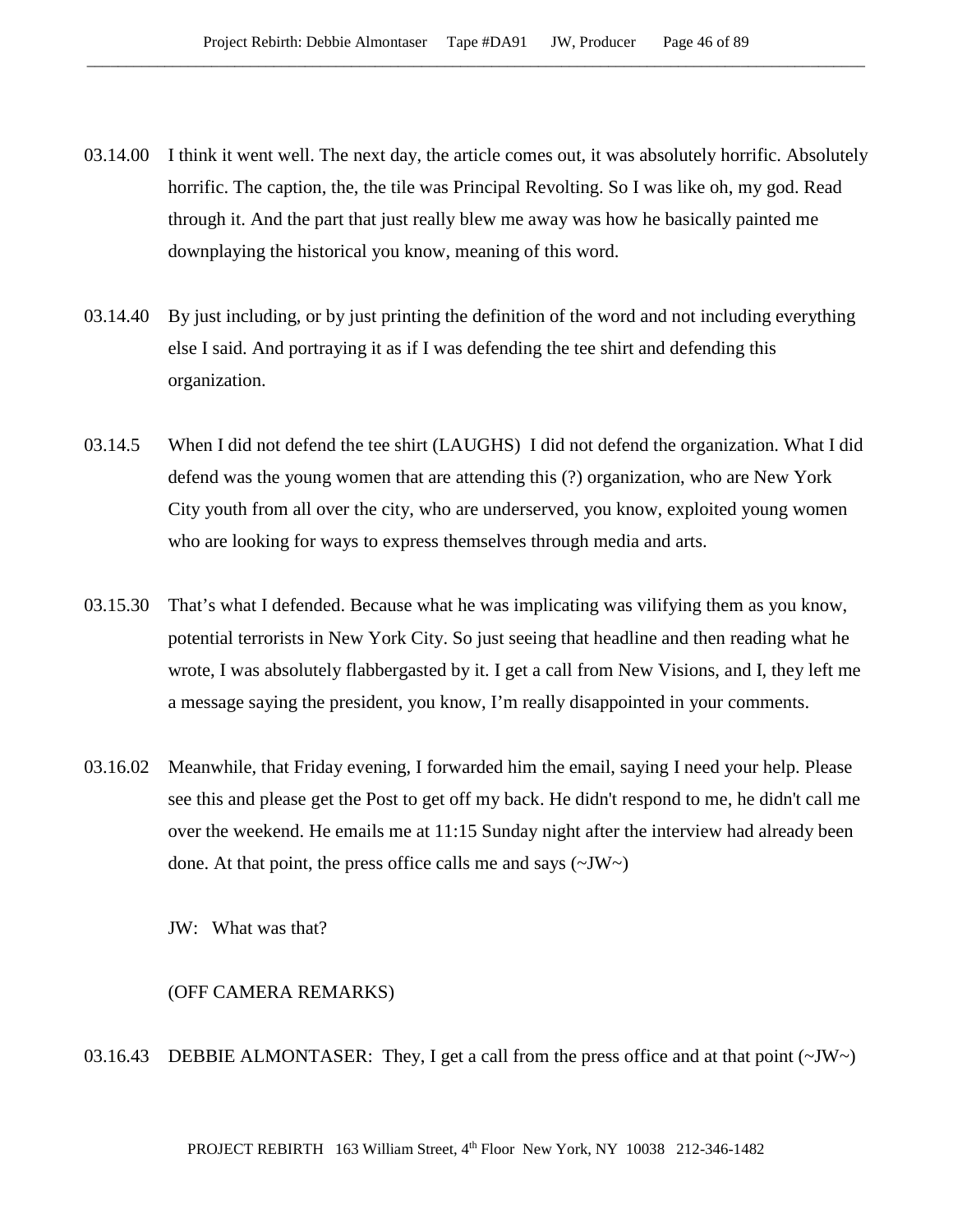JW: What was the emotion that came up about the president?

- 03.16.55 DEBBIE ALMONTASER: Oh, yeah, I was very disappointed. I was like ok, what is this judgment, you're disappointed when you haven't even heard (LAUGHS) heard what exactly happened, and where the hell were you when I needed you? So at that point, the, the press office calls me and basically says to me, what the hell's going on? You know, we told you not to talk about the tee shirt. I said, we didn't talk about, you didn't say let's not (?) we did not talk about not talking about the tee shirt. We talked about the organization and making sure that this organization continually emphasizing that there is no connection here.
- 03.17.35 And I, you know, have no ties to it and has nothing to do with the school and to stay away from hypothetical's. He's like yeah, but you defended the tee shirt. I said no, I did not defend the tee shirt. You need to know that I was misrepresented and misquoted .There was a lot of stuff that was left out and at that point, we were arguing back and forth.
- 03.17.57 And he says, well, I'm gonna get the person that was sitting in on the call. I was like get that person. But here's what I'm telling you. A lot of things that it said were not included. At that point, he says to me ok, well, right now we can't discuss it, we have to figure out how we're gonna fix this. I'm gonna call you back in a couple of hours after I talk to people here. And figure out how we're gonna politically handle this situation. At that point, I get a call from the ADL, New York chapter.
- 03.18.33 I get a call from the Jewish community relations council. These are all organizations that I've worked with. And who I have relationships with individuals who work in these organizations. So they're all calling to say what the hell's going on. The president of New Visions calls again, we get on the phone. I told him how I can't believe his message. And you know, I called him, I emailed him, I didn't hear back from him.
- 03.19.04 And I explained to him exactly what happened, and he apologized. He's like I just don't understand, why did you speak to the Post? And we all agreed. I said yes, we did, but this is what happened. And I did not want to, but the DOE insisted. So it was back and forth, back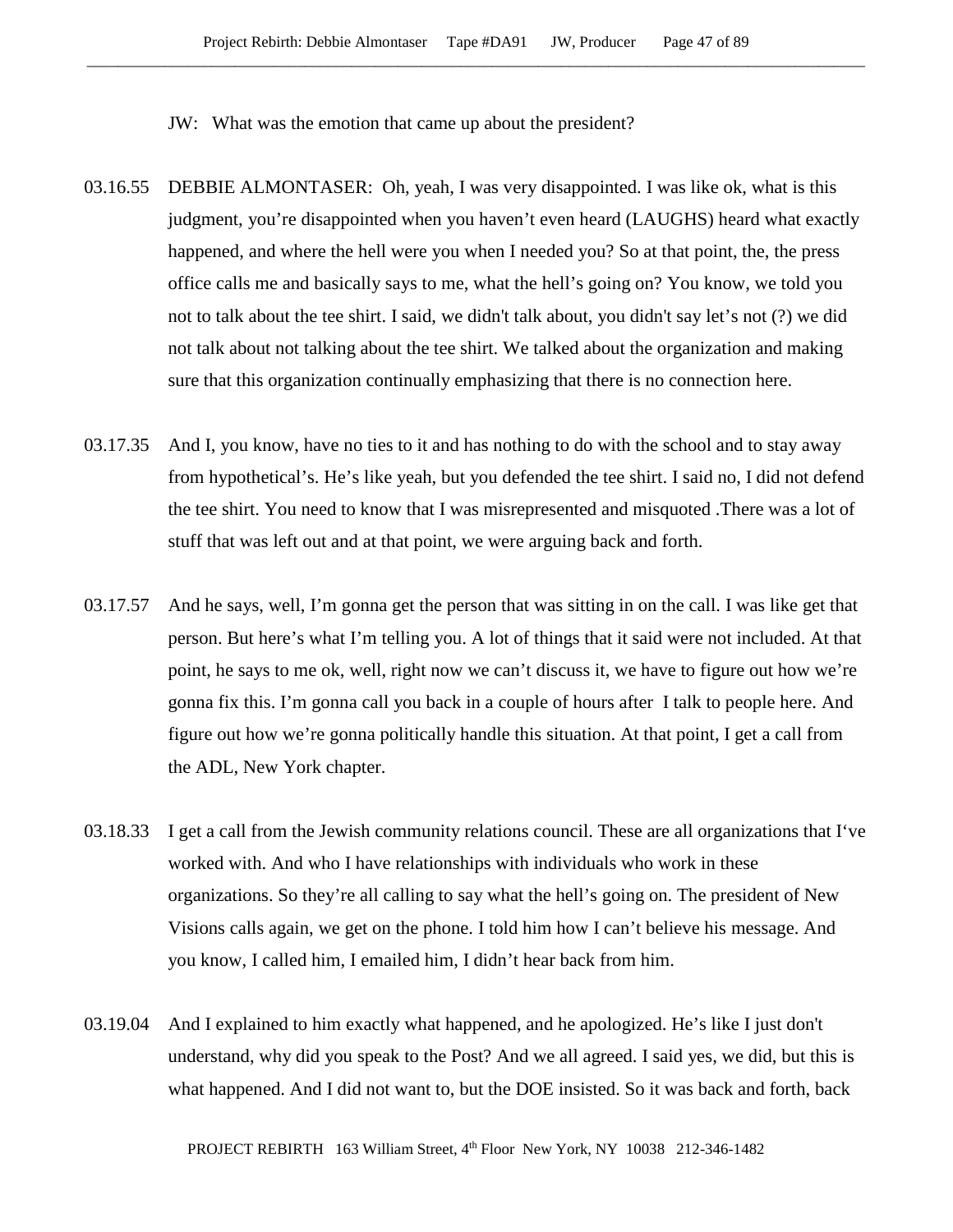and forth. He's like Ok, well, just call the press person at New Visions and work closely with them and we'll figure this out.

- 03.19.36 At that point, time, time lapsed that day, I was still in, in a state of shock as to how this article just came about. And at that point, I get a call, well, I had to leave the building, 'cos I was just totally like in you know, in, in a daze, I couldn't (?) focus, I couldn't do any work.
- 03.20.02 Totally, just totally distracted. And I told Maria who, who's the person that was working with me that day. I was like I need to just go out you know get something, get a bite and then I'll be back, and I went with Denise, who is an intern, interning with me, and we were just basically trying to strategize how to deal with this, how to, you know figure a way to work this situation out.
- 03.20.28 And you know, and be able to move forward with it. At 3 o'clock I get a call from the press office, and they're like ok. Well, here is, here is what we've come up with. We've developed a, a statement, we're sending it to you. We really need you to review it, to think about it. And just know right now that the most important thing is, is that the school move forward.
- 03.21.01 And you know, in order for us to continue supporting you, you need to (?) we need to seriously consider this. The people that have been supporting you all along and the school are right now sitting on the fence. You need to put your pride aside. And approve this so we can move forward. You're not gonna like what you're gonna read, but just know and understand that right now, this is the best way to diffuse the situation.
- 03.21.31 You know, and I said, well, give me a, you know, an understanding of what you're talking about. He said, well, I know that you want to rebut this, but we're not gonna rebut this. If we rebut this, we're only asking for more, you know, trouble and, and more you know, ammunition for the Post. They're not gonna let this go. So the best way to deal with this is an apology.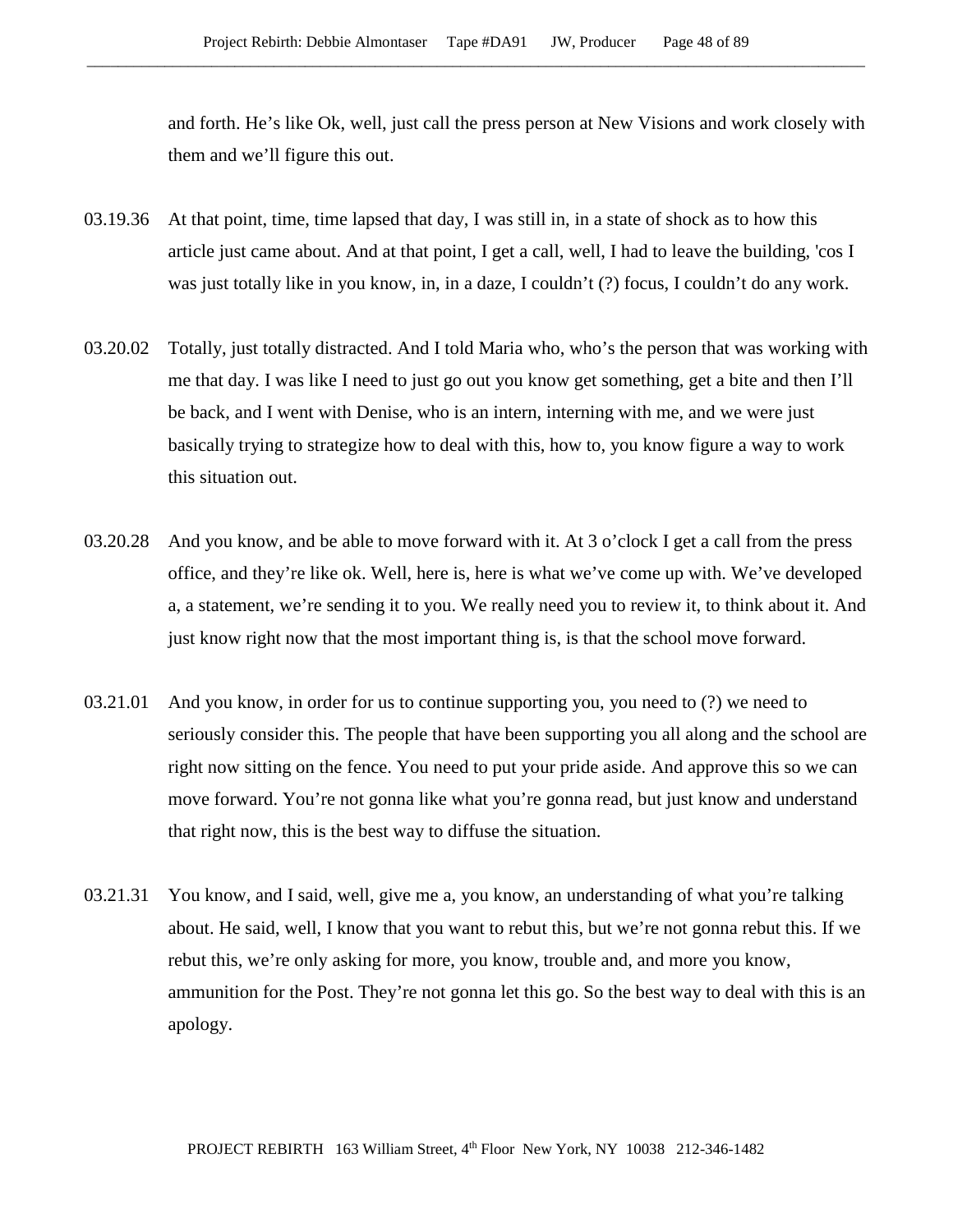- 03.21.59 At that point, I basically said what am I apologizing for? I did not do anything wrong. I was misrepresented and misquoted. Things were taken out of context. And I was not supposed to be asked about this tee shirt. I was under the impression I was being asked about this organization. Nothing else, nothing more. At that point he says to me, Debbie, just put your pride aside and understand that this is the only way to diffuse this situation.
- 03.22.32 So I get to the office, get on the computer, read this stupid forsaken statement, and it just made me sound like I condoned what this word meant. That I simplified the meaning, that I am condoning violence. That I was insensitive to the historical context of the (?) Israelis. Etcetera.
- 03.23.05 I played a little bit with the language, and I basically there was one part, a sentence that said I regret, I regret something, I can't even remember. So I changed it, basically said I regret implying or no, I regret that I gave the impression.
- 03.23.32 I can't remember, but basically it was I regret that I gave you know, that you know, that I gave the impression that I condoned violence, and I put in there, I regret that it was interpreted as though I condoned violence otherwise. They took, they were like no, it can't, it's got to be straight, it's got to be this. We were on the phone, back and forth and he's like no, you can't, you just got to, it's got to be a straight apology.
- 03.24.08 My revisions were not respected (LAUGHS). They're like this is, the, this is what the statement needs to say, Debbie, and you just have to approve it. You want the school to move forward, right? You want the school to happen. You want, you know, you've reached this far, you've done this much. And this is the only way to deal with this situation.
- 03.24.30 I had absolutely no choice but to say ok, fine, if this is what you think is gonna work best, fine. At that point, I said at least consider some of the revisions and get back to me with the final. Waited an hour, waited two hours, kept calling to ask for the final. You know, what was gonna go out finally. I get it 2 ½ hours later, and it was the original statement that they sent me.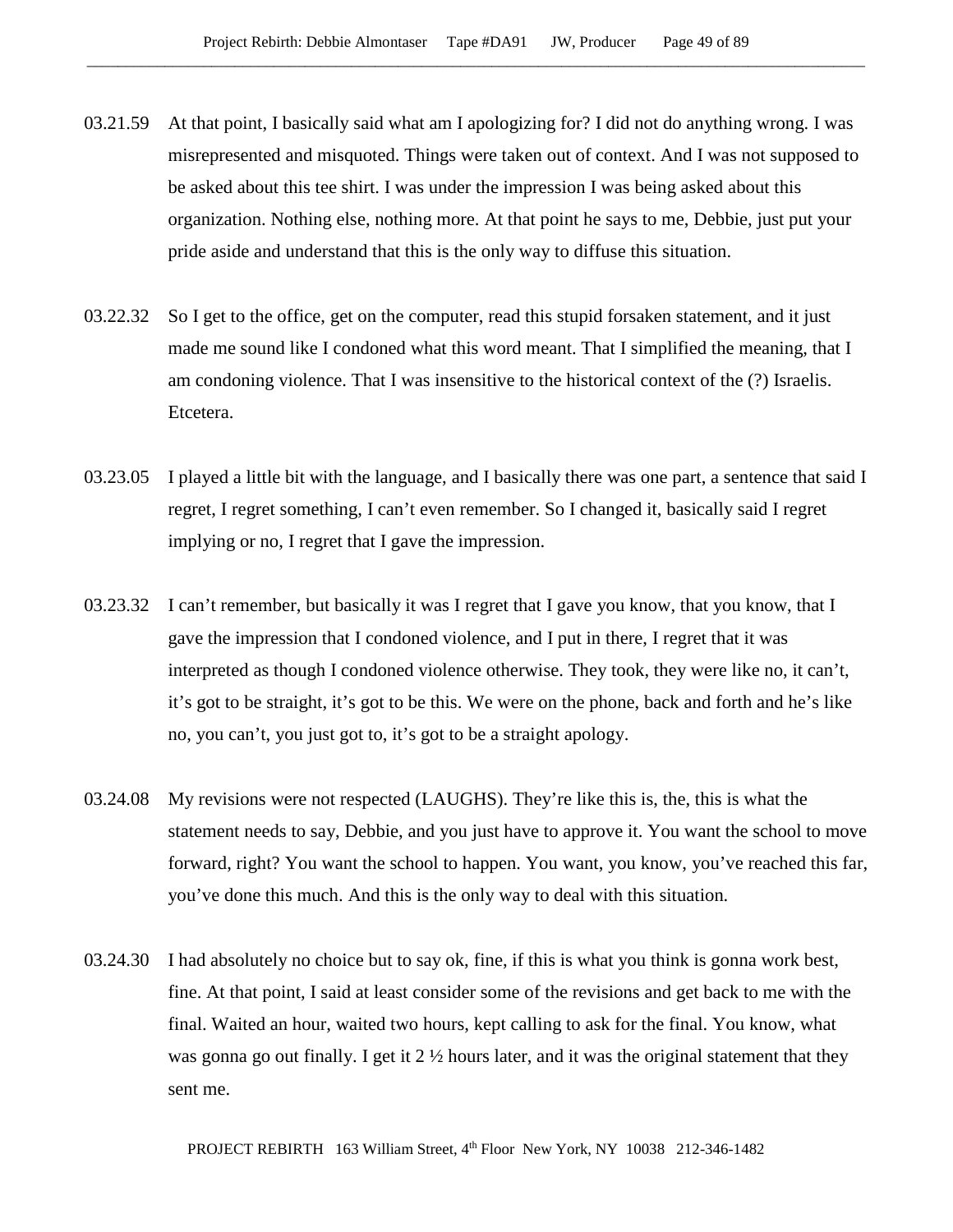- 03.25.03 They took absolutely none of my recommendations. And basically since I said to them, fine, you know, that's what they went with. You know, not really taking my, you know, my thinking or my recommendations into consideration.
- 03.25.28 At that point, the next morning, all of these people I had mentioned from the Jewish organizations called. I called some of them back who I was able to. They were then being bombarded by calls from the New York Sun, from the New York Post, for comments. ADL commented saying they were surprised by the remarks. The next day I spoke to the, the head of the New York chapter, and he basically said, you know, I was really surprised what happened.
- 03.25.59 Told him everything that happened. He's like, you know, the New York Post is known for this blahblahblah. They were quiet about things, you know, what he said was not as inflammatory. The New York Sun interviewed the national head of, of, of the ADL and he says I was a fool to ever think she was any different (LAUGHS). So I was like this is just lovely. You know, you didn't even talk to me to, to make this, you know, to believe that of all papers, the, the New York Post.
- 03.26.37 At that point, the next day, the apology comes out and they rip through me again. They wrote this horrific article about me, saying that, you know, I was insensitive and I'm not, you know qualified to be a principal because I'm in competent. It was really ugly. Really ugly stuff.
- 03.26.57 And they were just like after me, and then the next day another article came out in an op-ed piece. I mean, they were on a mission. I was on, in, I think the New York Post for 7 days in a row (LAUGHS). Really on a mission. So with all of this, New Visions calls me Tuesday and says we need to meet with you Friday. I said ok. They're like come in with your partner. It's a real important, serious meeting, we need to figure out how we're gonna move forward from this point on.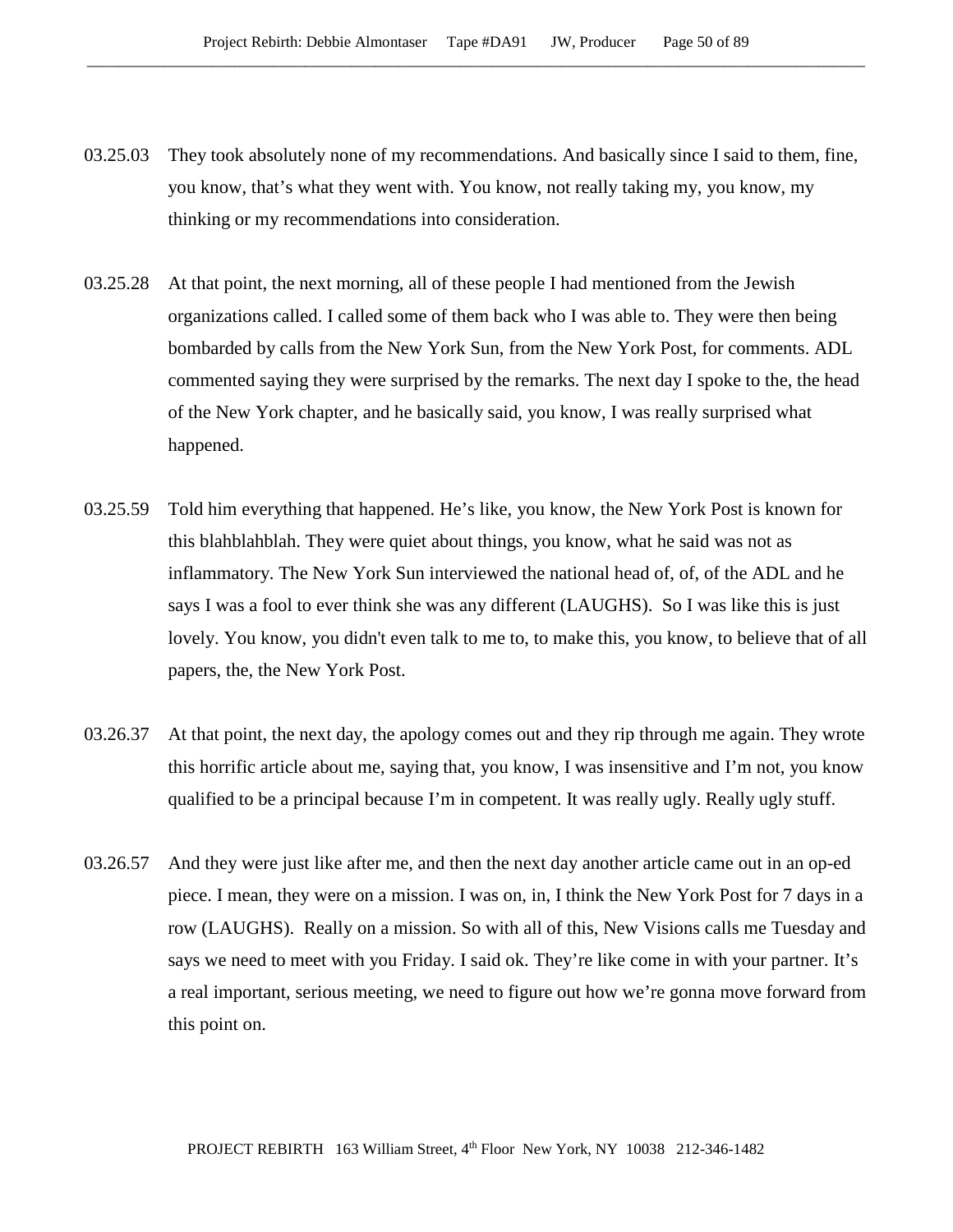- 03.27.33 I'm like sure, no problem, I'll come to this meeting. Wednesday I find out that the New York Post contacted Randi Weingarten, the UFT president for an interview.  $(\sim JW \sim)$  United Federation of Teachers. Union.
- 03.27.55 They call her up, they call up the principal's union president, and they wanted statements from them. I found out about this from the principals' union who called me up and said, you know, we're really greatly concerned. We can't believe that this is getting, going this far. You know, we're here. If there's anyway we could support you, and at that point I was like well, where the hell have you been all these months? I didn't even know that you're there to protect me or support me. They're like well, we can give you support, technical support.
- 03.28.27 You know, here's what we're gonna say, we're basically supporting you and saying that you know, we're gonna move beyond this. They're like you shouldn't have never apologized. And I was like well, gee, thanks. I wish I knew that you thought this way before I signed my life away to the DOE. Who thought that this was the best strategy. And New Visions thought it was the best strategy as well. So. Don't get me started, 'cos I think the two are in bed anyway. So at that point, the DOE calls me but left a message.
- 03.29.03 And they're like we just wanted to let you know that Randi Weingarten has been approached, and she basically is taking a cheap shot at the DOE, but she's doing it through you. So there's gonna be a piece tomorrow if you want to call us and talk about it. Feel free, it's late in the day right now, but if you want to call, you could call on our cell phone blahblahblah. I didn't call at that point because I was just feeling like they literally me to the wolves. You know?
- 03.29.33 By letting me speak to, by making me speak to the Post. (CLEARS THROAT) And then with their cockamamie idea of apologizing. So at that point, the article comes out the next day, and they have Randi on one side of the page, and I'm on the other side o the page, and we both look like we're in a yelling match at each other (LAUGHS).
- 03.30.01 It's so ridiculous. They're so good for graphics. And I don't even know where they were getting all these pictures of me. That they were using with different angles. It was just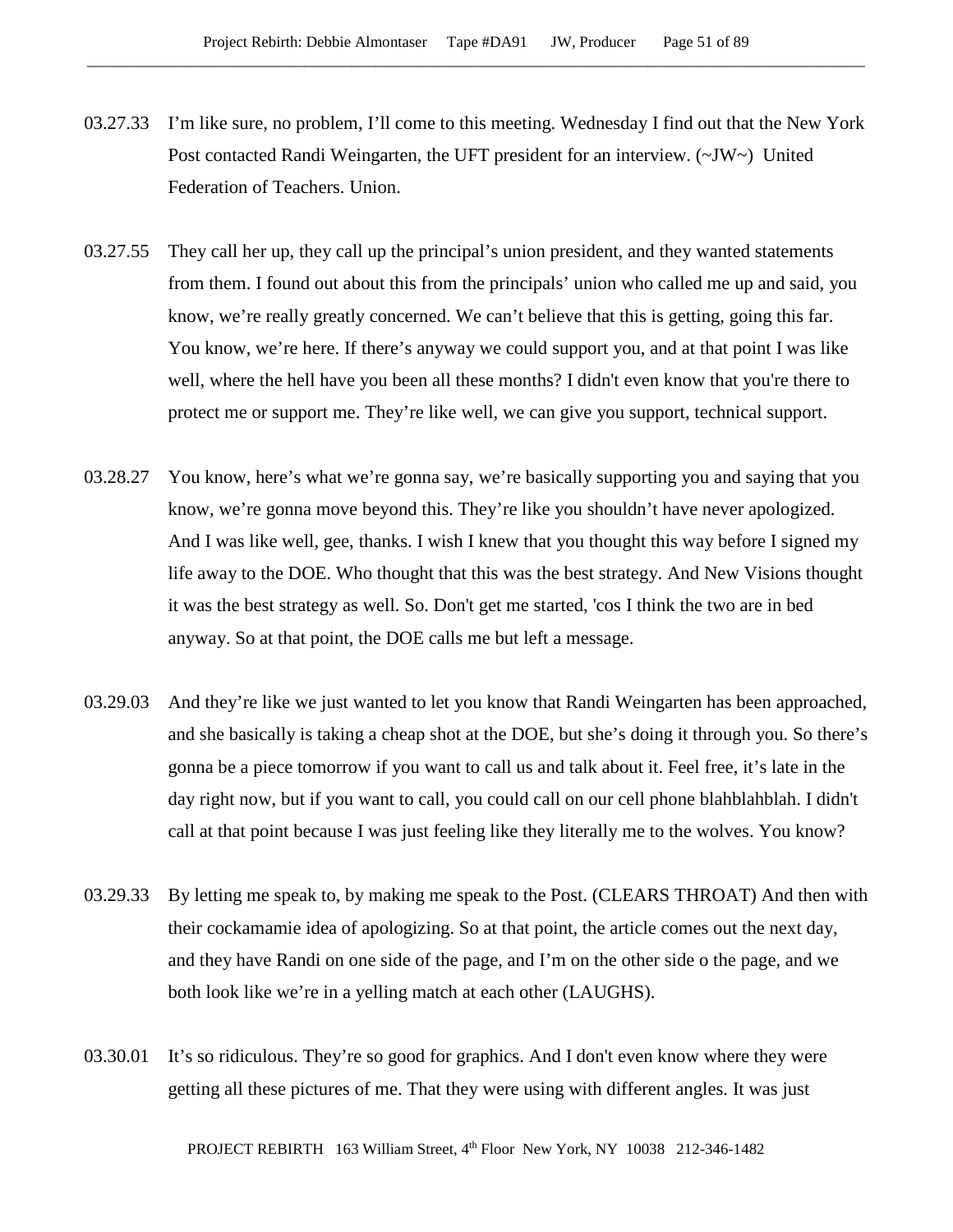horrific. And she basically condemns me for not condemning the tee shirt, for defending the, the word and I should have never explained what the word meant. And it was just really horrific, really horrific.

- 03.30.30 And at that point, I was like oh this is just wonderful now. We have Randi, who literally stopped short from saying she should be fired. But basically says the school should be under extra ordinary watch. To make sure that nothing, you know, crazy happens. So  $(\sim JW)$ 
	- JW: What did you think was going to happen?
- 03.30.58 DEBBIE ALMONTASER: At that point? Well, after on Wednesday I started getting calls from parents who enrolled their children in the school. Actually, as of Tuesday. On Monday came out, then Tuesday, then Wednesday, I started getting calls from parents who were greatly concerned. And a few of the parents that called said look, we're not in anyway you know, second judging or second doubting you and your leadership. We know what the Post is about, but we're really concerned about safety and security.
- 03.31.35 You know, this all of this you know, heightened media, you know, and the way that they're portraying you and the school is making us concerned that the school might not be safe for our kids. And so of course, I kept reassuring them that this is the media, that the school is gonna be safe, it's gonna be secure, and that the DOE's doing everything in its power, and you know, I have good relations with the NYPD.
- 03.32.03 And just basically comforting them and getting them to say ok, you're right, we're overreacting. Yes, all of these measures are, are being taken care of. I got about 8 or 10 calls from families that I was able to calm down and get them to just see this for the face value of what was going on and this while political agenda.
- 03.32.28 And then on Thursday, one of the parent who I was literally speaking to every day, who kept calling me, rather than calling me, she emailed me and she said to me, you know, with all due respect to you, Debbie, you're a visionary, you're a wonderful person. And I think you're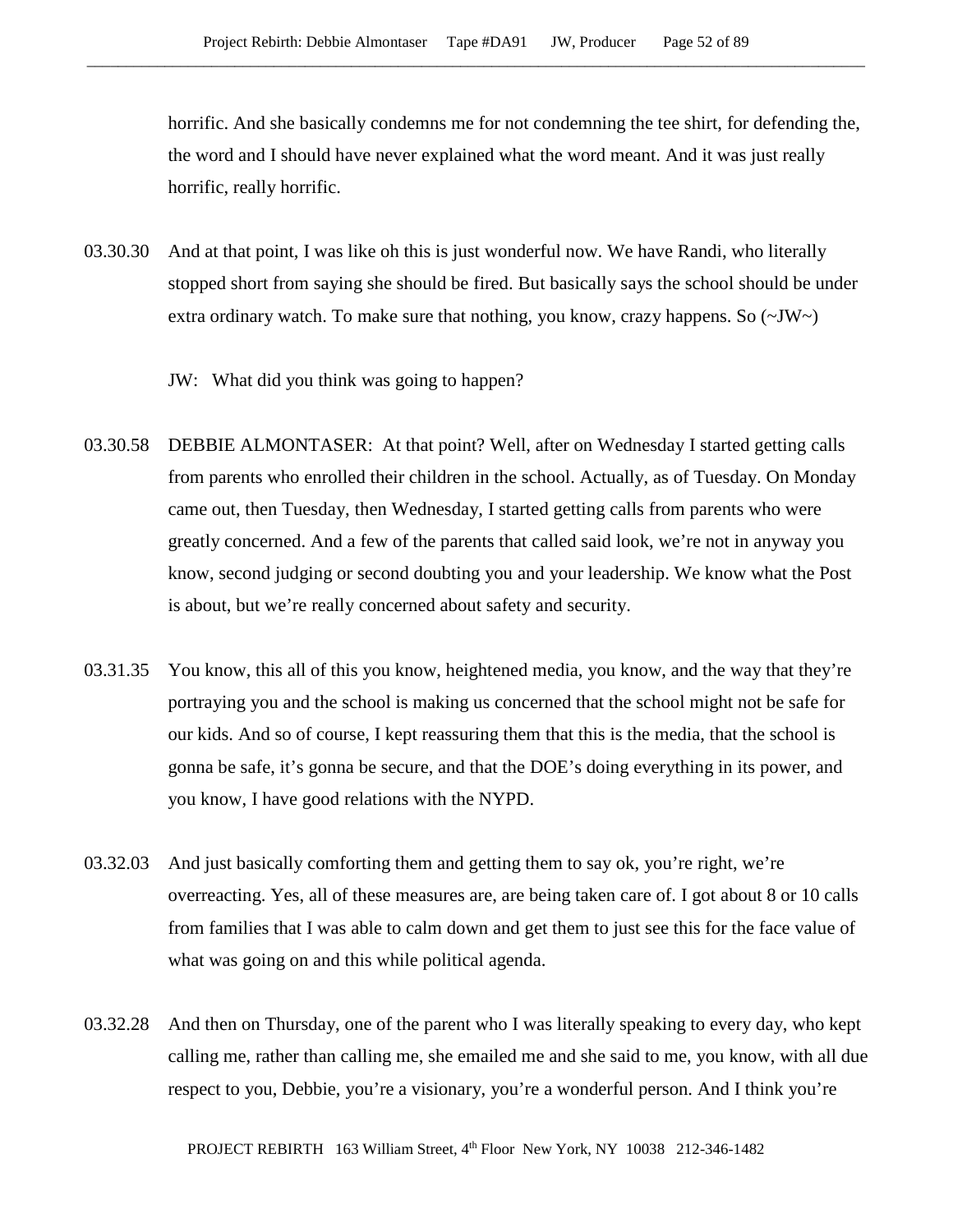gonna be a great principal and the school is gonna be really wonderful. But I just cannot, I cannot send my child to the school because I'm really, really afraid, security-wise.

- 03.32.59 And I could not pick up the phone and tell you this. So I'm emailing you to let you know I'm really sorry that I let my personal fears of danger make me make the decision not to send my child to your school. And I hope you understand. You would not want to put your child in any harm's way. And I hope that you respect my decision and not see it as a disrespect to you and the work that you're setting out to do.
- 03.33.29 So at that point, that email for me was like the, the email, the, the straw that broke the camels' back. And I was like oh, my god. If the other 8 or 10 parents start doing the same thing, you know, there will be no school. And if other parents find out that parents dropped out, people are gonna be basically abandoning the school, and then there'd be no reason for us to have the school. If you have no students, you have no school.
- 03.34.01 At that point, I was greatly concerned, but that Thursday morning, I get a call from hew Visions at 10 o'clock. And they wanted me to go in and speak with the president, and I said, well, I'm in a meeting right now. But I will certainly, I'll come when I'm done, I should be there at 1 o'clock. But as the days were moving forward, I sort of felt like this.
- 03.34.30 I want to say like a drift or a silence between me and the DOE and, and New Visions, like we were communicating, but it wasn't like communicating to try to move forward on all of this stuff. It was just like every time that I did speak to them, when they finally called me back, was this sense of loss of control. And it just did not sit well with me. And I sort of started to feel the, the sense of support you know, gradually you know, going down.
- 03.35.05 And when I went in on Thursday at 1 oclock to speak to the president of New Visions, and I was just sitting across the table from him, and there was someone else from the new school development team from his (?) organization. And just looking at his face, and looking in his eyes, he looked like he hasn't slept. He looked in really, really bad shape.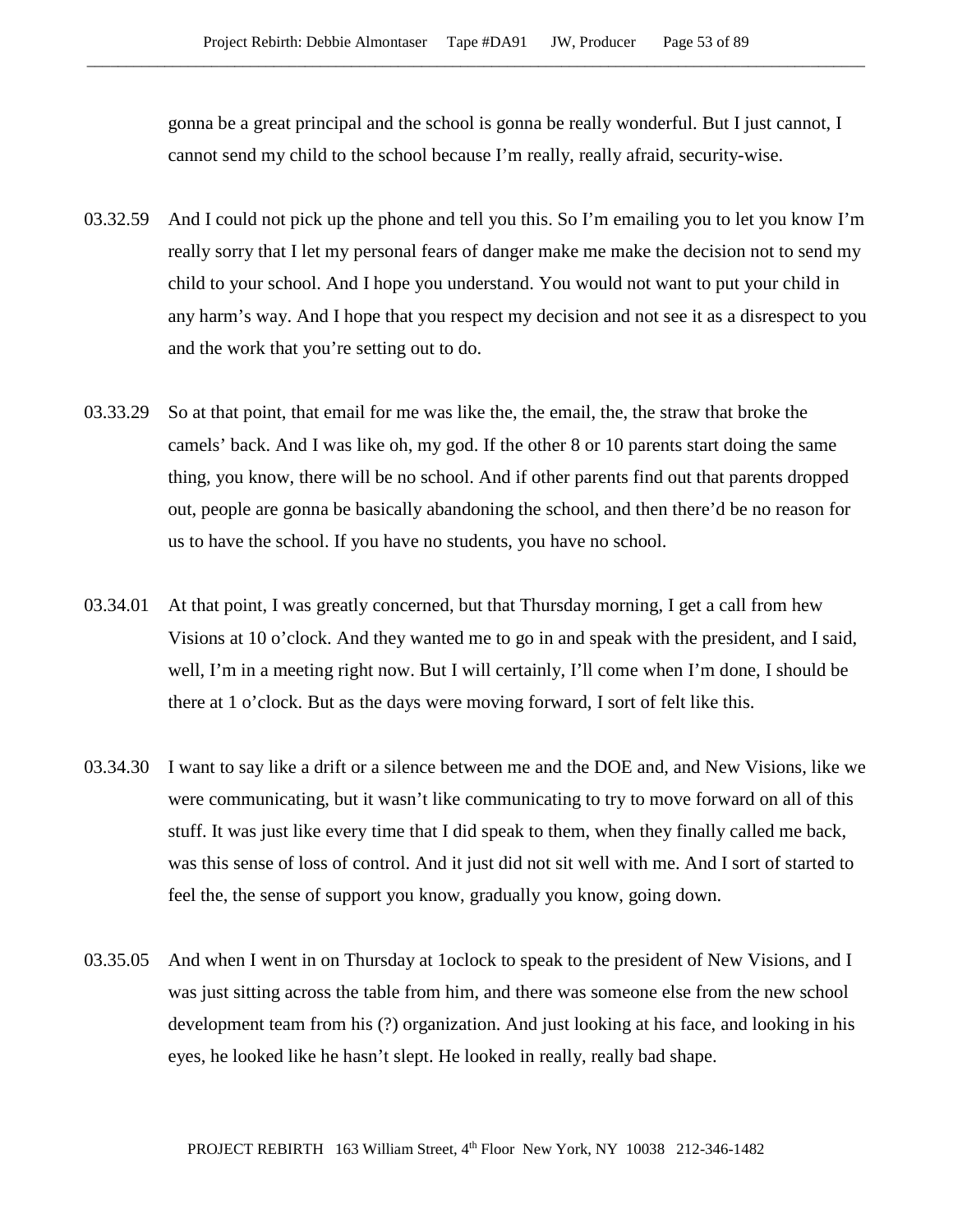- 03.35.31 And just basically I could see the fear and worry in his eyes. Of how to move forward with the school. So at that point, he said to me, we (?) I needed to speak to you. I'm sure that you saw today's headlines. I know that you've been getting calls from parents. You know, thank you for sharing that information. Thank you for working closely with the parents to get them you know, to see that the school is important.
- 03.36.05 And I said to him, all right, Bob. Where are we? Where, where are you as an organization. Where is the DOE in this situation, because I feel like you know, I'm not, I, I feel like I'm not getting all the answers that I need. You don't look yourself. I haven't heard anything substantial from the DOE about this issue.
- 03.36.33 The articles keep getting worse. What's going on? So he says to me, Debbie, my organization has never been put in such a situation before. I am at a total loss right now as to how to move, how to move forward, with everything and what is going on. This has gotten so out of control. My board is on my back. I haven't slept in two days.
- 03.37.01 This is becoming, this has gotten so out of control that I don't even know what to do. Our phones are ringing off the hook, our emails are being blasted. Letters are coming in, board members are yelling and screaming. He said, I've never dealt with such a situation before. I don't know where we stand on moving with the school.
- 03.37.27 And at that point I said to him, ok. Well, what about the DOE? He said, well, the DOE hasn't said anything to us, but you know, if we, if we can't figure out where we're going, I don't know what the DOE will do without us. So at that point, I said to him, I said, you know, this whole situation started with the DOE insisting that I speak to the, to the (?) Post. Had they respected my wishes and allowed me to issue a statement, we wouldn't be in this situation.
- 03.38.05 However, they didn't respect my wishes. They insisted that it was important. I went along, you know, the interview was not even 5 minutes. Went, zipped through the questions. Was asked a stupid question, which I was misquoted, taken out of context. And then this is what happens.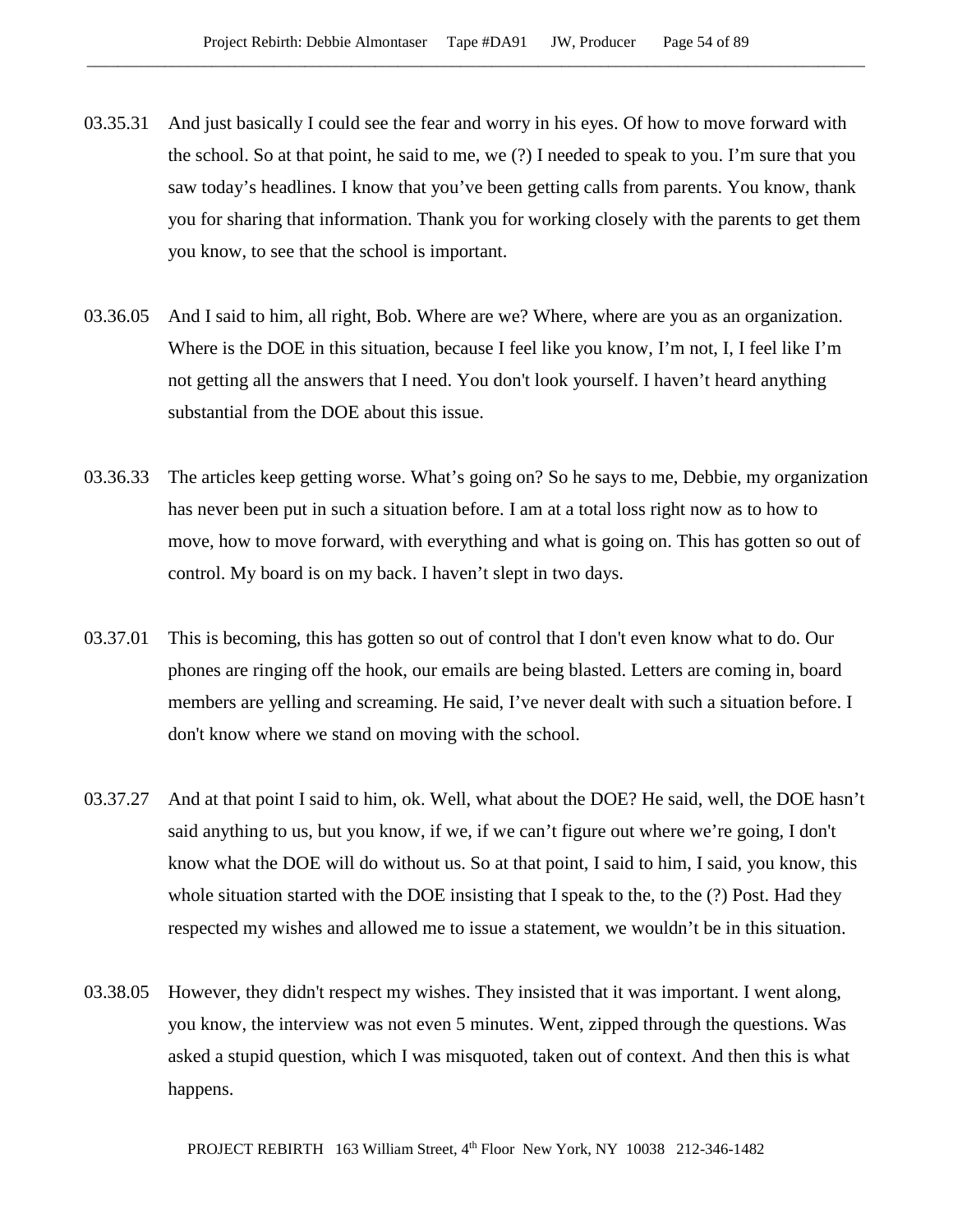- 03.38.30 And basically right now we're at this standstill where you are telling me, where I'm reading from you right now that the school probably won't even be able to go forward, based on you know, the current events that just occurred. And he, he just sat there quietly. I said, so, I said to him, I said you know, when I took this on, I took it on to be an instructional leader.
- 03.38.58 I told you guys many times over we needed a PR firm, we needed someone PR to deal with this. That I can't do everything, I can't be the spokesperson. I can't be the instructional leader that I needed that support. So he had that point, says, I disagree with you. You are supposed to be the, the spokesperson. I said yeah, I am, but I'm supposed to also be providing, getting the support that is adequate for me to handle situations, not on a Sunday afternoon, you know, a five minute conversation and being told he's not the sharpest knife in the shed, and then being fed to the wolves, and then having the person on the press office that's on the phone with me hang up and say you did a good job.
- 03.39.41 And then two days later we're issuing an apology. Where had people supported me about what I said originally, we wouldn't be in the situation. So he's like well, we can't go back, we can't undo this, we can't undo that. The damage has been done. I don't know what we're doing.
- 03.40.00 I'm at a total loss right now. I've been in conversation with the chancellor. He doesn't know what he wants to do. But we're all right now in a standstill. And I said, well, what, what do you, do you have any resolutions? Do you have any alternatives for us to move forward? (CLEARS THROAT) so he basically says to me, Debbie, you have right now become a lightning rod for the school.
- 03.40.32 People and the media right now are not seeing or distinguishing between you and the school. This is all now all about you and the school has now been absorbed by the comments that were made, and the way that this has gone right now. And so people are not seeing the distinction between you and the school.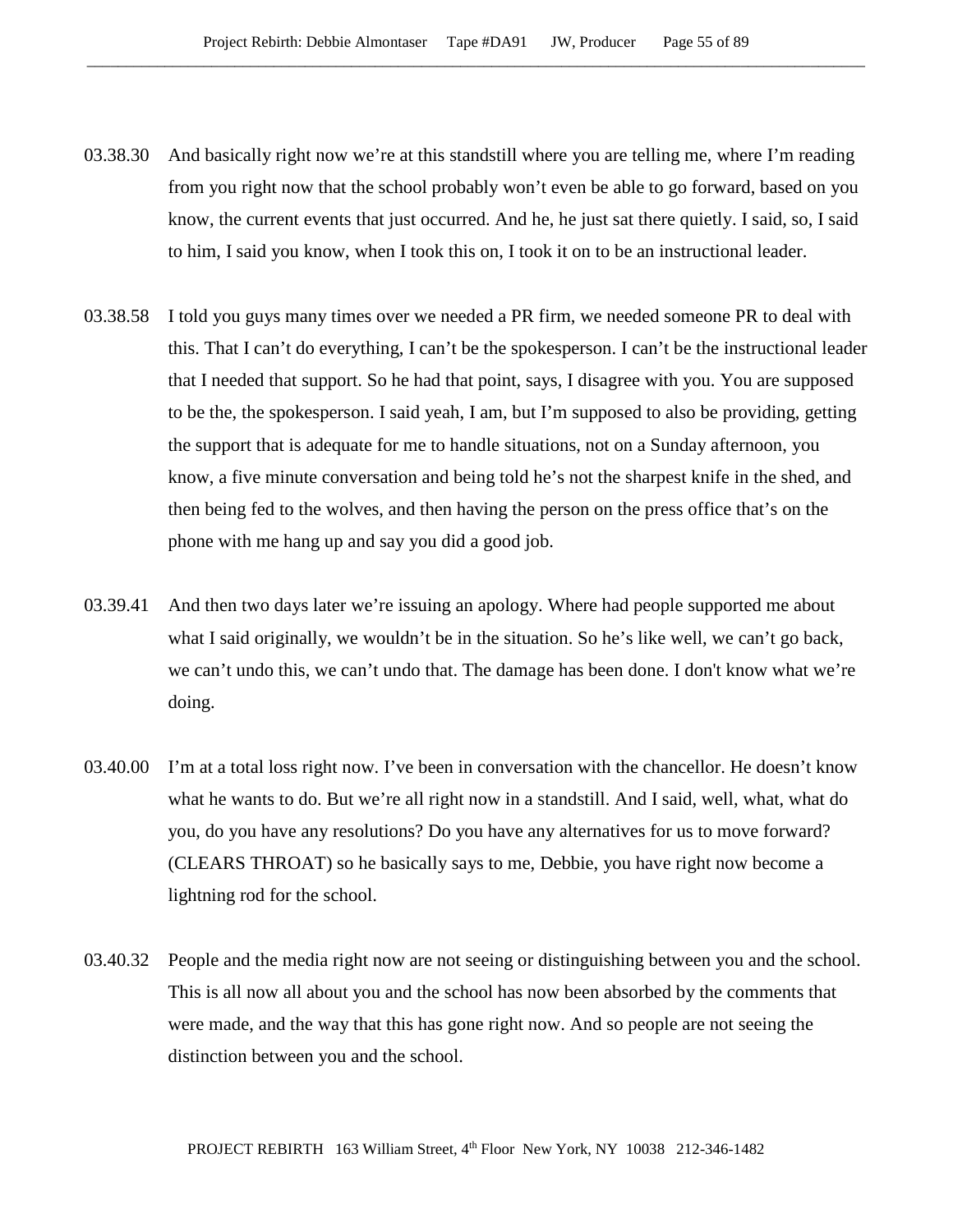- 03.40.58 And this is a big problem right now. And so we are right now just at a total standstill in terms of figuring out how to move forward. So in the very little words that I was getting from him, I mean, I, you know, you'd have to be stupid not to get the message. I said, well, if you are right now, if you think that my resigning is going to be able to move the school forward, and me stepping down is going to make that happen, I will do it.
- 03.41.41 But there is one thing that I need you to know is that this is not about me. This is about the school, the concept of the school, and how these groups and these people all over the country are threatened by such a school existing.
- 03.41.58 And I guarantee you, three weeks from now, the next person who would come in and replace me would fall under the same attacks. It would be no different. Because right now, the primary objective is to close the school down, not to get its leader down. But if this is what I'm hearing from you, that right now this is probably the only way to move forward, my stepping down and moving myself out of the picture to give the school a chance to open and to thrive, I have no problem in doing it.
- 03.42.36 But I am disappointed in you, and I'm disappointed in everybody who to this point right now, is basically caving in to the bigotry and racism that has been basically after me and after the school. So  $(\sim JW)$

(OFF CAMERA REMARKS)

03.43.03 END OF TAPE # DA93

**TAPE # DA 94 Debbie Almontaser JIM WHITAKER, Producer/director PROJECT REBIRTH**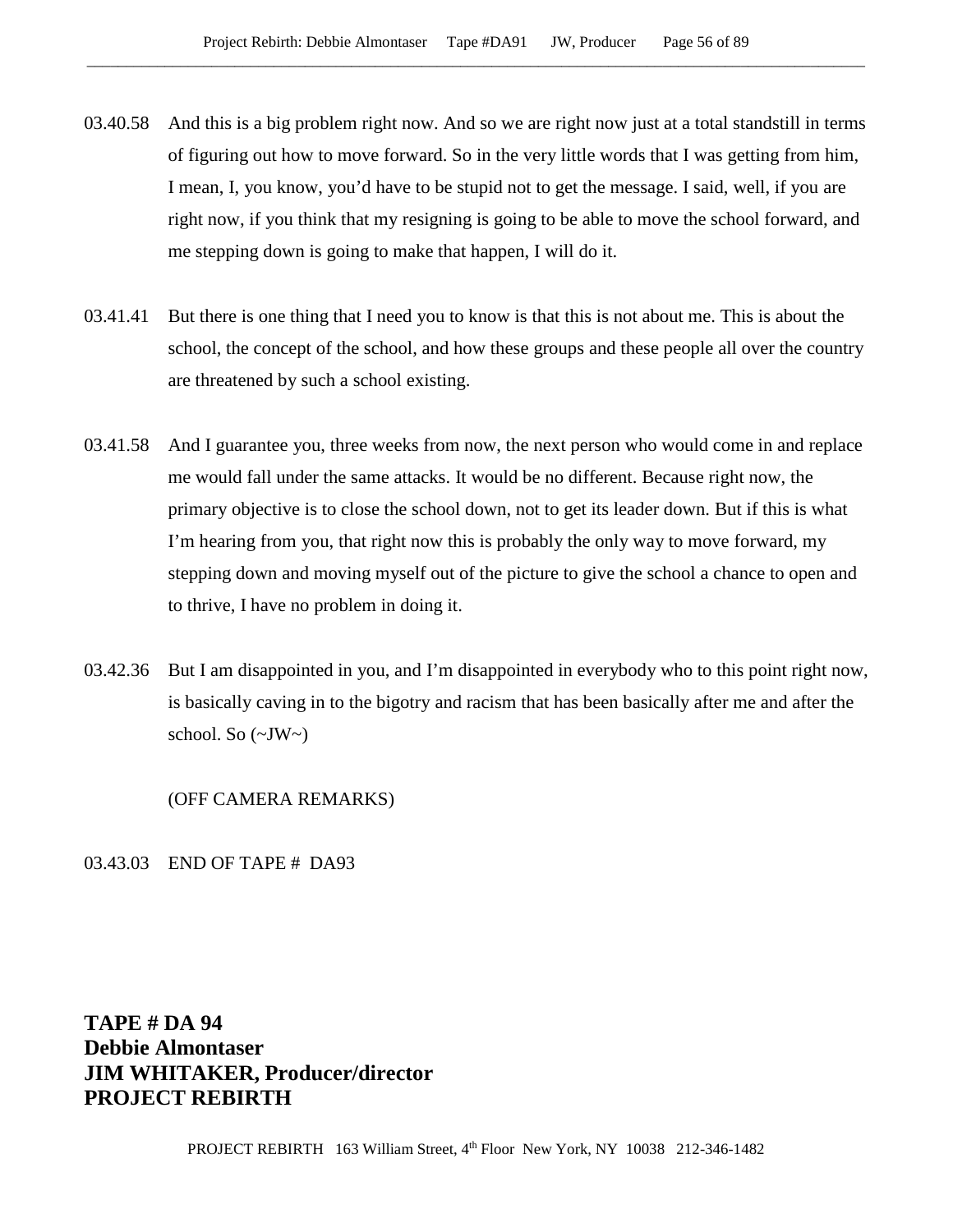## 04.00.00 PICTURE UP

- 04.00.04 DEBBIE ALMONTASER: So at that point, he says to me, all right, well, ok. So this may work. It would certainly give the school a better chance. I never, ever thought that I'd be sitting here and saying to you that the (?) in order for the school to move forward, that you may have to make the sacrifice. I want you to know that it's very admirable.
- 04.00.31 And very telling about who you are as an individual and the sacrifices that you've made, you know, on the behalf of people, the movement, etcetera. And now you're making another sacrifice by providing the school the chance to move forward. He said, so I think you should think about it  $(\sim JW)$

JW: The mayor hadn't officially gotten involved at this point?

04.01.00 DEBBIE ALMONTASER: Yes, at that point, he said to me, I want you to think about it. You know, I'm going to speak to Joel, which is the chancellor. I'm gonna let him know that this is something that you've come up with as an alternative, and to see what his thinking is about it. And if you  $(\sim JW \sim)$ 

JW: Did you talk to Naigi?

04.01.23 DEBBIE ALMONTASER: I did not talk to Naigi (LAUGHS). I did not. Naigi called me around 4 o'clock. And I did not talk to him. At that point, he was like how are you? It's going on, like I'm fine, everything is good. I'm just really busy, I'm going in to another meeting. I just could not tell him over the phone, he was not in town, he was in the Pocono's. And I just didn't want him to start like flipping out, and, and whatever. And I knew that he was gonna trust me in whatever I did. However, I said to New Visions, I said, well, fine, you can talk to the chancellor. I am gonna think about this further.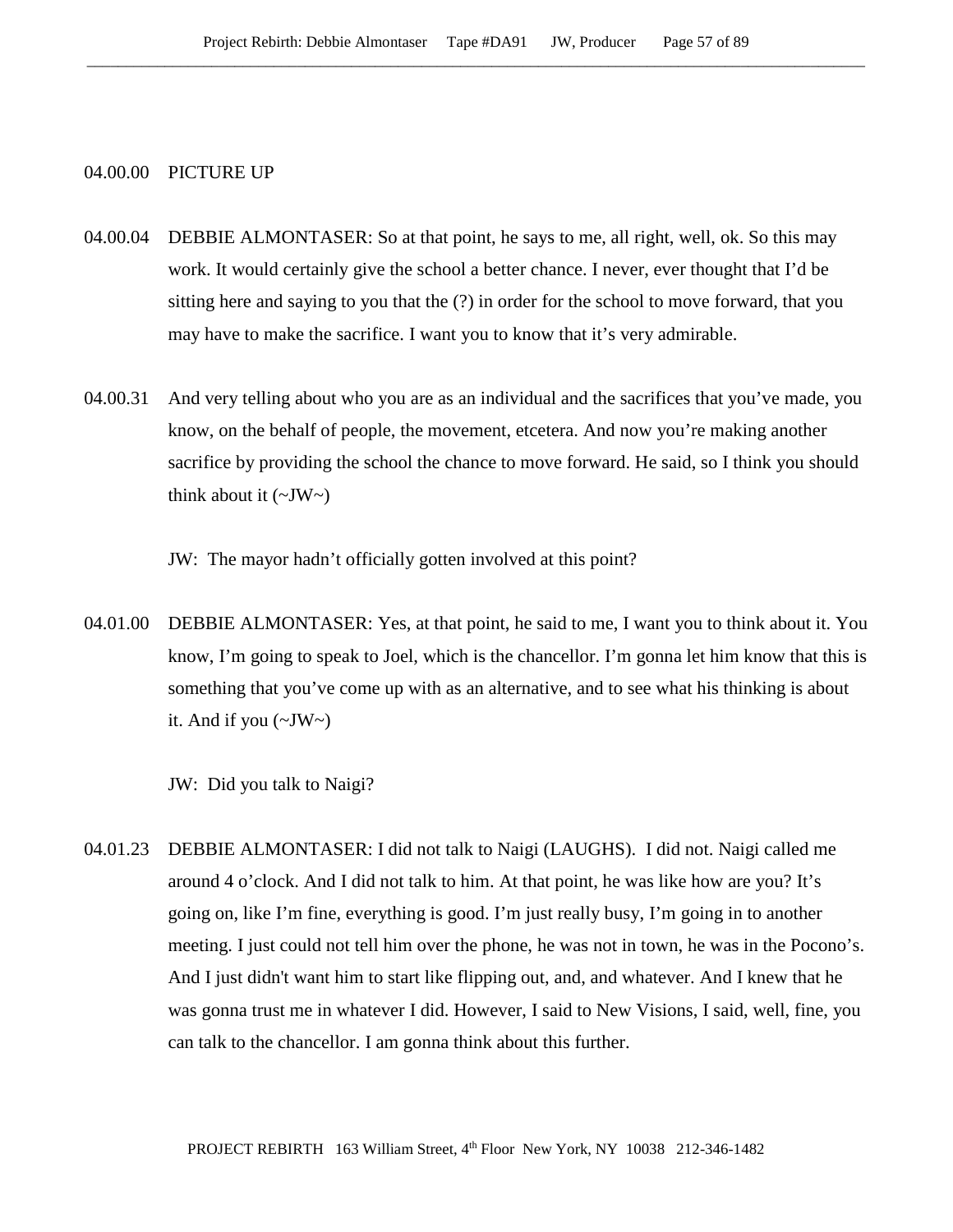- 04.02.00 But at that point I said to him, I said listen. If, if it's New Visions that's right now at a standstill and wanting to go further, you can feel free to pull out, you know, as my supporting organization, and the DOE can handle it. And he said to me, he says, if we pull out, the DOE will not have the capacity to move with the school forward on their own.
- 04.02.27 I said, ok, thank you for you know, your honest analysis of the situation. I do want to think this through. I do want you to share with the chancellor that this is you know, alternative that I'm seriously considering. But I need to know, you know, from him, if this is something that he feels strongly about. Or is it something that he's going to discourage me from doing.
- 04.02.56 So I want to talk to him. So he's  $(\sim JW)$

JW: Had you been actively considering it or was it a spur of the moment idea?

- 04.03.06 DEBBIE ALMONTASER: The pressure was immense. And I basically saw the writing on the wall. The, the lack of, of conversations. The lack of getting answers to things. Like I just you know, there was such silence, do you know what I mean?
- 04.03.28 Even though that there was talk, it was still silence, like just helpless silence. And then the parents that I kept talking to were just really, really alarming me and the, the biggest thing I was afraid of was the parents. Withdrawing and basically if they withdrew, then there was really no sense of having the school, because it was all about the numbers, making sure that you had kids.
- 04.03.59 So I seriously started thinking about it because I was like nobody's really coming up with any brilliant ideas. Nobody's, you know, where this is still happening. Like every day the Post was coming out with something else. And then with Randi's piece, I was like Ok, we are totally finished here. (~JW~)

JW: Randy's position is above?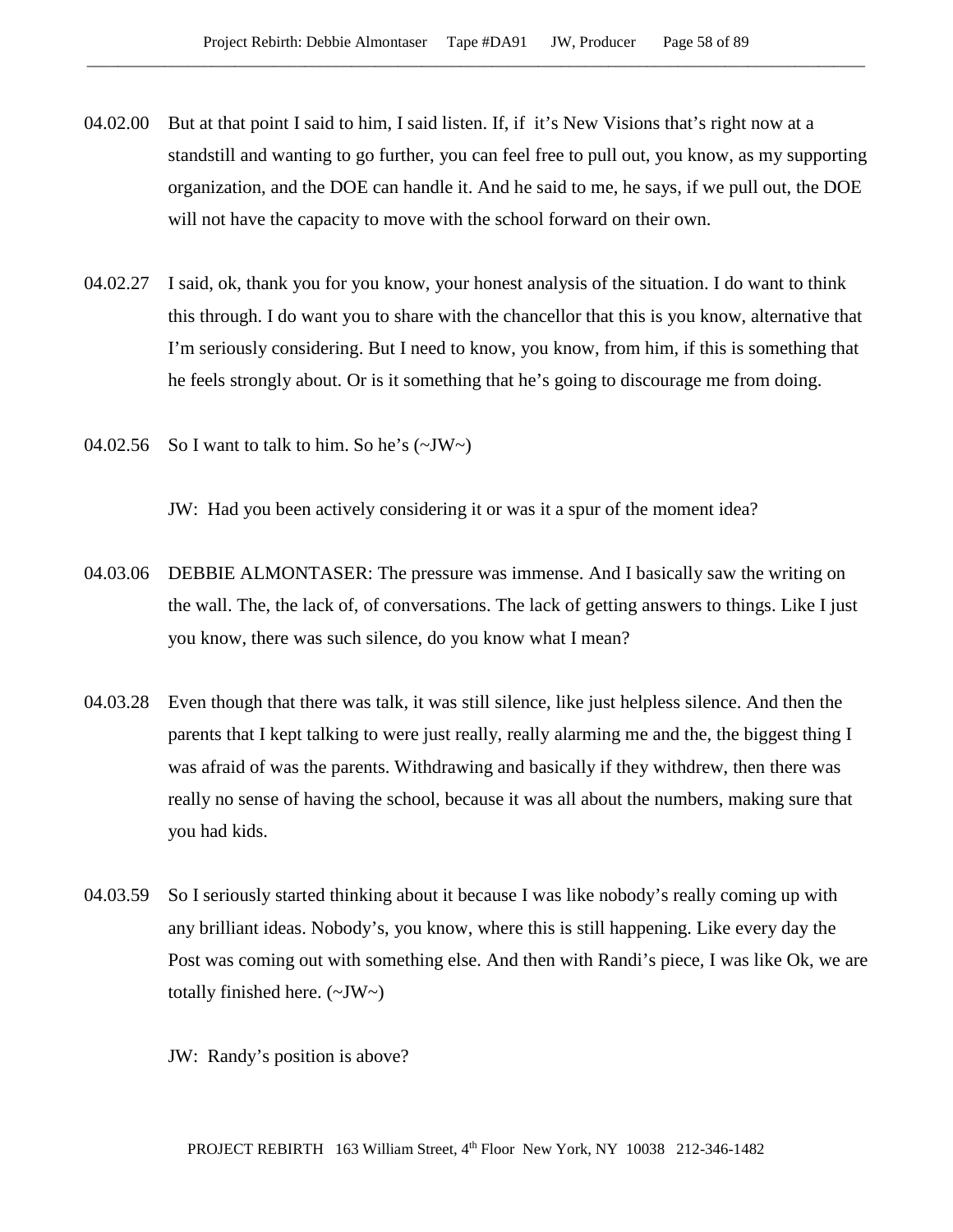04.04.25 DEBBIE ALMONTASER: Randi is Randi Weingarten is the president of the United Federation of Teachers union. Which is one of the strongest unions in the country. Teachers union.

JW: Above the DOE?

04.04.39 DEBBIE ALMONTASER: They would never want to tangle with her (LAUGHS). Yeah. Yeah, she is a huge thorn in their side. Huge thorn in their side.

JW: When you saw that, that's when you felt like the writing was on the wall?

DEBBIE ALMONTASER: Yeah, yeah, that's when I saw it. And then getting the email  $(\sim JW \sim)$ 

JW: Is that the equivalent of seeing my face up against President Bush or something?

(OFF CAMERA REMARKS)

04.05.05 DEBBIE ALMONTASER: Yep, you should have seen the headlines. Yeah.

JW: What did you think?

- 04.05.13 DEBBIE ALMONTASER: I, well, I was just, I was petrified by the graphics. The two faces, facing each other with both of us having our mouths open at each other (LAUGHS). And then it says, UFT president Randi Weingarten rips principal. Yeah.
- 04.05.31 And she wrote a letter. And they took a lot of her letter out of context. (LAUGHS) So it was not nice, it was not nice. And at that point, I was like oh, my god, this is not good. 'Cos now Randi is in the picture. And she's a force to be reckoned with. So that was like that confirmed like the writing on the wall. Like there's no way I'm getting out of this whole situation right now.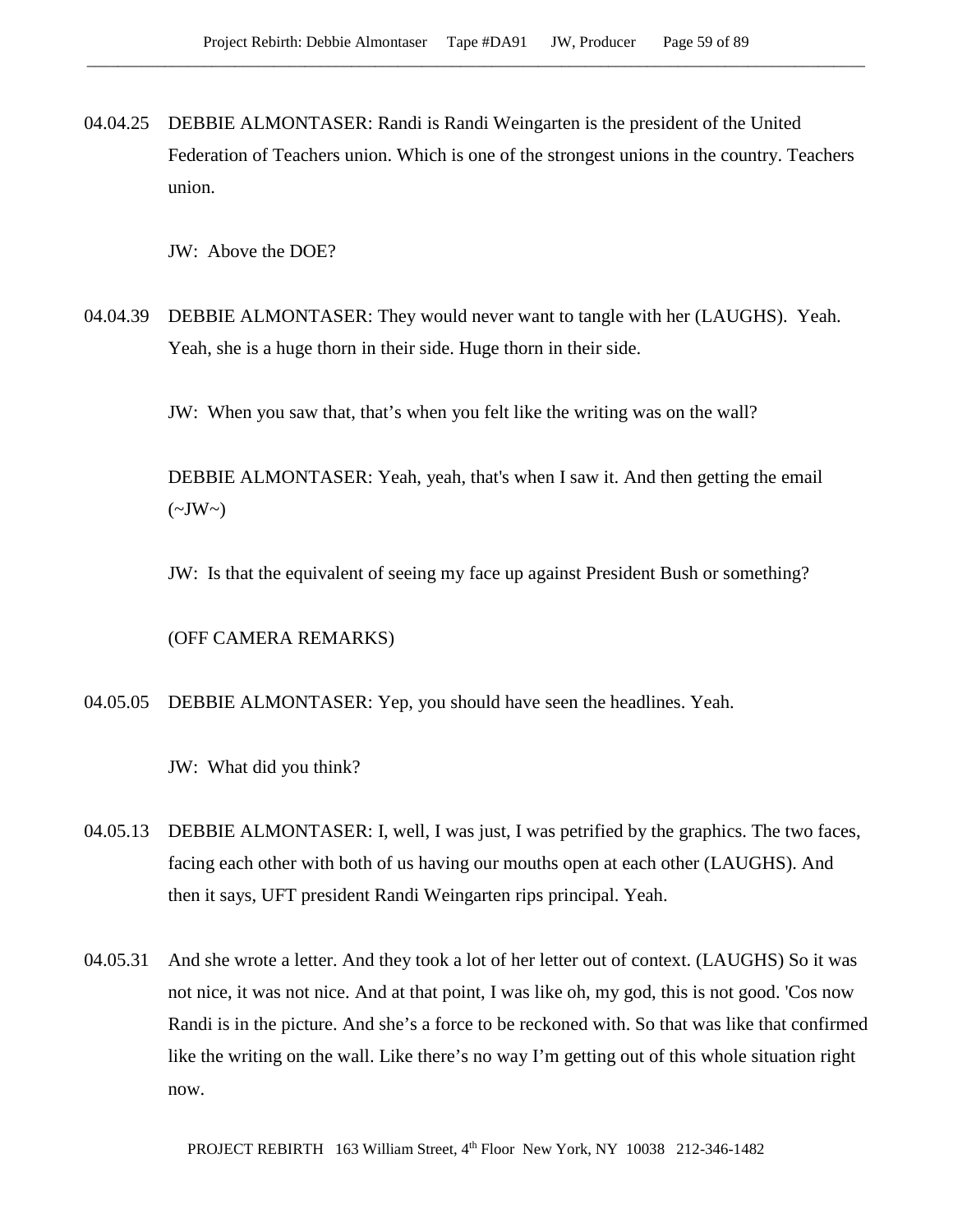- 04.06.00 Unless the DOE, New Visions, and the mayor's office was gonna brush it off and say screw this, we're sticking, we're digging our heels deep into this and we're gonna open this school, and we're gonna support Debbie. And I just did not, that wasn't happening any more. The support for the school was happening, but the support for Debbie, once Randi's letter was post, you know, published, I just saw that.
- 04.06.29 That they were not willing to support the two. Two aspects, the (?) you know, Debbie and the school. So I wanted to speak to the chancellor that day. Bob said I'm gonna try to get a hold of him, he's on vacation in Colorado. If I can't get a hold of him, I'll see if he has anybody in his place. So we, we talk at 4 o'clock, and that was like the time that I told him I would somehow you know, I'll, I was gonna think for a few hours and speak to Naigi and speak to some of my colleagues.
- 04.07.09 You know, to help me assess the situation. I couldn't even pick up the phone to call Naigi and try to share this with him (LAUGHS) 'cos I was like this is too huge for him to have to deal with right now. And not being home, and far away, I know this is just gonna just drive him up the walls. I called up two very, well, I called one person who I have a lot of respect and admiration for.
- 04.07.33 And I shared with her the whole analysis of the situation. And told her where New Visions was in the process. And how they couldn't see themselves going forward, and I basically said well, obviously it sounds to me like, you know, the only way to move forward is for me to step down. And I said, what's your analysis or, you know, of the situation?
- 04.08.00 Do you think that if I don't step down, what would happen? And this person basically said, look. I know the system and I know the people that work in it really well. You will go forward with it, but the support that you've been getting (?) all along will not be as strong. And you may be able to fight this battle for a few months. But if you don't have the support that you need, you are end up, you're gonna end up failing as well as the school failing.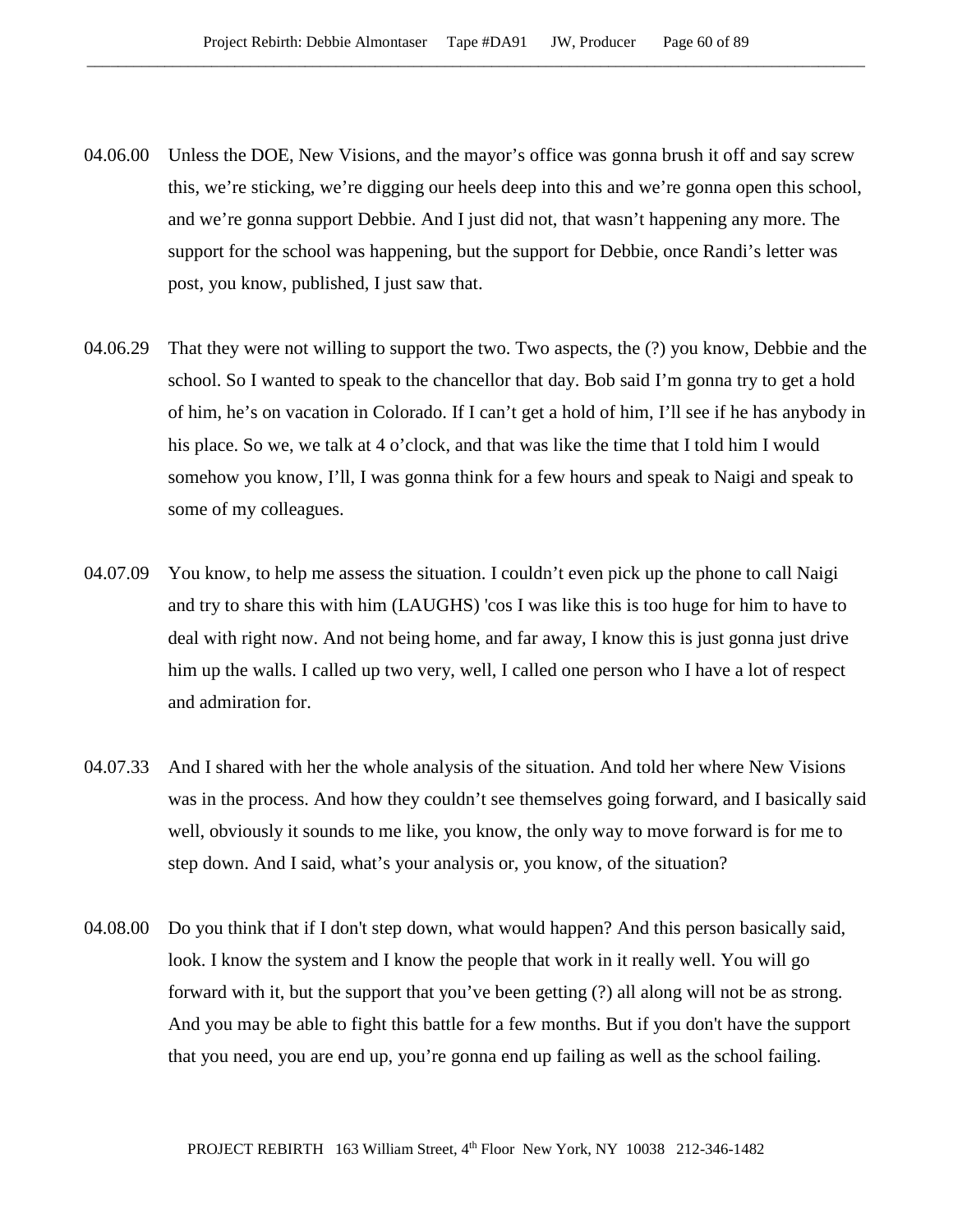- 04.08.34 And I don't think that that's something that you want to happen. You know, because this is far bigger than just you as an individual. It's you know, it's the school that you've worked so hard for, to create. And then the other person I spoke to, I said, well, what do you think? Do you think New Visions would pull out, and if they pulled out, the DOE would pull out? And it, the same exact analysis.
- 04.09.00 They're like they're not gonna do it right there at the drop of a hat and say we're not supporting you, we're not supporting the school. But you will not get the support that you need. And at that point, I was like I can't commit, you know, suicide here by you know, killing myself and killing the school. So at that point, I heard back from the president of New Visions. He said I can't get a hold of the chancellor.
- 04.09.29 But the deputy mayor of education is available and he'll be happy to speak to you. And you're more than welcome to call him and he is really, you know, he's very touched by your (?) you know, by your you know, offering to step down for (?) you know, for the well-being of the school, and he thinks it's very commendable and blahblahblah. And I said, well, I haven't made my decision yet. But I'm still exploring all the options and I want to hear from him if he has any (LAUGHS) other alternatives before I make my final decision.
- 04.10.05 So I met with him, and at that point, he was basically reiterating how (?) commendable this is and admirable and blahblahblah. And he's sorry that it had to get to this, and he's sorry that the press office you know, pressured me to speak and did not provide me the support that they should have and what have you.
- 04.10.32 And how important the school is for the mayor and for the city and how committed they are and how much capital that they've spent. And you know, he basically said to me, but you know, Debbie, we've reached a point that we are right now just totally exhausted. So your decision to give the school a chance to survive without any more controversy is really commendable.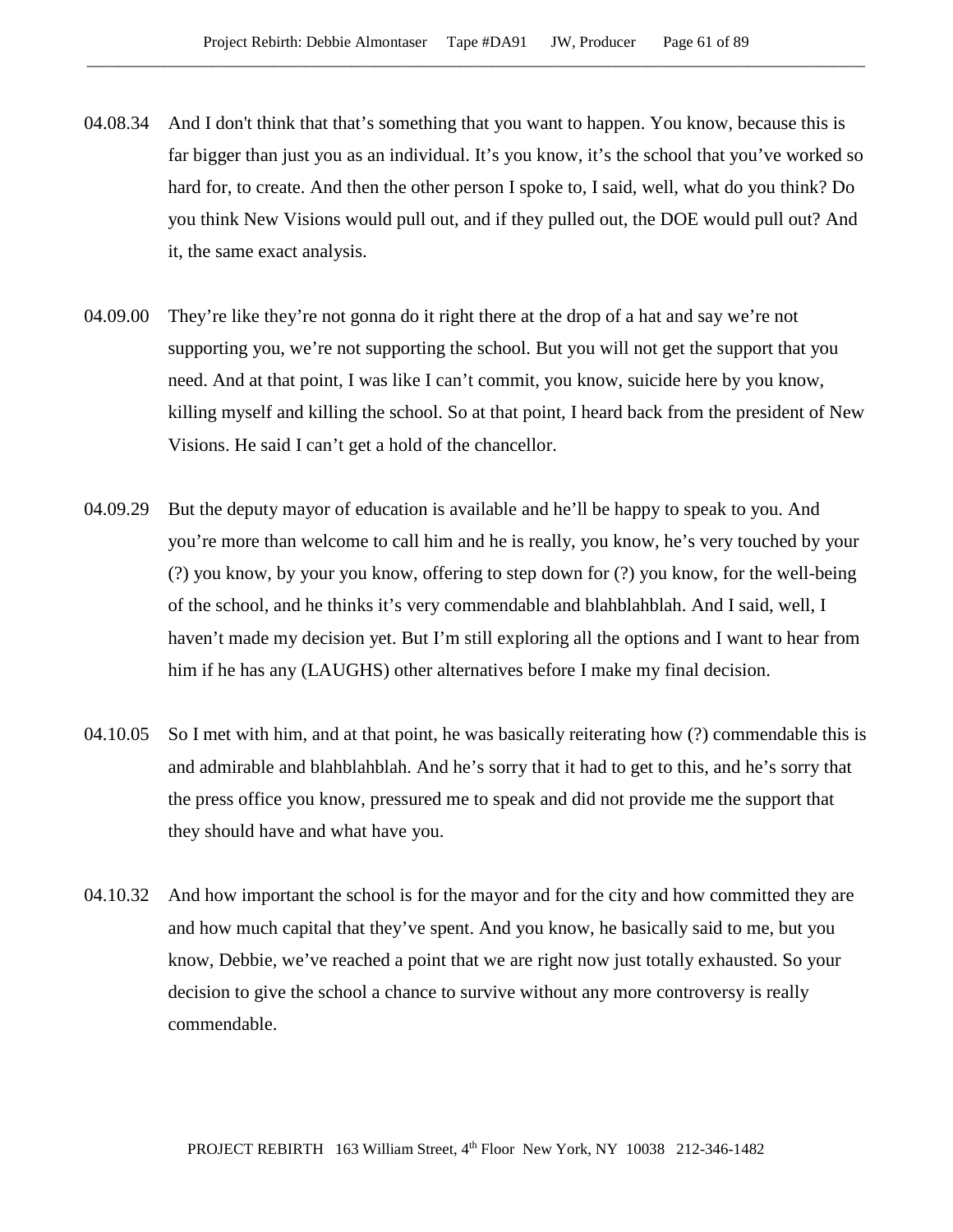- 04.11.00 And you know, I know that you're still thinking about this. The decision is yours. You know, we all know that you have the best interests for the school and the kids of New York City. And you know, we just want you to know that you're a valued employee, not only at the Department of Education, but you're also a valued community member who's done so much for us and the mayor's office, and you've built so many bridges.
- 04.11.30 You've brought so much to the city and you know, all the mushy stuff to make me feel good (LAUGHS). Which I did not want to hear at that point. I was like you bastard, you know? I can't believe that you're sitting here trying to make me look like a hero, but in the meantime, you guys are just, you realize that I'm a liability right now. That's what you, you're treating me like a liability right now, because you just are a coward.
- 04.12.01 People at New Visions are cowards, the mayor is a coward, the chancellor is a coward. That you can't stand up to the racism and bigotry that's out there against me, against the school. And that you are allowing the New York Post to be the barometer for this city for you to make policy decisions. Of course, I was thinking all that, but I didn't say that all to him (LAUGHS).
- 04.12.28 So at that point, I basically said to him, well, I have to think about this because we're talking about my livelihood. I spent two years of my life developing this school from scratch. I don't know what I'm gonna do after I resign. I don't know where I stand. And I just need to think about this some more. And he says, well, can you let me know in the morning, because tomorrow is the mayor's radio show.
- 04.12.59 And we know he's gonna be bombarded by calls. About all of this and the whole situation. So can you please let us know by 8 o'clock in the morning your decision? And so that way he, if he does get, when he gets calls, he is prepared to answer them. So I was like Ok, this is really  $(\sim JW \sim)$ 
	- JW: He strongly suggested you just take the course of action?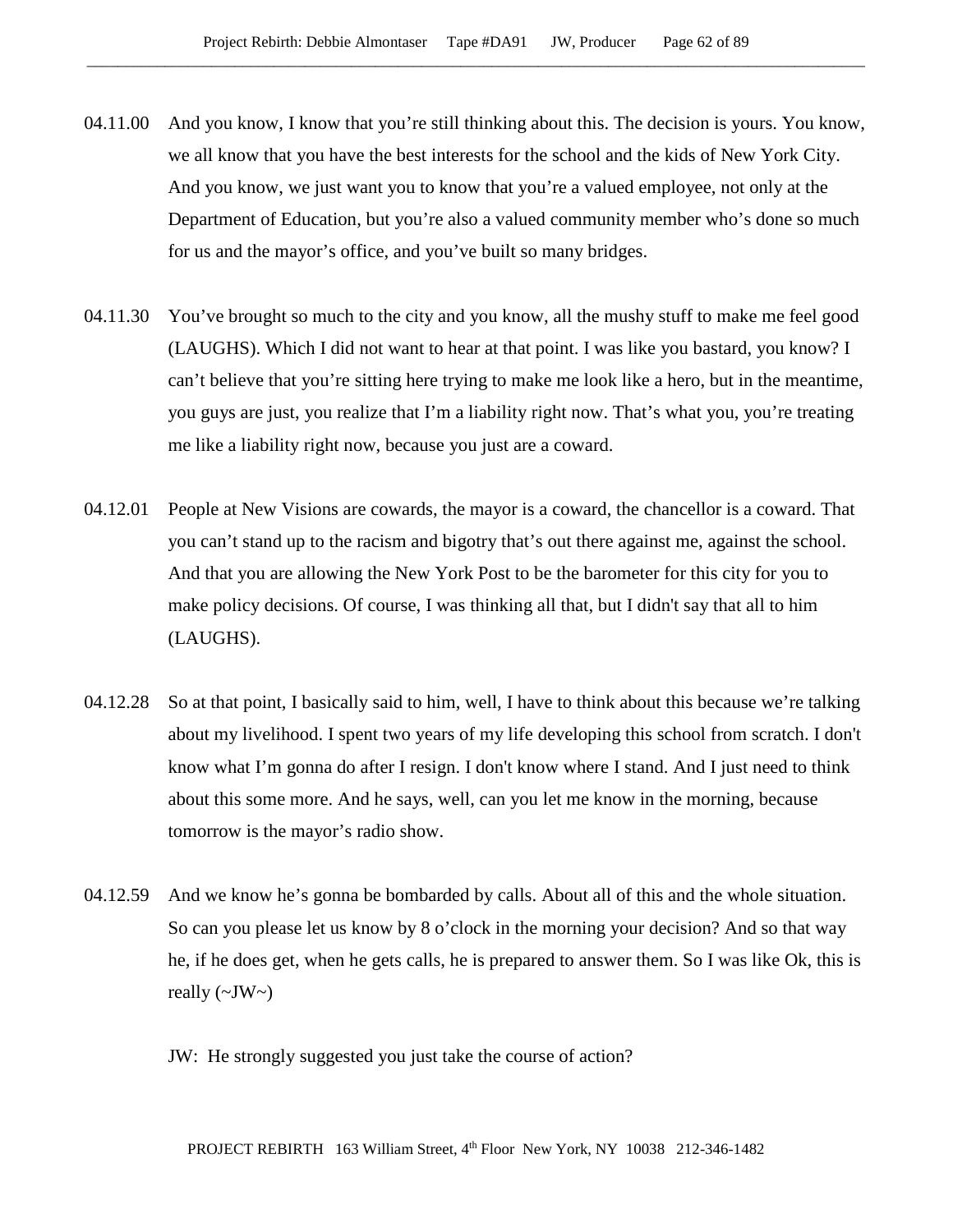- 04.13.33 DEBBIE ALMONTASER: Yes. So at that point, I said to him, well, I need to think more about this because we're talking about my livelihood. We're talking about a lot here. He says, well, as I said to you, you're a valued employee. You are an asset to the city. We will you know, do whatever it is that we need to do, to make sure that you are comfortable in a position of your choice.
- 04.13.59 I said, well, you know, I, how do I know that you have my interests right now, because obviously I don't feel like you have my interests right now. Your interest right now is making the mayor look good. You know, on my behalf. You know, on my account. And he says, Debbie, you know, we never thought it would get to this. You know, it's not about you. It's, it's just about maintaining the course, and making sure that the school opens.
- 04.14.31 And we know that that is the most important thing to you. It's nothing personal against you. It's just we really believe that your decision to do this right now is gonna be probably the best way to be able to (?) make, to help the school survive. To open, to be viable. So  $(\sim JW)$

JW: What happened that night?

- 04.14.57 DEBBIE ALMONTASER: I went home (LAUGHS). No, I did not go home. Oh, god, it was a crazy day. So the superintendent of the school, how the hell did this happen? Oh. Before I went to the meeting with New Visions, I called up four people. Four people I know and trust. And I was like New Visions wants to meet with me and I have no idea why they want to meet with me. This is really bizarre. And they're like, well they can't ask you to resign. They can't ask you to, you know, they're not your superintendent, they're not your boss.
- 04.15.31 And one of the people was a superintendent. She's like look. The chancellor has not called me or spoken to me. Therefore, I don't think you should even be thinking this. She calls me up and she says, Debbie. I've been calling and I haven't been getting through to the chancellor. Don't make any move until you further hear from him. Don't listen to anybody. Until you further hear from him.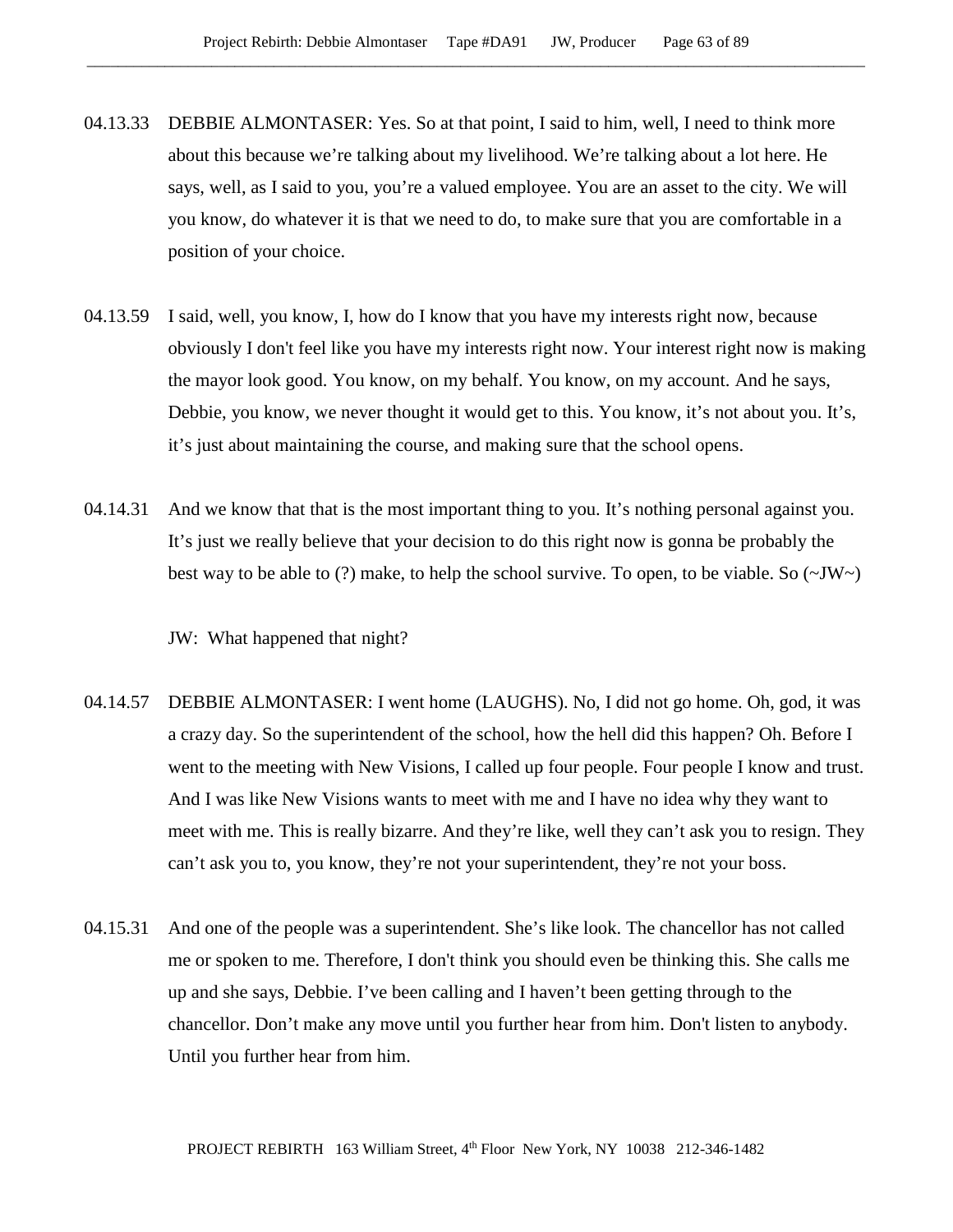- 04.15.58 And then I told her he was in Colorado. And that the deputy mayor was the person that was the go-between. So she called him up. But he didn't answer his phone. And she's like, well, I'm gonna intervene, because you've been doing everything you need to. You've done your job. You've done far above and beyond, and I don't think you should make this hasty decision. And she was really like advocating and saying no, this is not what you should be doing. So she comes and meets me after, so after I met with the deputy mayor the first time, I said well, I don't think I want to do this until I have some kind of security.
- 04.16.34 He says, well, what are your thoughts? I said, well, if I'm gonna resign, I'd like to mention in my resignation letter what I'm doing next (LAUGHS). So at that point I was like I'm not doing this without giving them a hard time. So he's like Ok, well, let me go to the DOE and let me see what I can figure out. He goes to the DOE, comes back 45 minutes later. And he says, there is absolutely nothing I can offer you a position or whatever.
- 04.17.01 Joel is not here. He's on vacation. But I give you my word, you will be well taken care of. So I said, I'm supposed to function on your word? That I'll be well taken care of? He's like you have my word. So at that point, he says to me, so you know, you know, can you make your final decision tonight and let me know? I said, well, I still have to think about it. And I will call you in the morning. He says, ok, well, can you call me by 8 o'clock? (LAUGHS)
- 04.17.34 But here's my cell phone, you could call me any time of the night if you want to further discuss this. So he gave me his cell phone. He's like any time of the night. I was like I'm not gonna call you. So I didn't call him at 8 o'clock either. I called him like at 8:25. I was like let them sit a little bit. Roast on this. At that point, they're like well, you know, you're, (?) in your resignation letter you could talk about how admirable.
- 04.18.03 The reasons were your students and the safety and security and you know, that you did not want to stand in the way of the school. I was like I can figure out how to write my own resignation letter. The president of New Visions had the audacity to say to me can I see your draft before you send the final letter? And I was like, no. And then he called me up, and I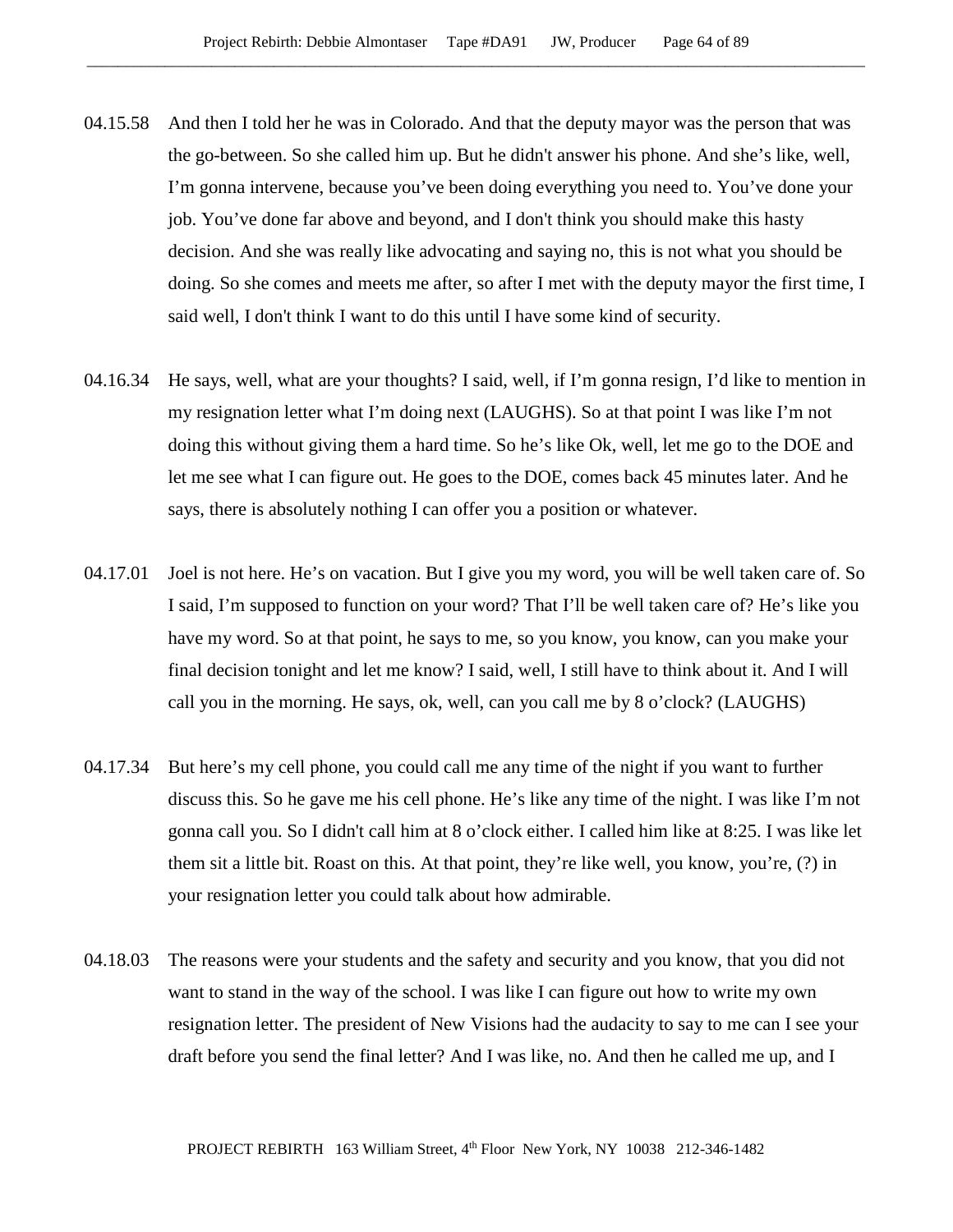said to him I said I haven't even sat down yet to do it. And I don't know when I'm gonna sit to do it.

- 04.18.37 I need to think, I need to wrap my head around this. He's like well, you know, you can send it to me as early as 5 AM in the morning, I'll be happy to give you feedback. I was like I may write it at 5 o'clock in the morning. (LAUGHS) So I, at that point the, the superintendent came and picked me up.
- 04.18.58 She (?) was just absolutely in total shock. Could not believe what was happening. She took me out to dinner. We talked. She's like I just can't believe that this is happening. This is so surreal. This is so crazy. This is so out of hand. She just felt horrible, absolutely horrible for me, that basically I had to put myself in this situation to, to get the commitment of everybody to move forward with the school.
- 04.19.29 She drops me off at another friend's house who this person is someone very near and dear to me and who just like I will go to her if I had a problem, she would come to me (LAUGHS) if she had a problem. And she has therapy counseling to deal with anger and aggression and all that kind of stuff, so spent the first hour crying (LAUGHS). And she's like just let it out, let it out. And so I spent that first hour crying as to how angry that I was that all of this happened.
- 04.20.00 And how much I sacrificed, and what have you. And then after all that was done, then I said to her, I said I need to write this letter, but I don't even know where to begin. And every time that I would start just typing something I'd start to cry again. And so she helped me through with that, she helped me through with the letter. At that point she's like does Naigi know about this? I was like no, he does not. She's like ok, you need to call and this was like 8 o'clock, we called him.
- 04.20.34 And he's like so, what, what are you doing? I was like I'm at you know, my friend's house, and he's like he knew right away when I told him that I was there, that there was something (LAUGHS) going on. 'Cos that's a, that's basically when he, he sort of like Ok. She would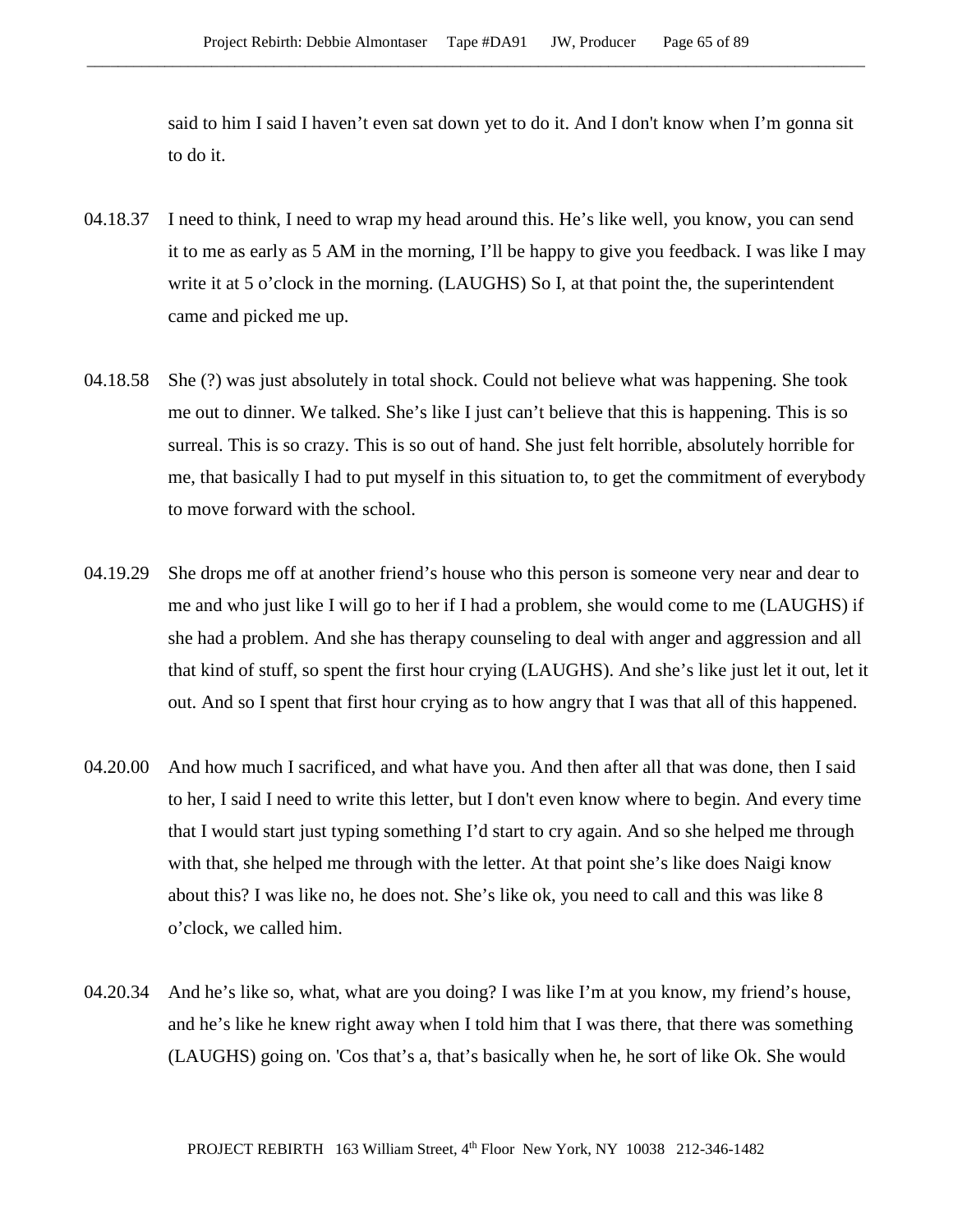not be with Ozzie unless something was going on. Ozzie gets on the phone with him, she's like why don't you come over, Debbie's here.

- 04.20.59 You know, you guys are welcome to spend the night here. But we're here, so you know, just come on over as soon as you can and just drive safely. She's in good hands. Everything is ok, you don't have to worry. She's really doing good, she's handling all of this really well. I'm really surprised at her (LAUGHS). Anyway he gets there. We about finish the letter. Right before he comes, the president of New Visions calls to try again to see if I would send him my draft.
- 04.21.32 And I was like absolutely not. I was like, I've entrusted my whole career in, in, in your hands and the DOE's. And now I'm taking control. So at that point, he just let it go. Naigi came. He you know, he was just totally shocked by all of this. You know, we, we hung out for a little bit.
- 04.21.59 You know, they talked to him, my friend and her husband. And just helped process the whole situation. And you know, we hung out some, for some time, and then we left their house like at midnight, and we went home.

JW: What did processing the situation involve?

- 04.22.19 DEBBIE ALMONTASER: Just talking about it. You know, you know, like Naigi was like, why, why did you make such a you know, irrational decision? You know, you should have waited it out. And, and then I basically was like I don't think I would have gotten the support that I needed.
- 04.22.34 I cannot set myself up or the school for failure. And then my friend, who's also pretty keen on city government and stuff like that, was like that would eventually would be what would happen. And it's, this is probably right now the best time to pull out, rather than to you know, lose, you know, lose as an individual and then lose the school, you know, as an institution which a lot of people are looking forward to.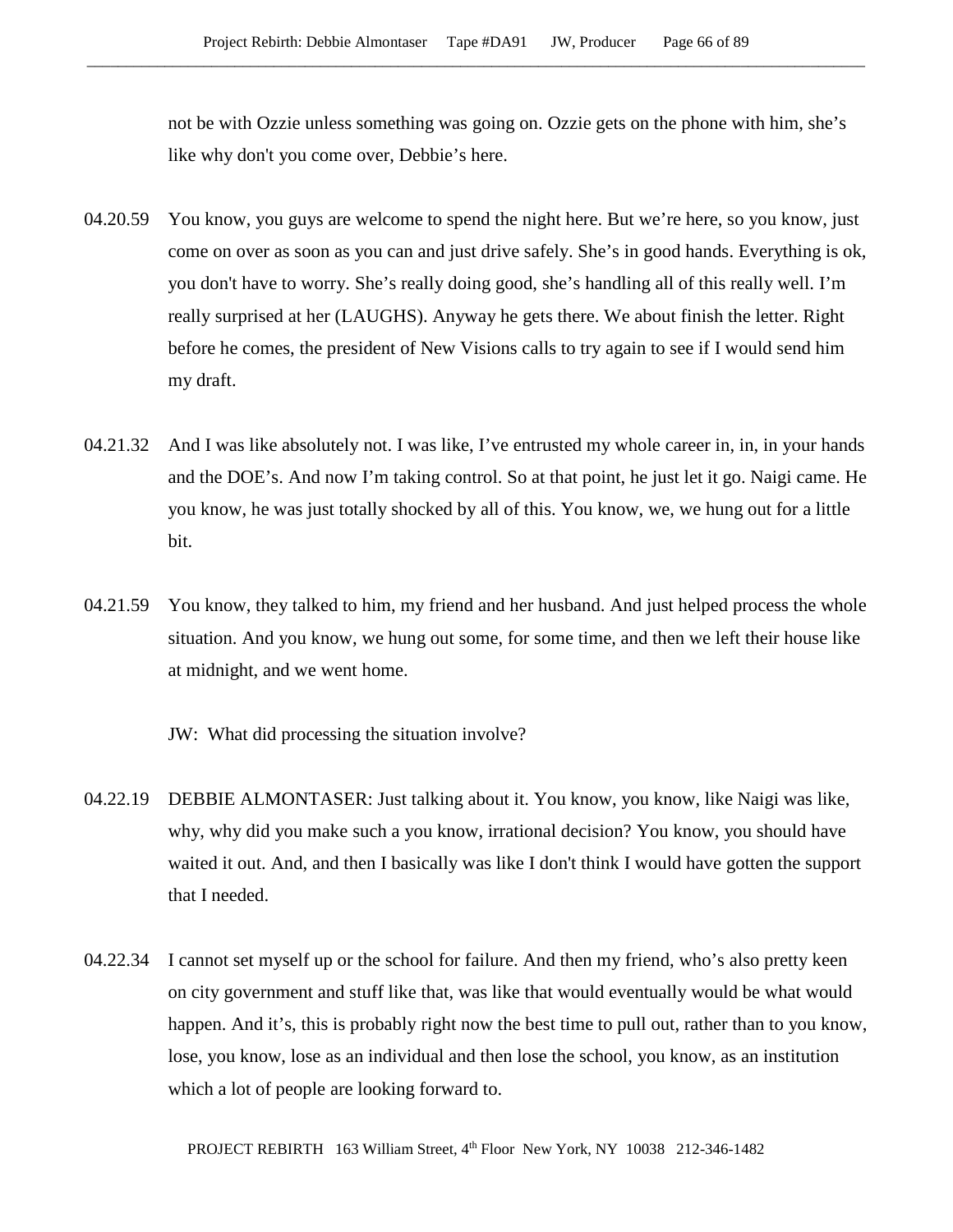- 04.23.06 And then just, you know, just you know assessing and analyzing the whole situation as to how the world of politics and everybody, you know looking out for themselves and their agenda, and you know, this, they realize the DOE, the mayor's office, that they took this on and that they have to see it through.
- 04.23.28 And sometimes you know, you have to do what you have to do to accomplish your mission. And it was pretty evident that, you know, yeah, it was important to have me there, and yeah, you know, I did everything that I needed to do to make it happen. But you know, once you know, there was an issue that couldn't be salvaged, that was it. You know, the show must go with or without me.
- 04.23.58 So at that point, we went home. Got up 5 in the morning, read the New York Post, and there was two pieces. There was an article, follow-up on the article that was done on Monday. And then the editorial board wrote a piece. The editorial board's piece was basically how do you say shut down? What's a, what's the Arabic word for shut down? (LAUGHS) And it was giving multiple reasons why the school should not exist.
- 04.24.33 And I was like oh, my god, this is absolutely crazy but the most scary part of all of this is that these people use the New York Post as their you know, barometer to decision-making. They're always worried about the Post, and what the Post is writing and what the Post is saying and who's you know, it's just despicable.
- 04.24.57 I have lost so much respect for these people. So much respect for these people that, that's all they base everything on is the New York Post. You know, that they give it the credence that they are giving it. That the New York Times and the Daily News didn't even get a chance to cover this. On (?) Monday, and Tuesday and Wednesday, the New York Times and Daily News were calling the DOE as well as me, and everybody was like, the you know, right now the strategy is not to talk to any media.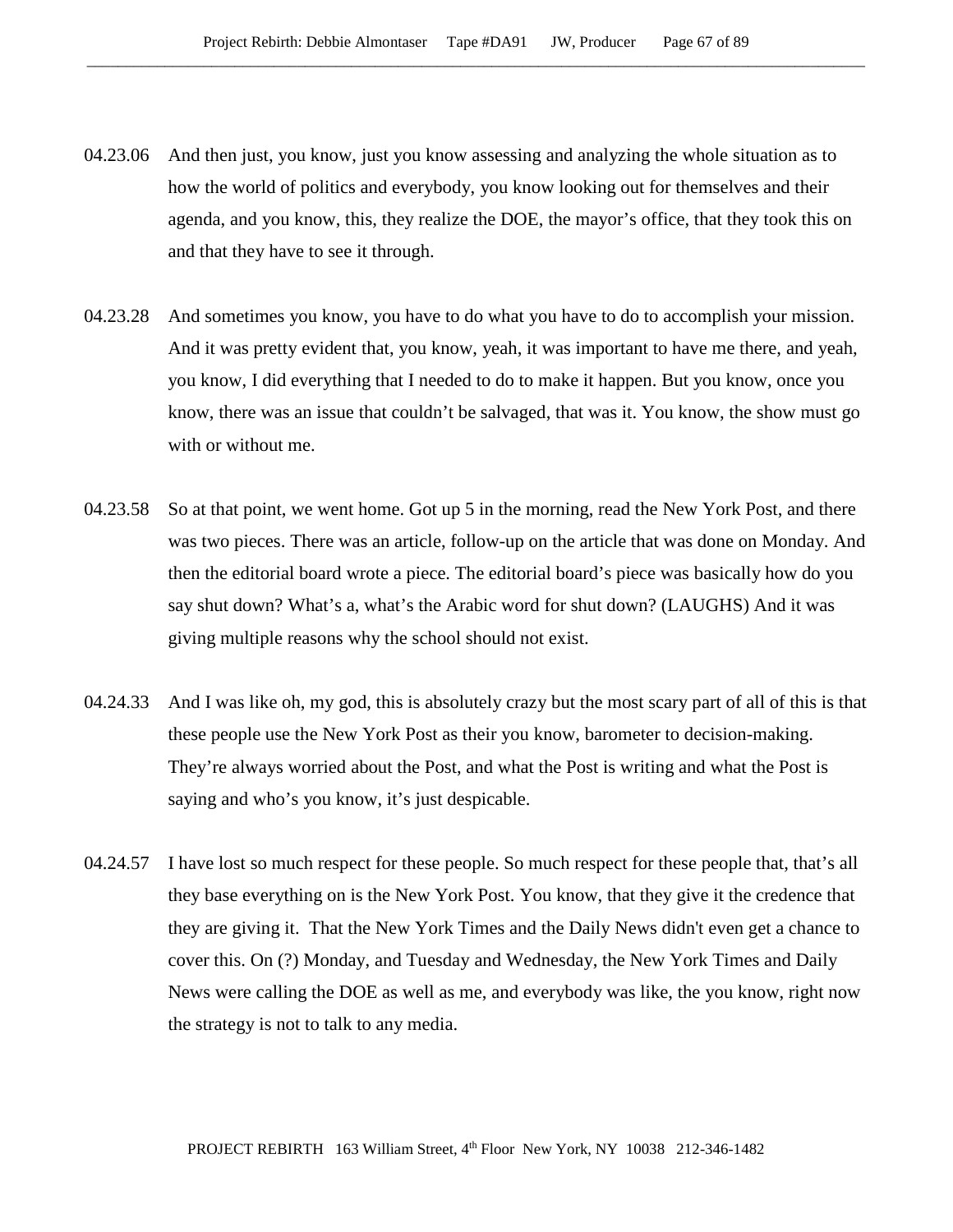- 04.25.34 And had they spoken to the New York Times, the New York Daily News, they may have been able to balance the playing field. Of what was actually happening. But the strategy was, no, we're not gonna talk to any media. But we're just gonna let the Post, you know run the show here.
	- JW: What about your goal to become a principal?
- 04.26.10 DEBBIE ALMONTASER: I'm certainly not a principal, Jim. I don't even know if I will. I think that right now, my career as a principal has been shot because of the New York Post. Totally shot out of the water.
- 04.26.29 And if I were to want to lead a school, I don't think I'd want to lead any school but my school, the school that I created. So that, you know, that opportunity right now has been taken away from me. You know, because of the fact that the people that I circled myself with, I, who I thought had my bad and my best interests did not have my best interests.
- 04.27.00 It was all about putting (?) you know, this institution on the map, this administration on the map no matter who had to fall, you know, in, in, in the process. So. I can't see myself leading any other school right now, and even if I wanted to, the New York post will not let me do so because of the smear that they've cast against me.
- 04.27.32 And I say this from the experience that I've seen with other principals. The high school principal of Lafayette, (CLEARS THROAT) who was bombarded by negative press, particularly the Post, you know, week after week. (CLEARS THROAT) Where at the end of the year, she left Lafayette. And she was supported by the Department of Education.
- 04.28.01 But her, the school is nowhere compared to what the theme is of this school. The school was, you know, had a lot of violence and what have you, and she did things to turn it around, but then there were things that were done that were just weird, and what have you and the press gave her a hard time, the New York Post. She left at the end of the year. She was at Tweed.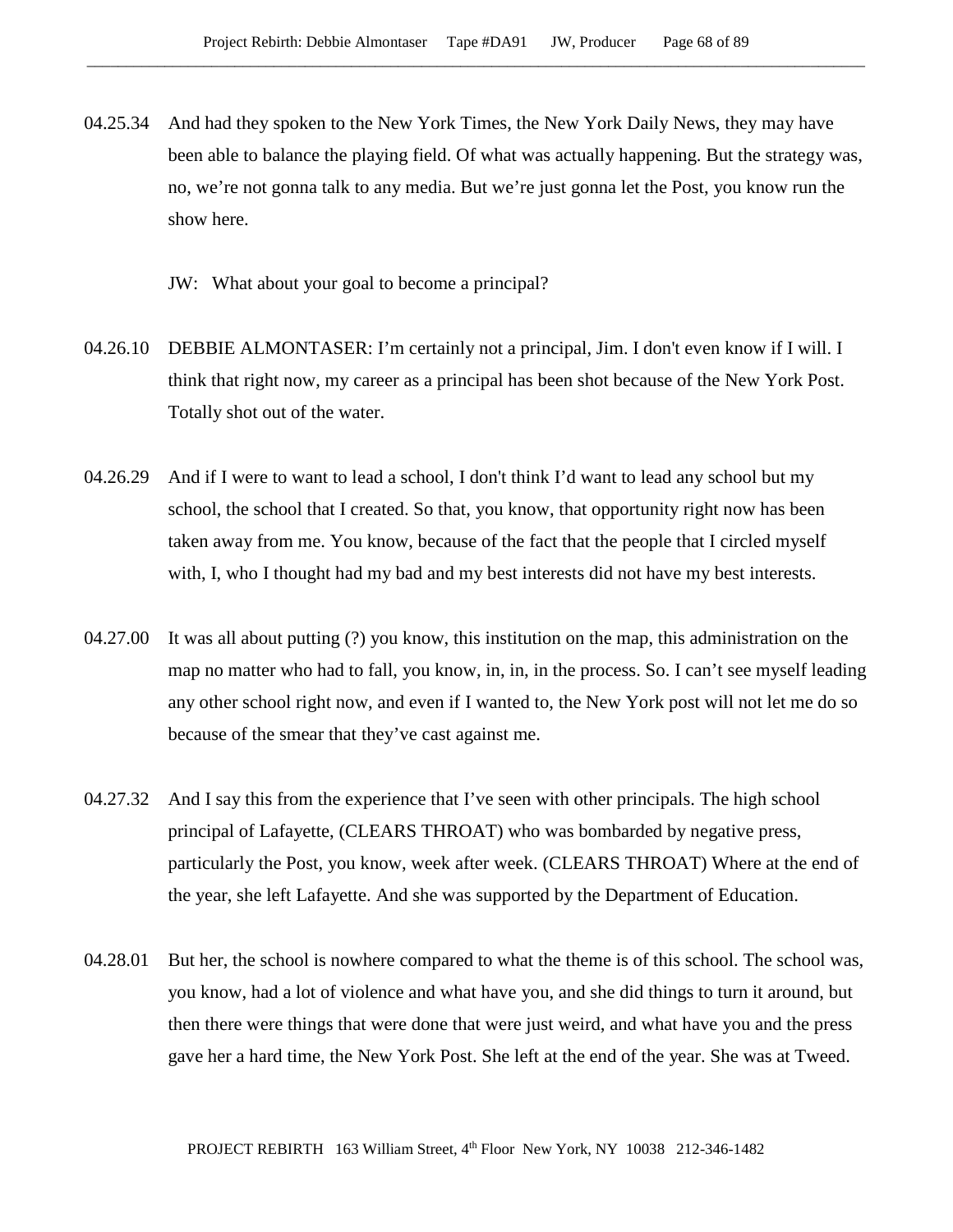- 04.28.27 Another opportunity for her came to lead a school. She went through the whole entire process of being accepted to lead the school. And the New York Post found out about her going to another school, and they started the whole campaign again. And they ended up making the school community that she was gonna go lead protest her coming on board. So this woman right now, there's no way that she's gonna be able to go back to a school. This campaign was launched against her then.
- 04.29.00 And then again, and who's to say they're not gonna try to launch it again. And I think in my situation, I will probably face the same thing, especially because of the way that they have characterized me as the intifada principal. You know, that I am this, you know, war mongering (LAUGHS) leader (CLEARS THROAT) who should not be around the minds of children. So (~JW~)

JW: Could you teach?

- 04.29.32 DEBBIE ALMONTASER: Could I teach? I could certainly teach. But I, if you're talking, if you're asking about being in a teacher capacity, I wouldn't go back. I would not go back. And if I were to teach, it would probably be on a university level. I would not go back into the New York City public school system to teach.
- 04.30.00 So the irony of all of this is academic freedom (LAUGHS). You know, this has been an issue on university campuses all over the country. And my school and my situation has brought academic freedom issues into the public school system, you know, for middle school and high schools, you know?
- 04.30.27 And it's quite scary and alarming that I'm on Campus Watch. You know, which basically has a list of all of the university professors who have to be watched because of their controversial you know, seminars or topics of discussion that they discuss. And so I've made that list, you know?

JW: Will you be able to teach at a university?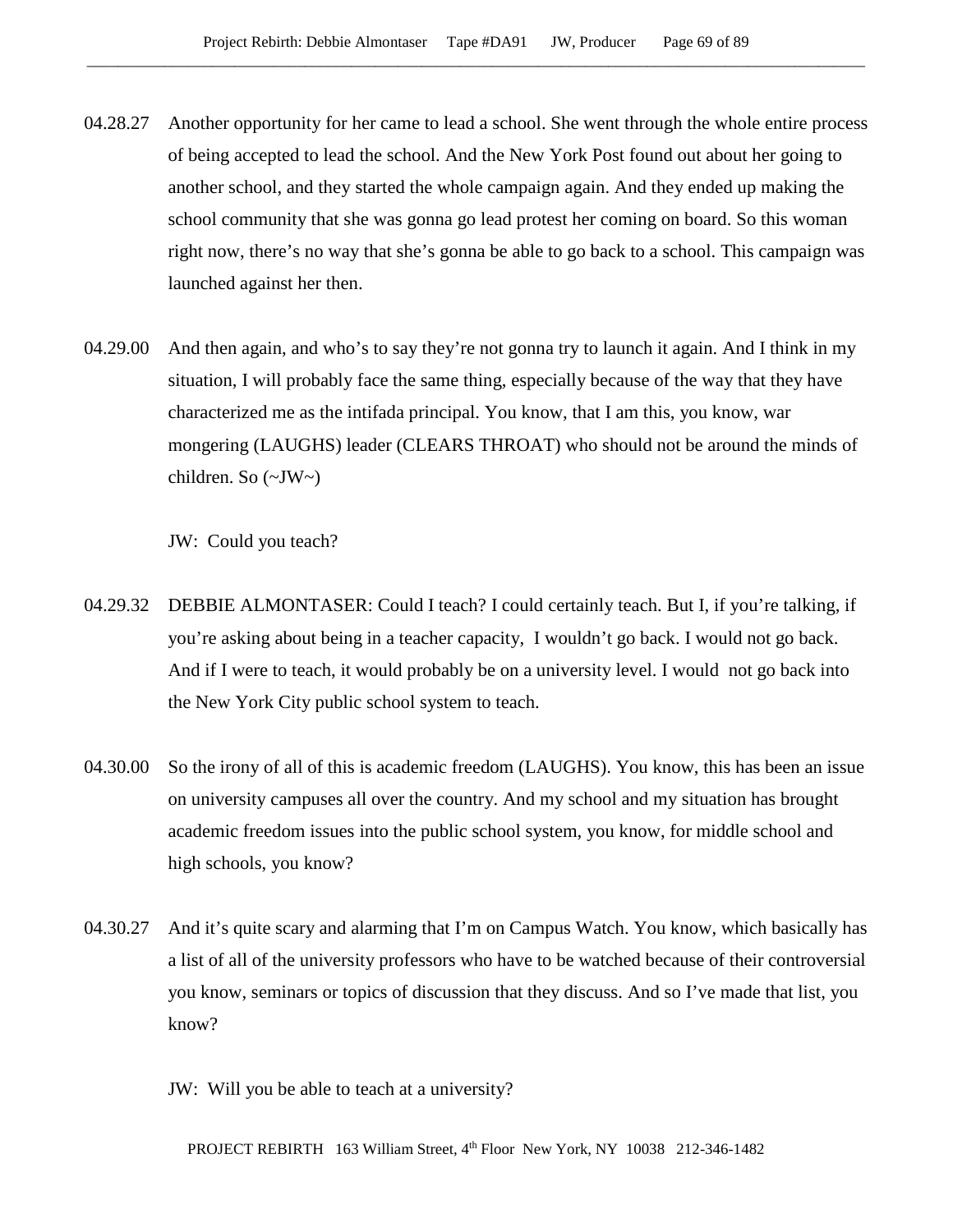- 04.30.52 DEBBIE ALMONTASER: I probably would, if I pursued it. I think that there would be universities who would probably be interested. The issue is what would I teach there (LAUGHS). And this goes back to the question of what am I gonna do with my life, where, where do I need to move. How do I take this negative experience and turn it into a positive? How do I take it to, to you know, to create a sense of healing? And to you know, to bridge the gaps, I think, that this, this whole, the, the project, the school project has created a schism in New York City.
- 04.31.37 And I, I can't figure out how to describe it. But it's really brought people who are you know, racist and who fear the unknown out in terms of being vocal about the school not existing, you know, being out there against it.
- 04.31.58 And (?) September  $4<sup>th</sup>$ , there were people protesting in support of it, all of the people who were supportive of me and supportive of the school. And then on the steps of city hall, all of these, you know, hate mongers were out there condemning the mayor and the chancellor for opening the school and demanding that it be shut down. You know? And it's, it's scary. Most of them live here in New York City.
- 04.32.27 Some of them live other parts of the country. But the way that they've been able to mobilize and to the, the resources that they're putting into this campaign against me and the school is quite frightening. Quite frightening. So you know, that to me has been very disappointing, and the other thing is that that's disappointed me greatly is the people that I thought had enough courage to stand by me did not stand by me when I needed them.
- 04.33.05 And I feel that, you know, had the shoe been on the other foot, I would have, I would have jumped to their defense. And I would have spoken out and I would have supported them and I feel like those voices, because of how this became so politicized could not do that.
- 04.33.32 And the other disappointing thing about all of this is that you know, when you look at the whole political ramifications of this whole situation, it's so blatantly, you know, Jewish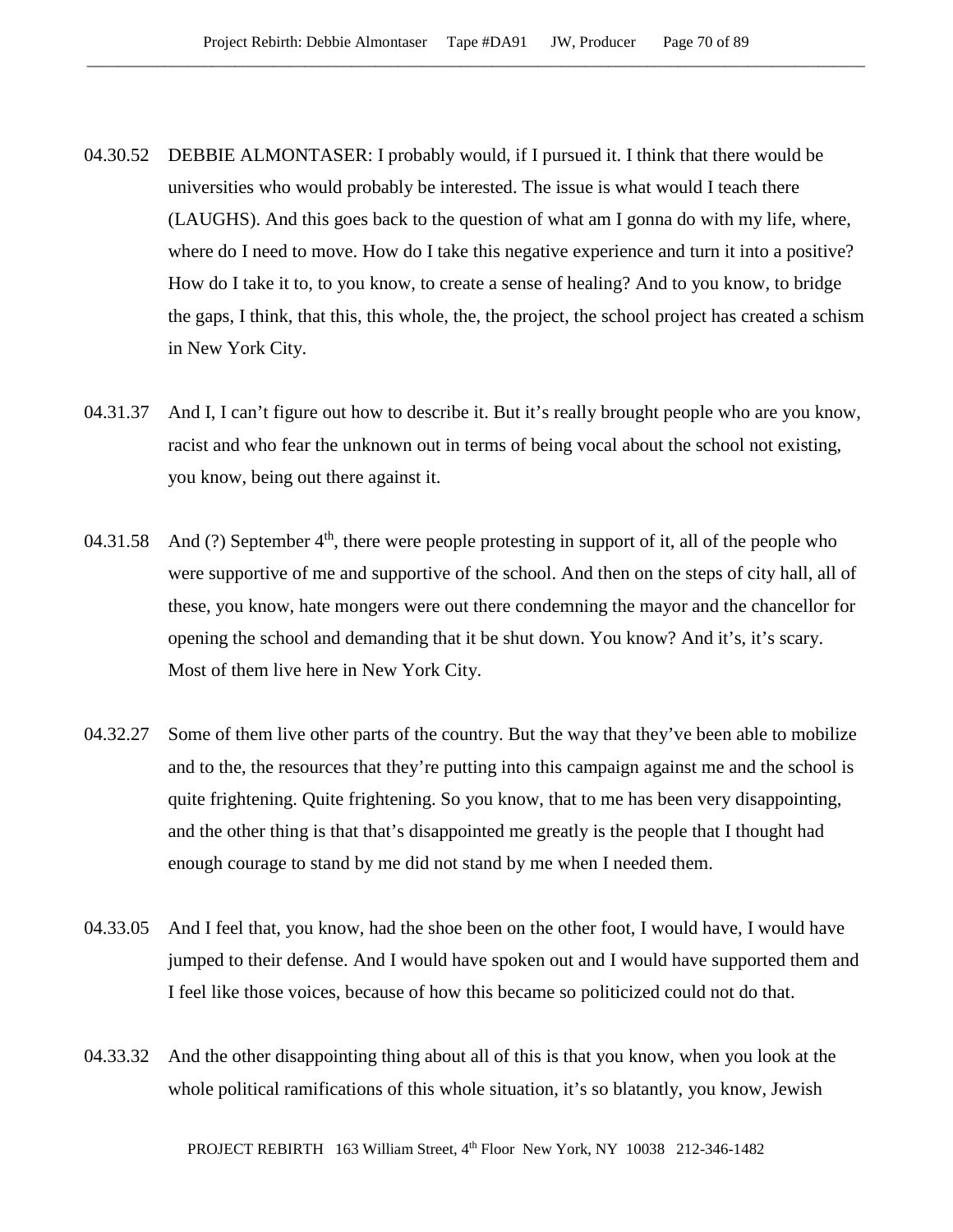organized, do you know what I mean? Most of the people on the Stop the coalition, Stop the Madrassa coalition are from Jewish organizations or Jewish members, and constantly portraying this as a school and portraying me as an individual that has an agenda against Israel.

- 04.34.13 And the US (LAUGHS). When if anybody knows what I stand for and the work that I've been doing has totally been the opposite. It's, you know, building bridges of understanding between the Muslim and Jewish community. Between you know, immigrant communities and this country.
- 04.34.34 And so all of this stuff right now has just been, you know, just turned inside out. And so you know, the people that right now I feel a sense of betrayal by is, you know, some of these groups, Jewish groups that I've worked so closely with, who just stood on the sidelines and didn't say anything.
- 04.35.00 So I'm feeling a sense of betrayal there in terms of like if something would have happened to you, I would have been there. Also, just you know, not being given the benefit of the doubt by people at the DOE, the mayor's office, and then just this whole thing of like everybody taking this stupid tee shirt out of context, you know? I did what any educator would have done is use this as a teachable moment.
- 04.35.33 And I you know, and I think long and hard about this. The mission of my school is what hung me. You know? Looking at things from multiple perspectives, building, developing your own formed judgment based on the information that you receive on whatever the topic or issue is. And what I did was I provided (LAUGHS) this reporter the definition of the word.
- 04.36.03 And also giving him the multiple perspectives of what this word mean for different people. You know, what any educator would do. And then for people you know, like Randi Weingarten or others across the city who say you know, (?) you know, condemn, you know,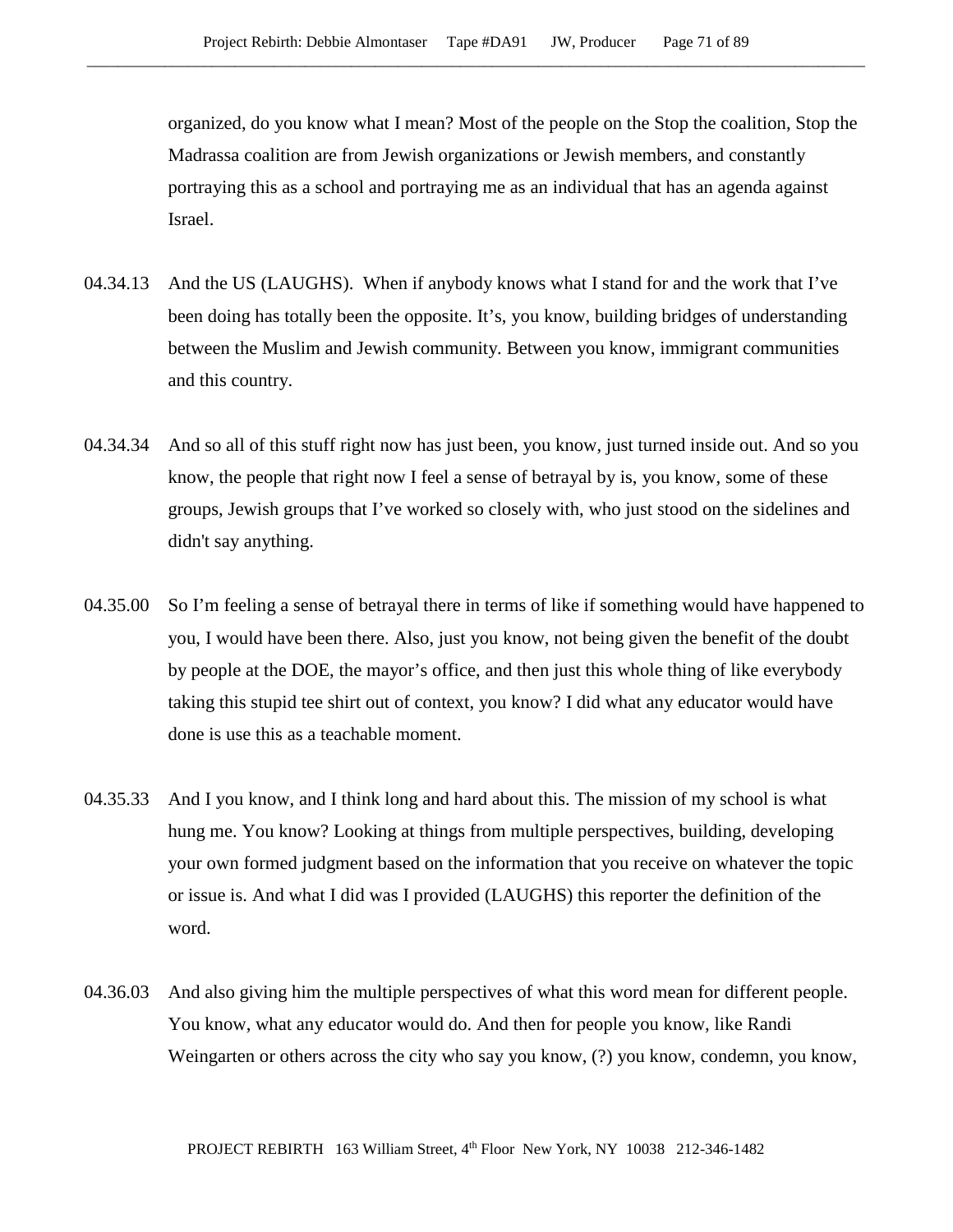condemned the word, I condemned the violence, but I don't condemn the language, do you know what I mean?

- 04.36.33 What, what I mean? I condemn the violence that has been perpetrated by this word, the way that this word has been used, but when someone says to you who's totally out of your culture, out of your language, to condemn something, it's like you're condemning a people or a language. You know, this word before the Palestinian-Israeli conflict meant shake off (LAUGHS).
- 04.36.58 And because of the conflict, it's developed this word, this you know, this negative connotation. This definition. Which I explained all of this, you know, to this reporter. But what was used was basically just the perfect words to hang me. You know? And he, from the, just the, the amount of time that was spent in the interview, he already had his story written. All he was looking for was sound bytes to plug them in at different parts.
- 04.37.33 So the irony of all of this is, you know, the school being you know, an institution that helps people understand things from multiple perspectives, you know, and that's, that's what, how I would expect my children to be educated. I don't want my children to get one point of view. You know, I want them to be presented with a multiple perspectives, and then make their own informed decision as to what is truth for them.
- 04.38.09 And so my definition of the word gave everybody's truth (LAUGHS) but yet that wasn't presented. So.

JW: You talked about fate over the years, the path and God's plan?

04.38.36 DEBBIE ALMONTASER: I don't know what the plan is. And I don't know what my fate is. I mean, it's, I never in my wildest dreams thought I would land in something like this. So scandalous. I don't, I can't even find it, I guess the word scandalous (LAUGHS) is the best way to, to just, to describe this.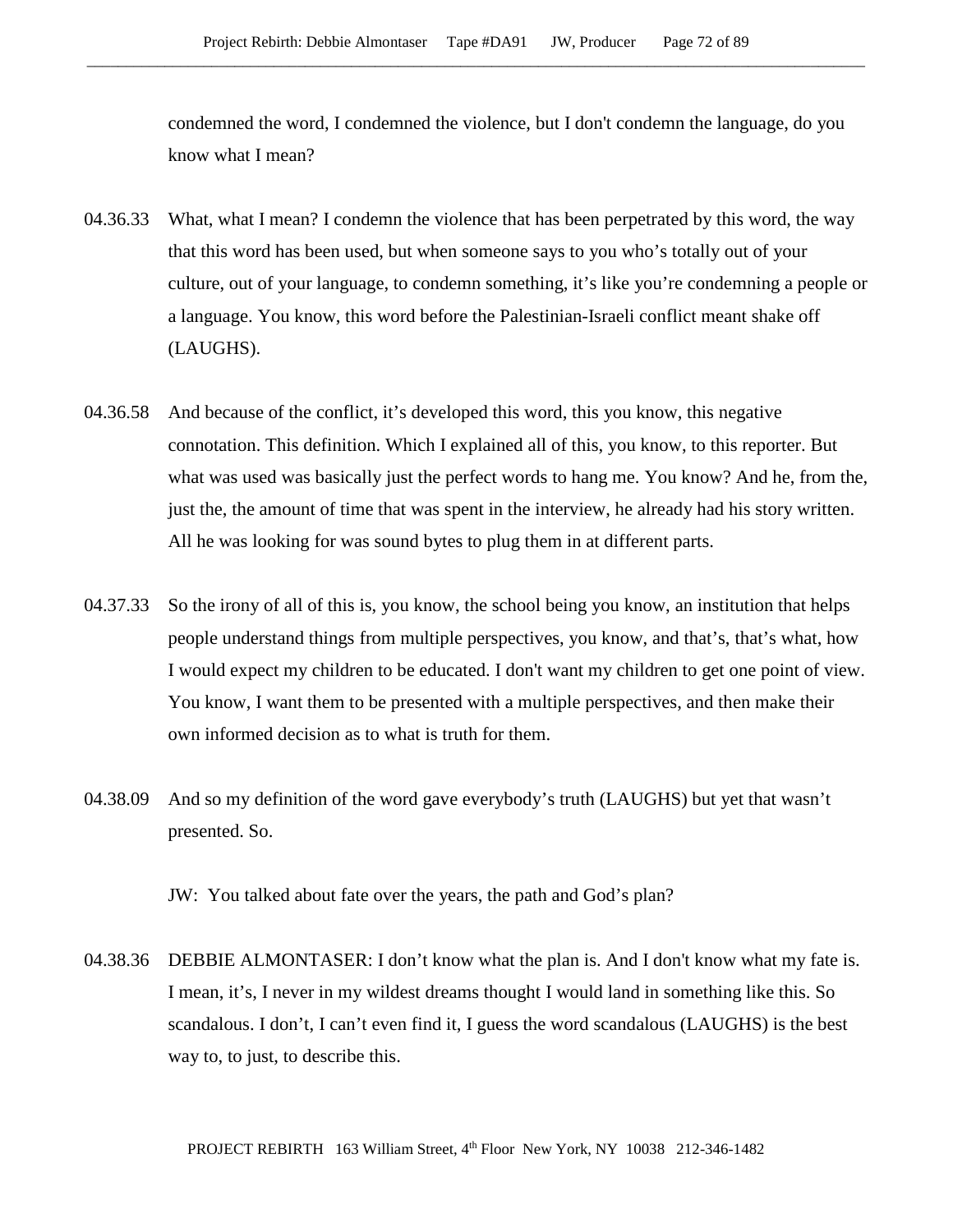- 04.38.58 'Cos and the irony of all of this right now, is that I have not been able to tell my side of the story of what happened, as to how the New York Post framed me. And vilified me in this way. You know, people, if you look at all of the reporting right now, every newspaper article that discusses this whole thing with the (?) tee shirts, sorry, either says I defended or I approved the tee shirts.
- 04.39.30 I failed to condemn the, you know, the tee shirts. And I did, (?) in the interview say it's not an appropriate tee shirt in New York (LAUGHS). What else? Oh, and then there was one article that basically said I was caught wearing the tee shirt by a reporter. So all of these stories are out there. That have been you know, concocted by people, by reporters, but nobody has Debbie's side of the story. And it's because the DOE has asked me not to speak about this right now.
- 04.40.06 And to wait off until the school's settles and be able to tell my side of the story. But I am right now fearing that if I don't, I don't know who in the media's gonna want to give me that air time to share my side of the story.

# (OFF CAMERA REMARKS)

## 04.40.26 END OF TAPE # DA94

**TAPE # DA95 Debbie Almontaser JIM WHITAKER, Producer/director PROJECT REBIRTH**

05.00.01 PICTURE UP

# (OFF CAMERA REMARKS)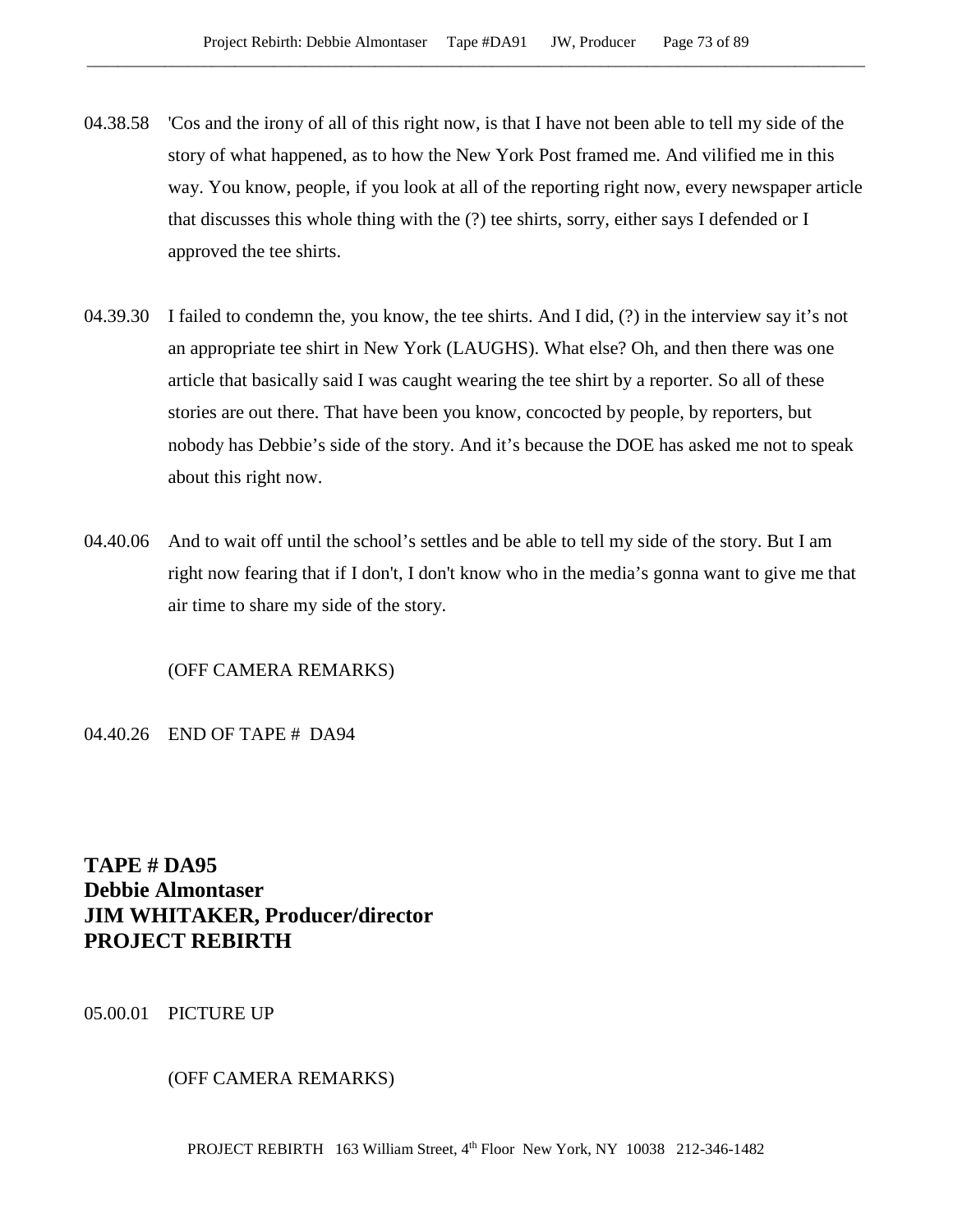INTERVIEWER : We've talked about the facts, but not what's underneath all of it? Is your faith being tested?

- 05.00.46 DEBBIE ALMONTASER: Big time. I think that what, what's happened has absolutely been a huge, huge alarming surprise for me. Like I never in my wildest dreams thought I would get caught up in something like this.
- 05.01.04 You know, this whole thing with the media. Being silenced, you know, for the betterment of the school. You know, just not exposing (LAUGHS) everything that's happened. 'Cos if I expose everything that's happened, it's, it will not be good for a lot of people.
- 05.01.29 And I mean, even before coming here and thinking about this, an I was like you know what? This is not coming out for five years, this administration (LAUGHS) will be long gone by then.

INTERVIEWER : I'm interested in your path of faith, the idea that this is part of a plan?

- 05.02.05 DEBBIE ALMONTASER: I don't know what the plan is right now, Jim. I really don't know. I. it's like I feel that the past two years have, I've just been on this, you know, really, really fast, fast roller coaster. And not stopping to, to think, not stopping to process. To analyze where I am.
- 05.02.36 You know, and I know that I've gotten where I've gotten you know, because as I've always said, fate brings me here, and this is the path that I've been given to not necessarily lead, but follow because it's the path that's been given to me. I have taken this, you know I, I've accepted what's happened to me.
- 05.03.02 Whether I like it or not, and I think I mentioned earlier that (CLEARS THROAT) there are times that I'm very, very angry at all of these cast of carriers, characters. And then I come to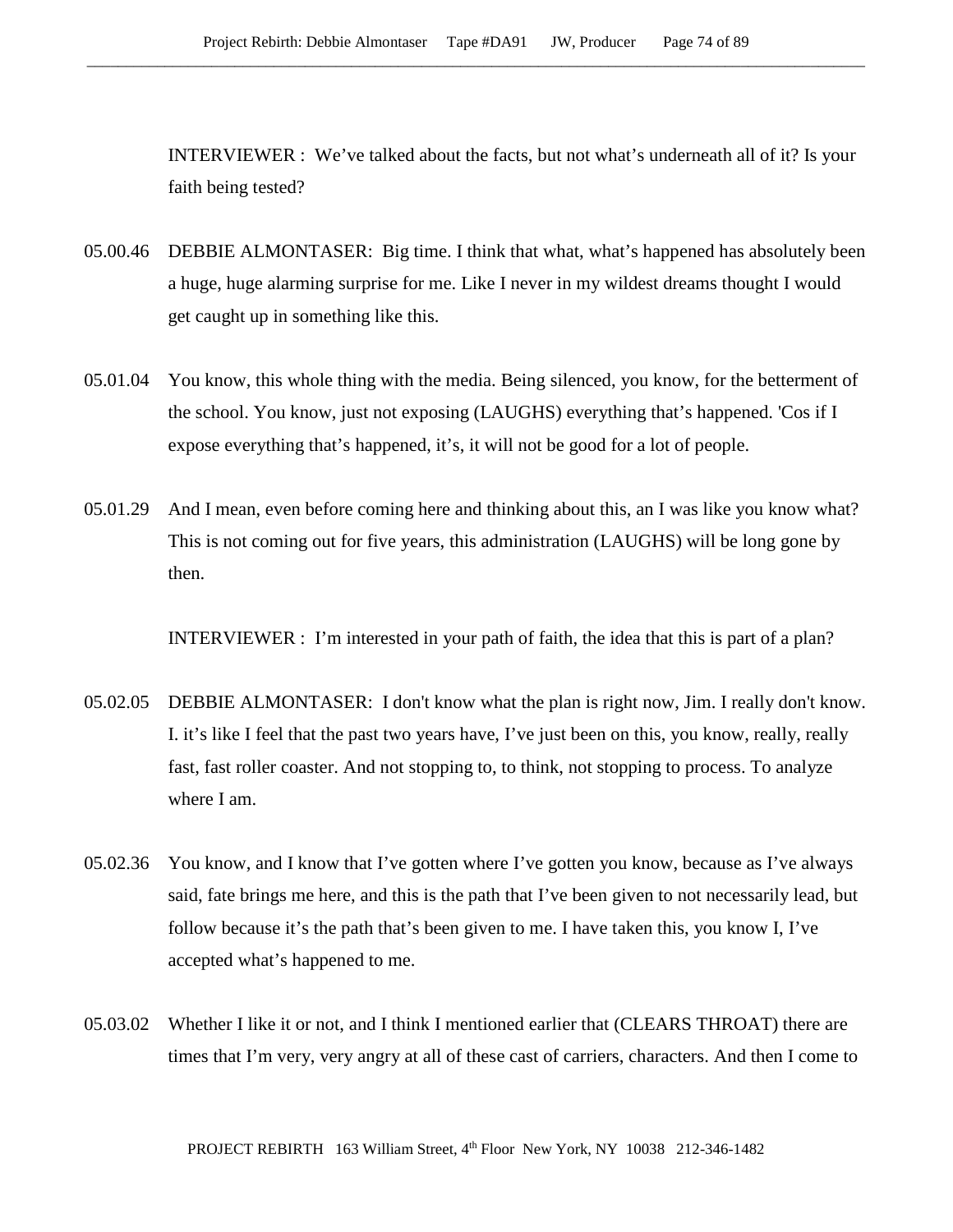the final conclusion, this was meant to happen this way. You know, this was written to happen this way in my life. And so right now, the test is how do I handle this situation?

- 05.03.32 And there are two (CLEARS THROAT) two ways of handling the situation. And that is one, to go public with all of this crazy stuff that's happened and expose the wheelings and dealings of the department of Education and New Visions. And put it out there. And just make them really look bad in terms of how they handled the situation and how they buckled to the racism and discrimination.
- 05.04.02 And at that point, basically if I'd went that route, of course, the media, you know, and all of this is not gonna go away. And when you know, and, you know, it's not just exposing it, but it's also pursuing a lawsuit. You know, because there could have been so many things that could have been done differently. And for people to sort of like (?) put the writing on the wall for me and to figure it out, you know?
- 05.04.31 It just should not have happened. It should not have happened. They should have not buckled to the racism and discrimination that's out there. And this became evident for me because when I sent them my letter, they all cringed from my letter of resignation because I basically said that my falling under attack is based on my religion. And the fact that I wear hijab and America's not ready for you know, an observant woman to be a principal of a public school.
- 05.05.04 This is what it's all about. And so they cringed when reading it, did not want to release it to the media because they felt that it was gonna open up another can of worms. And at that point I really didn't give a care. Because this is what it was all about, from Day One. That's what it was all about. And so that (CLEARS THROAT) that in itself is one way, but I just cannot, I can't put my family through any more hardship.
- 05.05.36 You know, Naigi has taken so much dealing with all of this drama. My children, you know, just being exposed to it, and hearing about it everywhere they go and it's just, it became so overwhelming. And for me, to take that route and just continue with this whole thing, it will not in any way help them.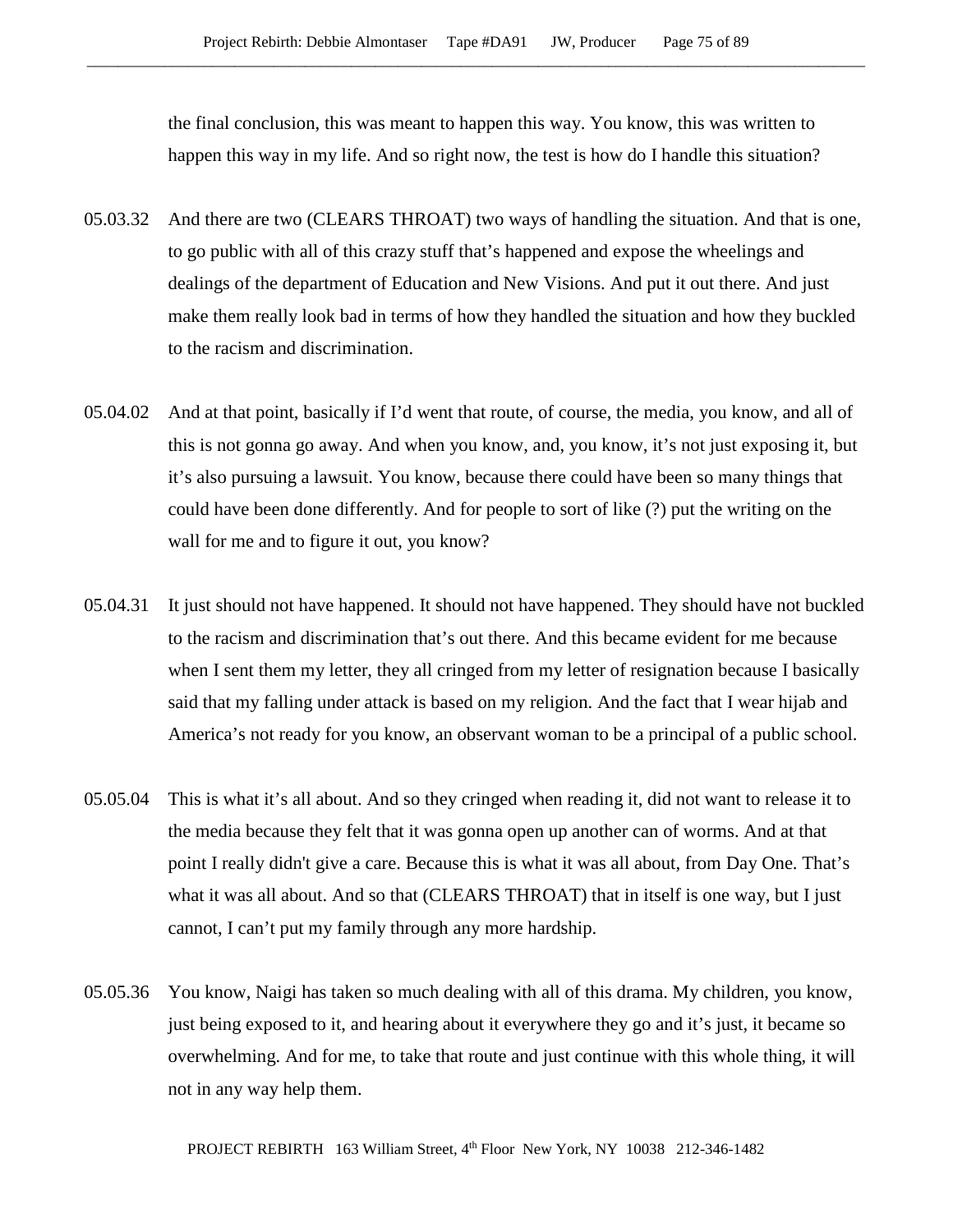- 05.06.02 But it will just exacerbate the situation and be a continued reminder of this whole situation. So. The other route, you know, that I've basically been thinking about and probably would be the most conducive to all, is not exposing all of this stuff, but using this as an opportunity to educate.
- 05.06.31 And to really you know, use this as a platform to turn this negative into a positive and ask a lot of really important questions, you know, of, of our country. Where (?) are we as a nation. In 2007? In terms of being the most tolerant country in the world. Are we? You know, what exemplifies tolerance? You know?
- 05.07.00 How have we exemplified that? You know, and just talking about what I've endured, what this school has endured, and how this school is far more needed now than any time you know, in the world. And anywhere in the world. And then where do we go from here? How do we deal with this? You know, if, you know, with the racism and, and bigotry that exists in our country?
- 05.07.31 You know, how do we exemplify, you know, having the so-called, you know, supremacy and, and tolerance if we are not truly exemplifying it. So I don't know how I would do that, but (LAUGHS). So I've given thought to writing a book about this. I don't know if you saw the piece that was in the, in the New York Times, the Record of Muslim, Muslim Principal Ignored.
- 05.08.01 There was a publisher who reached out and, and asked if I would be interested in writing a book. That's one, one venue. And also just really speaking about this issue on a public level. You know, making myself available to speak at universities, at organizations, wherever the opportunity lends itself.

INTERVIEWER : How do you think that would affect your family?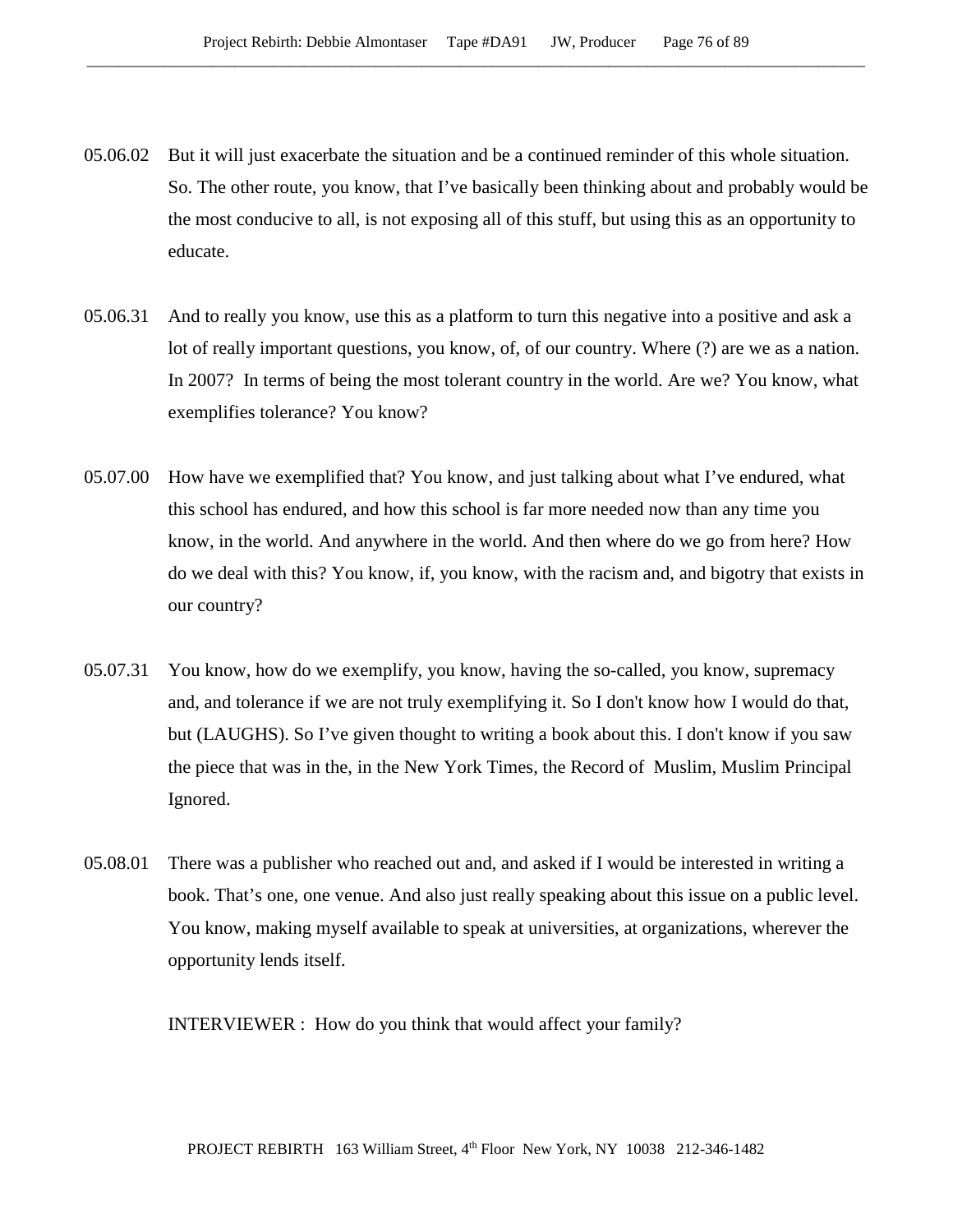05.08.34 DEBBIE ALMONTASER: It may, but I, that's the thing that I have to, I have to figure out how do I do it without making it more controversial, without making it confrontational. But you know, finding a way for it to be healing and educational. And I just don't know, I have to figure that out. But as the days have, have passed since my resignation and, and just reconciling with all of this, these are the things that now you know, that has now been really what I've been thinking about, in terms of you know, my path or where I feel like I need to go.

#### INTERVIEWER : Any relief?

- 05.09.21 DEBBIE ALMONTASER: (LAUGHS) Any relief from (?) resigning from my post? (~JW~) I have to say yes. The relief. My stress level has gone down extremely, because I swear to you, Jim, there used to be nights I'd wake up in the middle of the night saying oh, my god, I forgot to do this. Oh, my god, I got to remember to do this. Literally, every night I was replay, I was actually not replaying, but predicting in my sleep what was gonna happen the next day (LAUGHS).
- 05.09.55 Like if I knew I had a meeting with X Y and Z person I would dream about that person and our meeting. So there was, I was so absorbed in (?) this school, and my role, that it was beyond, beyond belief. I lived it, I breathed it. You know, when issues arose, I felt my stress level go up. My heart palpitate. You know, feeling a sense of overwhelm-ness.
- 05.10.28 And then there were times I felt a balance when things were going ok, and things were moving forward. But you know, it pulled me away. It's 7 days a week, you know, 15 hours, (LAUGHS) 24 hours. And I also saw a sense of relief with Naigi, 'cos I know that there were days that he could not bear to see my anguish. And, and just the stuff that was going on, or how absorbed I was with this.
- 05.11.00 As you know he's always been so supportive in anything I do. But I think these two years, he has been above and beyond in terms of support, because knowing that this was really my dream. And so when all of this happened, I saw a sense of, of relief, because he realized that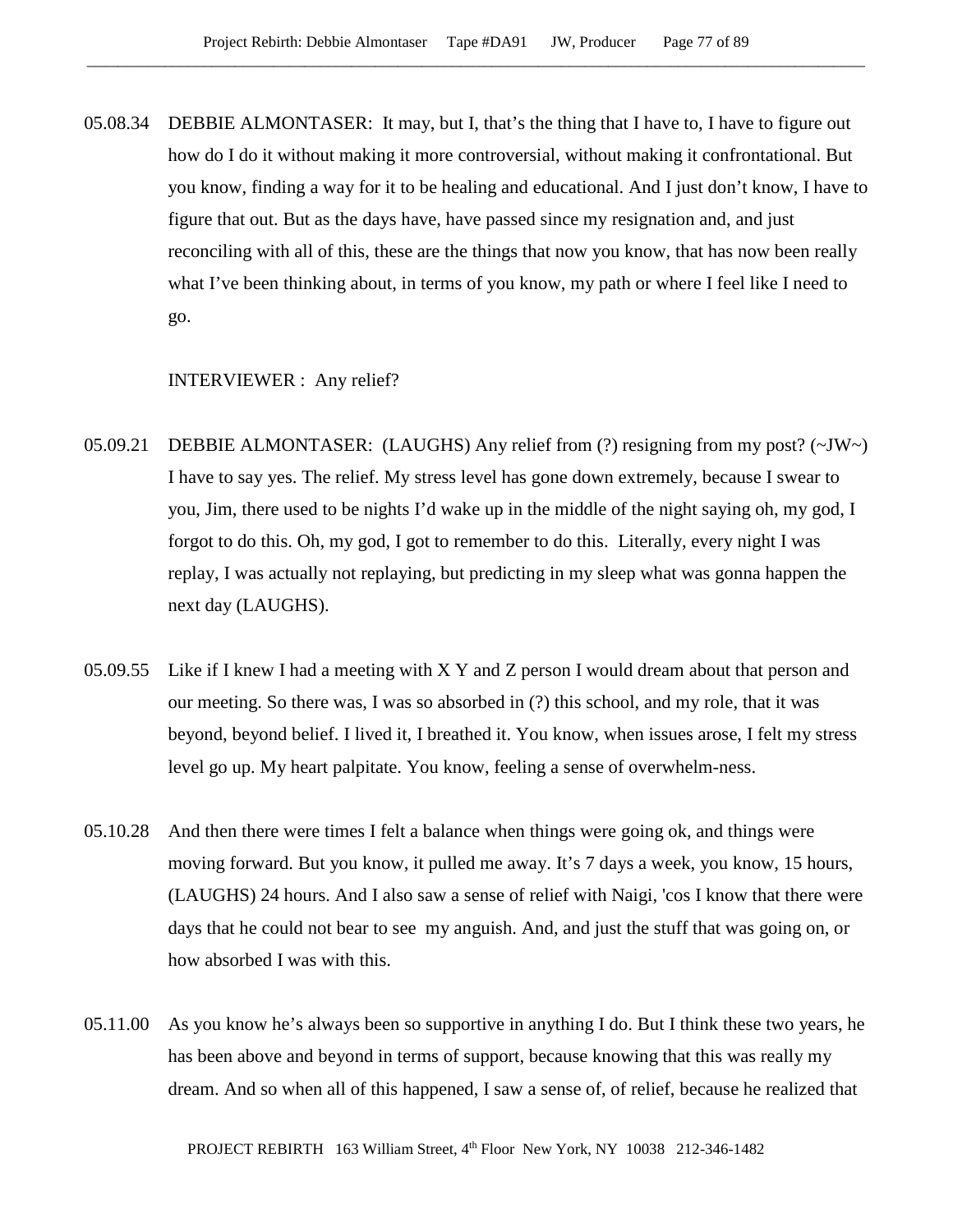as time progressed with my leading the school that you know, as, as the high profile-ness elevated, he became far more concerned.

05.11.38 About my safety. And so I know now that he's sensing a sense of relief, that that's something right now that you know, that it wouldn't have to worry about that. And he still worries about my safety right now, anyway (LAUGHS).

INTERVIEWER : You can spend more time with your family?

05.11.58 DEBBIE ALMONTASER: Definitely more time with my family.

### INTERVIEWER : How is that?

- 05.12.03 DEBBIE ALMONTASER: It's great. It feels really, really great. And it also, you know it's, it's helped me reconnect with my kids, 'cos when this happened, they were very upset. They all cried, and they're like we can't believe you threw the towel. How could you give up, why did you let them win? (LAUGHS) The typical stuff. And I was like I didn't let anybody win. You know, they may have won this battle, but we're gonna win the war because the school is gonna be open on September  $4<sup>th</sup>$ , and September  $4<sup>th</sup>$  is a day of victory for us.
- 05.12.34 So I'm gonna sit tight, and I'm gonna do my countdown, and when September  $4<sup>th</sup>$ , you know, happens, we've won because they did not succeed in shutting the school down. And so September 4<sup>th</sup> was a true, true victory. And my family was happy, (CLEARS THROAT) my kids called to congratulate me, friends called to congratulate me.
- 05.12.59 So it's, it's totally different, you know? And I'm just right now not, I have not, you know, immersed myself in doing other things. I'm really trying to take it easy and, and just taking one day at a time. And as I mentioned earlier, you know, I go through all of these different feelings of like ok, I want to be around people. And then there are days I don't want to be around people. It just around my family and then there are days that I just don't, I'm just so unhappy with how everything happened.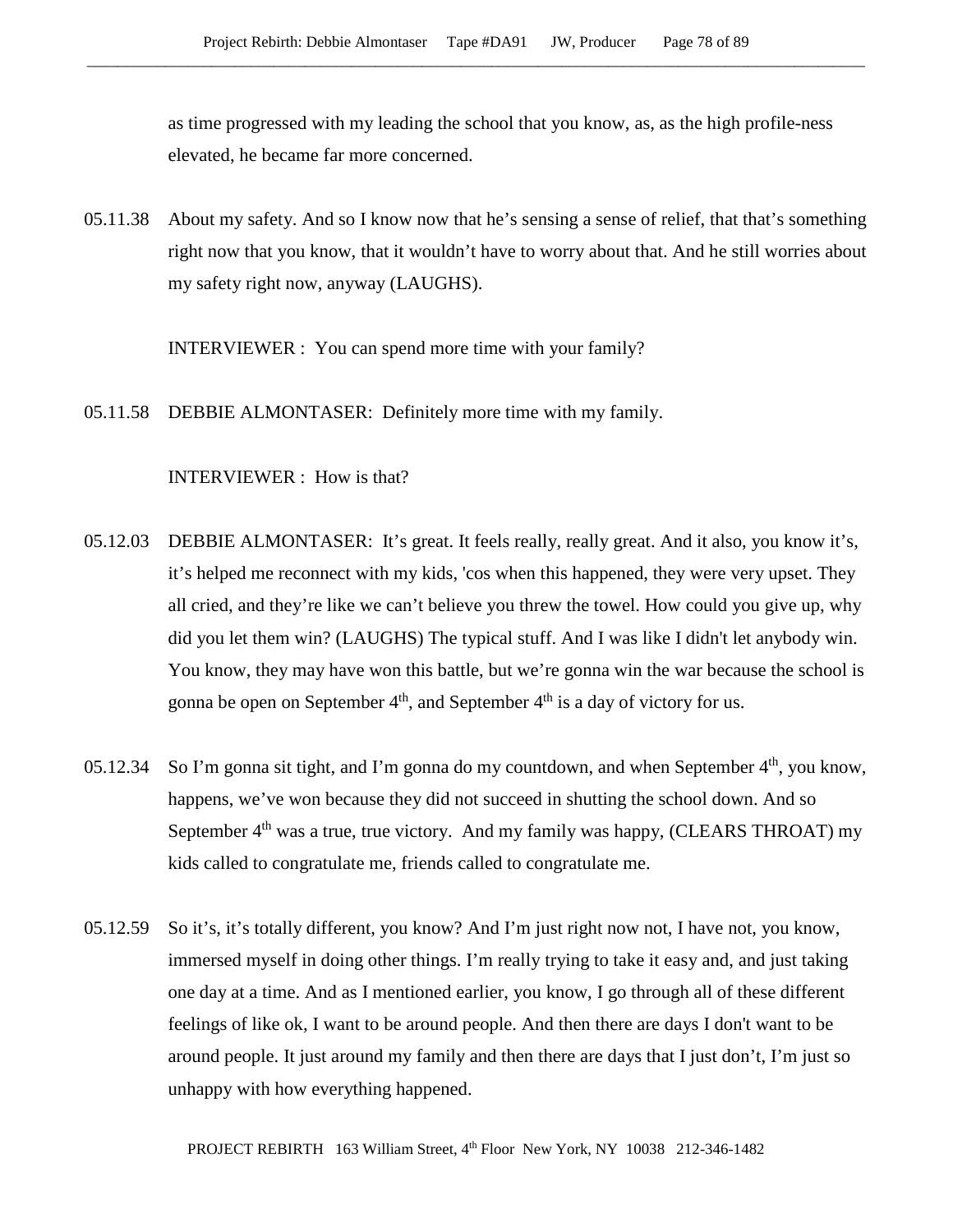05.13.35 Yeah, so.

INTERVIEWER : Did you talk to Youssif?

- 05.13.41 DEBBIE ALMONTASER: I did. I did. And he's been really, really supportive. And he from all of my kids has been the one that's been living this whole saga (LAUGHS). With me because (?) the line of work that he's been doing.. He's been working as an expeditor.
- 05.14.01 So a lot of architects and people at the building department have been keeping close watch of this. And when he first met some of these people, they're like you name sounds really familiar. Are you related to Debbie Almontaser? And he's like and they're like oh, we heard about that school. So he's shared with me that there have been a couple of people who are not in favor of the school. But sort of started feeling like Ok, well, that's your mom, ok. And  $(\sim JW \sim)$

INTERVIEWER : What's an expeditor?

- 05.14.30 DEBBIE ALMONTASER: Oh, he, he helps process paper work for architects, with the building department. So he basically, an architect would say I need to get this processed and finalized, and approved by the department of buildings, can you do this? And then he would do all the paperwork, and take it to the building department (CLEARS THROAT). And then the building department would assess the paperwork and approve it. So.
- 05.15.01 So yeah. So he, you know, his been keeping, people that he's working with have been keeping him, you know, have always been talking about it. So for the most part, everybody was really disappointed and disgusted as to how things had rolled out. But you know, he was, he was, as I mentioned, he was angry and upset about my resignation. But at the end of the day he realized that it was for the better good of the school and that it was admirable of me to do what I did.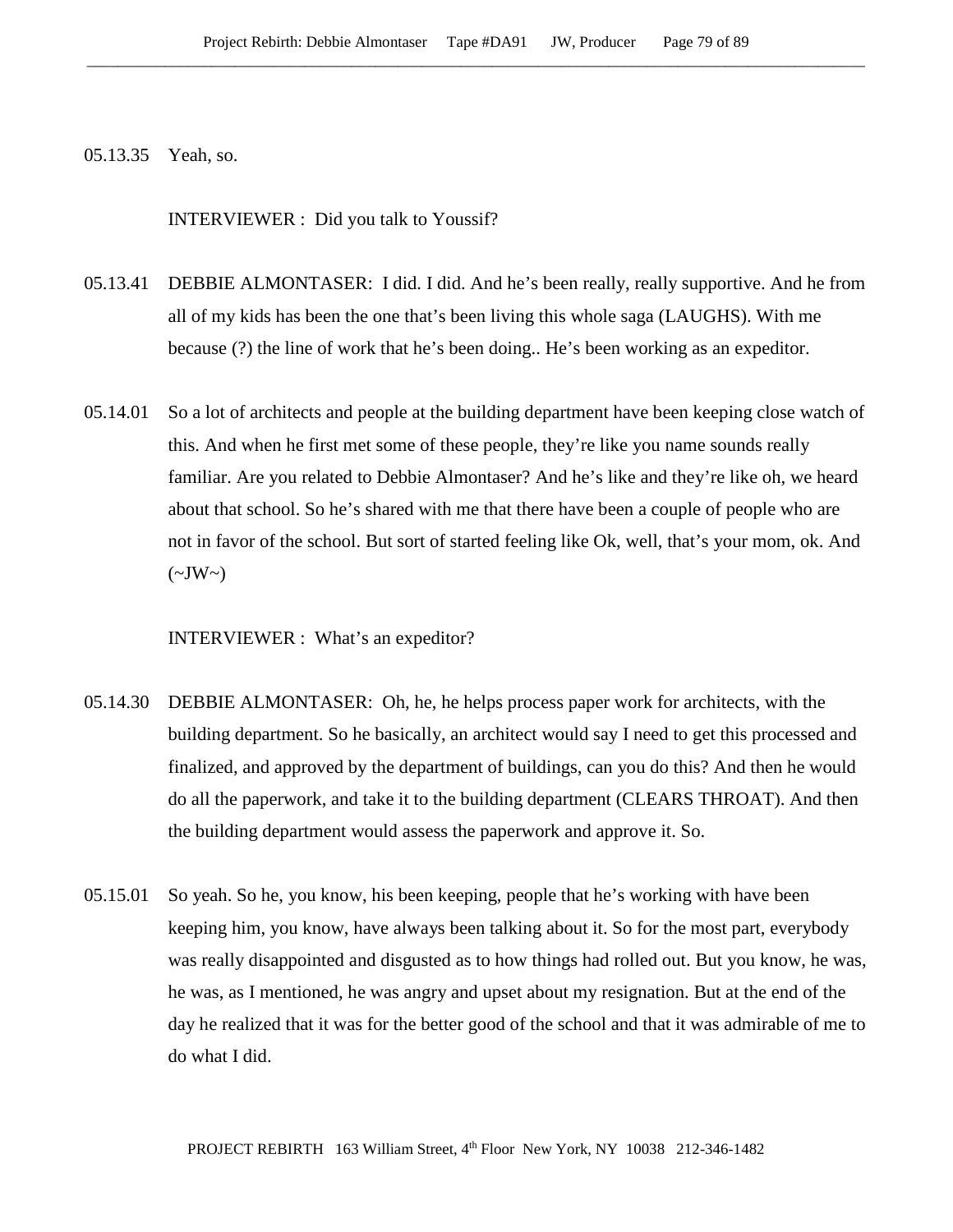05.15.36 But he also felt a sense of disappointment in terms of how this administration handled it in the media. Of quickly accepting my resignation. Of using it as an opportunity to blast out pres release. And so he feels like that part was poorly, done in poor taste.

(OFF CAMERA REMARKS)

INTERVIEWER : Did you happen to feel any humiliation?

DEBBIE ALMONTASER: A lot. A lot.

INTERVIEWER : What about that?

- 05.16.24 DEBBIE ALMONTASER: Gosh. It's so hard to talk about it, Jim. (PAUSE) It, it was. It, it's just. In all of this, like there was the, the part that kills me the most about all of this, there was, I did everything by the books. I did everything in my power to make the school be where it is today.
- 05.16.59 In terms of the hiring some of the best teachers that you can find. Doing my homework on each and every one of the teachers. You know, meeting with them, hearing them. Understanding how they function, how they work, what their style is. What their philosophy is. Far beyond what other principals who are opening schools right now did. I was so driven to make sure I had everything in place.
- 05.17.34 I went to a meeting at the end of July. To where I met with first year, second year, and third year principals, and they broke us up into our groups. And I was with the first year principals. And there were 7 of my colleagues, and the question for us was what are the things that are keeping you up at night that you still need to do before school opens?
- 05.17.59 So my colleagues are sitting there listing all of these things. And the facilitator turns around to me and says Debbie, do you have anything to contribute? Or are any of those things up there stuff that relate to you? And I turn around and I said to her, I don't have anything to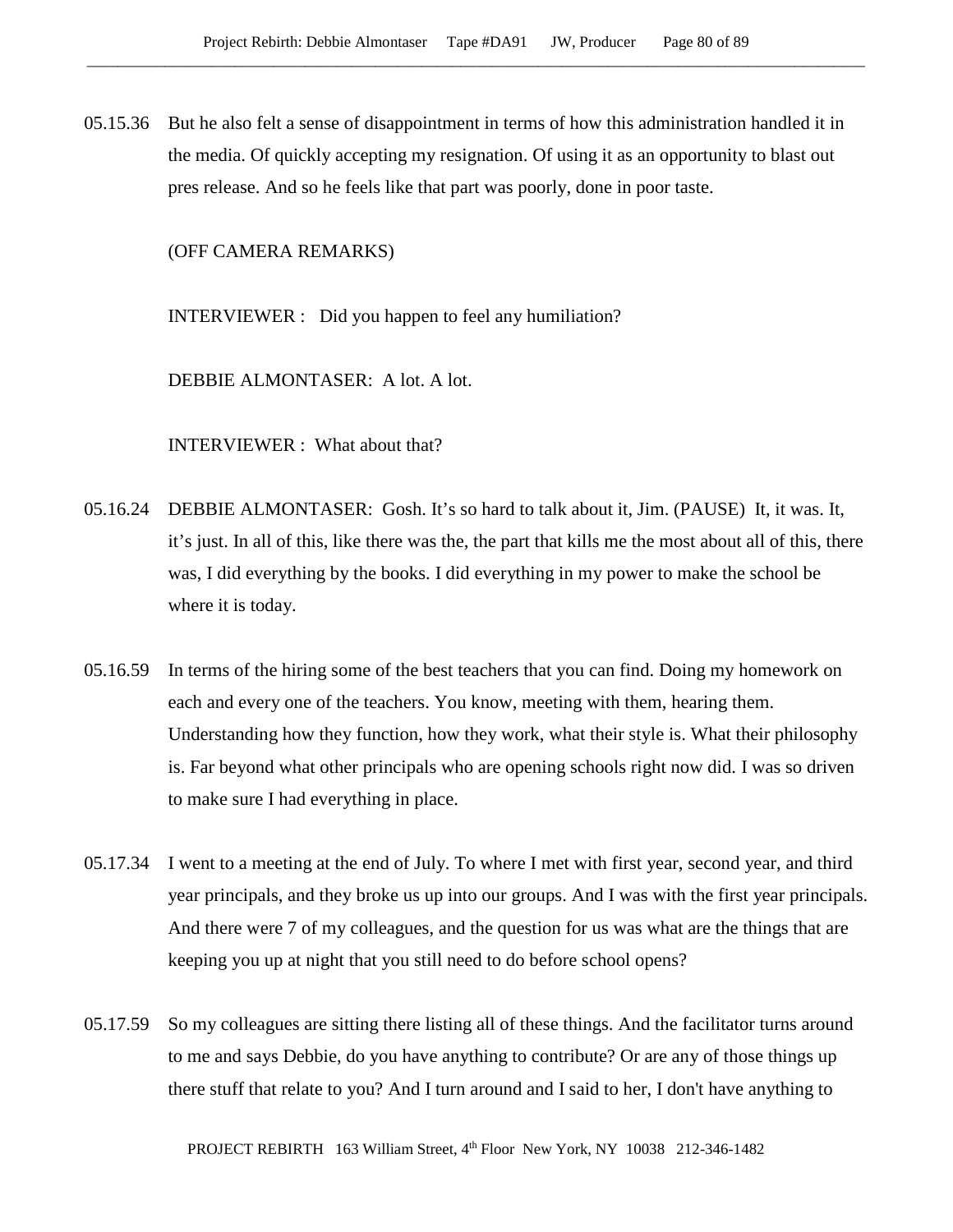contribute. And all of the things that are up there, I've already done. (LAUGHS) And everybody at the table turns around and looks at me in total shock.

- 05.18.29 How did you do it, when did you do it? What do you mean you already did it? And I basically said to them, I, I did. I've done it all. Because you know, this is how I've spent my time. I know that my school's under scrutiny, and I just want to be prepared for whatever is gonna come , you know, before school starts. I wanted to make sure everything is done when school starts. I don't have to worry about these things. And (LAUGHS) ironically, too, my colleagues there are like can we come, can you show us your curriculum?
- 05.19.03 Can you show us the orders that you put in for materials and supplies? And I was like sure, come. And they came and they were just totally in shock to see everything put into place. So, you know, just the fact that I you know, busted my back to get all of this done, you know, and none of that counted for anything, you know?
- 05.19.27 And for New Visions then to bring somebody you know, who I really like, I respect, but now everything that's being played to the media is that she developed the curriculum. That she was on my design team, that she worked very closely, that she was the person who we consulted with to develop the curriculum. She did none of those things (LAUGHS). And just the way now that they're trying to spin this to make it seem that it's this person who's done all of this, to avoid any more connection to me.
- 05.20.03 Do you know, or affiliation to me, or that I was, that I touched those things or did those things. You know? As if though there was something wrong with me? So that part is very humiliating, to see the people that I really trusted and respected to sort of like now back away. You know, and feel as if there is something wrong with me.
- 05.20.30 It hurts, it really hurts. And then, you know, the people that I thought were my friends, you know, when I really need them the most were not there for me. You know, and that is pretty humiliating because they were called, you know, by the media to speak and a couple of people, or a couple of organizations responded by saying that they couldn't comment.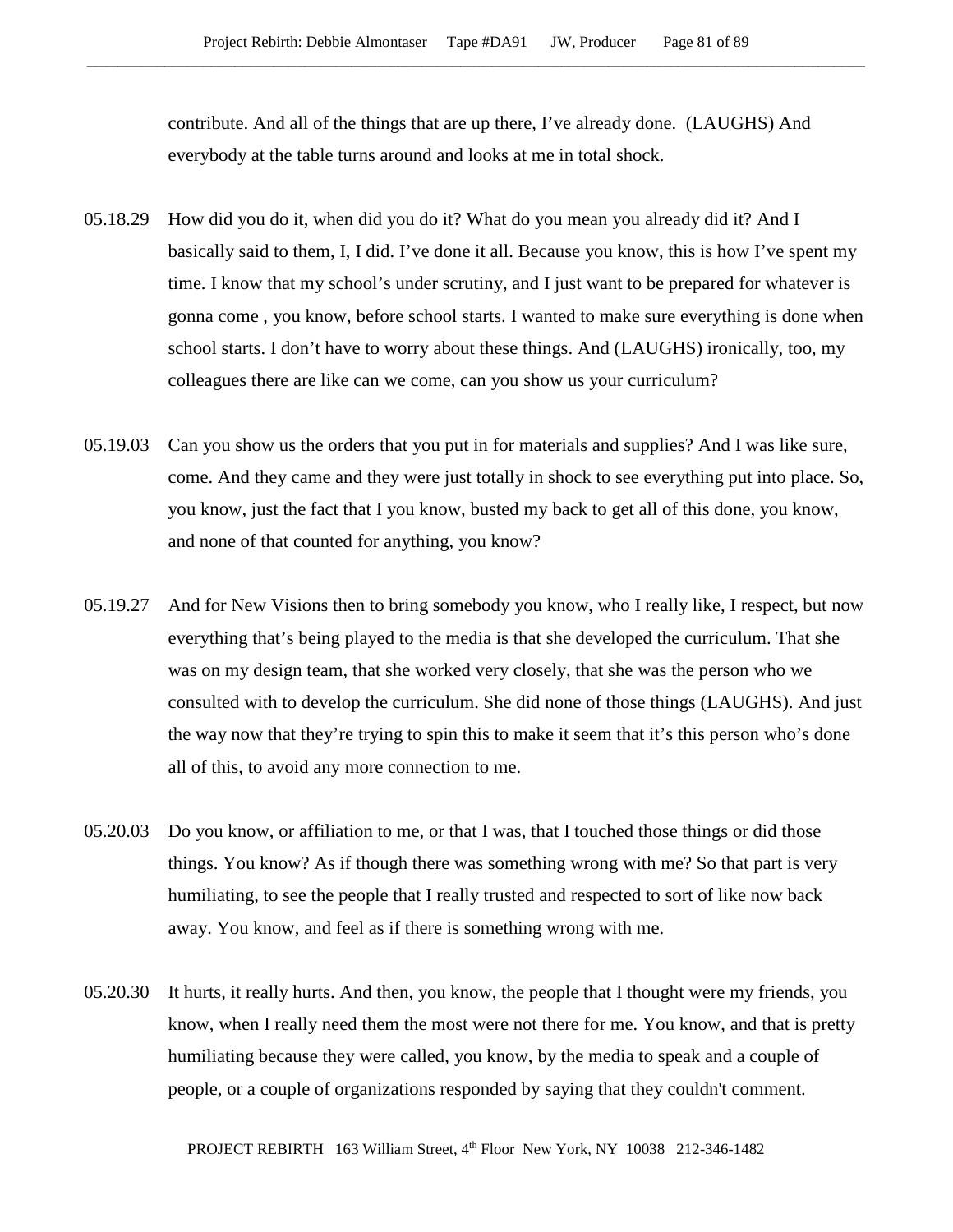05.20.57 So that was in a sense, a sense of feeling, you know, betrayed as well as like what's wrong with me, for you not to speak on my behalf?

INTERVIEWER : Is that back when you were young?

- 05.21.16 DEBBIE ALMONTASER: It does, it does. It does. And it, and it all just brings it back to no matter what, no matter what it is that I, I've done to sort of like claim my space as an American citizen it's, it'll always be questioned. And that's the part that hurts. It's like you know, I and I know people in my community work double time to prove who we are and how much we love this country and how much we're a part of this country. But it just, you know, when something happens, that all just goes right out the door, or right out the window.
- 05.22.00 You know? And just this whole thing with how the media was portraying me, Yemeni-born, you know, it's like nobody knew that I was from Yemen. It was not an issue whether I was from Yemen or not, and just the way that that became a significant, you know, part of my identity, when it's the least significant to me. You know? What makes me who I am is the place that I've been raised in.
- 05.22.27 And yet, that was not included, not even saying Yemeni-American or it's just, it's, it's just horrendous. Horrendous. (PAUSE) So we have a lot of work ahead of us, Jim. (LAUGHS). A lot of work. Just you know, when I think that things are getting better, I don't. Like this whole experience has just showed me that things are not getting better.
- 05.23.02 That things are really gotten heightened, in terms of the backlash and the discrimination and the bigotry that exists out there. You know, and how like right here in New York City, it wasn't as blatant after September  $11<sup>th</sup>$  as it is today, right now, with all of these campaigns that have been launched against me. Against you know, the Muslim Day parade, by the same people.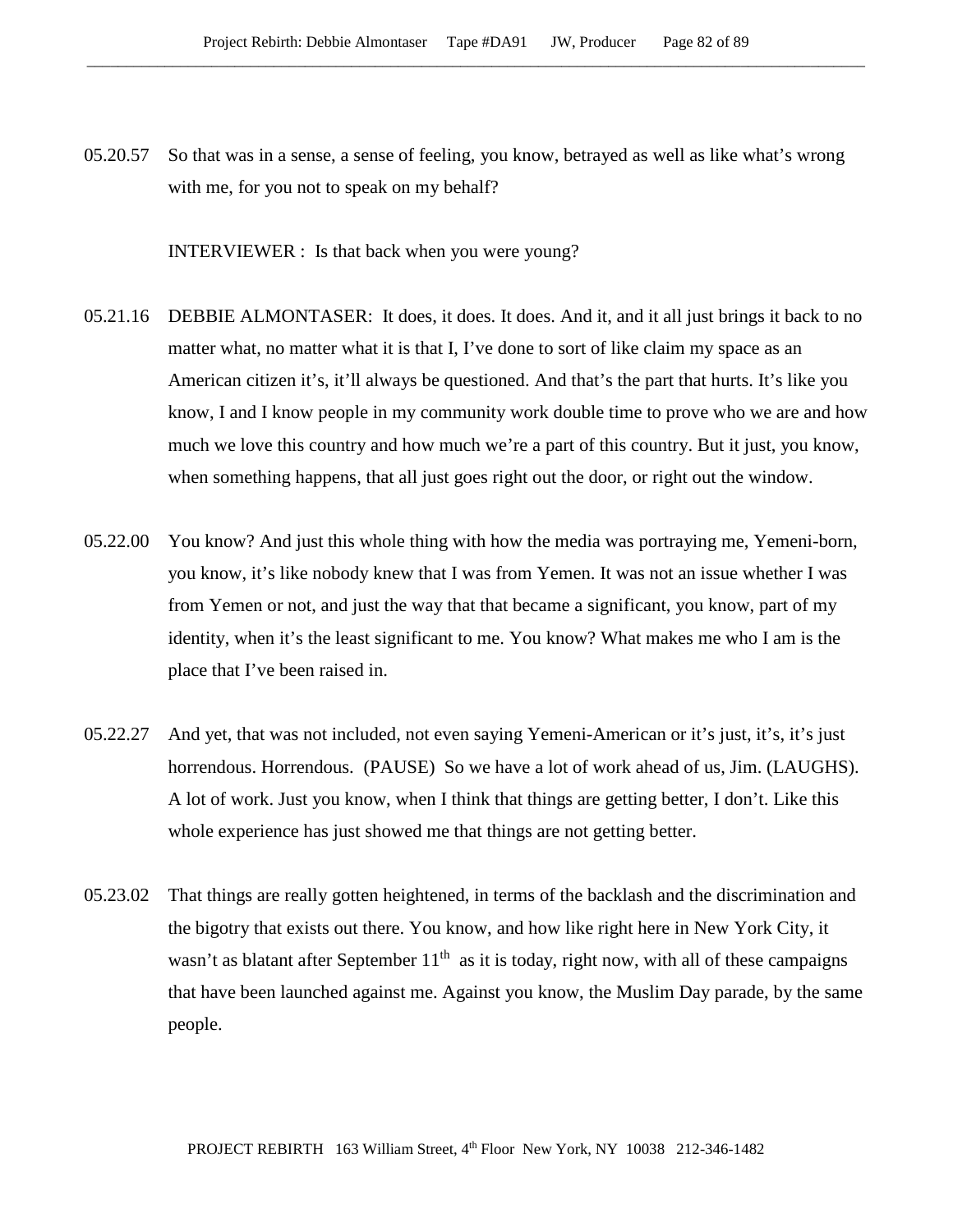05.23.32 And they're just gonna continue. (PAUSE) And there just has to be a counter to all of this, to get the people who are the voices of reason to speak up against this stuff.

INTERVIEWER : Do you feel the American dream exists?

DEBBIE ALMONTASER: (LAUGHS) Not after what happened to me.

INTERVIEWER : Did you feel like it had existed?

- 05.24.03 DEBBIE ALMONTASER: I did. I did, and I really, had I been able to continue and accomplish what I was setting out to do as a principal, I would certainly feel that I had fulfilled my American dream. But I don't feel like I did, and even right now, no matter what I set out to do at the Department of Education or anywhere, at the Department of Education, it will not fulfill me.
- 05.24.34 And I don't even know what will be the most fulfilling thing for me to do right now. I know that my social responsibility, you know, and this goes back to my faith, you know, of you know, looking at what the, the issues are, and, and taking social responsibility to, to work on them, to you know, better the world, is to speak up against what's happened, you know, the racism and the bigotry, and, and expose it and educate people, and.
- 05.25.17 You know, find a way to bridge the divides. But you know, that, I know that, that that right now is probably gonna be the most fulfilling thing for me to do. How am I gonna do it, I don't know how I'm going to do it.
- 05.25.31 How I'm going to tackle it. 'Cos a lot of this you know, and going back to the question that you were saying about has this been humiliating, it has been, and it's caused me to second doubt myself. It's caused me to feel inadequate at times. And I just don't like, I don't like that feeling at all. And so I constantly have to do like this pep talk to myself.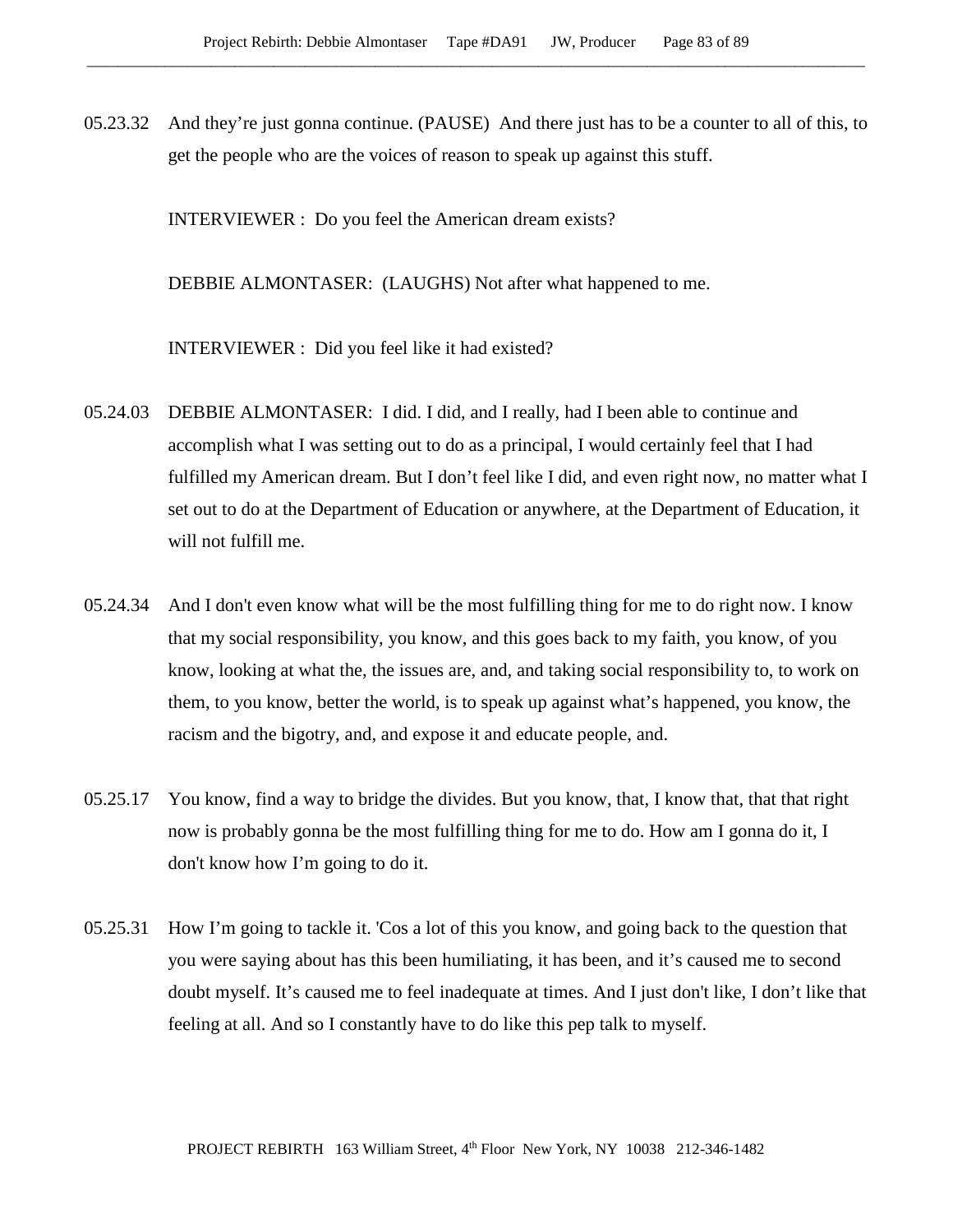- 05.26.01 And you know, close friends, continually call me and try to cheer me up, and say this is not you, this is not about you. This is a bigger issue and you can't carry this load. And make it seem to be you. Yeah. (PAUSE)
- 05.26.29 So I don't know where I'm going, Jim. I know I'm going somewhere (LAUGHS). But I just haven't found that route yet. I need to go somewhere; otherwise, I can't, I don't think I can live with myself in terms of not doing something to, you know, to, to further you know, further the, the cause of understanding. 'Cos this is just, it's not who I am to just not you know, to, to just disappear.
- 05.27.06 I, that part of me was the part right now that's hurting the most. You know? And I think that you've known me long enough to know that I'm not an introvert, I'm an extrovert (LAUGHS). And I just have to find a way to come back out.
- 05.27.26 Find a way to come back out and, and really, really do something I don't know, spectacular, or something profound.

INTERVIEWER : You started by educating through tolerance and that's what it seems to be applauded?

- 05.27.56 DEBBIE ALMONTASER: We've only come so far, and we're still so far away. We're still so far away. So yeah, so that's what I need to do. I need to find a way to do that. To do it in a much more deeper profound way. And to reach masses, 'cos this is not just a New York City issue. This is become a national issue. Even international. I've received emails from all over the world.
- 05.28.26 About this issue and how people are appalled as to how everything unfolded. So that's what I need to do. I need to find a way to reach the masses.

INTERVIEWER : Will you be there in five years?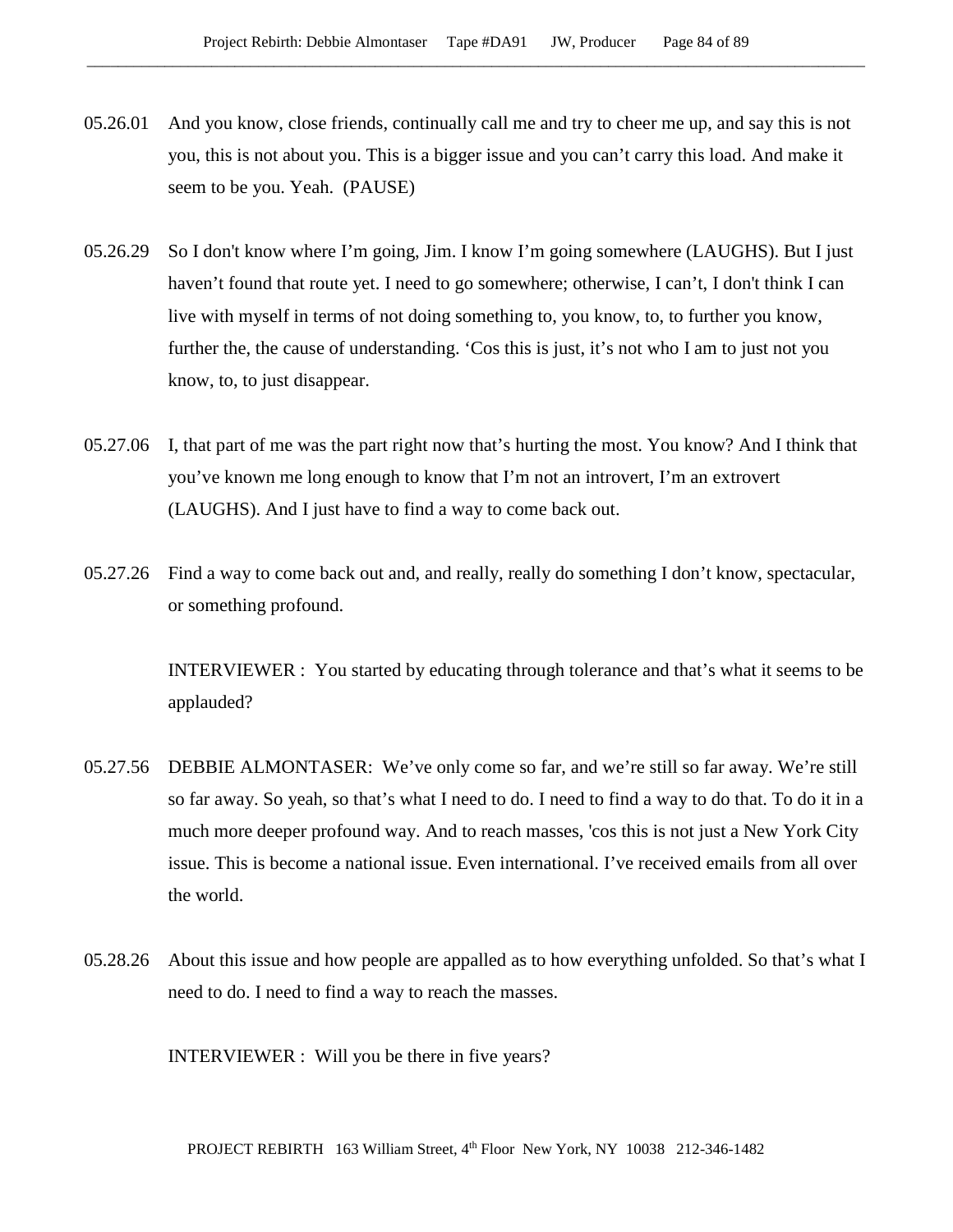- 05.28.46 DEBBIE ALMONTASER: Why do you have to ask me about five years (LAUGHS). I don't know, Jim, look where I am in five years (LAUGHS). A total flop.
- 05.28.58 Five years ago, you asked me that question. I feel like right now I'm back at Square One.

INTERVIEWER : I disagree – I try to look at defeat as a calcification process that strengthens and or just diverts you into a different place that's your path?

- 05.29.39 DEBBIE ALMONTASER: My problem is that I have not been given the opportunity to step out of my self, and look at everything objectively and process everything. I'm constantly being reminded of what's happened. Through email, through phone calls, through the media.
- 05.30.02 So it's been really, really hard. And the times that I have been able to do that I've been able to process and come to some of these conclusions. And the thing that I constantly remind myself is that I cannot let this divert me from the bigger picture (LAUGHS). And it's so easy, though, to be swiped right back into that diversion, and that's a scary thing.
- 05.30.30 And that's the, you know, inadequacy and interests and the insecurity that I feel sometimes.

### INTERVIEWER : Anything else?

05.30.47 DEBBIE ALMONTASER: I can't think of anything else. I have a headache (LAUGHS).

## (OFF CAMERA REMARKS)

05.31.08 DEBBIE ALMONTASER: (MID-STATEMENT) This is the one that I did not look forward to. 'Cos it's rehashing all of this. I even avoid talking to people who call me for the first time and I pick up my phone, because I just don't want to relive all of this, do you know what I mean? And rehash what happened. And I just want to just like move on.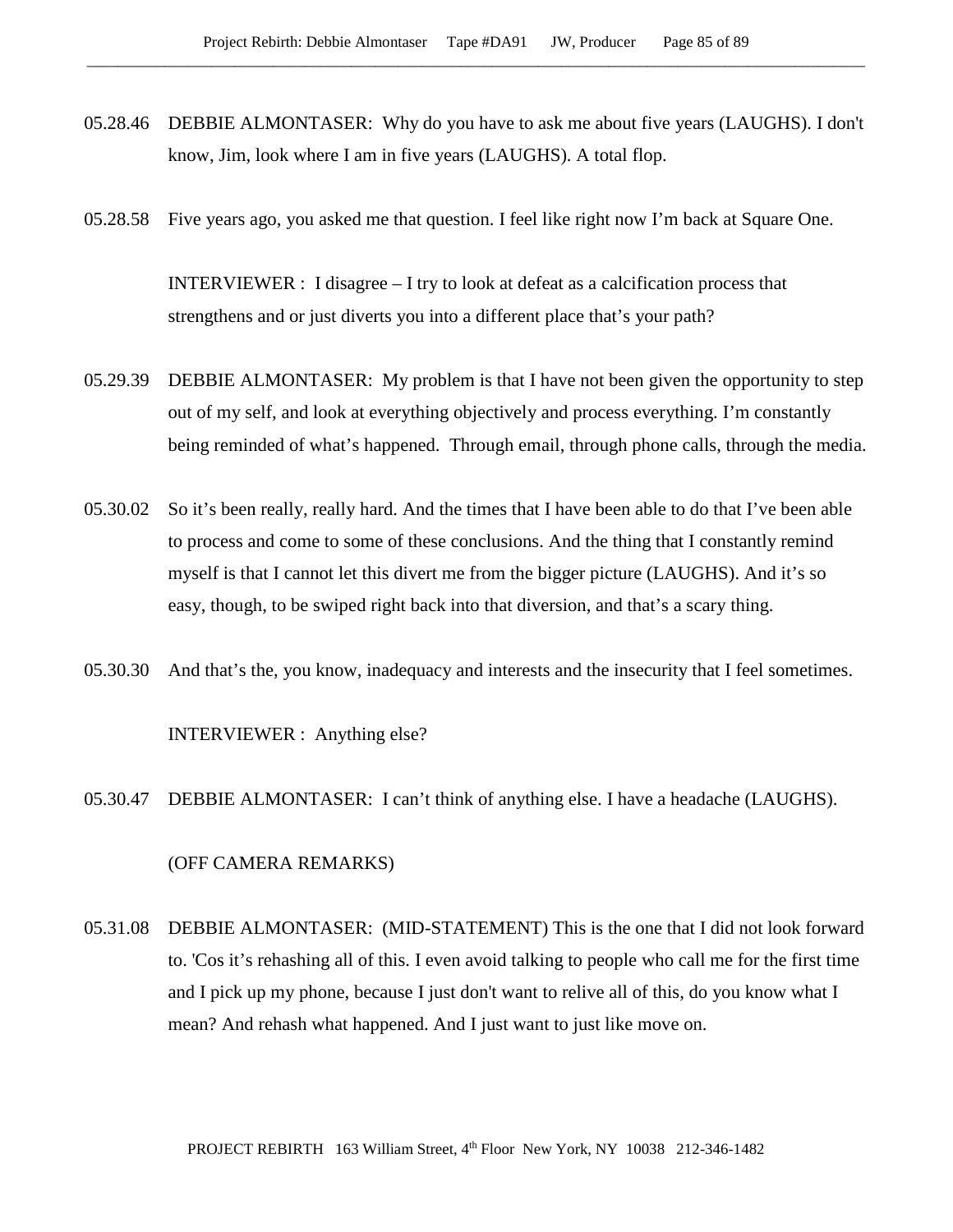- 05.31.27 You know, and some people have been really great and respected my space and don't feel like I need to give them you know, a, an explanation. And then there have been some people who have been really mean to me. I, I last two weeks ago. I was walking down the street. Going to have lunch not too far from Tweed on Broadway and Reid. And this passer-byer just recognized me and he's like Miss Almontaser, Miss Almontaser.
- 05.32.00 Can I talk to you? And I turned around and I looked, and I was like, ok. He knows my name,. I guess somebody I may have met somewhere. So I was with one of my colleagues, we stopped. And he says oh, you know, I've been following all the headlines, this is so out of hand, it's gotten so crazy. I can't believe it. You know, such a school, you know getting such flack and you getting such flack. And he sounded very, very supportive and then he said, you know, it's just, it's really a damned shame that you had to apologize.
- 05.32.35 You know, for the remarks, and I just have to tell you that I and many Americans across the country are really disappointed that you didn't stick it through. You, you know, you went as low as apologizing, even though you probably did not say what was said. And then you know, you back out and you resign. It's pretty disappointing that you didn't stick through this.
- 05.32.59 I was like, well, gee, thank you so much (LAUGHS). And I basically at that point said to him, I said, well, you know, it's disappointing to hear people making such judgments without having the whole entire story. You've, what you have only heard is from the media. You haven't heard my side of the story. Or my opinion or views on the whole entire situation. Therefore, I think it's unfair. And you know, it, did you ever stop to think why I may have done what I did?
- 05.33.34 Other than it being because you think I gave up, because of the, the pressure of this, you know these groups or, or the media pressure? I said, it's far more bigger than that. It was for the safety and security of the students whose families were calling me, and who were feeling you know, a sense of insecurity about their kids coming to the school. And so I made the sacrifice to make sure the school existed.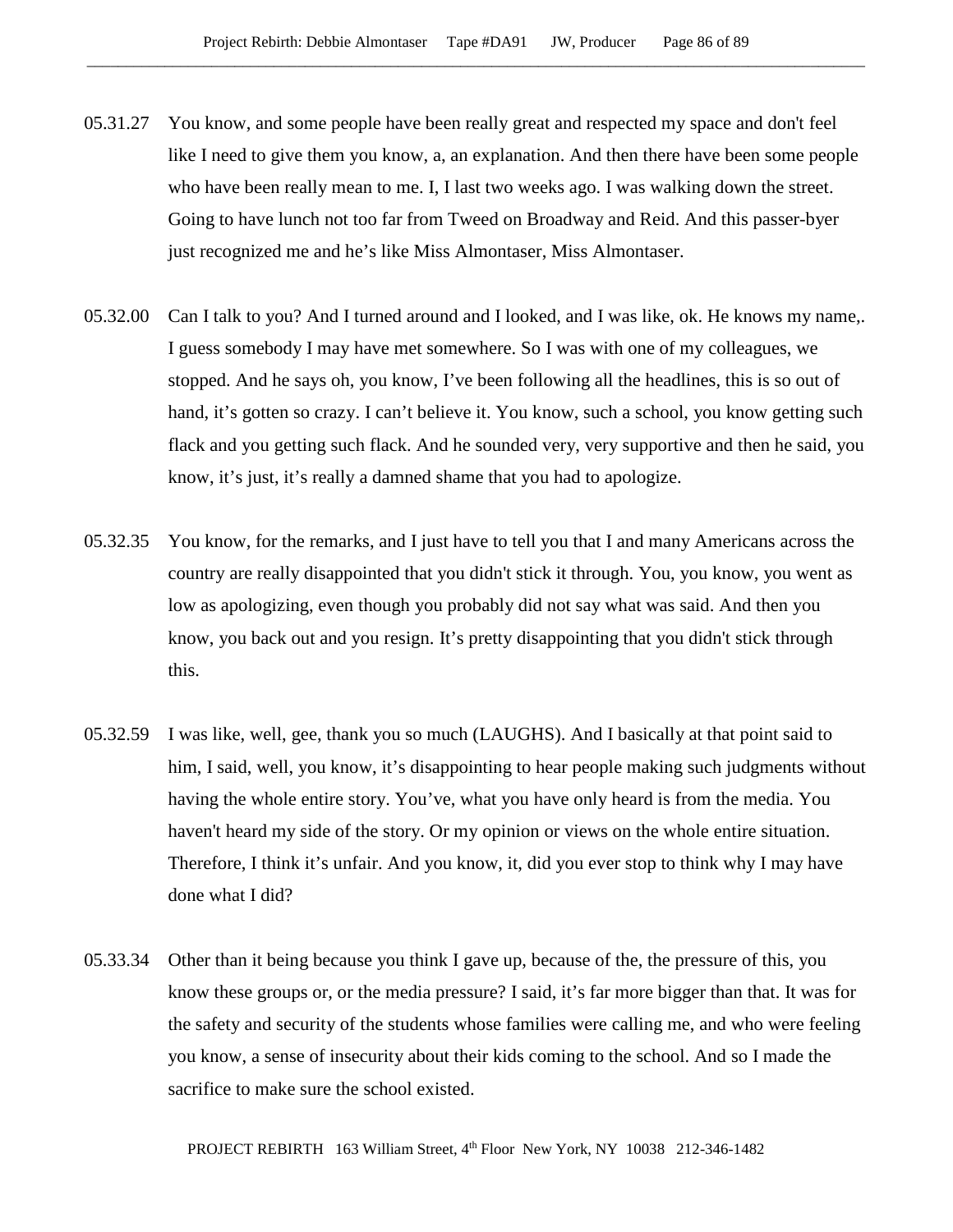- 05.34.03 And so, you know, I'm thinking about the lives of 60 students, and the lives of 1500 others that are sharing the building. Not of my own personal interests. And at that point, he stopped to listen. He said yeah, but I think you just overreacted. Who's gonna really do anything to harm the school or harm you or? At that point I was like, you don't know anything (LAUGHS).
- 05.34.31 Who are you, why am I even explaining myself to you? So at that point, my friend was like Ok, we have to go. And we continued and she said don't eve r stop and talk to strangers. Don't ever engage them. You gave him too much information. You don't, do, do you know him? I was like no, I don't know him. She's like ok, you owe nobody no, no explanation. So that was pretty crappy, to hear that, hear that point of view, and what people are thinking.

INTERVIEWER : Thanks for your time.

05.35.20 DEBBIE ALMONTASER: (MID-STATEMENT) it's like nothing, Jim. It didn't even pan out to be anything historical for me. (~JW~) School is historical, yeah.

> INTERVIEWER : My brother has cerebral palsy, said to me, when I got dumped by my girlfriend, says when bad things arise, good things always happen, and the life that he's led, I always remember that. So anything that seems bad, I turn it around. There is a gift in there?

(OFF CAMERA REMARKS)

DEBBIE ALMONTASER: Everything happens for a reason. So. Definitely.

INTERVIEWER : It's true also that any great leader has been challenged?

05.37.58 DEBBIE ALMONTASER: I guess the part that I have to reconcile with myself is that (CLEARS THROAT) I did not fail. That I really achieved something monumental here, and that is the development, the creation, the establishment of the school. I mean, it wouldn't be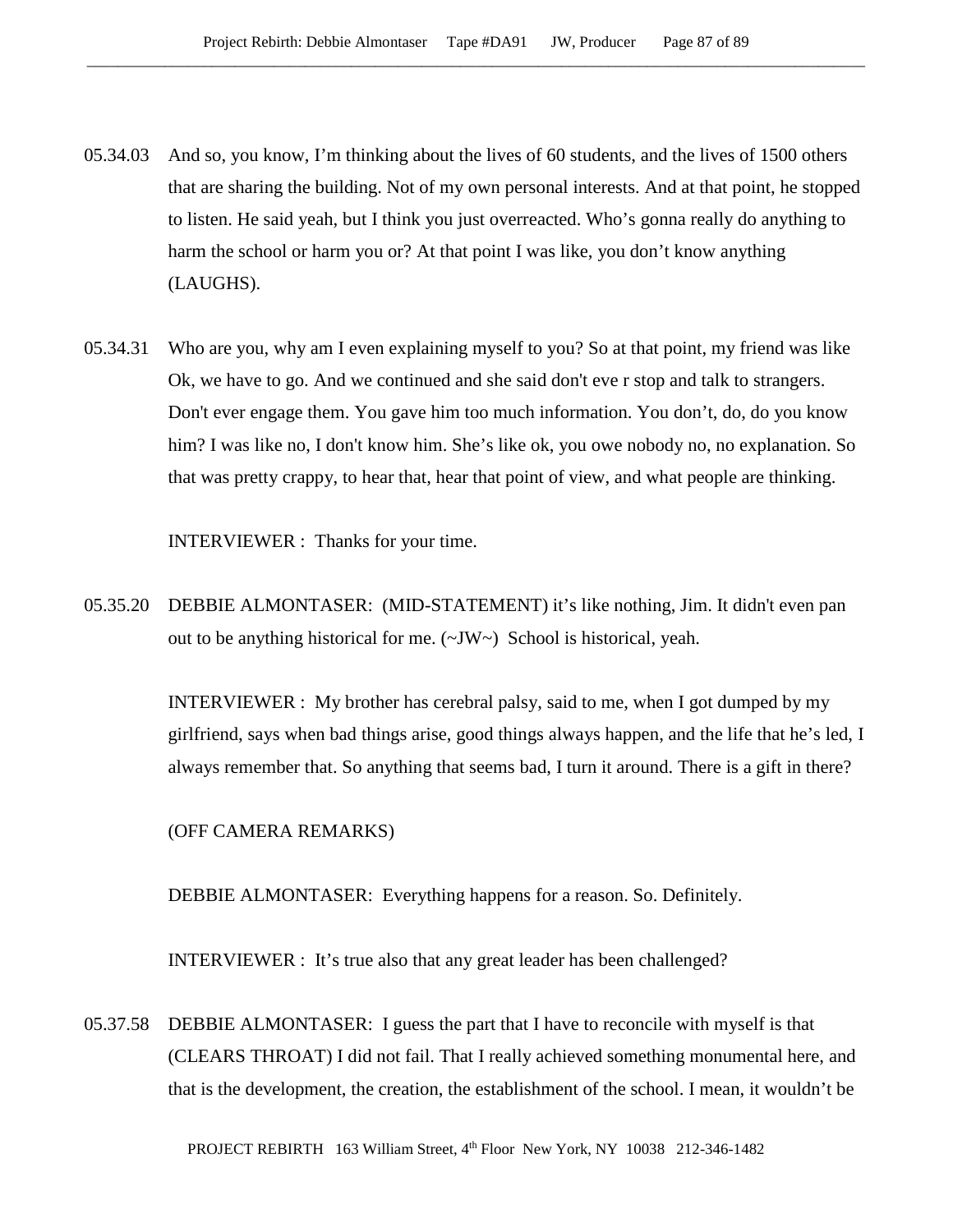where it is today had I not put all the love and care and dedication to putting everything together for it to become a reality. So that's the one thing that I have to constantly remind myself.

- 05.38.30 And I think what has been paramount in this experience (LAUGHS) is I had dinner with the president of New Visions on Tuesday, September 4<sup>th</sup>. And the first thing that he greeted me with was congratulations, you know, the school has opened, and it's open because of you. You may have not been there, you, you know, are, you're not there, but Debbie, you know, who are we kidding?
- 05.38.58 You know, you did everything from A to Z for that school. You know, and you've allowed us to, to carry your dream forward. And that is huge. So when he first said that to me, I was like yeah, you jerk (LAUGHS). But then when I thought about what he said, I was like that is true. That is exactly what happened. You know, my resigning, the time that I did, everything was completely done, everything.
- 05.39.28 The only thing left was to continue recruiting more students, and I left with 50 students that had already committed, and five did not complete their paperwork. But that was good. And that was more students than the other 7 middle schools that were opening up. They only had 15, 20, 12. And I had the higher numbers. So.
- 05.39.57 That in itself I think is, is a huge accomplishment, and maybe you know, maybe it was meant to happen that way. Maybe it was meant for me to you know, lay that foundation and move on to bigger and better things. So. On to the next thing, whatever that is (LAUGHS).

INTERVIEWER : The other challenge has been the giving of yourself?

DEBBIE ALMONTASER: Yeah. Yeah.

INTERVIEWER : You're working for a bigger cause?